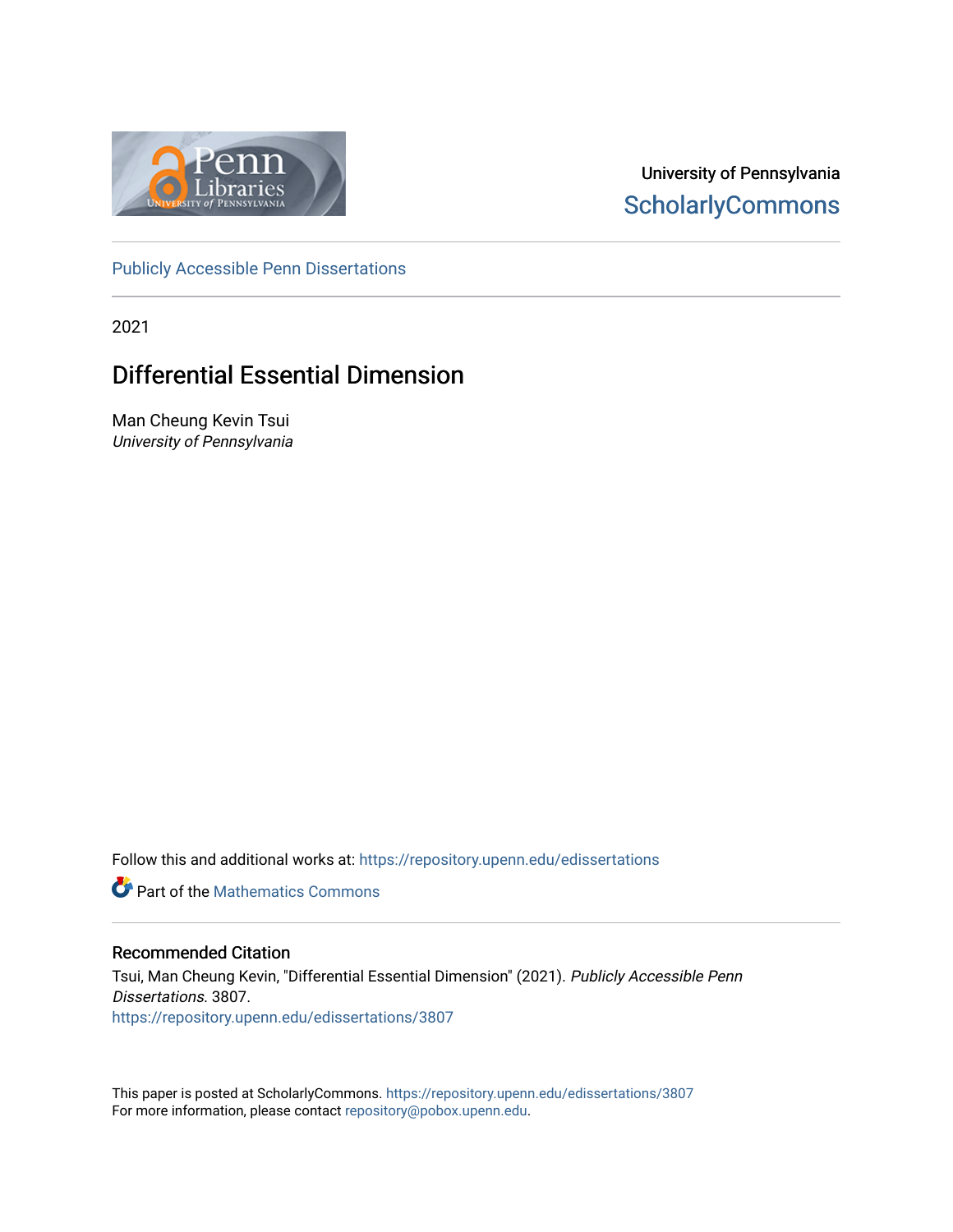## Differential Essential Dimension

### Abstract

Roughly speaking, the essential dimension of an algebraic object is the minimum number of parameters needed to specify the object. It was first introduced by J. Buhler and Z. Reichstein where it was used to bound the number of parameters that one may eliminate from a general polynomial by means of Tschirnhaus transformations.

In this thesis we define an analogue of essential dimension in differential algebra. As application, we show that the number of parameters in a general homogeneous linear differential equation over a field cannot be reduced via gauge transformations over the given field. We also bound the number of parameters needed to describe certain generic Picard-Vessiot extensions.

Degree Type Dissertation

Degree Name Doctor of Philosophy (PhD)

Graduate Group **Mathematics** 

First Advisor Julia Hartmann

### Keywords

Differential Galois theory, differential Hopf-Galois extension, Differential scheme, Differential torsor, Essential dimension, Picard-Vessiot theory

### Subject Categories

**Mathematics**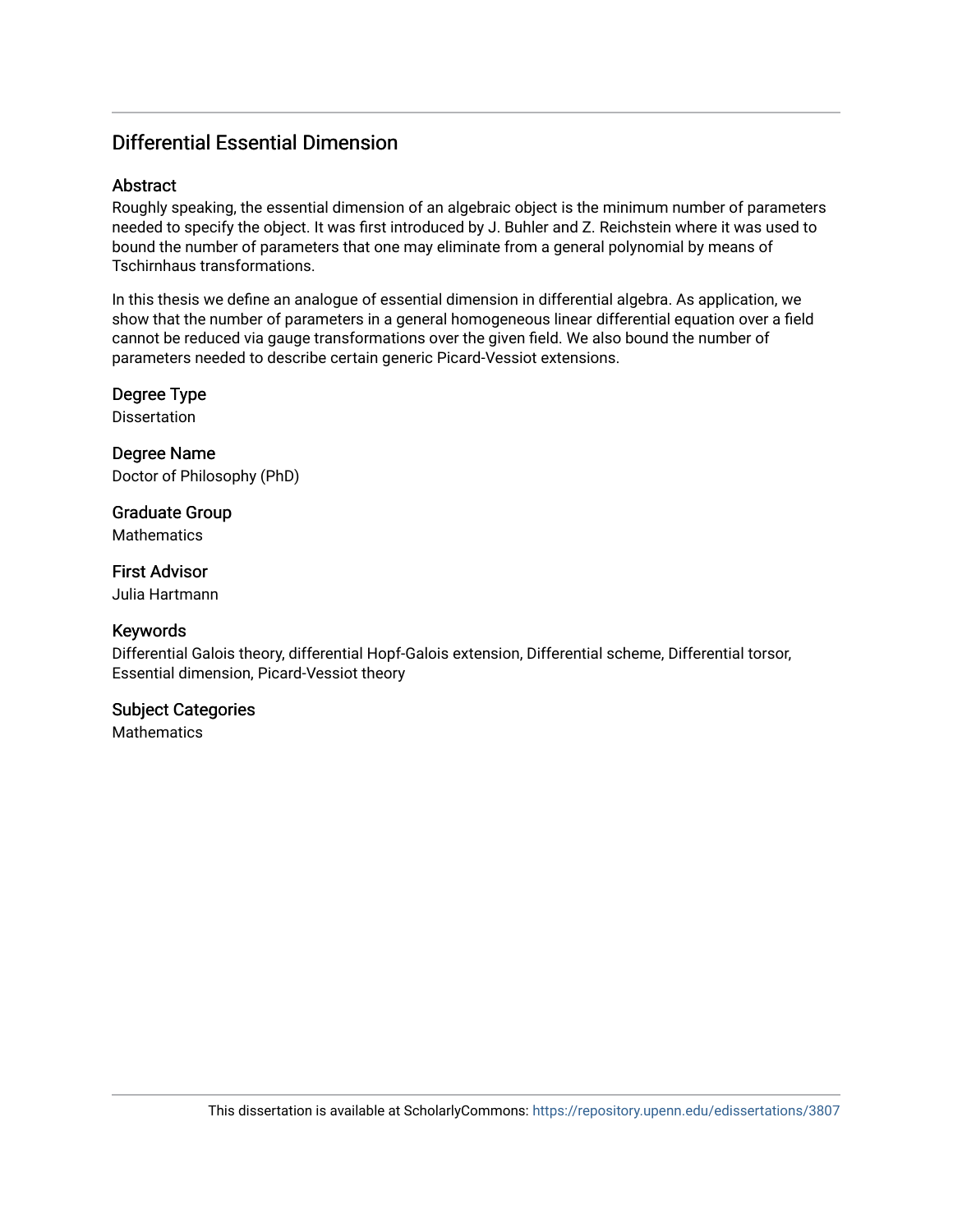## DIFFERENTIAL ESSENTIAL DIMENSION

## Man Cheung Kevin Tsui

## A DISSERTATION

in

### Mathematics

Presented to the Faculties of the University of Pennsylvania in Partial Fulfillment of the Requirements for the Degree of Doctor of Philosophy

2021

Supervisor of Dissertation and Graduate Group Chairperson

Julia Hartmann, Professor of Mathematics

Dissertation Committee: David Harbater, Christopher H. Browne Distinguished Professor in the School of Arts and Sciences Robin Pemantle, Merriam Term Professor of Mathematics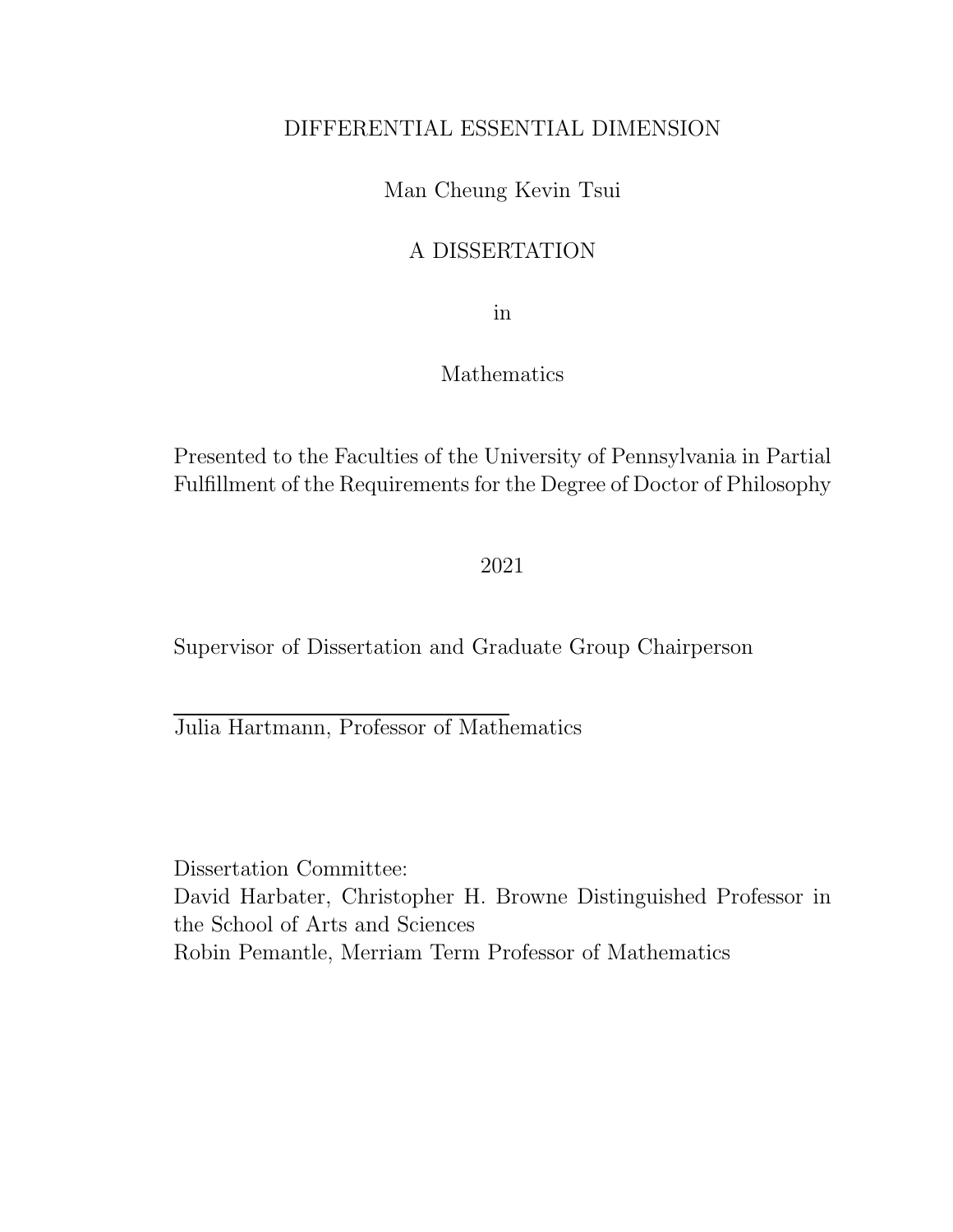# Acknowledgments

I would like to thank my advisor, Julia Hartmann, for her time, support, and encouragement over the past five years. Together with David Harbater, they helped oversee every stage of my graduate school career. I also thank Florian Pop for his courses and personal conversations. Moreover, Ching-Li Chai and Ted Chinburg have both contributed to my mathematical development through their courses and presence in the algebra seminar. I additionally thank Robin Pemantle for serving on the thesis defense committee and his questions during the defense. I am also grateful for the department as a whole, and the people who work tirelessly behind the scenes, of whom Reshma Tanna, Monica Pallanti, Paula Scarborough, and Robin Toney deserve great thanks. I also thank Joanne Darken for her hospitality serving as my landlady in the past two years.

I thank Anand Pillay and R´emi Jaoui for pointing out errors and David Harbater for helpful comments in the earlier proofs in Section 3.3.

I thank Bharath Palvannan for his friendship, his number theory course, and the frequent help I have received from him while he was here. I thank Michael Wibmer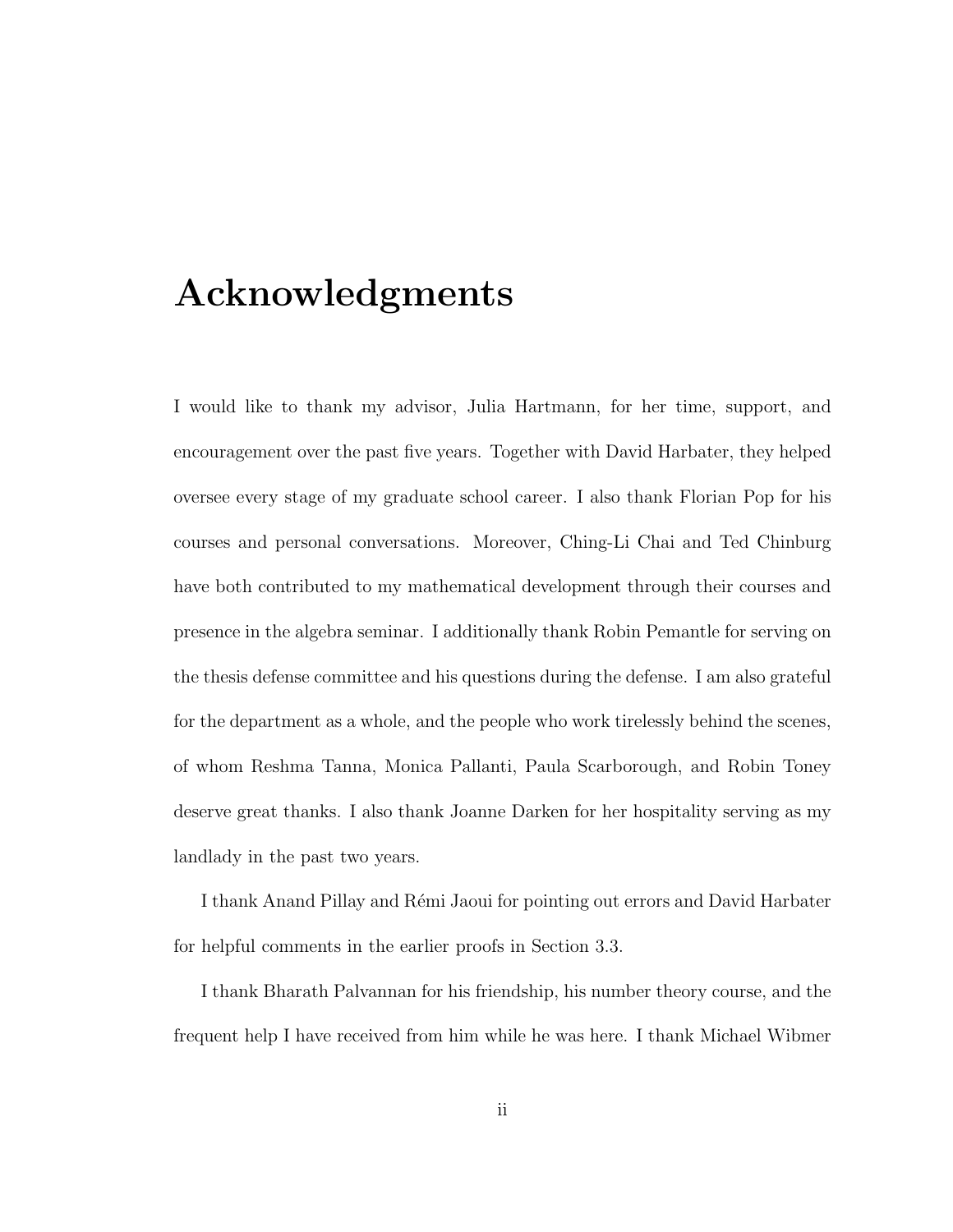especially for his warm answers to questions I have in differential algebra. Yao-Rui Yeo and Boe Vachiraprasith have been equally good as friends as officemates that I can ask for, especially regaling me with their stories about Taiwan, Singapore, the UK, Russia, and Thailand, and for the trips we have taken. I thank Tao Song and Jia-Choon Lee for their frequent visits to the fourth floor to discuss nuggets of mathematics, and additionally Yidi Wang, Gunnar Sveinsson, Zhaodong Cai, Souparna Purohit, Alon Benhaim, Jianing Yang, and Brett Frankel. I have had many mathematical conversations, traveled to conferences, and participated in various seminars with all of them. I also hold fond memories of my cohort and classmates, among them Adam Clearwater, Stephen Gillen, Eric Goodman, Anschel Schaffer-Cohen, Andrea Thevis, George Wang, Aline Zanardi, and Weichen Zhou. Having grown up in Hong Kong and California for the most part, I've had the pleasure of experiencing many novel things for the first time during graduate school with all these people, including seeing New York City and the Statue of Liberty, running through Fairmount Park, seeing Niagara Falls in its grandeur, escaping an escape room, and visiting the museums and gardens in between.

Above all I would like to express gratitude for the constant love and support from my family, especially my mother and my sister, in ways that may not always be verbalized.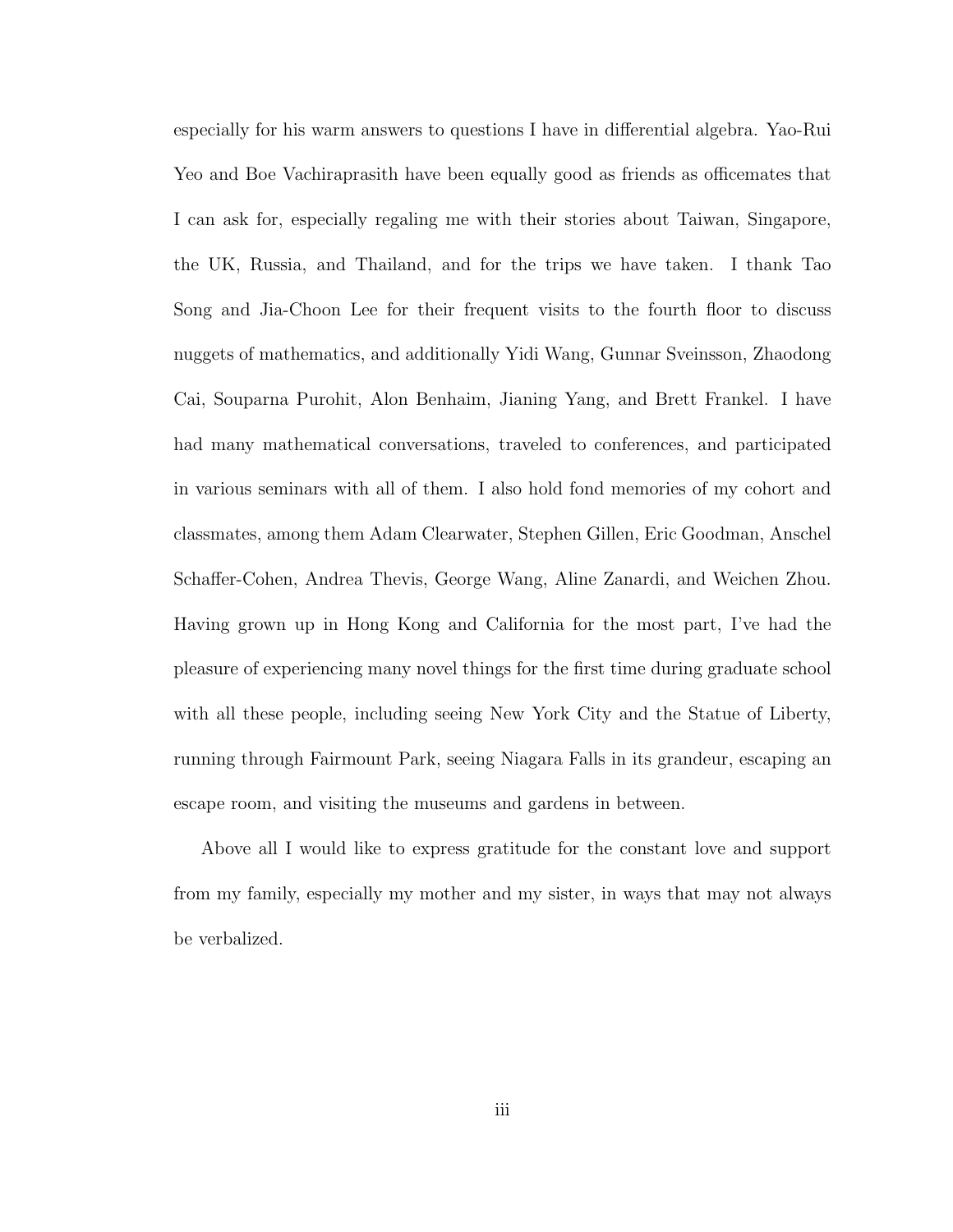#### ABSTRACT

### DIFFERENTIAL ESSENTIAL DIMENSION

Man Cheung Kevin Tsui

#### Julia Hartmann

Roughly speaking, the essential dimension of an algebraic object is the minimum number of parameters needed to specify the object. It was first introduced by J. Buhler and Z. Reichstein in [4] where it was used to bound the number of parameters that one may eliminate from a general polynomial by means of Tschirnhaus transformations.

In this thesis we define an analogue of essential dimension in differential algebra. As application, we show that the number of parameters in a general homogeneous linear differential equation over a field cannot be reduced via gauge transformations over the given field. We also bound the number of parameters needed to describe certain generic Picard-Vessiot extensions.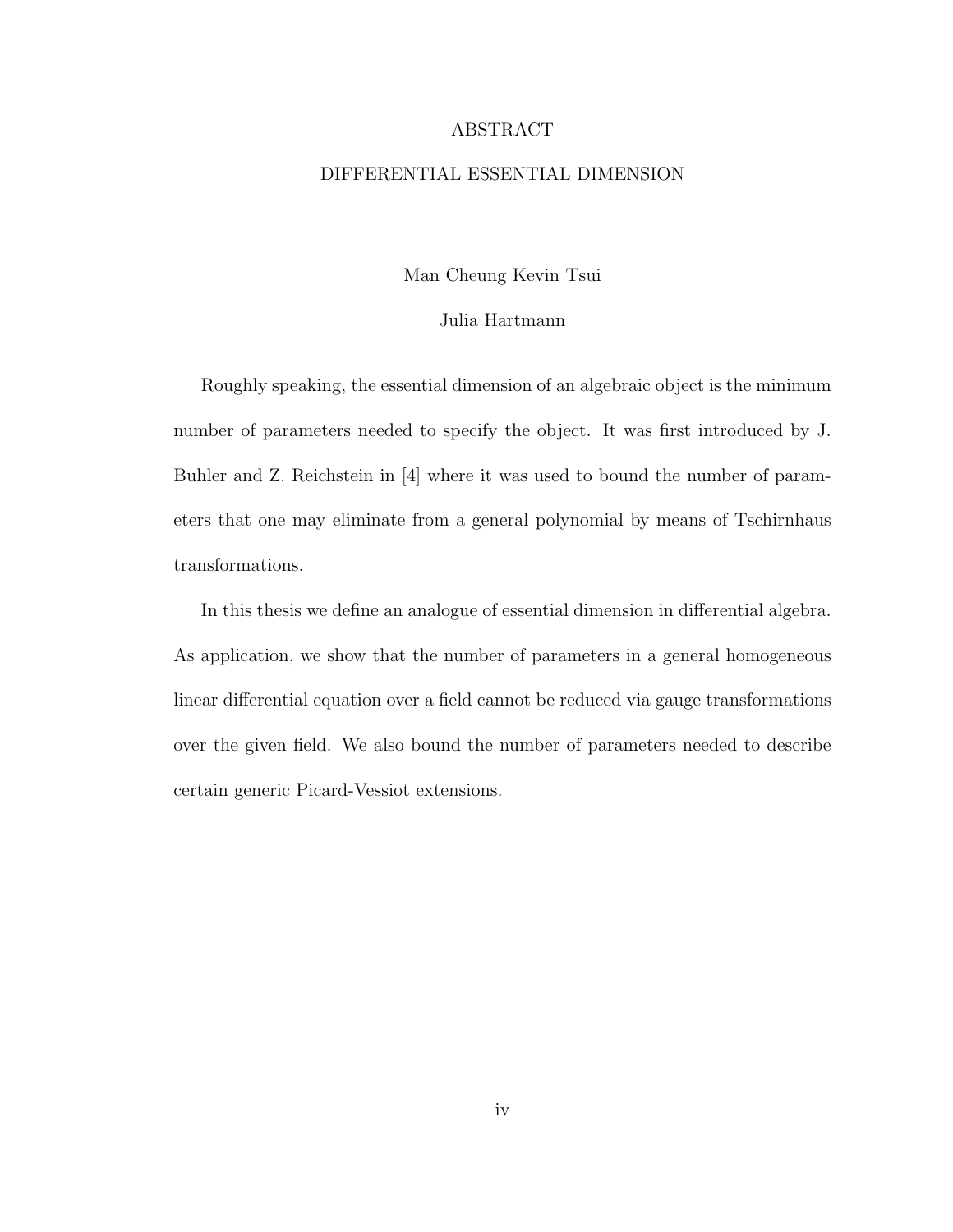# **Contents**

| $\mathbf{1}$   | Introduction |                                                                                       |                                                                        |                |  |
|----------------|--------------|---------------------------------------------------------------------------------------|------------------------------------------------------------------------|----------------|--|
|                | 1.1          |                                                                                       | Simplifying polynomials via Tschirnhaus transformations                | $\overline{2}$ |  |
|                | 1.2          | Simplifying differential equations via gauge transformations $\ldots$ .               |                                                                        | 3              |  |
|                | 1.3          |                                                                                       |                                                                        |                |  |
|                | 1.4          |                                                                                       |                                                                        | 6              |  |
| $\overline{2}$ |              | <b>Background</b>                                                                     |                                                                        |                |  |
|                | 2.1          |                                                                                       |                                                                        | $\overline{7}$ |  |
|                | 2.2          | Differential algebra $\ldots \ldots \ldots \ldots \ldots \ldots \ldots \ldots \ldots$ |                                                                        |                |  |
|                |              | 2.2.1                                                                                 |                                                                        | 8              |  |
|                |              | 2.2.2                                                                                 | Differential polynomials and differential transcendence degree         | 10             |  |
|                | 2.3          |                                                                                       |                                                                        | 11             |  |
|                |              | 2.3.1                                                                                 | Differential modules $\dots \dots \dots \dots \dots \dots \dots \dots$ | 11             |  |
|                |              | 2.3.2                                                                                 |                                                                        | 17             |  |
|                |              | 2.3.3                                                                                 | Generic Picard-Vessiot extensions                                      | 20             |  |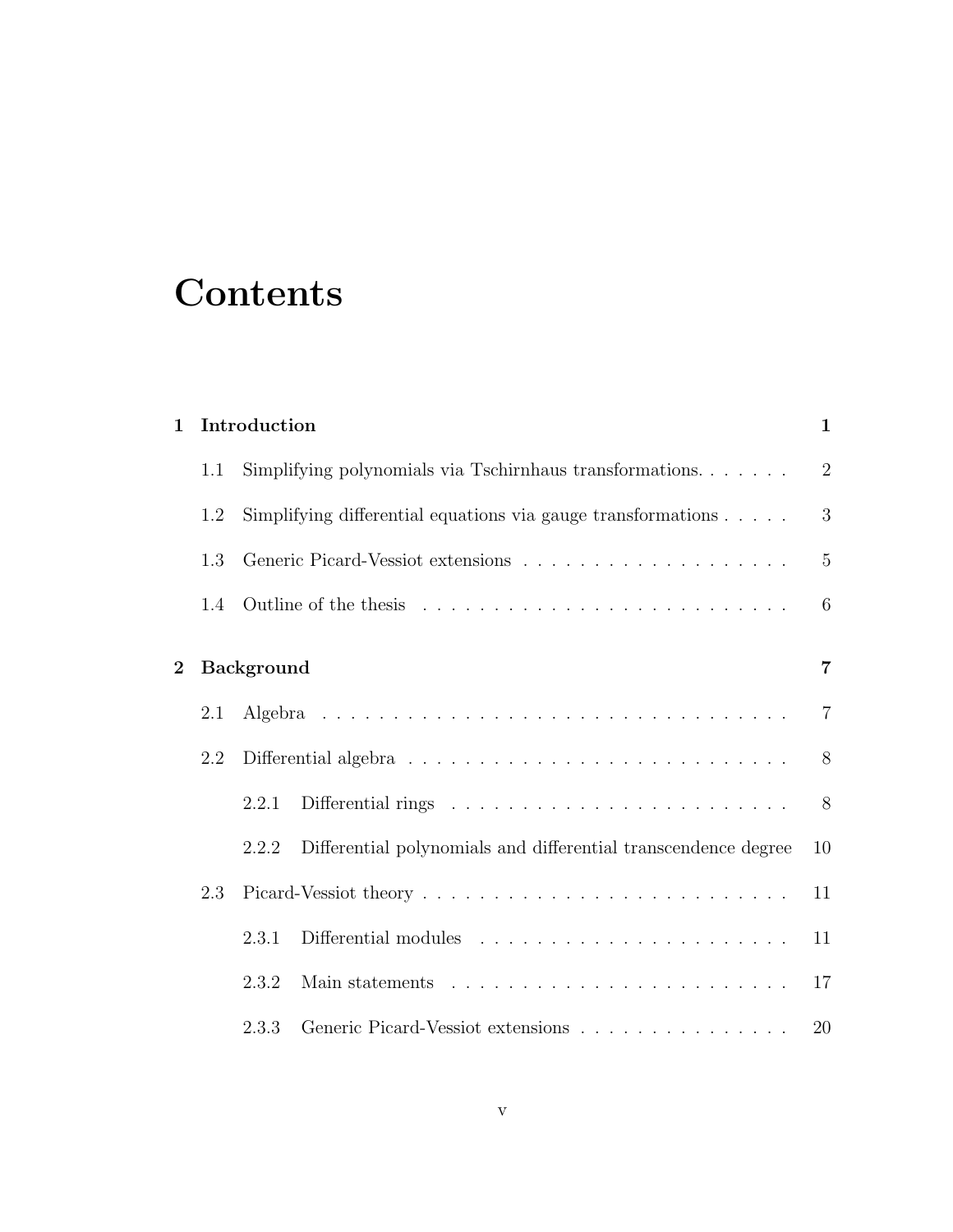|                |     | Differential Hopf-Galois extensions $\ldots \ldots \ldots \ldots \ldots$<br>2.3.4 | 21 |  |
|----------------|-----|-----------------------------------------------------------------------------------|----|--|
|                | 2.4 |                                                                                   | 22 |  |
|                |     | 2.4.1                                                                             | 27 |  |
|                | 2.5 | Notations and conventions $\ldots \ldots \ldots \ldots \ldots \ldots \ldots$      | 30 |  |
| 3              |     | Differential Essential Dimension<br>32                                            |    |  |
|                | 3.1 |                                                                                   | 32 |  |
|                | 3.2 |                                                                                   | 34 |  |
|                | 3.3 | Differential essential dimension of $\mathbb{G}_m^n$ and $\mathbb{G}_a^n$         | 39 |  |
| $\overline{4}$ |     | <b>Twisted Forms and Cohomology</b><br>45                                         |    |  |
|                | 4.1 | $\Phi$ -structures and descent along differential Hopf-Galois extensions.         | 46 |  |
|                | 4.2 |                                                                                   | 50 |  |
|                | 4.3 |                                                                                   | 52 |  |
|                | 4.4 |                                                                                   | 53 |  |
|                | 4.5 |                                                                                   | 61 |  |
|                |     | 5 Versal Differential Torsors<br>66                                               |    |  |
| 6              |     | Applications                                                                      |    |  |
|                | 6.1 | Bounds on differential essential dimension                                        | 76 |  |
|                | 6.2 |                                                                                   | 77 |  |
|                | 6.3 |                                                                                   | 79 |  |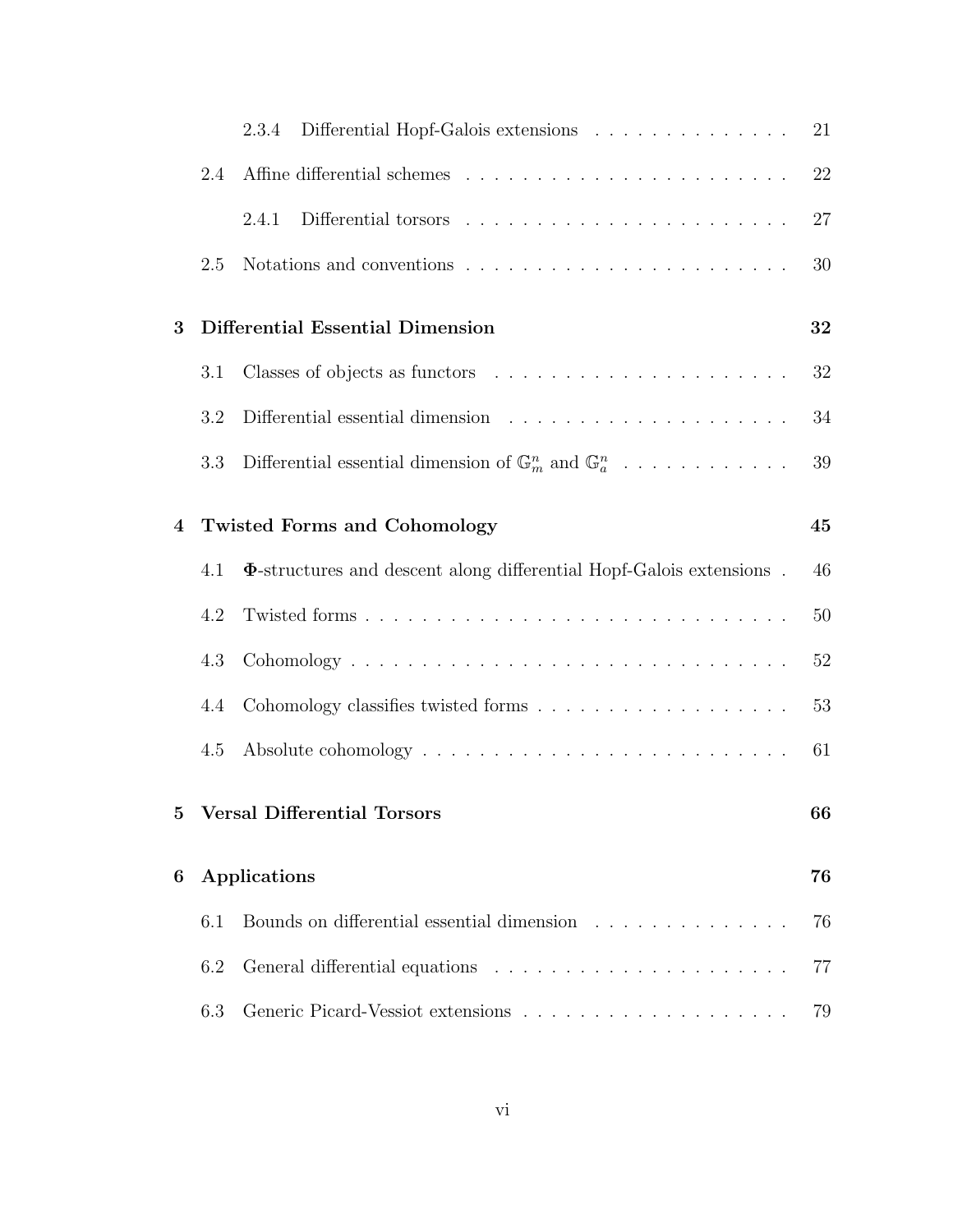# Chapter 1

# Introduction

This thesis is about how much (or rather, how little) we can simplify a homogeneous linear differential equation with general coefficients by means of certain elementary operations called gauge transformations. To do this, we develop a differential analogue of the notion of essential dimension. Roughly speaking, the essential dimension of an algebraic object is the minimum number of parameters needed to specify the object. It was first introduced by J. Buhler and Z. Reichstein in [4] in the context of simplifying polynomials by means of Tschirnhaus transformations. To understand the present work, it is useful to consider the original context in which essential dimension was presented. In this thesis, all fields will be of characteristic zero.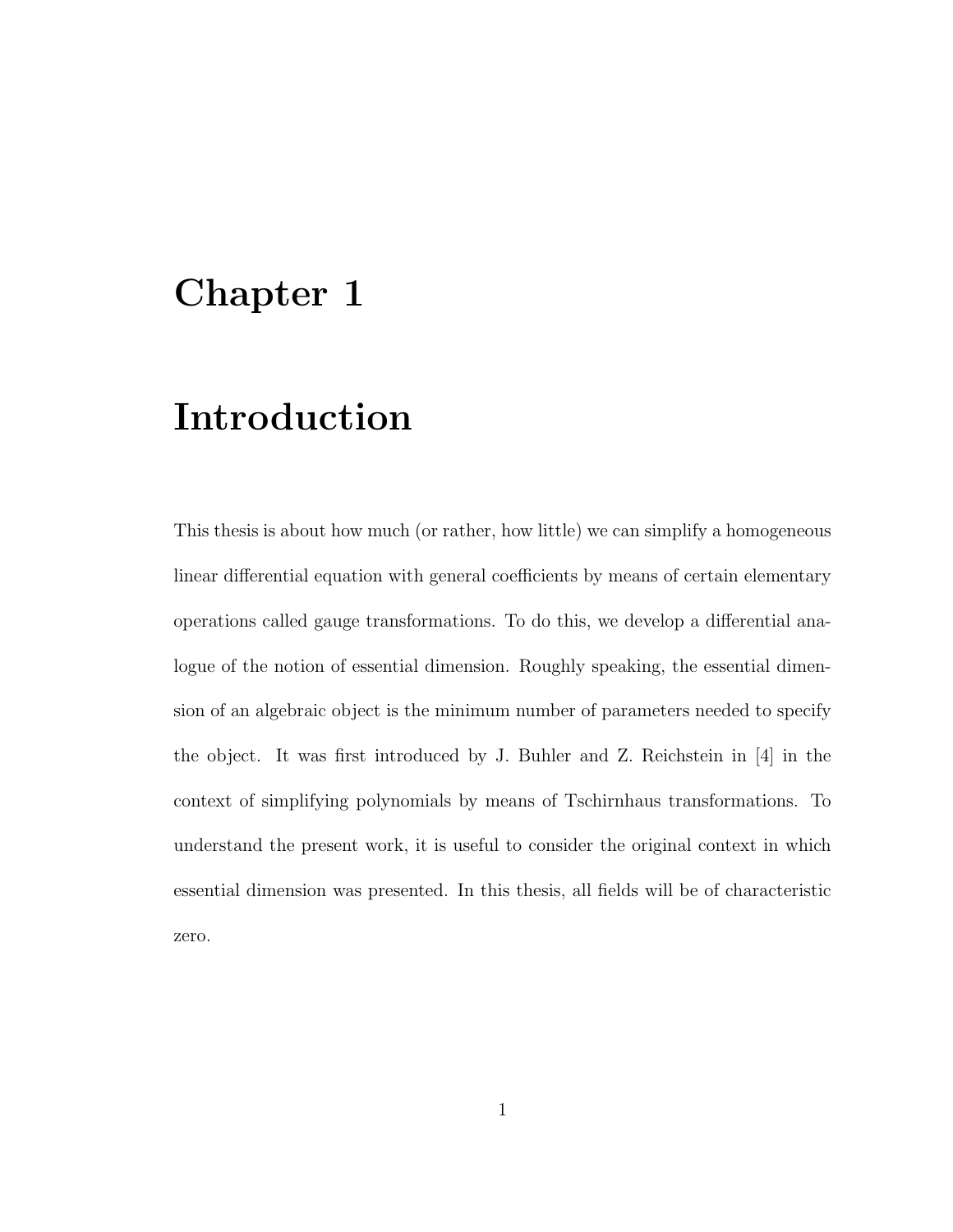# 1.1 Simplifying polynomials via Tschirnhaus transformations.

Simplifying polynomials has long been a goal of mathematics. Consider a quadratic polynomial  $p(x) = x^2 + ax + b$  in two parameters a and b. The change of variables  $x = y - a/2$  simplifies  $p(x)$  to a polynomial of the form  $q(y) = y^2 + c$  in the one parameter  $c = b - a^2/4$ . Similarly, a cubic polynomial may be simplified by a linear transformation to a polynomial of the form  $y^3 + cy + c$ ,  $y^3 + cy$ , or  $y^3 + c$ in one parameter c. However, linear changes of variables only simplify a quartic polynomial down to two parameters.

We can also try simplifying polynomials using more general transformations introduced by E. Tschirnhaus in 1683. Let  $F$  be a field. Given two polynomials  $p(x)$  and  $q(x)$  over F, we say that  $q(x)$  is a Tschirnhaus transformation of  $p(x)$  over F if there exists a polynomial over F that maps the set of roots of  $p(x)$  bijectively onto the set of roots of  $q(x)$  inside some common field containing these roots.

We now consider simplifying the *general polynomial* 

$$
p(x) = x^n + a_{n-1}x^{n-1} + \dots + a_0
$$

whose coefficients  $a_0, ..., a_{n-1}$  are algebraic indeterminates over F. We formalize the notion of the number of parameters to which one can reduce  $p(x)$  to be the minimal number  $d(n)$  of algebraically independent coefficients of  $q(x)$ , as  $q(x)$  ranges over the Tschirnhaus transformations of  $p(x)$  over the field  $F(a_0, ..., a_{n-1})$ . Above, we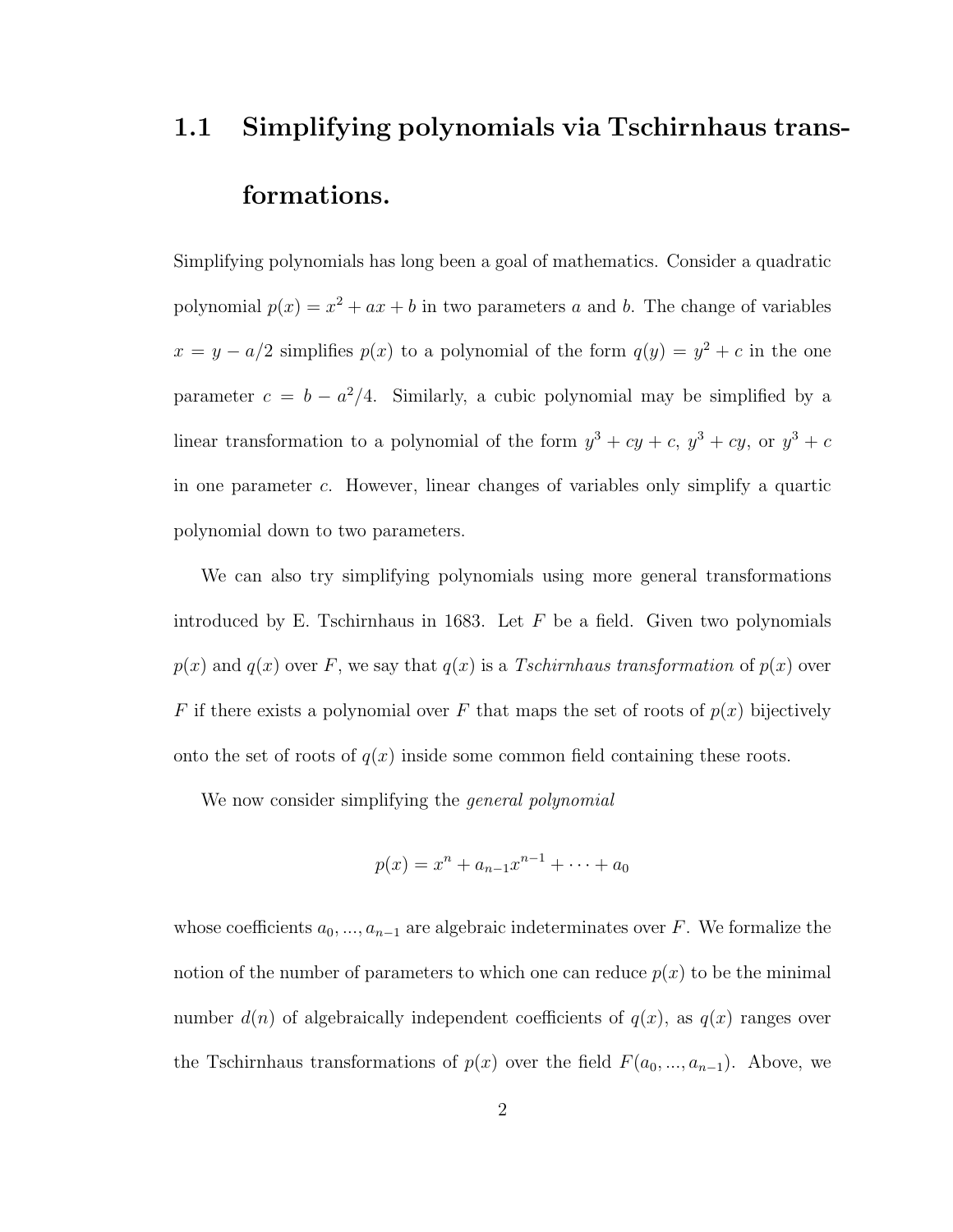saw that  $d(2) = d(3) = 1$  and  $d(4) \leq 2$ . Classical results by Klein and Hermite imply that  $d(5) = 2$ . By developing the theory of essential dimension, Buhler and Reichstein in [4] were able to prove  $d(4) = 2$  and the bounds

$$
\lfloor n/2 \rfloor \le d(n) \le n - 3
$$

for  $n \geq 5$ . Later, A. Duncan [6] proved that  $d(7) = 4$ . However  $d(n)$  remains unknown for  $n \geq 8$ , and the determination of  $d(n)$  is a modern continuation of classical 19th century mathematics which resists a full resolution. For more on the history, see  $[4]$  and  $[5]$ .

# 1.2 Simplifying differential equations via gauge transformations

We may ask a similar question about differential equations. Let  $F$  be a field of differentiable functions like  $\mathbb{C}(x)$ . Consider the *general homogeneous linear differential* equation

$$
p(y) = y^{(n)} + a_{n-1}y^{(n-1)} + \dots + a_0y = 0
$$

whose coefficients  $a_0, ..., a_{n-1}$  are differentially algebraically independent over F, i.e., the coefficients and their formal derivatives

$$
a_0, ..., a_{n-1}, a_0^{(1)}, ..., a_{n-1}^{(1)}, a_0^{(2)}, ..., a_{n-1}^{(2)}, ...
$$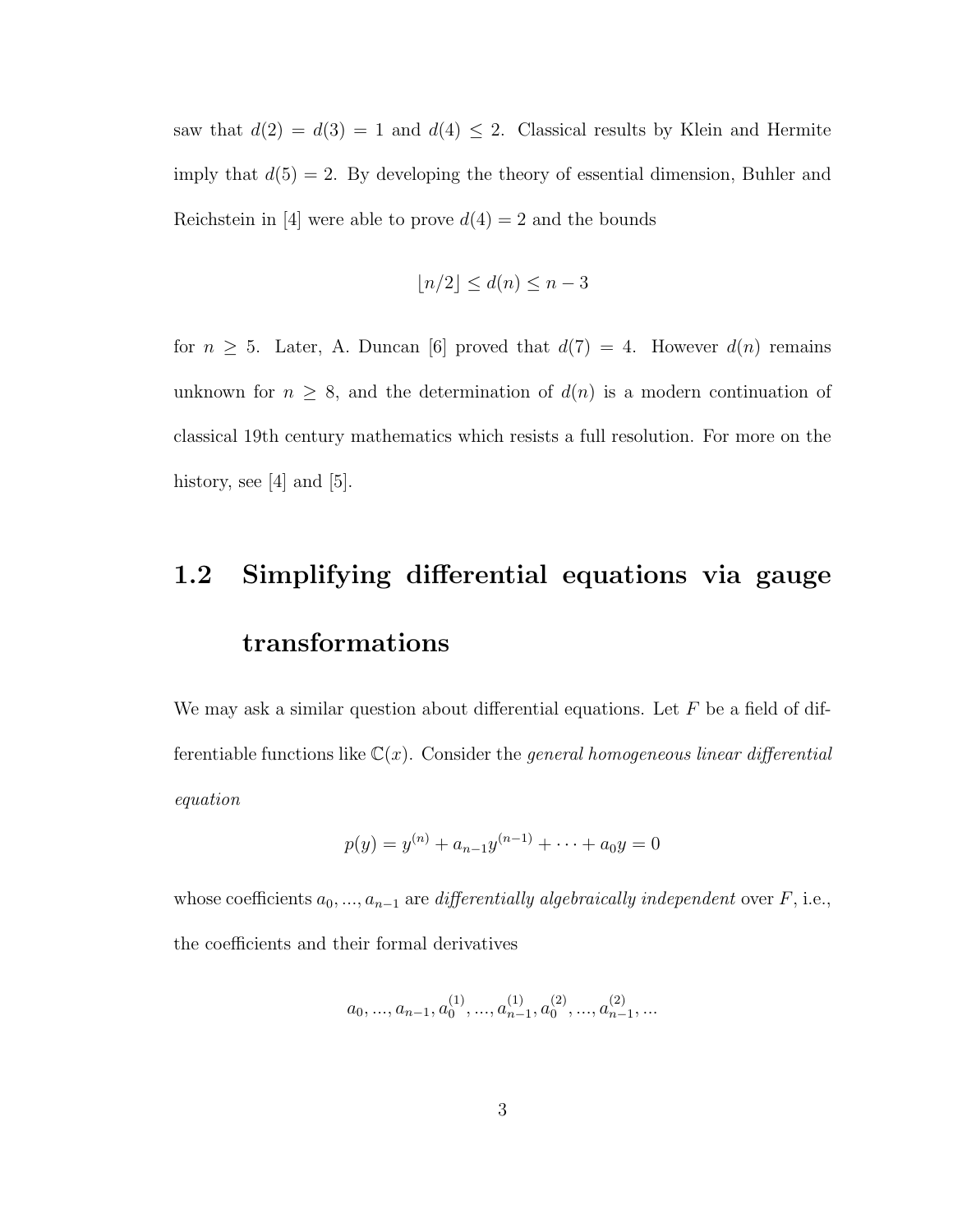are algebraically independent over F. Then  $p(y)$  has coefficients in the field

$$
K = F\langle a_0, ..., a_{n-1} \rangle = F(a_0, ..., a_{n-1}, a_0^{(1)}, ..., a_{n-1}^{(1)}, ...)
$$

generated by the indeterminates  $a_0, ..., a_{n-1}$  and their formal derivatives over F.

We would like to simplify  $p(y)$  by means of certain elementary transformations. Given two homogeneous linear differential equations  $p(y) = 0$  and  $q(y) = 0$  over F, we say that  $q(y)$  is a *gauge transformation* of  $p(y)$  if there exists a differential operator over F that maps the set of solutions of  $p(y) = 0$  bijectively onto the set of solutions of  $q(y) = 0$ . We formalize the notion of the number of parameters to which one can reduce  $p(y)$  to be the minimal number  $e(n)$  of differentially algebraically independent coefficients of  $q(y)$ , as  $q(y)$  ranges over the gauge transformations of  $p(y)$  over K.

In Chapter 6, we will show that  $e(n) = n$  for all  $n \ge 1$  using similar arguments to those which establish the bounds for  $d(n)$ . This result roughly says that the general homogeneous linear differential equation cannot be simplified by gauge transformations alone, and that we must use auxiliary transformations like exponentiation and integration to help simplify the general equation.

Let us briefly explain how we will prove the result  $e(n) = n$ . Our overall approach is to follow that of [2] by developing the necessary analogous tools in differential algebra. For instance, in Chapter 4 we introduce a cohomology set which provides the appropriate substitute for Galois cohomology. This cohomology set allows us to translate from homogeneous linear differential equations to differential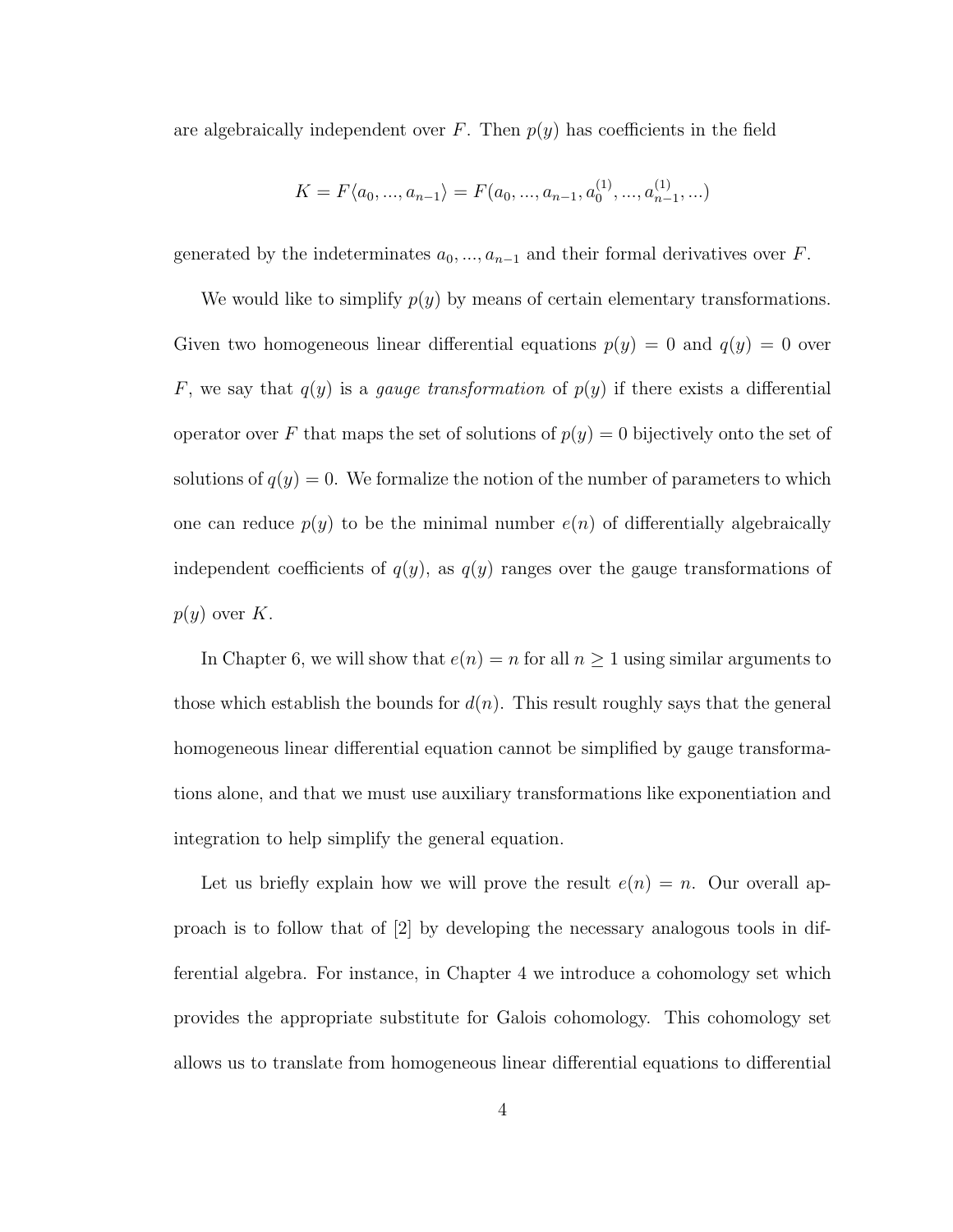$GL_n$ -torsors (defined in Subsection 2.4.1). Under this correspondence, the general differential equation corresponds to a generic differential  $GL_n$ -torsor (defined in Chapter 5). The theory in Chapter 5 then lets us prove in Chapter 6 that the description of this generic differential  $GL_n$ -torsor requires at least n parameters.

## 1.3 Generic Picard-Vessiot extensions

We can also apply our work to the study of generic Picard-Vessiot extensions, similar to how the theory of essential dimension applies to the study of generic Galois extensions. One problem in Galois theory is to parametrize the family of all Galois extensions that have a given Galois group  $G$ . For instance, quadratic field extensions  $K/F$  always have the form  $K = F($ √  $\overline{a}$ ) for some  $a \in F$ . Therefore we may view the quadratic field extension  $F($ √  $\overline{a}/F(a)$  in one parameter a as being "generic", since any other quadratic extension is obtained by specifying a value of a. Many results about generic Galois extensions are documented in [10], and the theory of essential dimension is used to give lower bounds on the number of parameters a generic Galois extension requires.

We similarly have a Galois theory of differential equations for which there is a corresponding notion of generic extensions. This Galois theory was initiated by E. Picard and E. Vessiot and proceeds as follows. Starting with a homogeneous ´ linear differential equation  $p(y) = 0$  over a field F of differentiable functions, we construct a field extension  $K/F$  with good properties that contains a full set of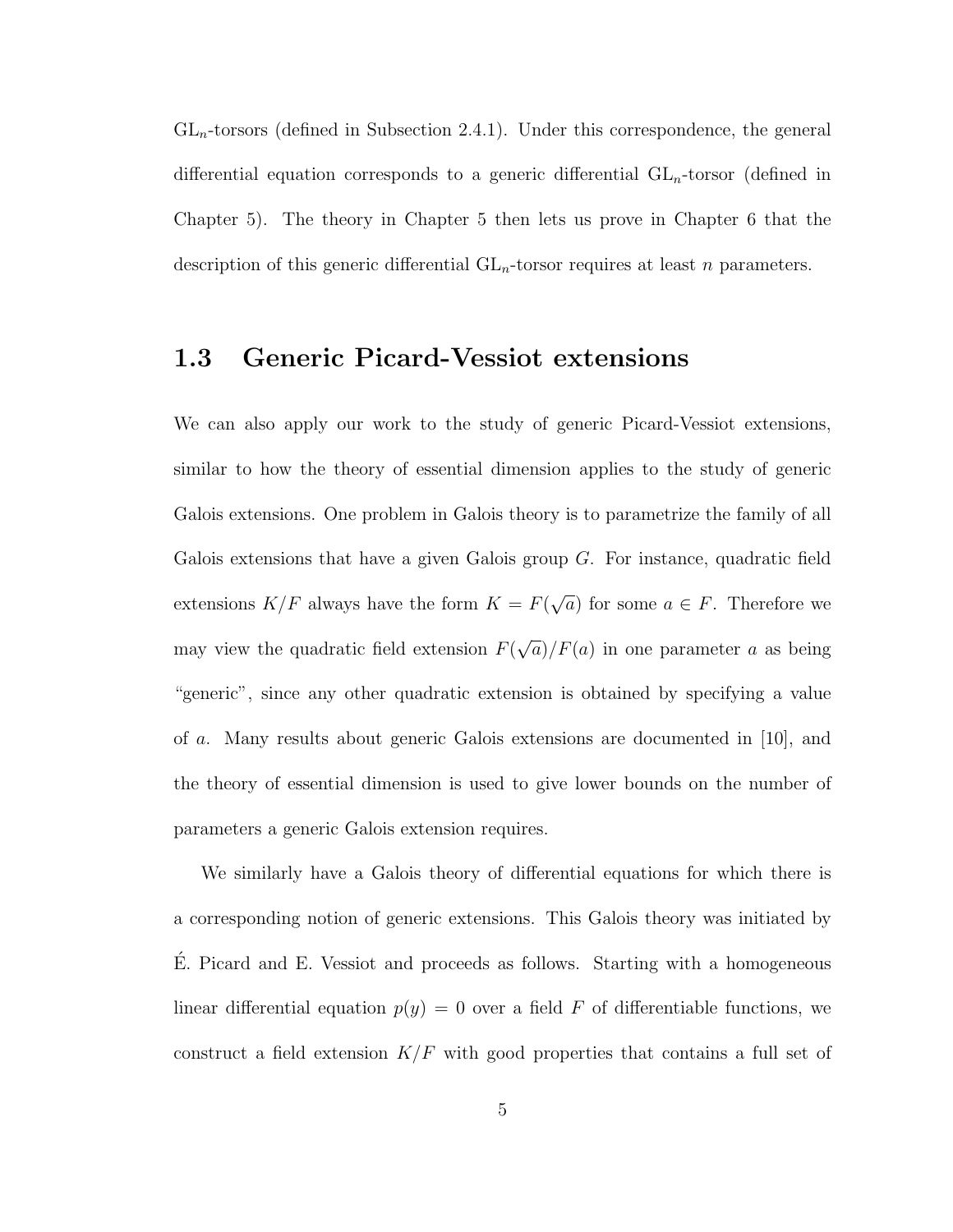solutions to  $p(y) = 0$ . Such an extension  $K/F$  is called a *Picard-Vessiot extension* of  $p(y)$ , and from it we construct the differential Galois group of  $p(y)$ . We expect Picard-Vessiot extensions with the same differential Galois group to have similar properties, and once again we seek to parametrize the Picard-Vessiot extensions with the same differential Galois group. We call such a parametrizing extension a "generic" Picard-Vessiot extensions (see Subsection 2.3.3 for a formal definition).

Many people have studied and constructed generic Picard-Vessiot extensions, including A.K. Bhandari, L. Goldman, L. Juan, A. Ledet, A. Magid, A. Pillay, and N. Sankaran (see for instance [9], [14], [12]). In Chapter 6, we will use an argument in [4] to give lower bounds on the number of parameters a generic Picard-Vessiot extension requires.

## 1.4 Outline of the thesis

This thesis proceeds as follows. In Chapter 2, we review differential algebra. In Chapter 3, we formalize certain classes of objects as functors and define the differential essential dimension of a functor. In Chapter 4, we introduce twisted forms and cohomology in the setting of Picard-Vessiot theory. In Chapter 5, we define and construct versal and generic differential torsors. Chapter 6 gives the main results of this thesis.

The general strategy we follow is that of [2]. The applications we give are the differential analogues of those in [4].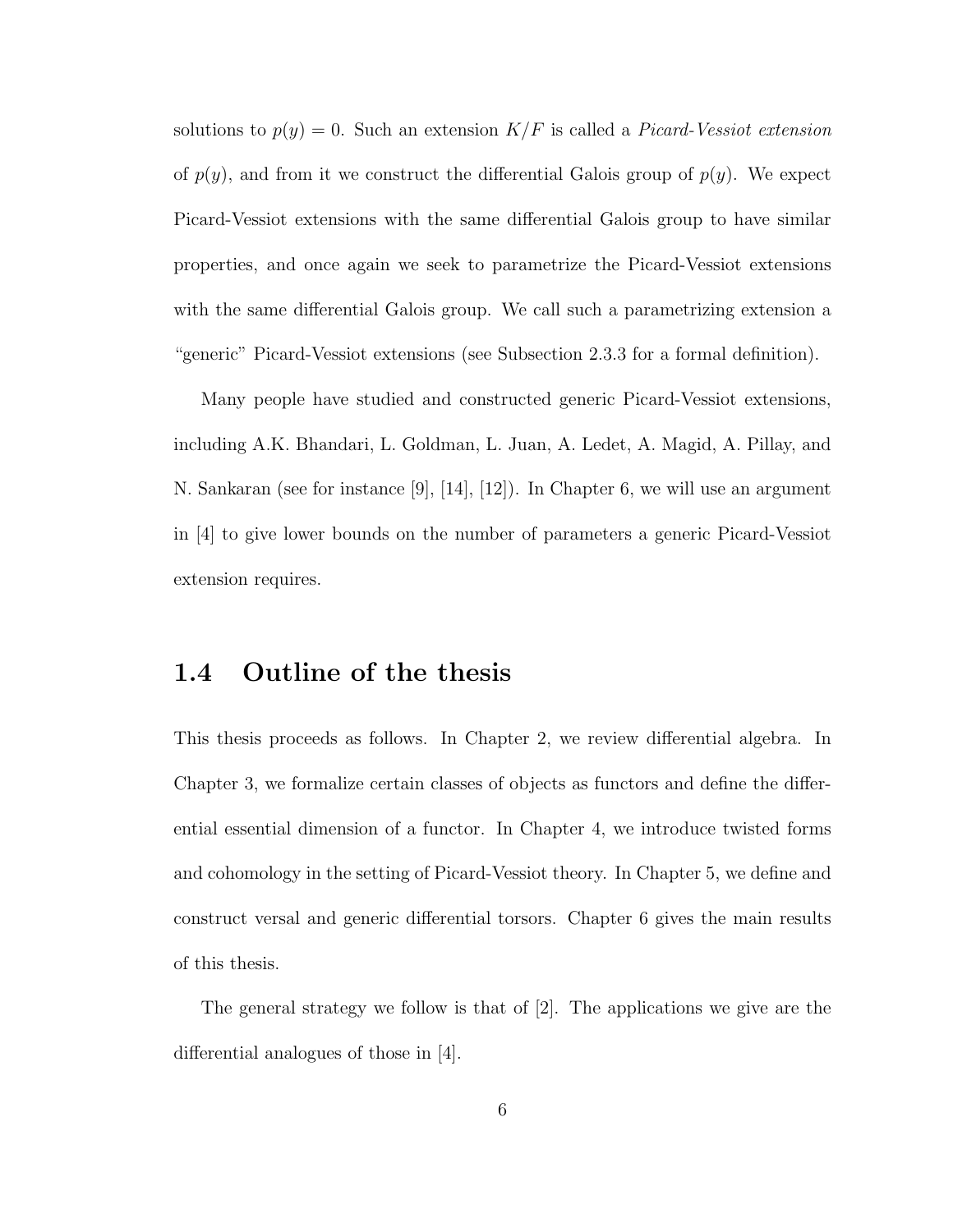# Chapter 2

# Background

This chapter reviews background content and sets the notations and conventions used in this thesis. For content on differential algebra and the Picard-Vessiot theory, excellent sources include the article [29] and the textbook [30].

# 2.1 Algebra

The set  $\{0, 1, 2, ...\}$  of natural numbers is denoted by N. A *ring* means a (unital) commutative ring; a noncommutative ring means a possibly noncommutative ring. A *linear algebraic group* is a smooth affine group scheme of finite type over a field. By [22, Section 4(d)], any linear algebraic group is a closed subgroup of  $GL_n$  for some n. Over a field of characteristic zero, the smoothness condition is automatic (see [22, Theorem 3.23]). Given a linear algebraic group G over a field F and a field extension  $K/F$ , we let  $G_K$  denote the base change  $G \times_{Spec(F)} Spec(K)$ , and we let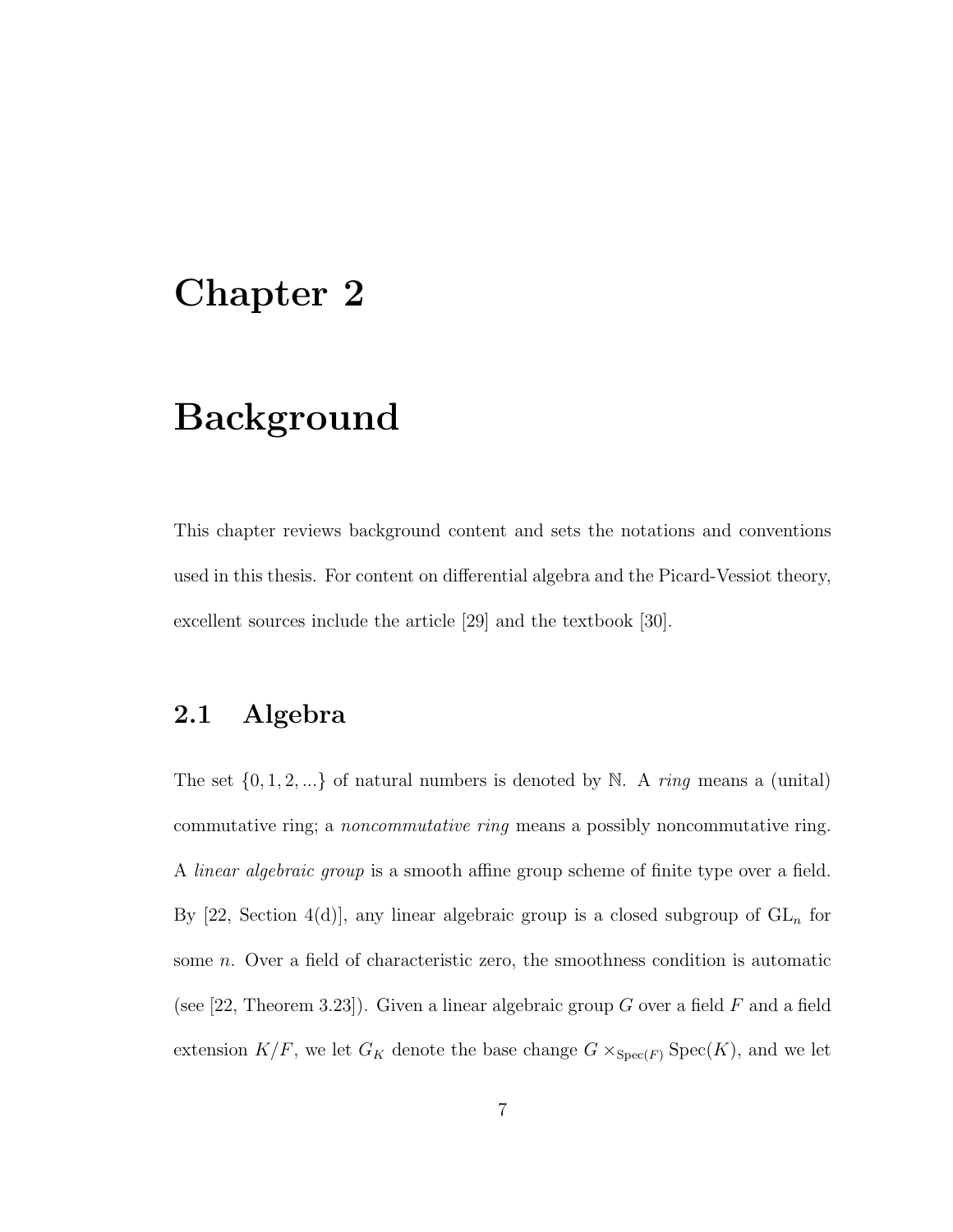$K[G] = K[G_K]$  denote the coordinate ring of  $G_K$ .

# 2.2 Differential algebra

### 2.2.1 Differential rings

A derivation on a ring R is an additive map  $\partial: R \to R$  that satisfies the Leibniz rule  $\partial(rs) = \partial(r)s + r\partial(s)$  for all  $r, s \in R$ . A differential ring is a ring equipped with a derivation. A *differential field* is a differential ring that is a field. The *constant ring* of R is the subring

$$
C_R = \{ r \in R \mid \partial(r) = 0 \}
$$

of R. It is easy to see that the constant ring of a differential field is a field. We call  $C_R$  the *constant field* of R if  $C_R$  is a field.

*Example* 2.2.1. The field  $\mathbb{C}(x)$  of complex rational functions and the field  $\mathbb{C}((x))$ of Laurent series in x are both differential fields with the derivation  $d/dx$ . Their constant fields equal C.

When the context is clear, derivations are often denoted by the symbol  $\partial$ . We often refer to a differential ring  $(R, \partial)$  as R. We write  $r^{(n)} = (\partial \circ \cdots \circ \partial)(r)$  for the n-fold application of the derivation  $\partial$  on an element  $r \in R$ . We will not use the notation r' to mean  $\partial(r)$ .

Let  $(R, \partial_R)$  and  $(S, \partial_S)$  be differential rings. A homomorphism of differential rings from R to S is a ring homomorphism  $\varphi: R \to S$  satisfying  $\partial_S \circ \varphi = \varphi \circ \partial_R$ .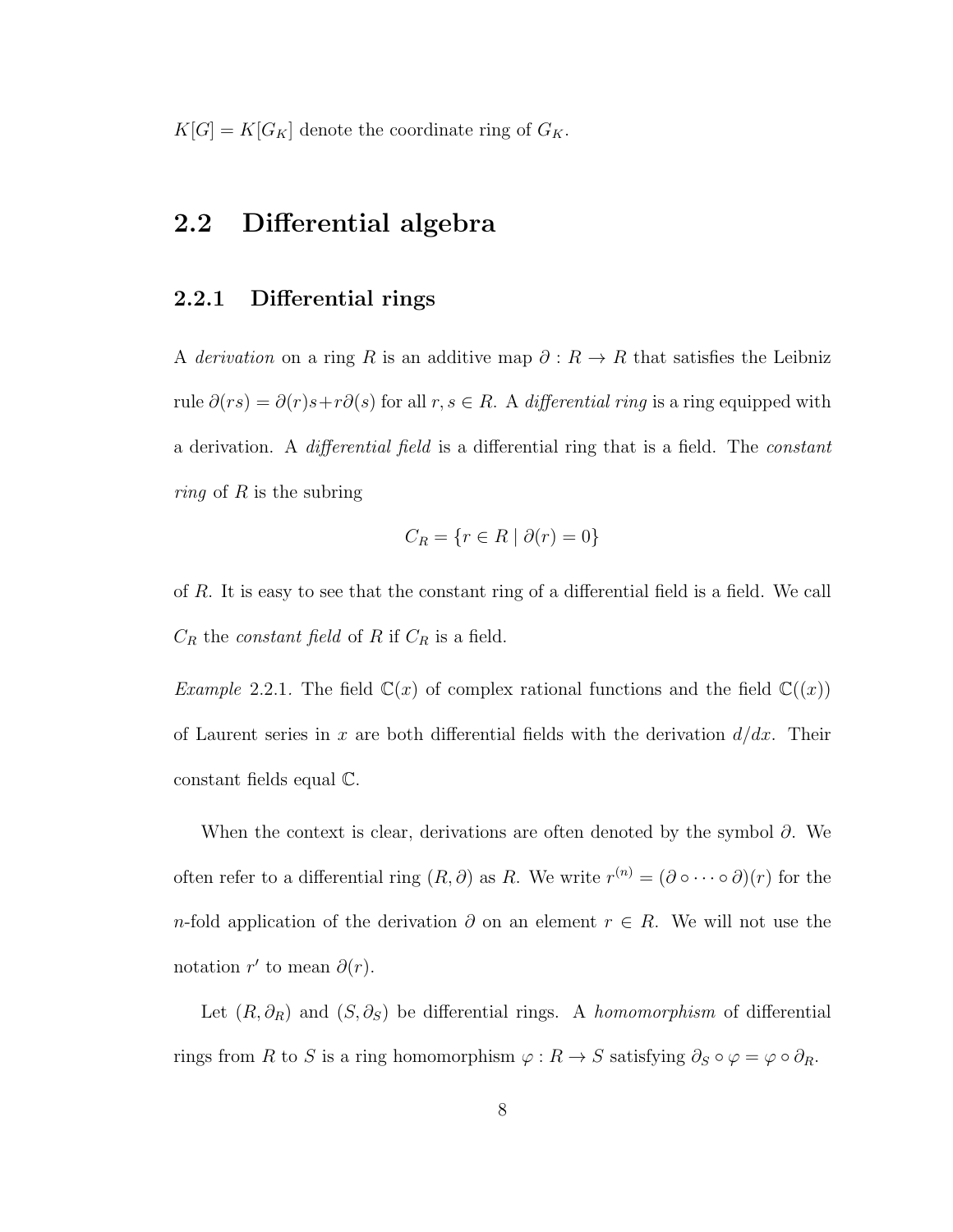Example 2.2.2. Let  $(F, \partial) = (\mathbb{C}(x), d/dx)$ . Let  $S = F[y, 1/y]$  be a differential ring extension of F with derivation determined by  $\partial(y) = y$ . Since the element  $e^x = 1 + x + x^2/2! + x^3/3! + \cdots$  in  $\mathbb{C}((x))$  also satisfies  $\partial(e^x) = e^x$ , we can define an injective differential ring homomorphism  $S \to \mathbb{C}((x))$  which takes y to  $e^x$ . By identifying S with its image in  $\mathbb{C}((x))$ , we may think of y as  $e^x$ .

Let R be a differential ring. An ideal (resp. prime ideal) I of R is a differential *ideal* (resp. *differential prime ideal*) if  $\partial(I) \subseteq I$ . Given a multiplicative subset S of R, the derivation on  $S^{-1}R$  defined by

$$
\partial(r/s)=(\partial(r)s-r\partial(s))/s^2
$$

for all  $r \in R$  and  $s \in S$  is well-defined and makes the localization map

$$
R \to S^{-1}R : r \mapsto r/1
$$

a differential ring homomorphism. In particular, if  $R$  is an integral domain, the derivation  $\partial_R$  extends to a derivation on the field of fractions Frac $(R)$ .

One similarly defines notions such as differential algebras, differential coalgebras, and differential Hopf algebras to be algebras, coalgebras, and Hopf algebras with compatible derivations. We leave the definitions to the reader.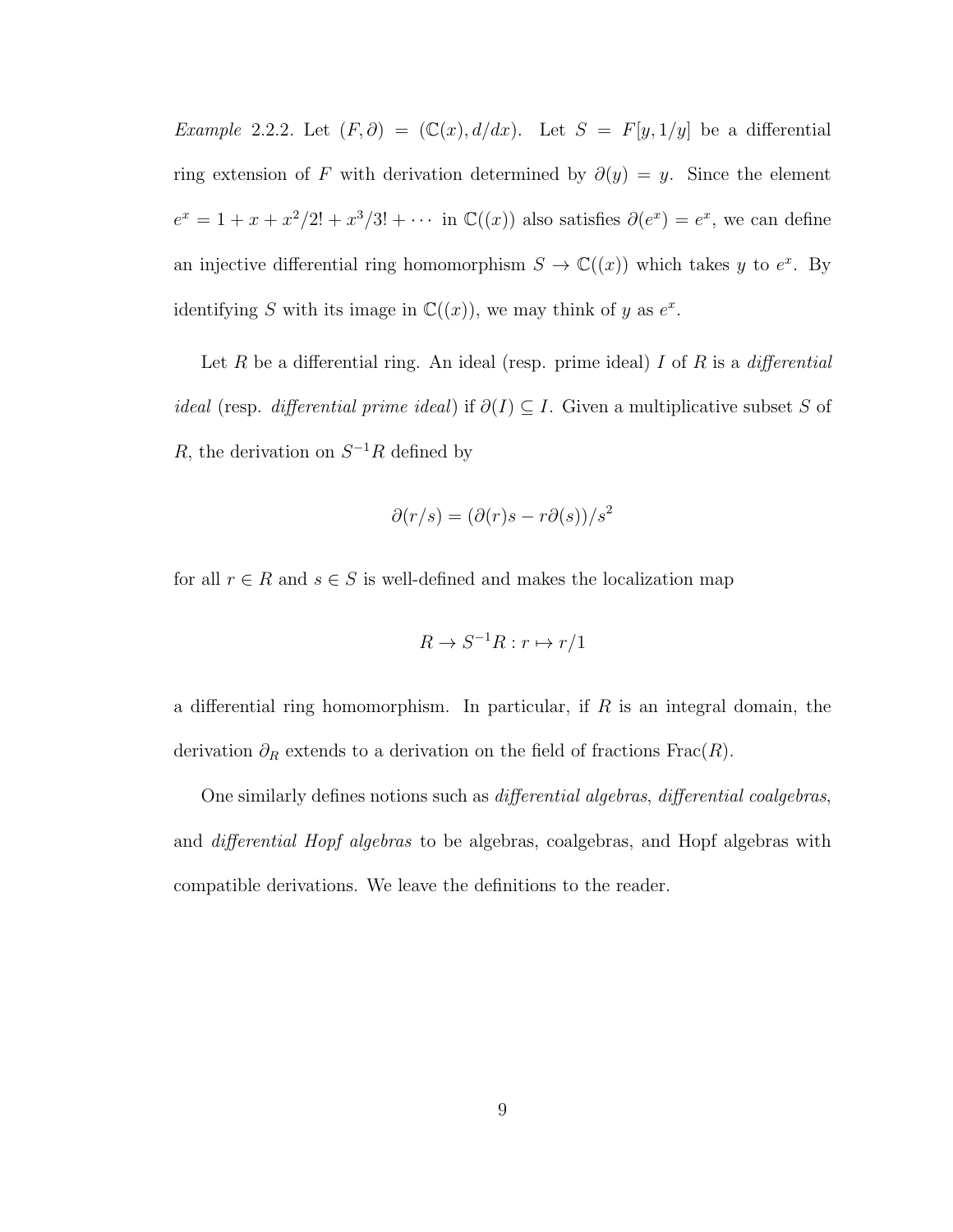# 2.2.2 Differential polynomials and differential transcendence degree

Let I be a set and let  $x_i^{(j)}$  be indeterminates for  $i \in I$  and  $j \in \mathbb{N}$ . A differential polynomial ring over R in the indeterminates  $x_i$  for  $i \in I$  is the differential R-algebra

$$
R\{x_i\}_{i\in I} = R[x_i^{(j)}]_{i\in I, j\in \mathbb{N}}
$$

equipped with a derivation  $\partial$  determined by  $\partial x_i^{(j)} = x_i^{(j+1)}$  $i^{(j+1)}$  for all  $i \in I$  and  $j \in$ N. Given a differential R-algebra S and a subset  $\{s_i\}_{i\in I}$  of S, the image of the differential ring homomorphism

$$
\varphi: R\{x_i\}_{i\in I} \to S: x_i \mapsto s_i
$$

is denoted by  $R\{s_i\}_{i\in I}$ . If  $\varphi$  is injective, we say that  $\{s_i\}_{i\in I}$  is *differentially al*gebraically independent over R. Otherwise  $\{s_i\}_{i\in I}$  is said to be differentially algebraically dependent over R. Finally, if F is a differential field, we let  $F\langle s_i \rangle_{i \in I}$  denote the field of fractions of  $F\{s_i\}_{i\in I}$ .

Let  $K/F$  be a differential field extension. A *differential transcendence basis* of  $K/F$  is a differentially algebraically independent subset of K over F that is maximal with respect to inclusion. By [17, Chapter 2], any two differential transcendence bases of  $K/F$  have the same cardinality. Thus we define the *differential* transcendence degree of  $K/F$ , denoted by trdeg<sup>∂</sup><sub>F</sub> $K$ , to be the cardinality of any given differential transcendence basis of  $K/F$ .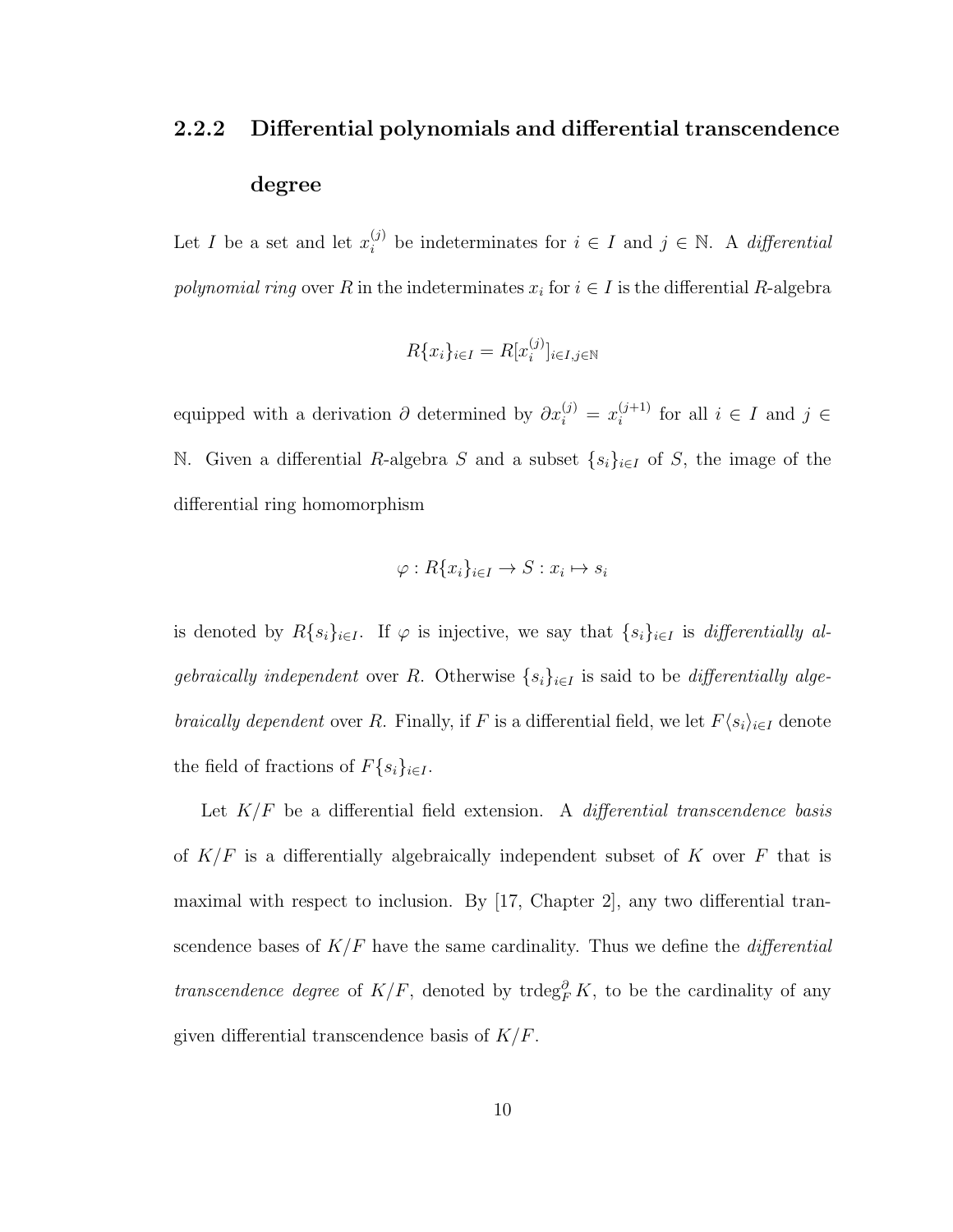Here is a standard proposition on the differential transcendence degree of a residue field.

**Proposition 2.2.3.** Let  $R$  be a differential  $F$ -algebra that is an integral domain, and let p be a differential prime ideal of R. Then

$$
\operatorname{trdeg}^{\partial}_F \kappa(\mathfrak{p}) \leq \operatorname{trdeg}^{\partial}_F \operatorname{Frac}(R)
$$

where  $\kappa(\mathfrak{p})$  is the residue field of R at  $\mathfrak{p}$ .

*Proof.* Any differential transcendence basis of  $\kappa(\mathfrak{p})$  over F lifts to a differential transcendence basis of  $Frac(R)$  over F.  $\Box$ 

# 2.3 Picard-Vessiot theory

In this section,  $F$  is a differential field of characteristic zero, and its constant field C is algebraically closed and properly contained in F.

### 2.3.1 Differential modules

There are two other equivalent formulations to homogeneous linear differential equations. Let the derivation  $\partial$  on F act on  $F<sup>n</sup>$  by componentwise differentiation. A *matrix differential equation* of order *n* over F is an equation of the form  $\partial(Y) = AY$ with  $A \in M_n(F)$  and  $Y = (Y_1, ..., Y_n)^t$  a column vector of indeterminates. If  $y_0$  is a solution to a homogeneous linear differential equation

$$
p(y) = y^{(n)} + a_{n-1}y^{(n-1)} + \cdots + a_0y = 0,
$$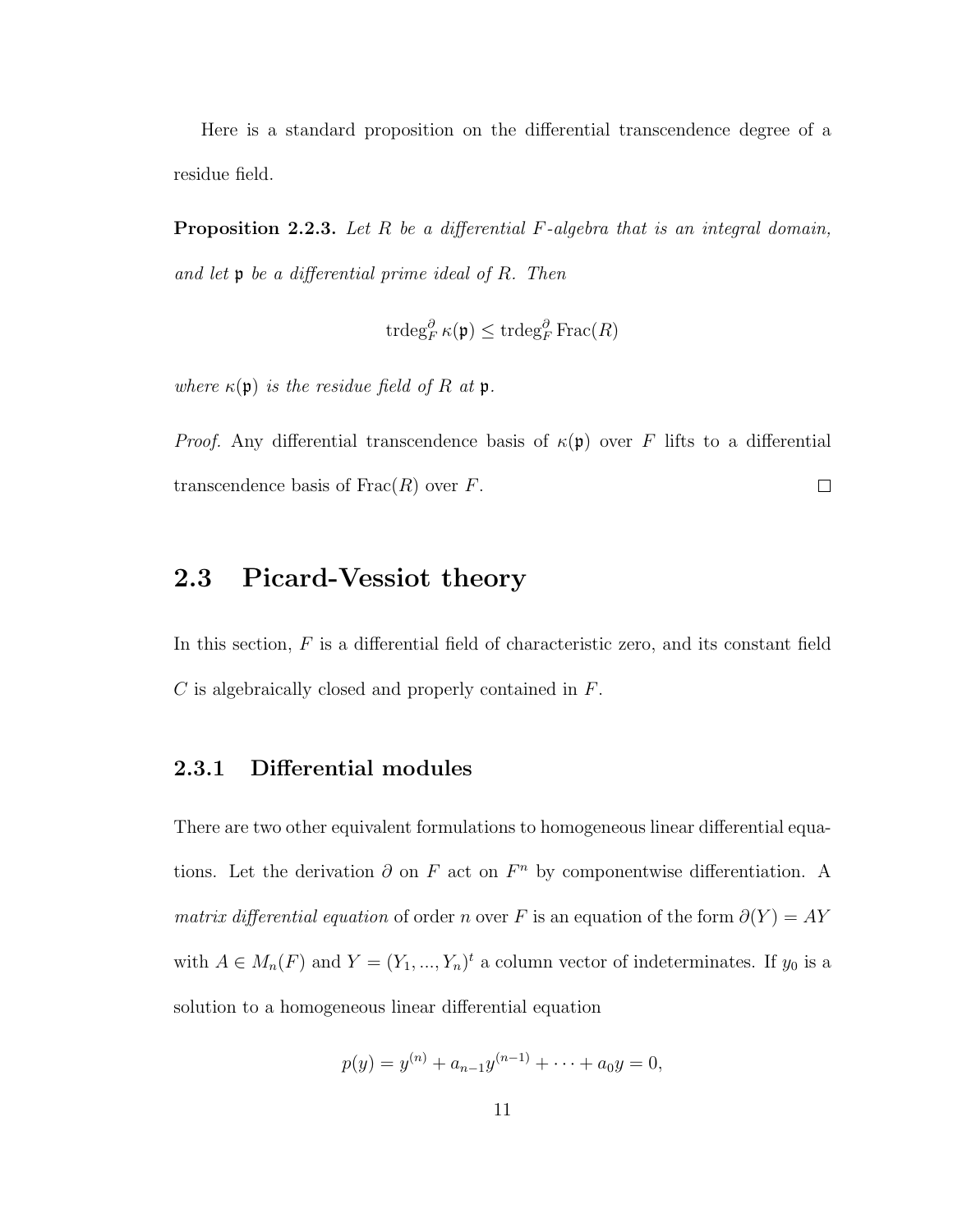then  $Y = (y_0, y_0^{(1)})$  $y_0^{(1)},..., y_0^{(n-1)}$  $\binom{n-1}{0}$ <sup>t</sup> is a solution to the associated  $n \times n$  matrix differential equation

$$
\partial(Y) = A_p Y \quad \text{where} \quad A_p = \begin{pmatrix} 0 & 1 & 0 & \cdots & 0 \\ 0 & 0 & 1 & \cdots & 0 \\ \vdots & \vdots & \vdots & \ddots & \vdots \\ 0 & 0 & 0 & \cdots & 1 \\ -a_0 & -a_1 & -a_2 & \cdots & -a_{n-1} \end{pmatrix} . \tag{2.3.1}
$$

Thus matrix differential equations provide one alternative formulation for homogeneous linear differential equations.

Here is the second formulation. Let R be a differential ring. We define  $R[\partial]$  to be the free R-module on the basis  $\{\partial^n\}_{n\in\mathbb{N}}$  where  $\partial^0 = 1$ . It becomes a noncommutative ring under the multiplication  $\circ$  specified by  $\partial^n \circ \partial^m = \partial^{n+m}$  and  $\partial \circ r = r^{(1)} + r \circ \partial$ for  $r \in R$ . The elements of  $R[\partial]$  are called *differential operators* over R. If

$$
p(y) = y^{(n)} + a_{n-1}y^{(n-1)} + \dots + a_0y = 0
$$

is a homogeneous linear differential equation of order  $n$  over  $R$ , then

$$
p = \partial^n + a_{n-1}\partial^{n-1} + \cdots + a_0
$$

is the corresponding differential operator of order n in  $R[\partial]$ . We define a *differential* R-module to be a left  $R[\partial]$ -module. A homomorphism of differential R-modules over R is a homomorphism of left R[ $\partial$ ]-modules. The *rank* of a differential Rmodule that is free as an R-module is just the rank of the underlying R-module.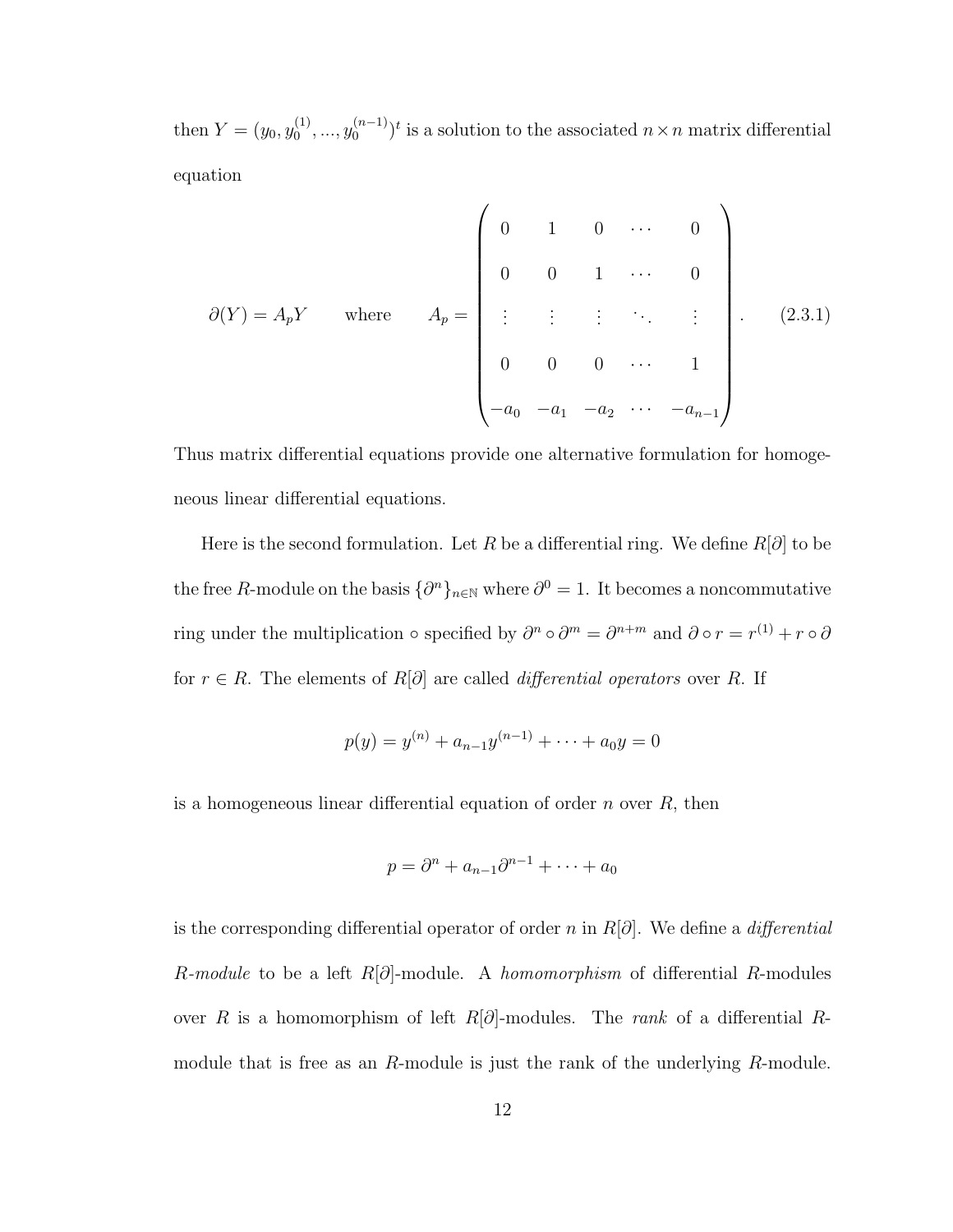If a differential R-module is generated by an element as a left  $R[\partial]$ -module, that element is called a *cyclic vector*.

Remark 2.3.1. Let  $n \geq 0$ . Over F, the connection between homogeneous linear differential equations (or differential operators), matrix differential equations, and differential modules are given below.

- 1. A differential equation  $p(y) = 0$  of order n over F determines the differential F-module  $F[\partial]/(F[\partial] \circ p)$  of rank n.
- 2. Conversely let M be a differential F-module of rank n. By [30, Proposition 2.9], M has a cyclic vector m. The homomorphism  $F[\partial] \to M$  of differential modules taking p to  $p(m)$  is then surjective, and its kernel is a left ideal of  $F[*∂*],$  which by [30, Corollary 2.3] is principal. This gives an isomorphism

$$
F[\partial]/(F[\partial] \circ p) \cong M
$$

for some differential operator  $p \in F[\partial]$  with leading coefficient 1. We call p the minimal differential operator for m.

3. Moreover,  $n \times n$  matrix differential equations over F correspond to differential  $F$ -modules of rank n. See [30, Section 1.2].

To better understand the above correspondence, we need to first make our definition of a gauge transformation more precise. We recall the following.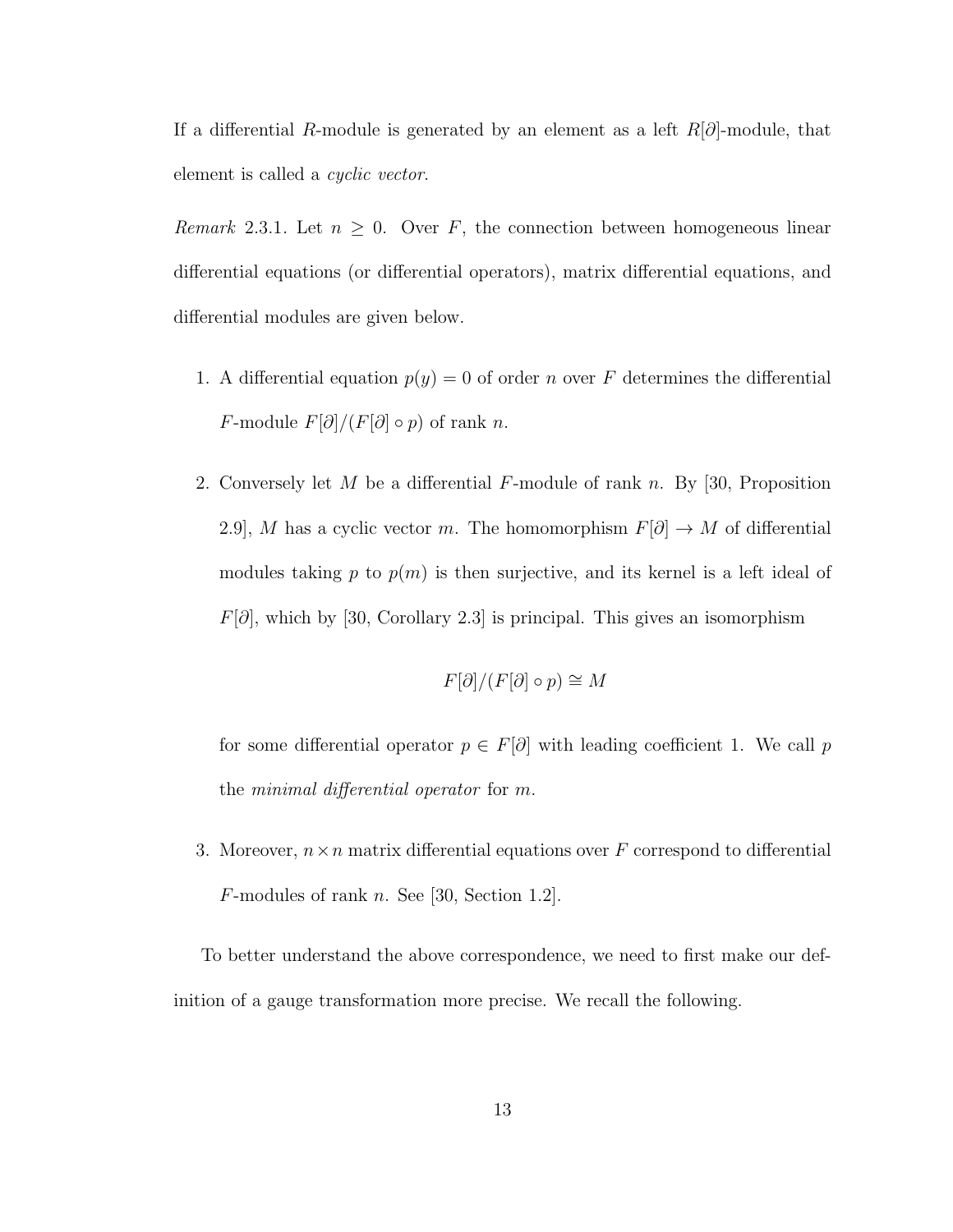**Proposition 2.3.2.** Let  $p(y)$  be a homogeneous linear differential equation of order n over F. Then the set of solutions of  $p(y) = 0$  in F is a C-vector space of dimension at most n.

Proof. See [30, Lemma 1.10].

A homogeneous linear differential equation  $p(y) = 0$  of order n over F is said to have a *full set of solutions* in F if the set of solutions to  $p(y) = 0$  is a C-vector space of dimension n. In Subsection 2.3.2, we will see that given a homogeneous linear differential equation over  $F$ , there always exists a differential field extension  $K/F$  that contains a full set of solutions for the equation.

A differential F-module is trivial if it contains a F-vector space basis of elements with derivation zero. Any two trivial differential modules of the same vector space dimension are isomorphic. A homogeneous differential equation  $p(y) = 0$  has a full set of solutions over  $F$  if and only if its corresponding differential module is trivial.

Let  $p(y) = 0$  and  $q(z) = 0$  be homogeneous linear differential equations of order n over F. We say that  $q(z)$  is a gauge transformation of  $p(y)$  if the following holds: for any differential field extension  $K/F$  containing full sets of solutions Y for  $p(y) = 0$  and Z for  $q(z) = 0$  in K, there exists a differential operator over F that maps  $Y$  bijectively onto  $Z$ .

Let  $\text{DiffEq}_n(F)$  be the set of homogeneous linear differential equations of order *n* over F up to gauge transformations and let  $\text{Diff}_n(F)$  be the set of isomorphism classes of differential F-modules of rank n.

 $\Box$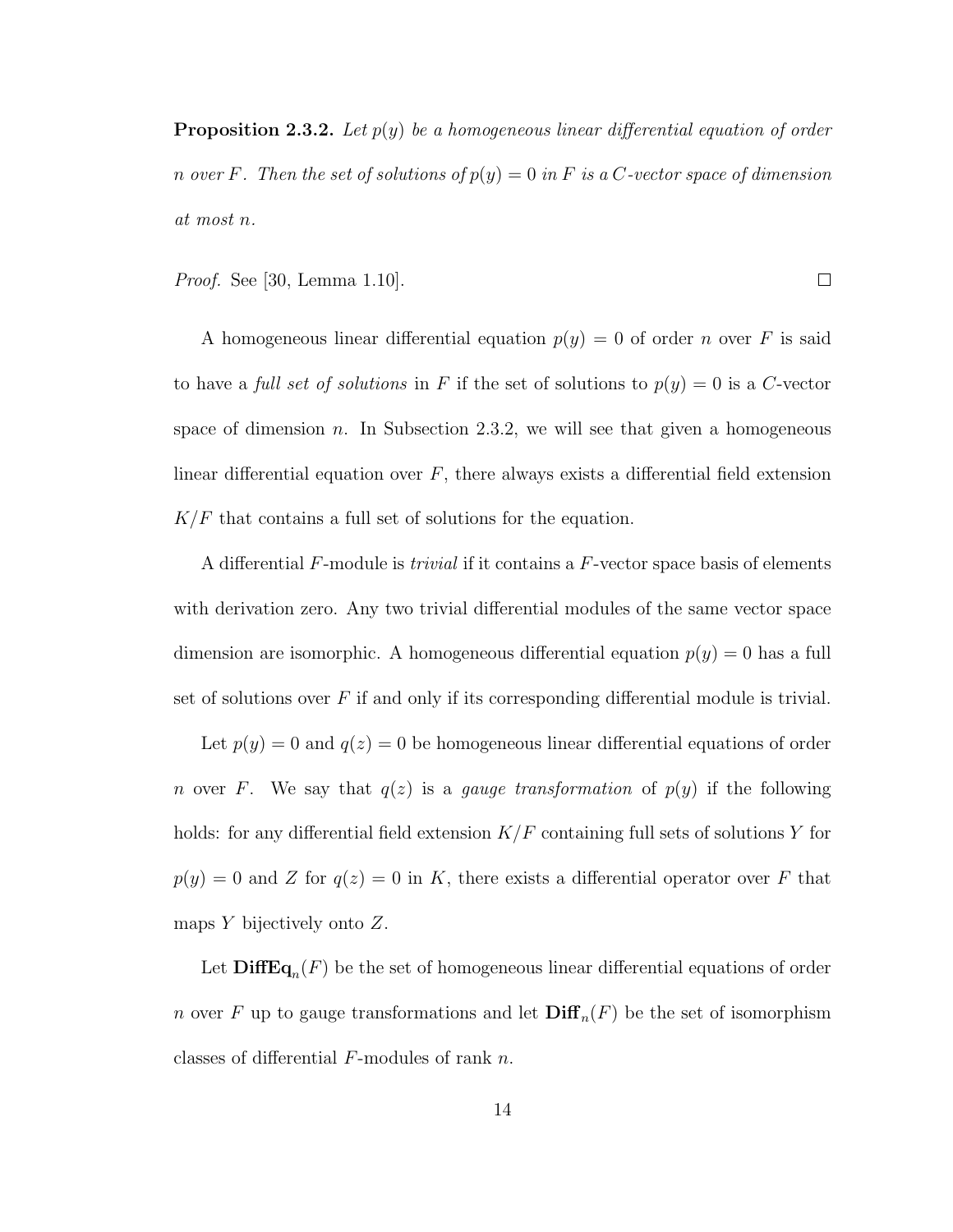**Proposition 2.3.3.** Let  $n \geq 1$ . There is a bijection  $\text{DiffEq}_n(F) \cong \text{Diff}_n(F)$ .

Proof. Let

$$
\mathcal{F}: \mathbf{DiffEq}_n(F) \to \mathbf{Diff}_n(F): p(y) \mapsto F[\partial]/(F[\partial] \circ p).
$$

We check that F is well-defined. Let  $q(z)$  be a gauge transformation of  $p(y)$ . Let K be a differential field over F that contains full sets of solutions Y for  $p(y) = 0$  and Z for  $q(z) = 0$ , and let f be a differential operator that maps Y bijectively onto Z. Consider the maps

$$
\varphi \colon F[\partial] \to F[\partial] : u \mapsto u \circ f \quad , \qquad \text{ev} \colon F[\partial] \to \prod_Z K : v \mapsto (v(y))_{y \in Y}.
$$

Any  $v \in \text{ker}(ev)$  is zero on the *n*-dimensional C-vector space Y and so has order  $\geq n$ by Proposition 2.3.2. Since  $p \in \text{ker}(ev)$  has order n and since  $\text{ker}(ev)$  is a principal left ideal by [30, Corollary 2.3], we have ker(ev) =  $F[\partial] \circ p$ . A similar argument which additionally uses the surjectivity of  $f: Y \to Z$  shows that ker(ev  $\circ \varphi$ ) =  $F[\partial] \circ q$ . Therefore we have an injective homomorphism of differential modules

$$
F[\partial]/(F[\partial] \circ q) \to F[\partial]/(F[\partial] \circ p).
$$

By dimension count, this is an isomorphism.

Conversely let

$$
\mathcal{G}: \mathbf{Diff}_n(F) \to \mathbf{DiffEq}_n(F)
$$

take a differential module M to  $p(y)$  where p is the minimal differential operator for a choice of cyclic vector of M.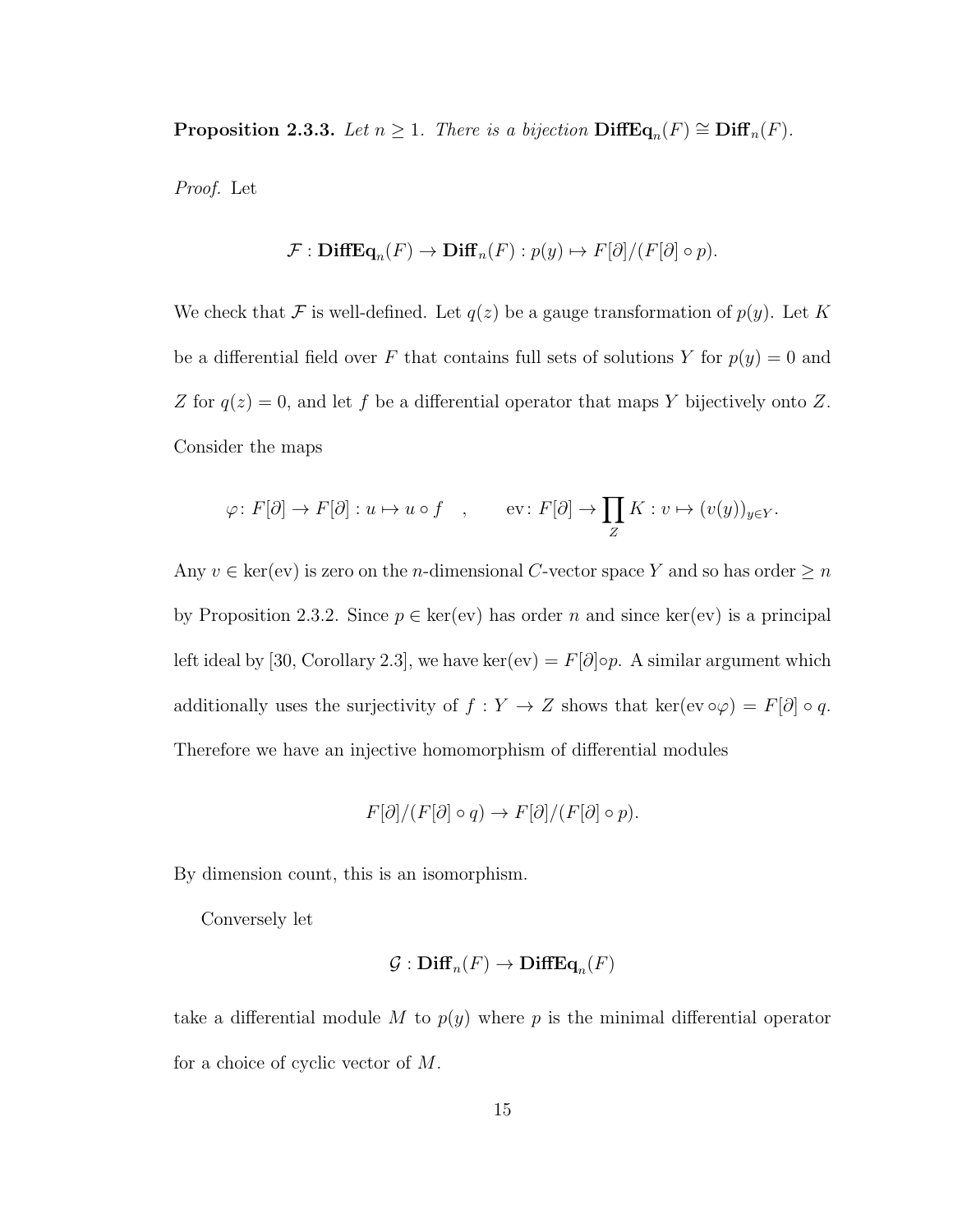We check that G is well-defined. By  $(2)$  of Remark 2.3.1, it suffices to show that given an isomorphism

$$
\varphi : F[\partial]/(F[\partial] \circ q) \to F[\partial]/(F[\partial] \circ p)
$$

and a differential field  $K/F$  containing full sets of solutions Y and Z to  $p(y) = 0$  and  $q(z) = 0$ , there is a differential operator that maps Y bijectively onto Z. Choose differential operators f and g that represent  $\varphi(1)$  and  $\varphi^{-1}(1)$ , respectively. Let  $y_0 \in Y$  and consider the evaluation map

$$
\mathrm{ev}_{y_0}: F[\partial]/(F[\partial] \circ p) \to K: v \mapsto v(y_0).
$$

Under  $ev_{y_0} \circ \varphi$ , the equality  $0 = q$  becomes  $0 = (q \circ f)(y_0)$  and so  $f(y_0) \in Z$ . Therefore f maps Y to Z and similarly g maps Z to Y. One easily sees both are inverse maps on  $Y$  and  $Z$ .

One easily checks that  $\mathcal F$  and  $\mathcal G$  are inverse maps.  $\Box$ 

Let  $M$  and  $N$  be differential modules over  $R$ . We define a derivation on the tensor product  $M \otimes_R N$  by

$$
\partial(m \otimes n) = \partial(m) \otimes n + m \otimes \partial(n)
$$

for all  $m \in M$  and  $n \in N$ , and extend linearly. One similarly defines the tensor product of two differential algebras.

*Example* 2.3.4. Let D be a C-algebra. We regard D as a differential ring with the trivial derivation  $\partial = 0$ . We view  $D \otimes_C F$  as a differential ring. We will take this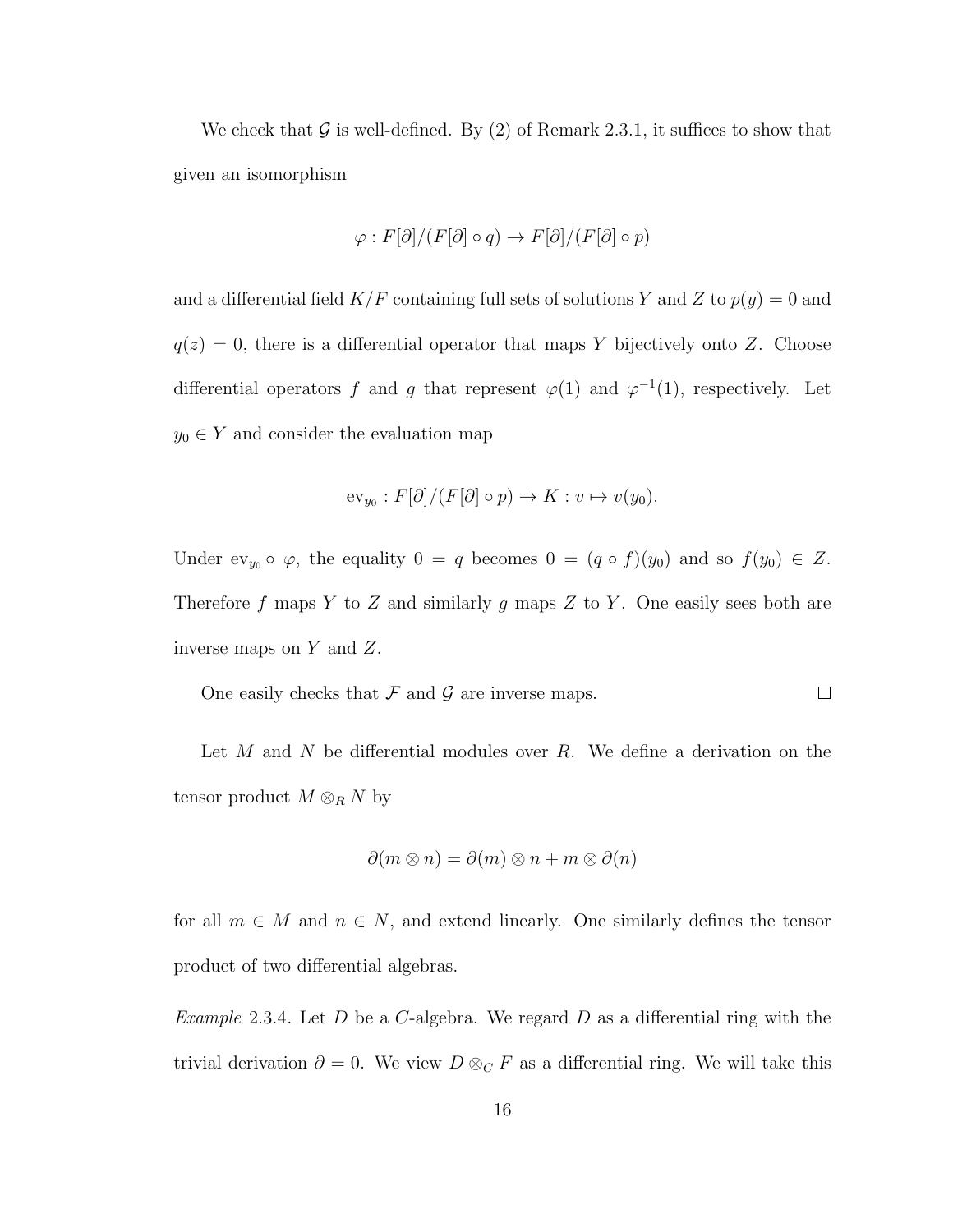viewpoint for linear algebraic groups  $G$  defined over  $C$ , viewing  $C[G]$  as a  $C$ -algebra with trivial derivation.

### 2.3.2 Main statements

In Galois theory, we start with a polynomial over a field and construct a splitting field and Galois group for the polynomial. Similarly in Picard-Vessiot theory, we start with a homogeneous linear differential equation over a differential field and construct its Picard-Vessiot ring extension and differential Galois group. We summarize this theory following the presentation in [7] and [30].

Recall that if R is a differential ring and  $y_1, ..., y_n \in R$  are elements, the Wronskian determinant of  $y_1, ..., y_n$  is the element

$$
\mathrm{wr}(y_1, ..., y_n) = \det \begin{pmatrix} y_1 & y_2 & \cdots & y_n \\ y_1^{(1)} & y_2^{(1)} & \cdots & y_n^{(1)} \\ \vdots & \vdots & \ddots & \vdots \\ y_1^{(n-1)} & y_2^{(n-1)} & \cdots & y_n^{(n-1)} \end{pmatrix}
$$

in R. Let

$$
p(y) = y^{(n)} + a_{n-1}y^{(n-1)} + \dots + a_0y \tag{2.3.2}
$$

be a homogeneous linear differential equation over a differential field F. A differential algebra  $R/F$  is a *Picard-Vessiot (ring) extension* associated to  $(2.3.2)$  if there exist elements  $y_1, ..., y_n \in R$  satisfying  $p(y_1) = \cdots = p(y_n) = 0$  such that the following conditions hold.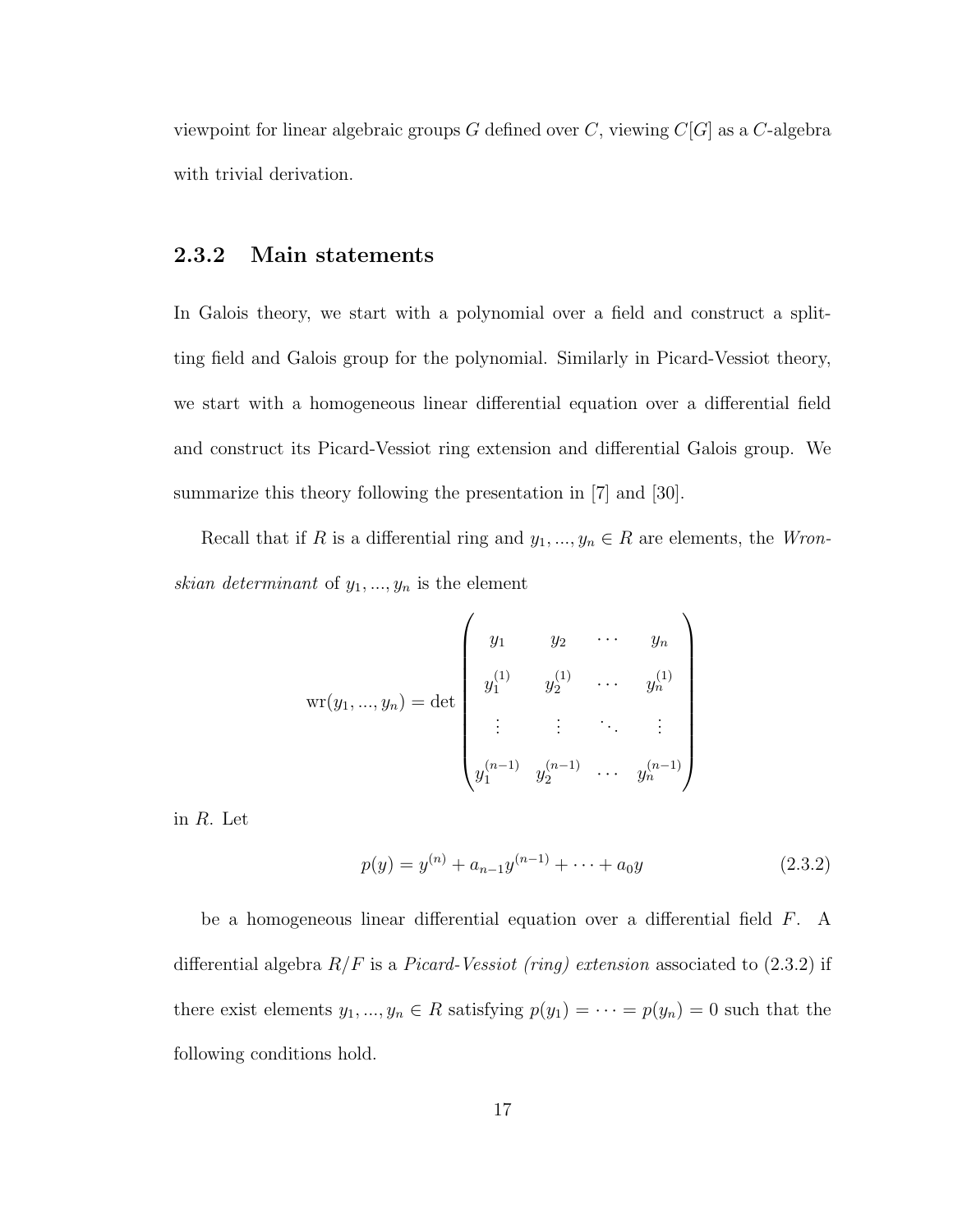1. The element  $wr(y_1, ..., y_n)$  is invertible in R, and R is generated as a differential ring by  $y_1, ..., y_n$  and the multiplicative inverse of the Wronskian determinant  $wr(y_1, ..., y_n)$  over  $F$ , i.e.,

$$
R = F\{y_1, ..., y_n, \text{wr}(y_1, ..., y_n)^{-1}\}.
$$

- 2. The ring of constants of R is C, i.e.,  $C_R = C$ .
- 3. The ring R has no nontrivial proper differential ideal.

We call  $Frac(R)$  over F a Picard-Vessiot (field) extension associated to  $(2.3.2)$ . When the context is clear, we often refer to Picard-Vessiot ring extensions and Picard-Vessiot field extensions as simply Picard-Vessiot extensions.

Remark 2.3.5.

- 1. Since C is an algebraically closed field, [30, Proposition 1.20] guarantees that a Picard-Vessiot extension exists for (2.3.2) and is unique up to (differential) isomorphism.
- 2. We can similarly define a Picard-Vessiot extension associated to a matrix differential equation. See [30, Definition 1.15].

Given a Picard-Vessiot ring extension  $R/F$  associated to  $(2.3.2)$ , we define its differential Galois group Gal<sup>∂</sup>( $R/F$ ) to be the group of automorphisms of the differential ring R fixing F pointwise. Letting  $K = \text{Frac}(R)$ , one similarly defines  $Gal^{\partial}(K/F)$  to be the group of automorphisms of the differential field K fixing F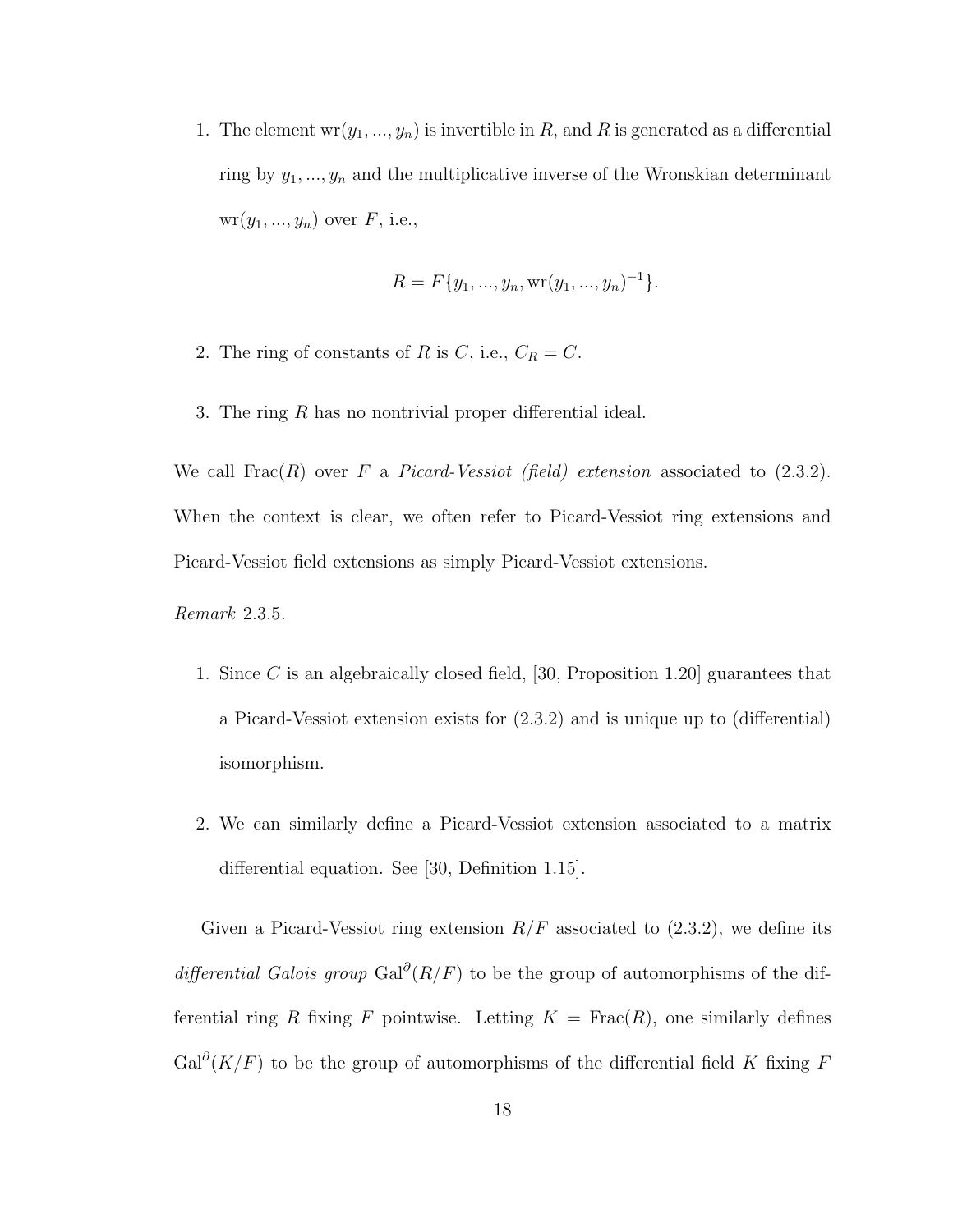pointwise. It can be shown that  $Gal^{\partial}(K/F) = Gal^{\partial}(R/F)$ . By [30, Theorem 1.27], this group is represented by the C-points of an closed subgroup of the general linear group  $GL_n$  over C. We also say that  $R/F$  (resp.  $K/F$ ) is a G-Picard-Vessiot extension if G is an linear algebraic group over C such that  $G(C)$  is isomorphic to  $Gal^{\partial}(R/F)$  as abstract groups.

There is a Galois correspondence for Picard-Vessiot field extensions.

**Proposition 2.3.6.** Let  $K/F$  be a Picard-Vessiot field extension with differential Galois group G. Consider the set  $S$  of closed subgroups of  $G$  and the set  $\mathcal L$  of differential subfields E of K containing F. Then there is a bijection  $S \to \mathcal{L}$  given by sending H in S to the fixed differential subfield  $K^{H(C)}$ . The inverse map is given by sending E in L to the closed subgroup H of G which satisfies  $H(C) = \text{Gal}^{\partial}(K/E)$ .

 $\Box$ 

Proof. See [30, Proposition 1.34].

Finally there is an analogue of the separable closure of a field. We define the *Picard-Vessiot closure*  $F^{PV}$  of F to be the direct limit of Picard-Vessiot field extensions K over F, filtered by inclusion. Note that  $F<sup>PV</sup>$  exists and is unique up to (differential) isomorphism; see [19, Section 3]. Unlike separable closures, there can be nontrivial Picard-Vessiot extensions over  $F<sup>PV</sup>$ ; see [30, Exercise 1.47(2)].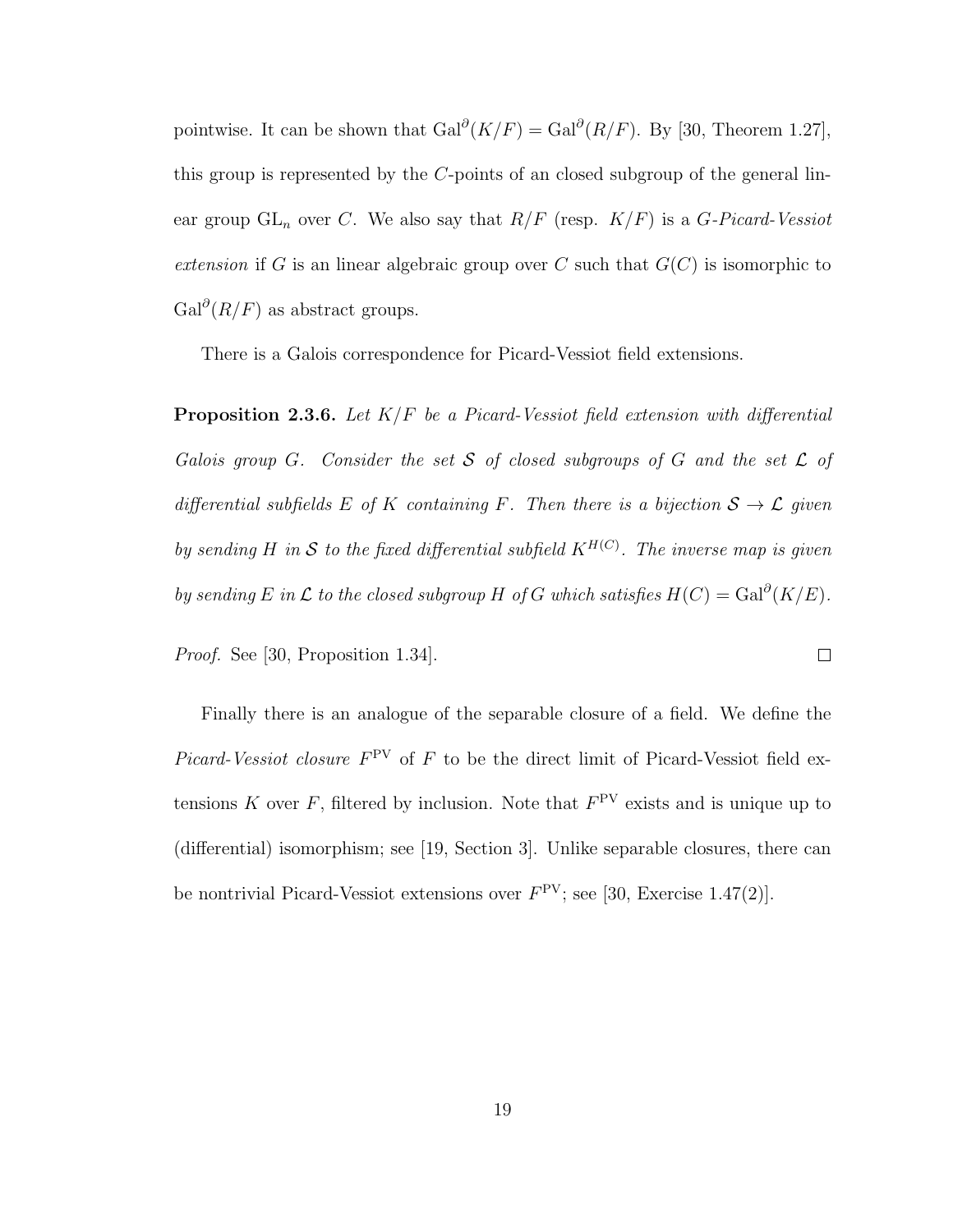### 2.3.3 Generic Picard-Vessiot extensions

Let F be a differential field and let  $K = F\langle y_1, ..., y_n \rangle$  where  $y_1, ..., y_n$  are indeterminates over  $F$ . Let

$$
\partial(Y) = A_{y_1, \dots, y_n} Y, \qquad A_{y_1, \dots, y_n} \in M_n(K) \tag{2.3.3}
$$

be a matrix differential equation over  $K$ . Suppose that  $(2.3.3)$  determines a Picard-Vessiot extension  $L/K$  with differential Galois group G. Then  $L/K$  is said to be a generic G-Picard-Vessiot extension if for every G-Picard-Vessiot extension  $L'/K'$ , there exist elements  $a_1, ..., a_n \in K'$  such that  $A_{a_1,...,a_n}$  is well-defined and  $L'/K'$  is the Picard-Vessiot extension for the differential equation  $\partial(Y) = A_{a_1,...,a_n}Y$ . We call such an  $L'/K'$  a specialization of  $L/K$ .

Corollary 6.3.2.1 will show that any generic G-Picard-Vessiot extension requires at least *n* parameters if *G* is either  $GL_n$  or  $\mathbb{G}_m^n$ .

Remark 2.3.7. There are several related definitions of generic Picard-Vessiot extensions. For instance, a descent-generic G-Picard-Vessiot extension is a generic Picard-Vessiot extension that additionally specialize to H-Picard-Vessiot extensions for any closed subgroup H of G. See [11, Section 4] for the precise definition of descent-generic extensions. Our definition is basically the one given in [11], and is less restrictive than the definition in [12]. In particular, the generic extensions constructed in [11] and [12, Section 6] are generic in our sense.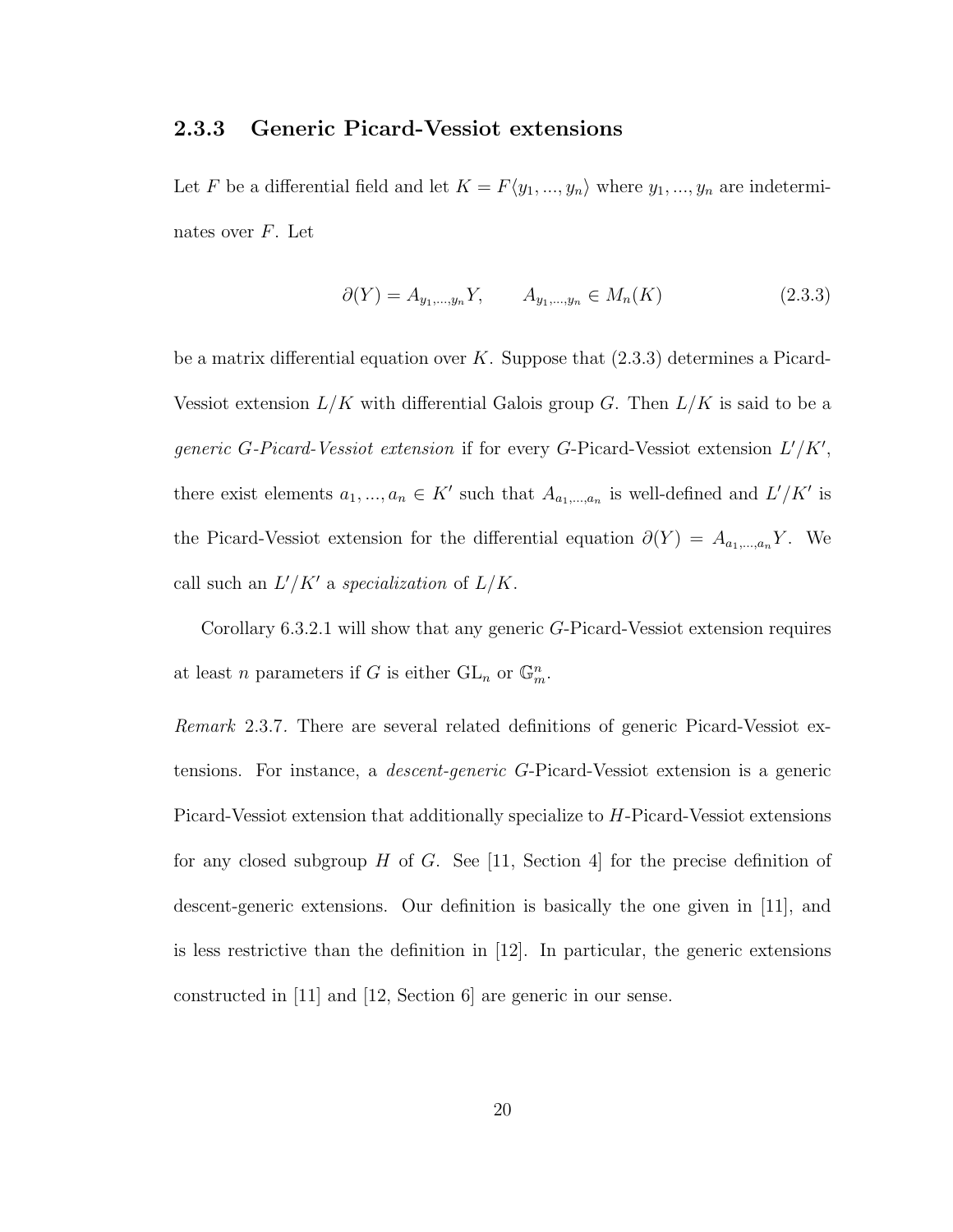### 2.3.4 Differential Hopf-Galois extensions

We can characterize Picard-Vessiot extensions in another way, with definitions analogous to those in [24, Section 0].

Let S be a differential coalgebra over R with comultiplication  $\Delta$  and counit  $\epsilon$ . A differential S-comodule over R is a differential R-module M together with a differential R-linear map  $\rho : M \to M \otimes_R S$  satisfying  $(1 \otimes \Delta) \circ \rho = (\rho \otimes 1) \circ \rho$  and  $(1 \otimes \epsilon) \circ \rho = 1.$ 

Let H be a differential Hopf algebra over R with comultiplication  $\Delta_H$ , counit  $\epsilon_H$ , and antipode  $\sigma_H$ . Suppose that S is a differential algebra over R equipped with a map  $\Delta_S : S \to S \otimes_R H$  such that S is a differential H-comodule via the coaction map  $\Delta_S$ . If M is both a differential S-module and a differential H-comodule with a differential R-linear map  $\Delta_M : M \to M \otimes_R H$  satisfying  $\Delta_M(ms) = \Delta_M(m)\Delta_S(s)$ for all  $m \in M$  and all  $s \in S$ , we say that M is a differential  $(H, S)$ -Hopf module over  $R$ . The  $H$ -coinvariants of  $M$  is the differential  $R$ -submodule

$$
M^{\mathrm{co}\,H} = \{ m \in M \mid \Delta_M(m) = m \otimes 1 \}
$$

of M. If  $S = R$  and  $\Delta_S(s) = s \otimes 1$  for all  $s \in R$ , we simply call M a differential H-Hopf module over R.

A differential H-Hopf-Galois extension is a faithfully flat differential ring extension  $S/R$  such that S is a differential H-Hopf module over R, and such that the map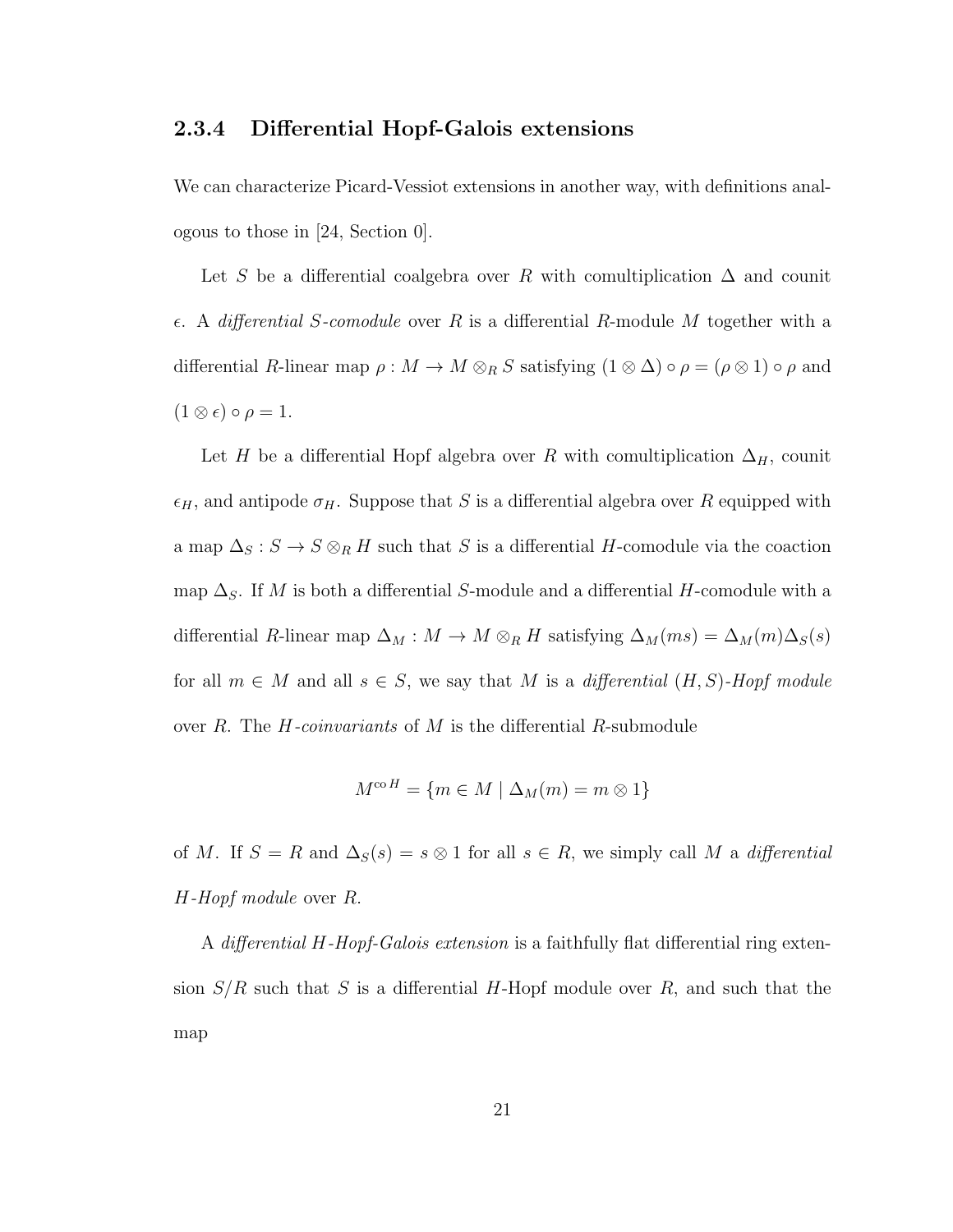$$
can_S: S \otimes_R S \to S \otimes_R H
$$
  

$$
x \otimes y \mapsto (x \otimes 1) \Delta_S(y)
$$
 (2.3.4)

is a (differential) isomorphism.

Remark 2.3.8.

- 1. Let  $R/F$  be a Picard-Vessiot ring extension with differential Galois group  $G$ . By [1, Proposition 1.12(a)],  $R/F$  is a differential  $F[G]$ -Hopf-Galois extension.
- 2. Let  $S/R$  be a differential H-Hopf-Galois extension. By [15, Chapter III, Proposition 1.1.1, the faithful flatness of  $S/R$ , gives an exact sequence:

$$
0 \longrightarrow R \longrightarrow S \xrightarrow{\iota_1} S \otimes_R S.
$$

Combined with (2.3.4), we get  $R = S^{\text{co }H}$ .

# 2.4 Affine differential schemes

We can also formulate Picard-Vessiot extensions geometrically in the language of differential schemes. The advantage of this approach is that differential schemes have a topology called the Kolchin topology. This topology is used to define versal differential torsors in Chapter 5. For simplicity, we restrict ourselves to affine differential schemes. Our definition is similar to the one given in [18], but is not equivalent to it. In this section,  $F$  is a differential field of characteristic zero, its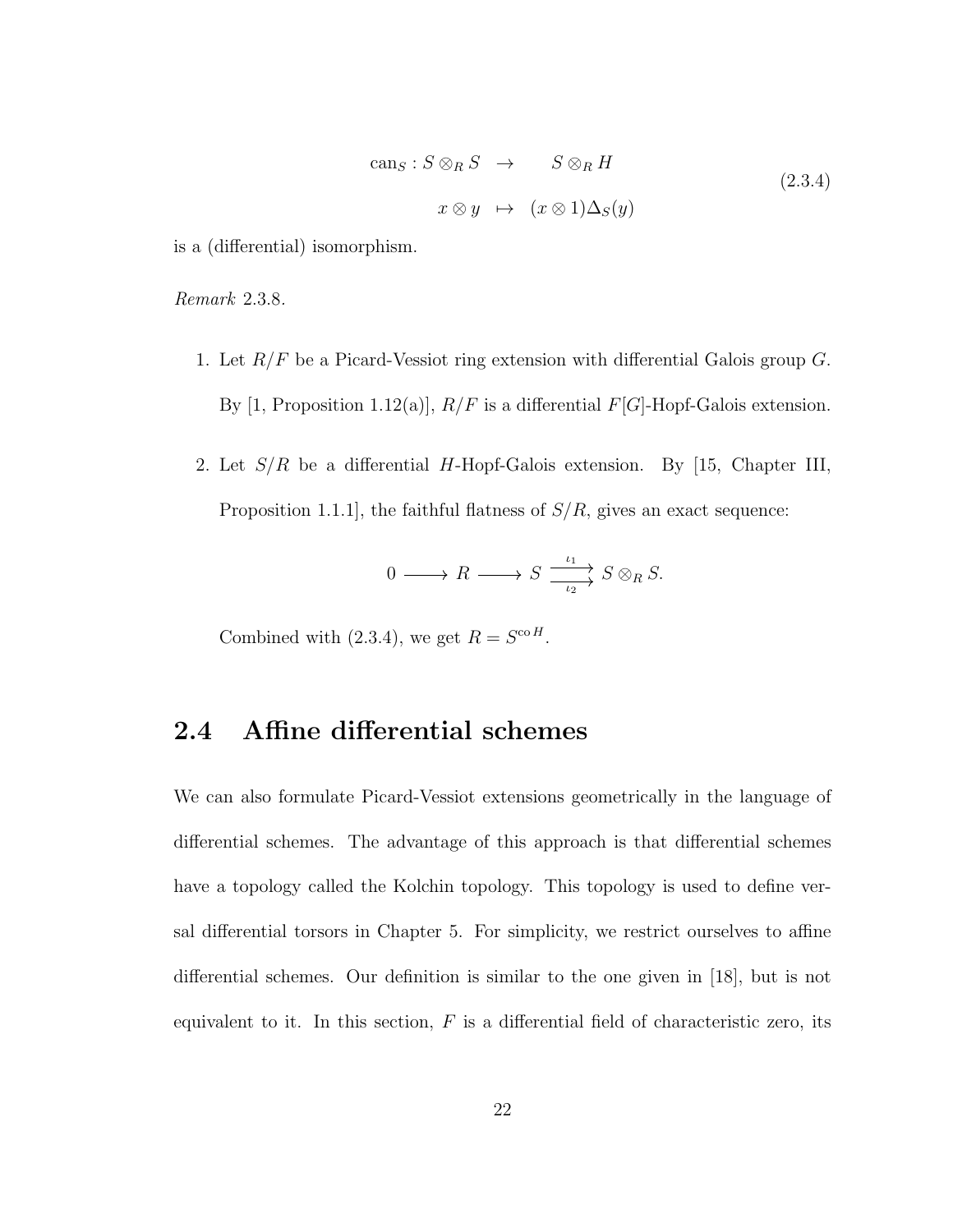constant field  $C$  is algebraically closed and properly contained in  $F$ , and  $G$  is a linear algebraic group over C.

Let R be a differential ring. We define the *spectrum* of R to be the set

$$
X = \text{Diffspec}(R)
$$

of differential prime ideals of R. For a subset S of X, we let  $Z(S) = \{ \mathfrak{p} \in X \mid S \subset$  $\mathfrak{p}$ . The  $Z(S)$  define the closed sets of a topology on X, called the Kolchin topology on X. For  $f \in R$ , let  $D(f) = {\mathfrak{p} \in X \mid f \notin \mathfrak{p}}$ . The collection  ${D(f)}_{f \in R}$  defines a basis of open sets for the Kolchin topology on X. Such a pair  $(X, R)$  is called an affine differential scheme. We often write X to mean the pair  $(X, R)$ . We call R the *coordinate ring* of X. If R is a differential algebra over over  $F$ , we denote the coordinate ring R by  $F[X]$ . If R is an integral domain, we let  $F(X) = \text{Frac}(F[X])$ . *Remark* 2.4.1. From the definition, it is clear that  $\text{Diffspec}(R)$  in the Kolchin topology has the subspace topology of  $Spec(R)$  in the Zariski topology. In particular, if the differential ring R has trivial derivation, then  $\text{Diffspec}(R)$  and  $\text{Spec}(R)$  coincide as topological spaces.

Let  $X = \text{Diffspec } R$  and  $Y = \text{Diffspec } S$ . A differential ring homomorphism  $\varphi: R \to S$  induces a map of differential schemes  $\varphi^{\#}: Y \to X$  which takes a differential prime ideal **p** of S to the differential prime ideal  $\varphi^{-1}(\mathfrak{p})$  of R. This map  $\varphi^{\#}$  is continuous (in the Kolchin topology). A *morphism* of affine differential schemes from  $(Y, S)$  to  $(X, R)$  is simply a pair  $(\varphi^{\#}, \varphi)$ . We often write  $\varphi^{\#}$  to mean this pair. Together the affine differential schemes and their morphisms form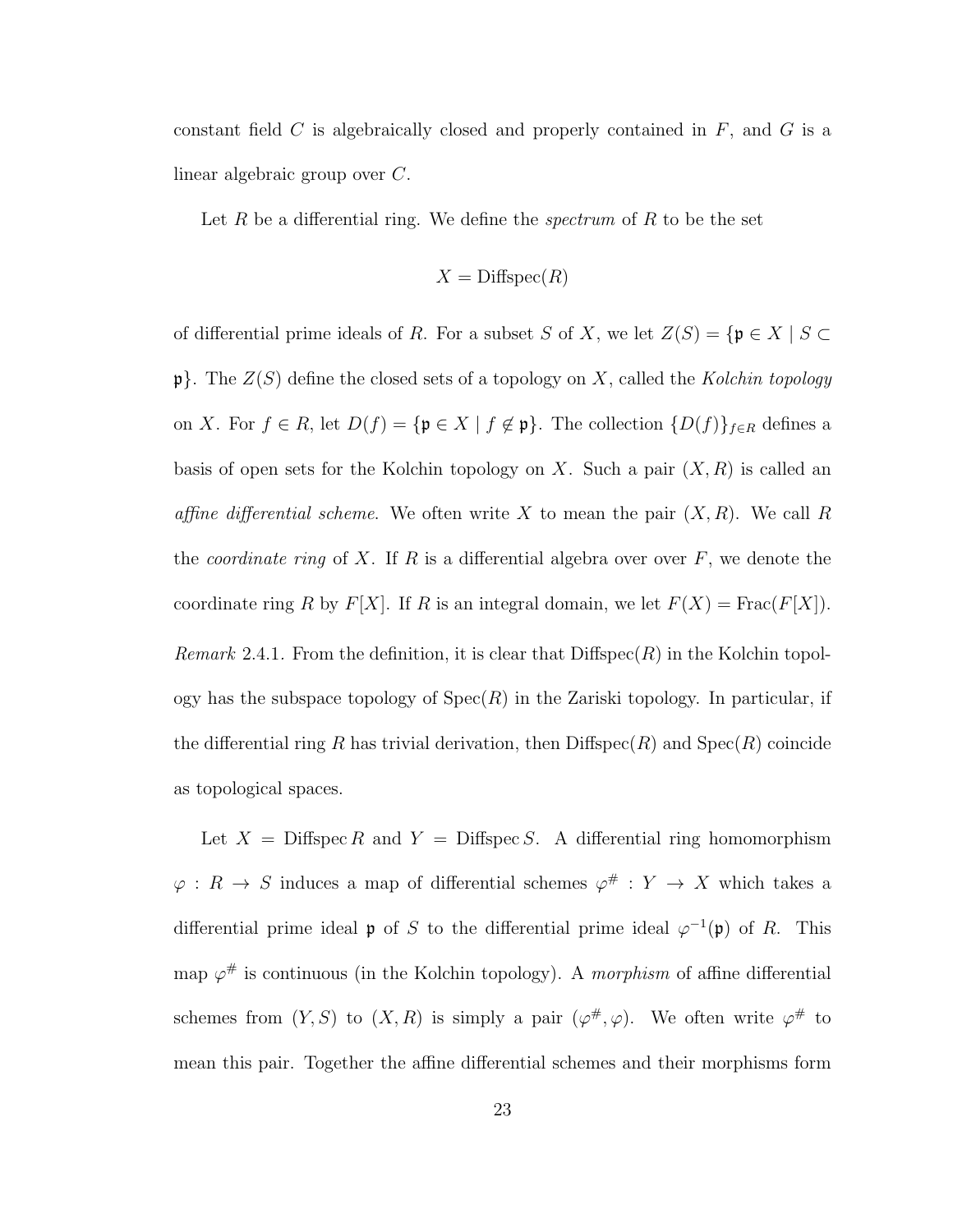a category that is equivalent to the category of differential rings.

Remark 2.4.2 (Open differential subscheme). Let  $X = \text{Diffspec}(R)$  be a affine differential scheme and let  $f \in R^{\times}$ . As in algebraic geometry, the inclusion i:  $R \to R\{1/f\}$  gives the morphism  $i^{\#}$ : Diffspec $(R\{1/f\}) \to X$  whose image is the open subset  $D(f)$ . We may therefore view  $D(f)$  as the affine differential scheme Diffspec $(R{1/f}).$ 

A point of an affine differential scheme  $X$  is *generic* if its closure (in the Kolchin topology) is the entire topological space X. If  $R$  is an integral domain, then the point corresponding to the differential prime ideal  $(0)$  is the generic point of Diffspec R.

Fiber products exist in the category of affine differential schemes. Given  $X =$ Diffspec R,  $Y =$  Diffspec S, and  $Z =$  Diffspec T and differential ring homomorphisms  $T \to R$  and  $T \to S$ , the fiber product is given by  $X \times_Z Y = \text{Diffspec}(R \otimes_T S)$ .

Let  $X = \text{Diffspec } R$  and  $Y = \text{Diffspec } S$  be affine differential schemes. A differential Y-point (or differential S-point) of X is a morphism  $Y \to X$ . The set of differential Y-points of X is denoted by  $X(Y)$  or  $X(S)$ . If K is a differential field, we may identify each differential  $K$ -point of X with its image in X and view  $X(K)$  as a subset of X. This makes  $X(K)$  a topological space under the subspace topology, and we again call this the Kolchin topology on  $X(K)$ .

*Example* 2.4.3 (Differential affine *n*-space). Given a differential ring  $R$ , the affine differential scheme Diffspec  $R\{x_1, ..., x_n\}$  is called the *differential affine n-space* over R and denoted by  $\mathbb{A}_R^n$ . For a differential ring extension  $S/R$ ,  $\mathbb{A}_R^n(S)$  is a S-module,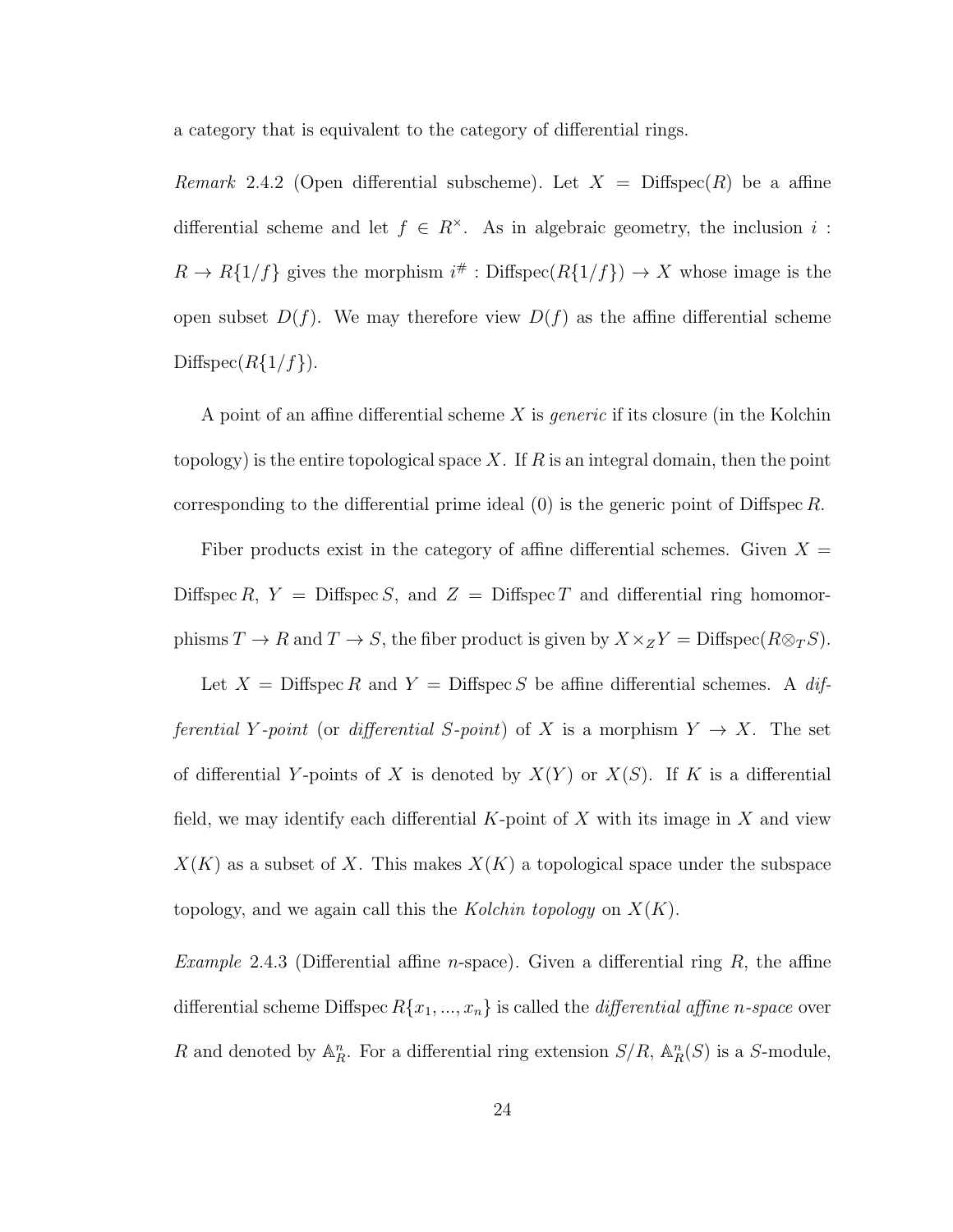and there is an S-module isomorphism

$$
\mathbb{A}_R^n(S) \cong S^n. \tag{2.4.1}
$$

We can give  $S<sup>n</sup>$  the Kolchin topology where the closed sets are now given by

$$
Z(T) = \{ x \in S^n \mid f(x) = 0 \text{ for all } f \in T \}
$$

over the subsets  $T \subseteq S\{x_1, ..., x_n\}$ . This makes (2.4.1) a homeomorphism.

Here is a basic fact about the differential affine n-space that we will need in the proof of Proposition 5.0.2.

**Proposition 2.4.4.** Let  $K/F$  be a differential field extension and let  $f \in K\{x_1, ..., x_n\}$ satisfy  $f(x) = 0$  for all  $x \in F<sup>n</sup>$ . Then  $f = 0$ .

Proof. See [27, page 35].

Corollary 2.4.4.1. Let  $K/F$  be a differential field extension. Then  $F^n$  is a Kolchin dense subset of  $K^n$ .

*Proof.* Let  $Z(S)$  be the Kolchin closure of  $F<sup>n</sup>$  in  $K<sup>n</sup>$ . Any  $f \in S$  satisfies  $f(x) = 0$ for all  $x \in F<sup>n</sup>$ , so by the previous proposition,  $f = 0$ . Thus  $S = \{0\}$  and the closure of  $F^n$  is  $K^n$ .  $\Box$ 

If  $y \in X(Y)$ , we may regard y as a affine differential scheme and so set  $X_y =$  $X \times_Y y$ . We call  $X_y \to y$  the *fiber* of  $X \to Y$  at y. The fiber at a generic point is called the generic fiber.

 $\Box$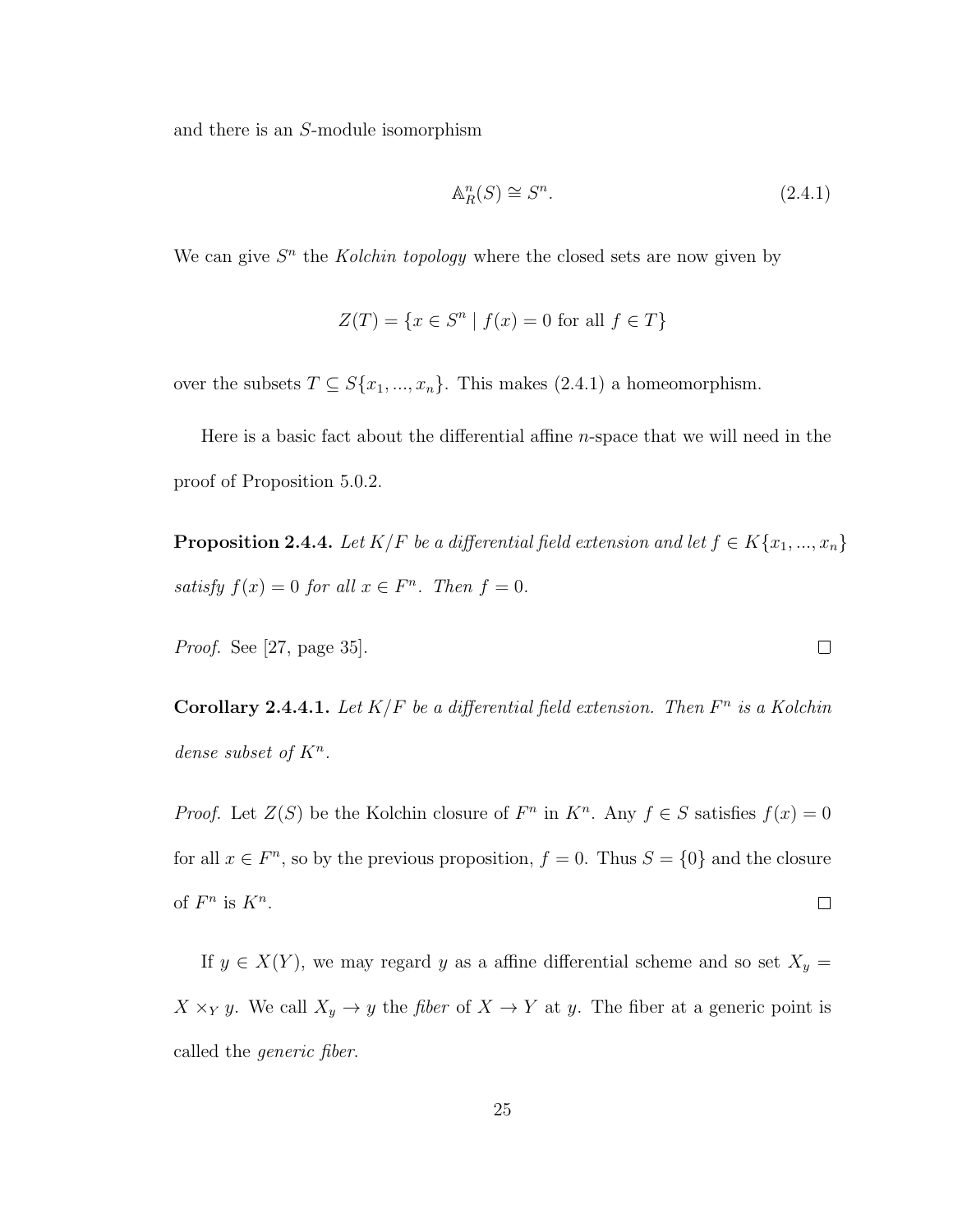A morphism of affine differential schemes is dominant if the map at the level of topological spaces has dense image. If  $R$  and  $S$  are differential rings which are integral domains, then  $\text{Diffspec}(S) \to \text{Diffspec}(R)$  is a dominant morphism if and only if the differential ring homomorphism  $R \to S$  is injective.

Let X and Y be affine differential schemes. Two morphisms  $f: U \to Y$  and  $g:V\rightarrow Y$  defined on dense open affine differential subschemes  $U$  and  $V$  of  $X$  are equivalent if  $f|_W = g|_W$  on some dense open affine differential subscheme  $W \subseteq U \cap V$ in X. A rational morphism  $f : X \dashrightarrow Y$  is an equivalence class of such morphisms. A rational morphism is dominant if it has a representative that is a dominant morphism.

*Example* 2.4.5. Let  $X = \text{Diffspec}(R)$  and  $Y = \text{Diffspec}(S)$  be affine differential schemes and let  $g \in S$ . An injective differential ring homomorphism  $\varphi : R \to$  $S{1/g}$  determines a dominant morphism  $\varphi^{\#}$ : Diffspec $(S{1/g}) \to X$ . If R is an integral domain, Diffspec $(S{1/g})$  is a dense open affine differential subscheme of X, and so  $\varphi^{\#}$  defines a dominant rational morphism  $\varphi^{\#}: Y \dashrightarrow X$ .

Finally let G be a linear algebraic group over C. Recall that we view  $C[G]$  as a differential ring with the trivial derivation. Then  $G = \text{Spec}(C[G]) = \text{Diffspec}(C[G])$ as topological spaces, and we will let G denote  $\text{Diffspec}(C[G])$  as well. For a differential scheme Y over C, we let  $G_Y = G \times_{\text{Diffspec}(C)} Y$ . For a differential field  $K/C$ , we let  $K[G] = K[G_K]$ .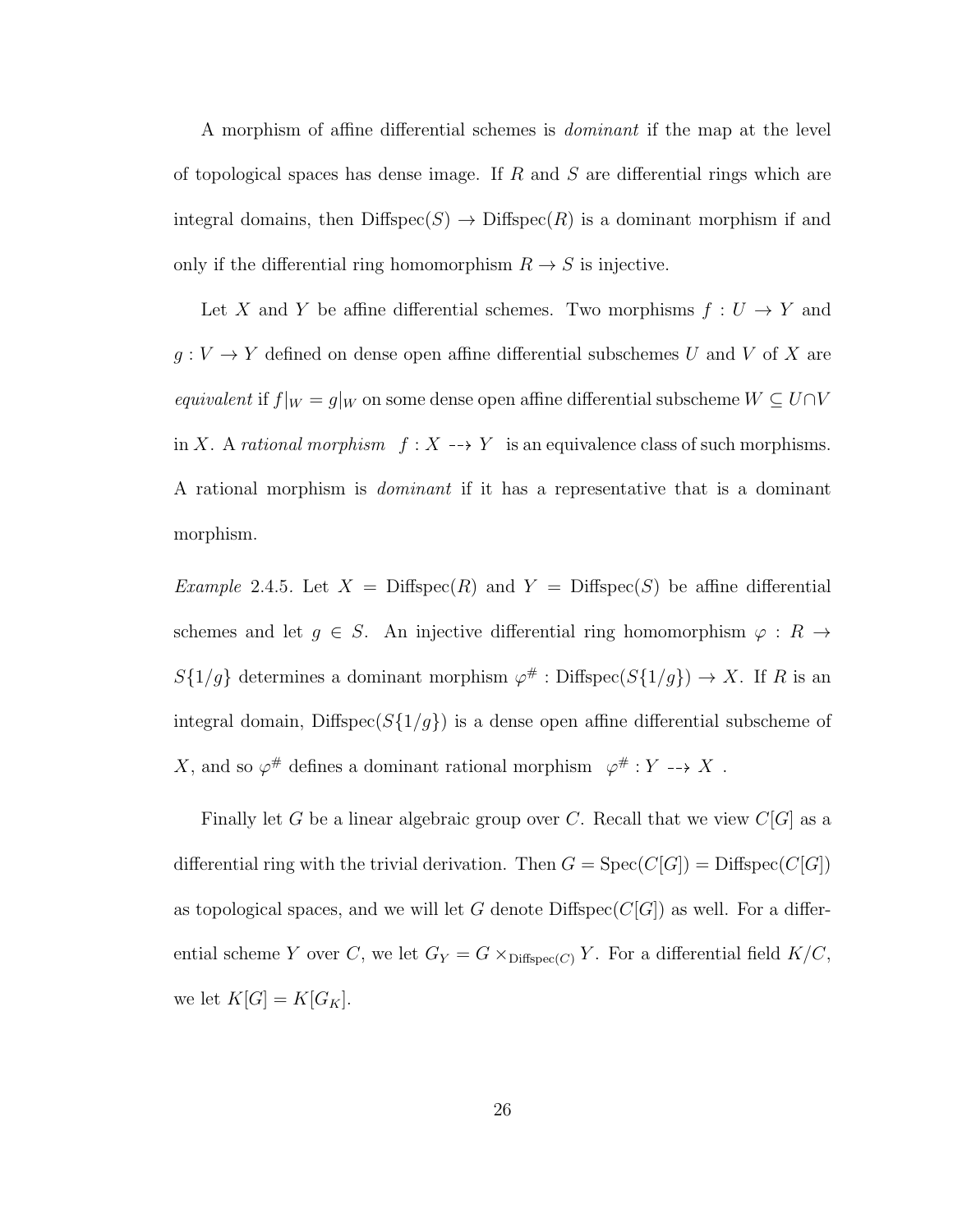### 2.4.1 Differential torsors

Let  $X = \text{Diffspec}(R)$  and  $Y = \text{Diffspec}(S)$  be affine differential schemes over F. Let  $X$   $\rightarrow$   $Y$  be a morphism of affine differential schemes and let  $X\times_Y G_Y\rightarrow X$ be a  $G_Y$ -action on X in the category of affine differential schemes over Y. We say that  $X \to Y$  is a *differential*  $G_Y$ -torsor if the map

$$
X \times_Y G_Y \to X \times_Y X : (x, g) \mapsto (x, xg) \tag{2.4.2}
$$

is an isomorphism in the category of affine differential schemes. We will also call a differential  $G_Y$ -torsor a *differential G-torsor* over Y.

Given a differential  $G_Y$ -torsor  $X \to Y$  and  $y \in Y(K)$  for some differential field  $K/F$ , the fiber  $X_y \to y$  is a differential  $G_y$ -torsor.

Remark 2.4.6. By [1, Proposition 1.12(a)], a G-Picard Vessiot ring extension  $R/F$ yields a differential  $G_F$ -torsor Diffspec $(R) \to \text{Diffspec}(F)$ . Conversely, a differential torsor over a differential field is induced from a Picard-Vessiot extension in the following sense. Let  $X \to \text{Diffspec}(F)$  be a differential  $G_F$ -torsor. By [1, Proposition 1.12(b), Proposition 1.15, there exists a closed subgroup H of G over C and a differential  $H_F$ -torsor Y such that  $F[Y]/F$  is a H-Picard-Vessiot ring extension, and such that X is isomorphic to the differential  $G_F$ -torsor  $\text{Ind}_{H_F}^{G_F}(Y)$ . Here,  $\text{Ind}_{H_F}^{G_F}(Y)$ is the differential torsor whose coordinate ring is  $(F[Y] \otimes_C C[G])^H$ . (See [1, Remark 1.11.) In particular, Y has a differential  $F(Y)$ -rational point and so X has a  $F(Y)$ -rational point too.

Remark 2.4.7.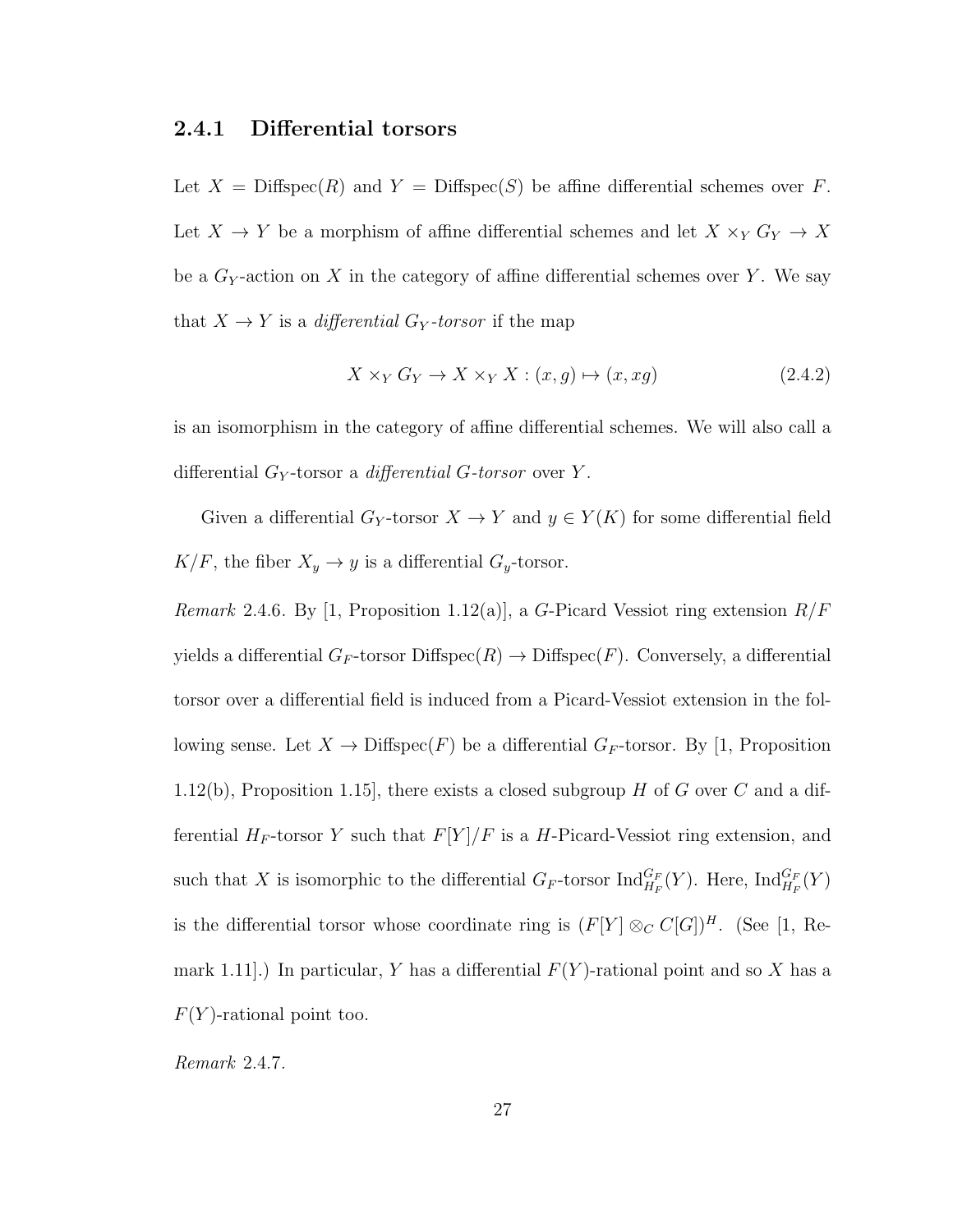- 1. A differential G-torsor Diffspec $(R)$  over F corresponds to a differential  $F[G]$ -Hopf-Galois extension  $R$ . A differential torsor over a differential ring need not correspond to a differential Hopf-Galois extension simply because we did not include a faithful flatness condition when defining differential torsors.
- 2. Note that [1] is written in the language of affine schemes whose coordinate rings are equipped with derivations. Since the part of their work that we cite can be written entirely using differential rings and differential Hopf-Galois extensions, we may apply their results to ours.
- 3. Our definition of differential torsor lacks a local trivialization property with respect to some Grothendieck topology. See [2, page 302] for a discussion on why [2, Definition 4.5] requires torsors to be defined with respect to the flat topology.

In our setting, [1] already shows that differential torsors are induced from Picard-Vessiot extensions, which guarantees that our differential torsors over  $F$  will contain a differential K-point where  $K/F$  is a Picard-Vessiot field extension.

The following two examples give the structure of differential G-torsors over a differential field K when G is either  $\mathbb{G}_m^n$  or  $\mathbb{G}_a^n$ .

Example 2.4.8. Let  $G = \mathbb{G}_m^n$  and let  $X = \text{Diffspec}(R)$  be a differential G-torsor over a differential field  $K$ . The multiplicative form of Hilbert's Theorem 90 implies that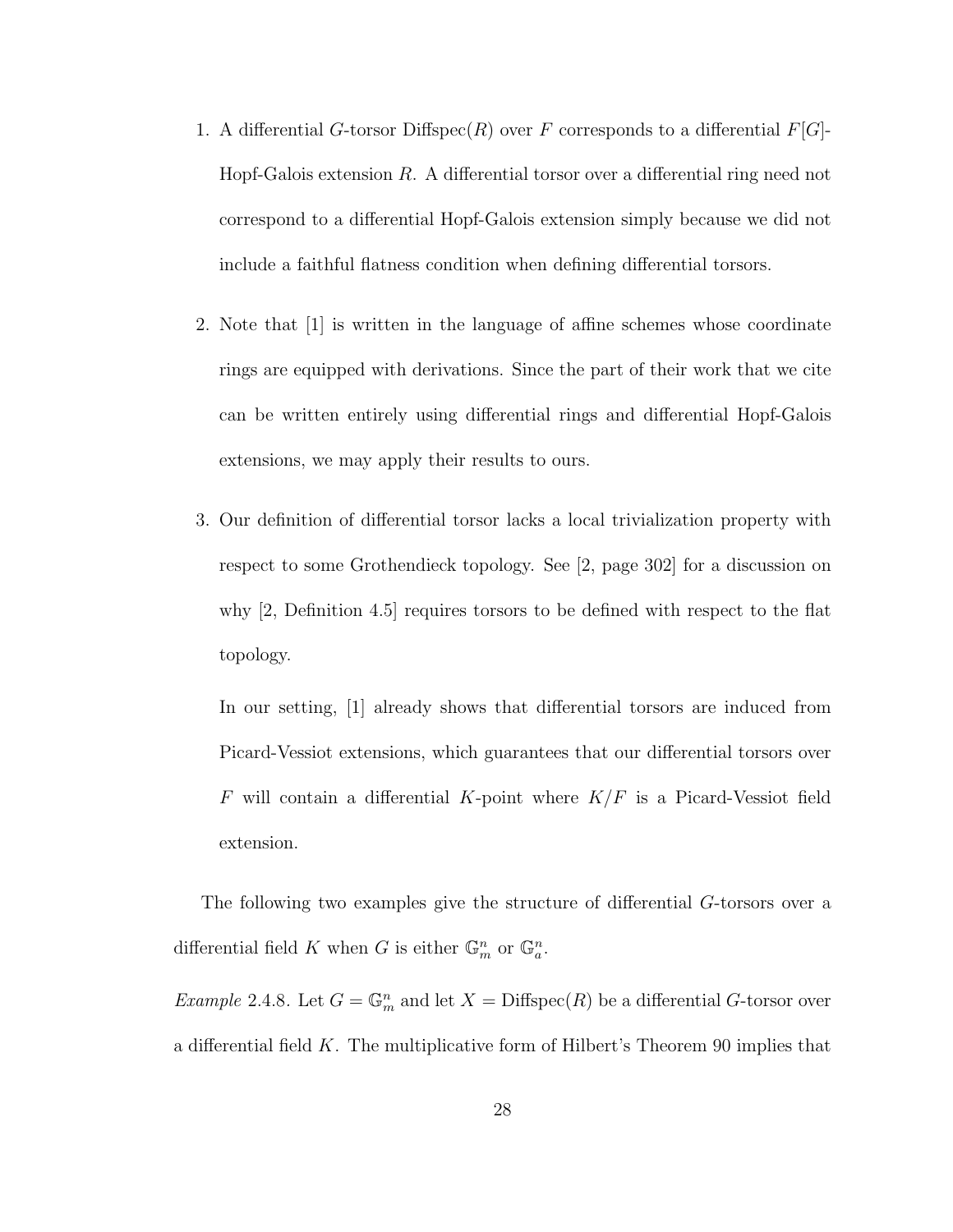the underlying  $G$ -torsor structure of  $X$  is trivial. Thus

$$
R = K[G] = K[y_1, ..., y_n, 1/(y_1 \cdots y_n)]
$$

in the indeterminates  $y_i$ . The  $C[G]$ -coaction on R given by

$$
\rho: R \to R \otimes_C C[G] : y_i \mapsto y_i \otimes y_i.
$$

Since the derivation  $\partial$  on R commutes with  $\rho$  and since the derivation on  $C[G]$  is trivial, we have  $\partial(y_i) = \partial(y_i) \otimes y_i$ . Therefore the element  $a_i = \partial(y_i)/y_i$  lies in the coinvariant ring  $R^{co\,Cl[G]} = K$ .

Thus the differential G-torsor Diffspec $(R)$  over K can be given explicitly as  $R = F[y_1, ..., y_n, 1/(y_1 \cdots y_n)]$  with  $\partial(y_i)/y_i \in K$ .

Example 2.4.9. Let  $G = \mathbb{G}_a^n$  and let  $X = \text{Diffspec}(R)$  be a differential G-torsor over a differential field  $K$ . The additive form of Hilbert's Theorem 90 implies that the underlying  $G$ -torsor structure of  $X$  is trivial. Thus

$$
R = K[G] = K[y_1, \ldots, y_n]
$$

in the indeterminates  $y_i$ . The  $C[G]$ -coaction on R given by

$$
\rho: R \to R \otimes_C C[G] : y_i \mapsto y_i \otimes 1 + 1 \otimes y_i
$$

As before, we find that the elements  $\partial(y_i)$  lies in the co-invariant ring  $R^{co\,Cl[G]} = K$ .

Thus the differential G-torsor Diffspec $(R)$  over K can be given explicitly as  $R = F[y_1, ..., y_n]$  with  $\partial(y_i) \in K$ .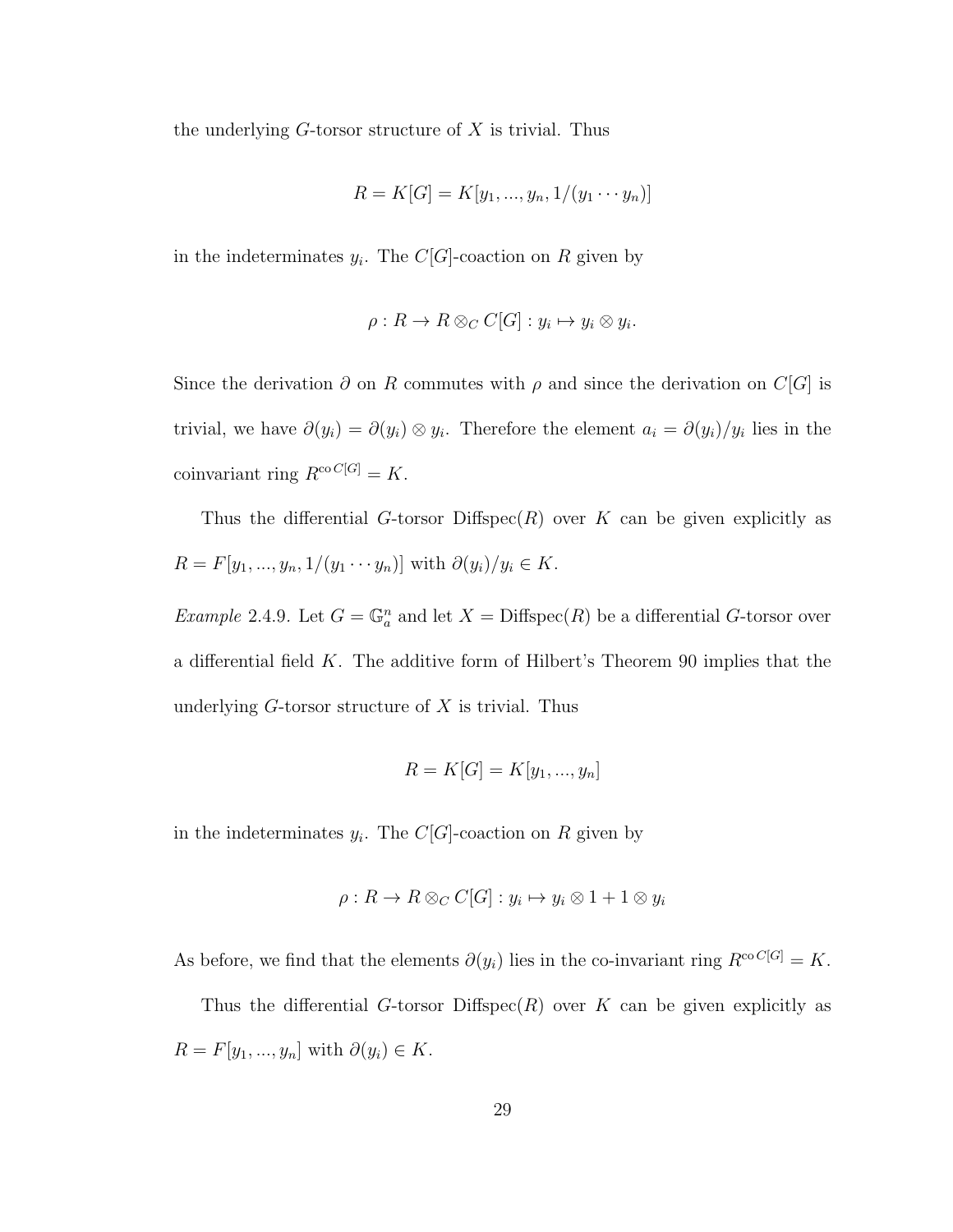### 2.5 Notations and conventions

For the rest of the thesis and unless explicitly stated otherwise, F is a differential field of characteristic zero, and its constant field C is algebraically closed and properly contained in F. Here are a few more notations and conventions that will be in force:

- $\mathbb{N} = \{0, 1, 2, \ldots\}$  is the set of nonnegative integers.
- $C_r$  is the cyclic group of order r.
- trdeg ${}^{\partial}_{F}K$  is the differential transcendence degree of  $K/F$  (see Section 2.2).
- Fields<sub>F</sub> is the category of fields over  $F$ .
- Fields $^{\partial}_{F}$  is the category consisting of differential fields  $K/F$ .
- Fields $^{\partial}_{F,C}$  is the category consisting of differential fields  $K/F$  such that the constant field of  $K$  coincides with  $C$ .
- $F<sup>PV</sup>$  is the PV closure of F (see Subsection 2.3.2).
- **DiffEq**<sub>n</sub> $(F)$  is the set of homogeneous linear differential equations of order n over F up to gauge transformations (see Subsection 2.3.1).
- $\text{Diff}_n(F)$  is the set of isomorphism classes of differential F-modules of rank  $n$  (see Subsection 2.3.1).
- Diffspec $(R)$  is the (differential) spectrum of a differential ring R (see Section 2.4).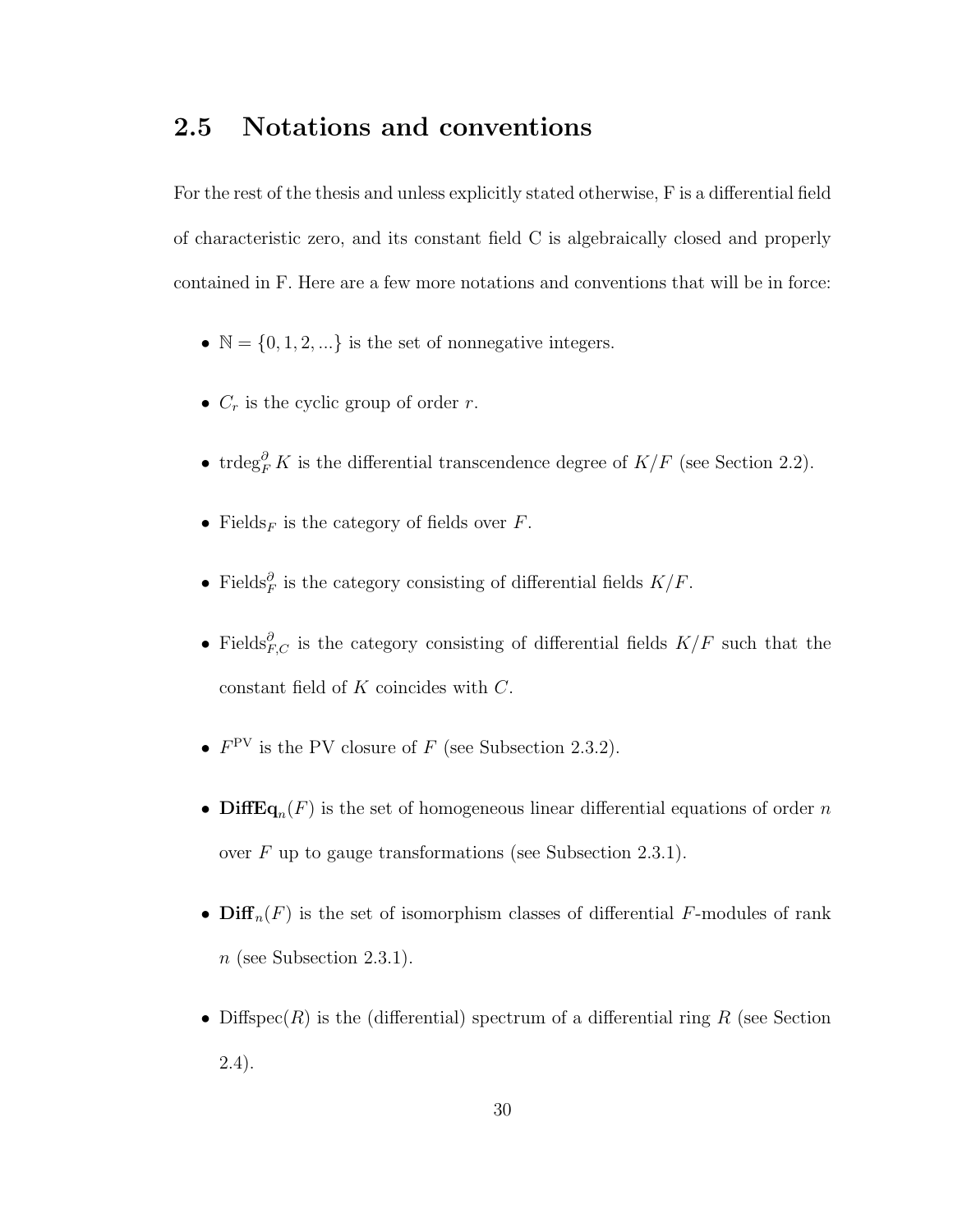- $X(S)$  is the set of differential S-points of an affine differential scheme X (see Section 2.4).
- $\mathbb{A}^n_R$  is the differential affine *n*-space over a differential ring R (see Section 2.4).
- $G$ -tors $\partial(F)$  is the set of isomorphism classes of differential G-torsors over F (see Section 3.1).
- $ed_F^{\partial}(a)$  and  $ed_F^{\partial}(\mathcal{F})$  are the differential essential dimension of an object a and the differential essential dimension of a functor  $\mathcal F$  over  $F$ , respectively (see Section 3.2).
- $\Phi$ -Struc<sub>R</sub> is the category of  $\Phi$ -structures over R (see Section 4.1).
- $\Phi$ -Struc<sup>H'</sup> is the category of H'-equivariant  $\Phi$ -structures over S (see Section 4.1).
- TF( $S/R$ , M) is the set of (differential) isomorphism classes of  $(S/R)$ -twisted forms of  $M$  (see Section 4.2).
- $H^1_\partial(\Gamma, G)$  is a cohomology set for the Picard-Vessiot theory (see Section 4.3).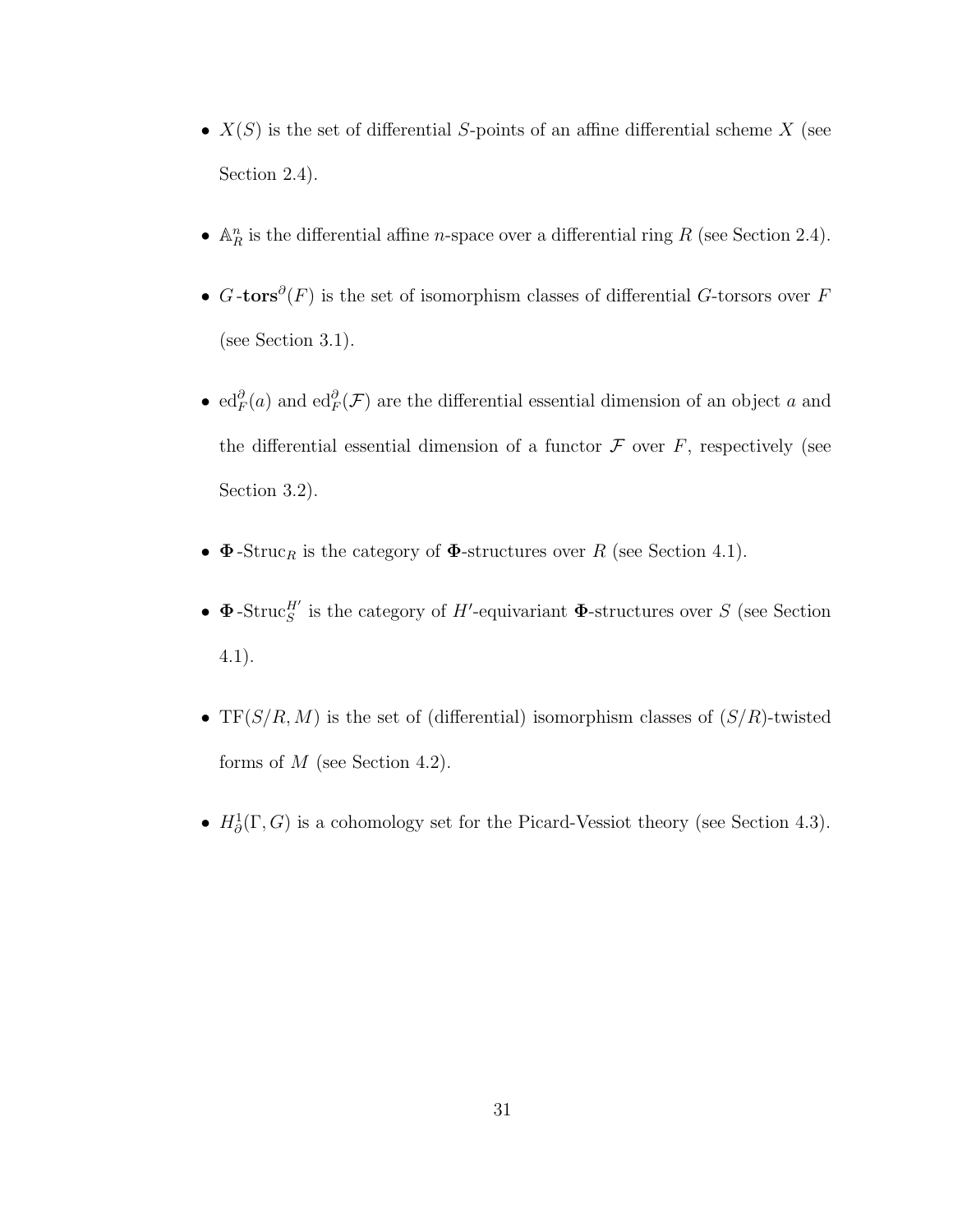# Chapter 3

# Differential Essential Dimension

In this chapter we formalize the notions of the classes of objects we consider and their differential essential dimensions. After this is done, we compute the differential essential dimension for classes of objects whose structure are known well.

### 3.1 Classes of objects as functors

We first organize the classes of objects we encountered by the differential field over which each object is defined. Formally, this entails writing down a functor from Fields ${}^{\partial}_{F,C}$  to Sets, as the following examples illustrate.

Example 3.1.1.

1. Let  $n \geq 1$ . Given a differential field K, recall that we defined  $\text{DiffEq}_n(K)$  to be the set of equivalence classes of homogeneous linear differential equations up to gauge transformations over  $K$ . Given a homomorphism of differential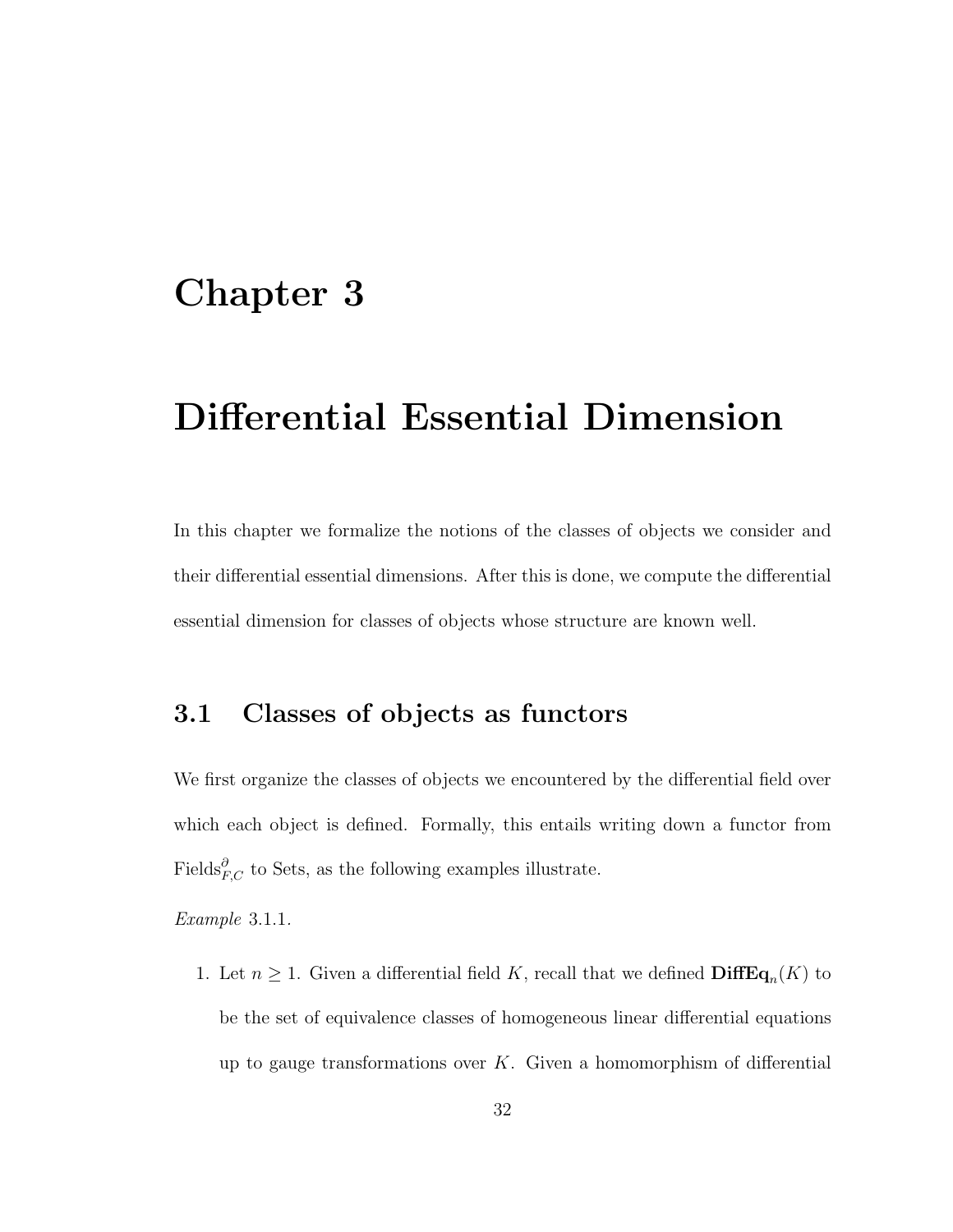fields  $i : K \to L$ , we define

#### $\mathbf{DiffEq}_n(i) : \mathbf{DiffEq}_n(K) \to \mathbf{DiffEq}_n(L)$

to be the map that takes the homogeneous linear differential equation  $p(y) = 0$ to  $i_*(p)(y) = 0$  where i is applied to the coefficients of p. This defines a functor  $\mathbf{DiffEq}_{n} : \text{Fields}_{F,C}^{\partial} \to \text{Sets}.$ 

- 2. Let  $n \geq 1$ . Given a differential field K, recall that we defined  $\text{Diff}_n(K)$ to be the set of (differential) isomorphism classes of differential modules of dimension *n* over K. Given a homomorphism of differential fields  $i : K \to L$ , we define  $\text{Diff}_n(i)$  by extension of scalars, taking a differential module M over K to the differential module  $M \otimes_K L$  over L. This defines a functor  $\mathbf{Diff}_n : \text{Fields}_{F,C}^{\partial} \to \text{Sets}.$
- 3. Let  $G$  a linear algebraic group over  $C$ . Given a differential field  $K$ , we define  $G$ -tors<sup>∂</sup>(K) to be the set of (differential) isomorphism classes of differential  $G_K$ -torsors over K. Given an inclusion of differential fields  $i: K \to L$ , we define G-tors $(i)$  by extension of scalars. This defines a functor G-tors<sup> $\partial$ </sup>:  $\text{Fields}_{F}^{\partial} \to \text{Sets}.$
- 4. Let R a differential algebra over F. Then  $X = \text{Diffspec}(R)$  can be viewed as a functor

$$
X: \mathrm{Fields}_F^{\partial} \to \mathrm{Sets}
$$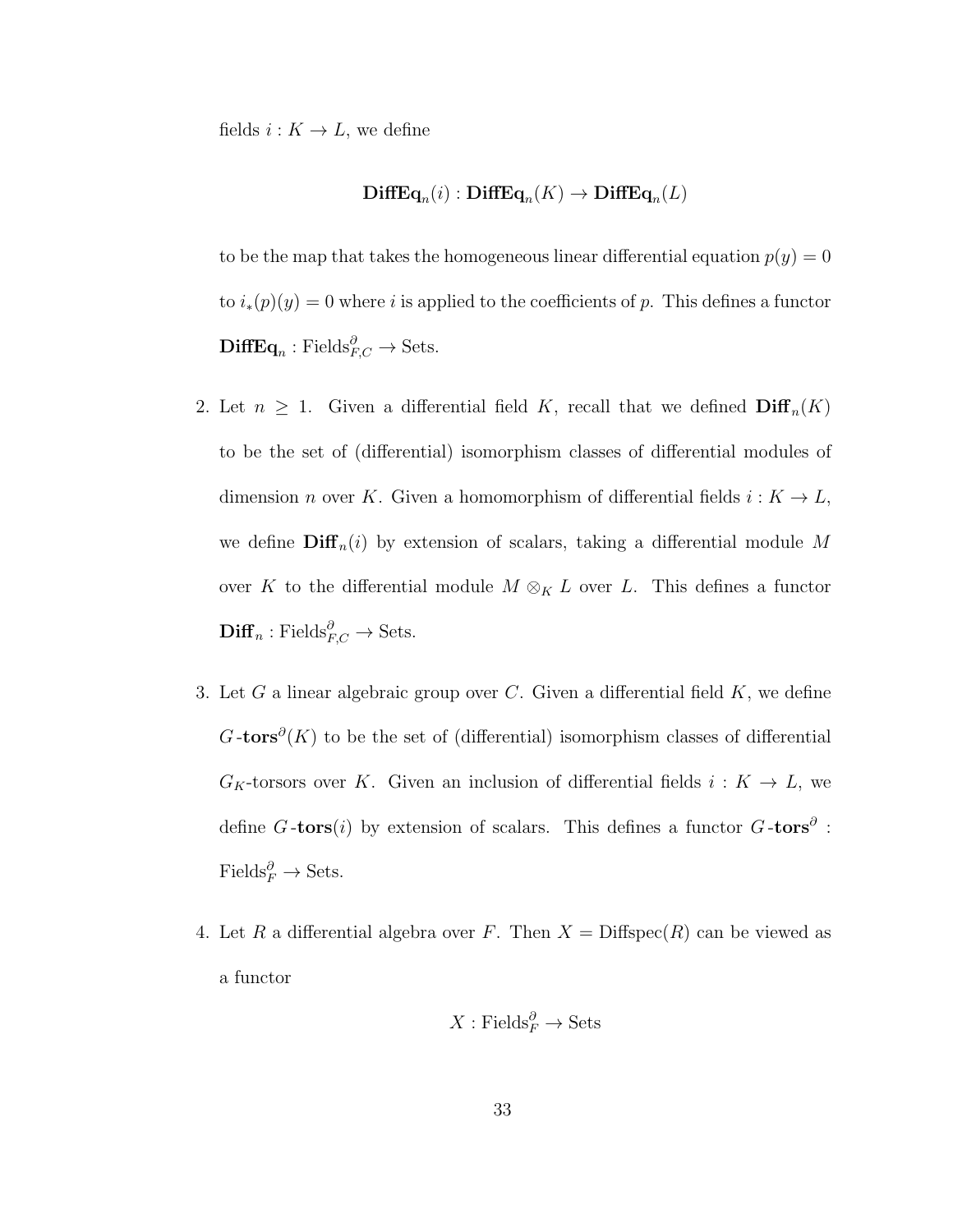taking a differential field K to  $X(K)$ . We often refer to this functor as the functor of points of X.

These classes of objects are related to each other. For instance, Proposition 2.3.3 gives a natural isomorphism  $\text{DiffEq}_n \cong \text{Diff}_n$ . This means that the notion of homogeneous linear differential equations is practically interchangeable with the notion of differential modules. In Corollary 4.5.2.1, we will prove the natural isomorphism  $\mathbf{Diff}_n \cong \mathrm{GL}_n\text{-tors}^\partial.$ 

### 3.2 Differential essential dimension

To formalize the notion of counting parameters, consider the following motivating example. Let  $A = (a_{ij})_{1 \le i,j \le n}$  be a matrix consisting of differential indeterminates  $a_{ij}$  over F and let  $L = F\langle a_{ij} \rangle_{1 \leq i,j \leq n}$ . Consider the differential module M over L corresponding to the  $n \times n$  matrix differential equation  $Y' = AY$ . This description of M requires the  $n^2$  many parameters  $a_{ij}$ . By Remark 2, M is described by a homogeneous linear differential equation

$$
p(y) = y^{(n)} + b_{n-1}y^{(n-1)} + \cdots + b_0y = 0
$$

of order n over L. This description of M requires n parameters.

We can formalize this reduction of parameters by letting  $M'$  be the differential module corresponding to  $p(y) = 0$  over

$$
K = F\langle b_0, ..., b_{n-1} \rangle.
$$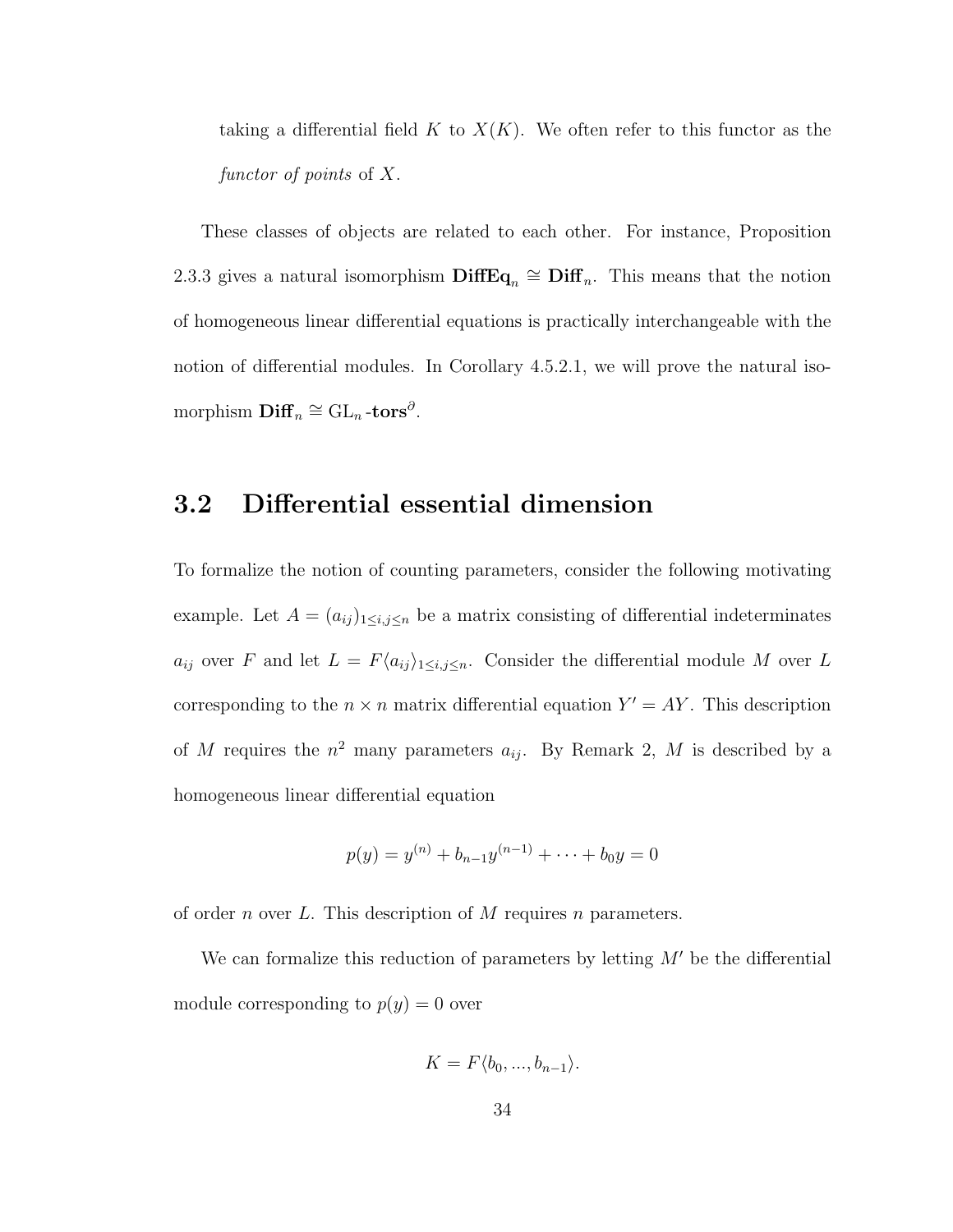Then  $M' \otimes_K L \cong M$ . In other words, if  $i : K \to L$  is the inclusion map, then

### $\text{Diff}_n(i) : \text{Diff}_n(K) \to \text{Diff}_n(L)$

takes  $M'$  to M. Because of this, we say that M "descends" to  $M'$  over  $K$ , or that M is "defined" over K. Thus the process of reducing from  $n^2$  to n parameters amounts to realizing that while M is originally defined over L with  $\text{trdeg}_F^{\partial} L = n^2$ , it is also defined over K with  $\operatorname{trdeg}_F^{\partial} K = n$ .

**Definition 3.2.1.** Let  $\mathcal{F} : \mathcal{C} \to \mathcal{S}$ ets be a functor. Let L be an object of  $\mathcal{C}$  and let  $a \in \mathcal{F}(L)$ . We say that a is defined over K if there exists a homomorphism of differential fields  $i : K \to L$  for which a lies in the image of  $\mathcal{F}(i)$ .

If a is defined over K, we also say that a descends to K, or that K is a differential field of definition of a. If  $a = \mathcal{F}(i)(b)$  we say that a descends to b or that a is defined as  $b$  over  $K$ .

**Definition 3.2.2.** Let  $\mathcal{F} : \mathcal{C} \to \mathbf{Sets}$  be a functor. Let L be an object of  $\mathcal{C}$  and let  $a \in \mathcal{F}(L)$ . We define the *differential essential dimension* of an element a to be the minimum

$$
\mathrm{ed}_F^{\partial}(a) := \min \mathrm{trdeg}_F^{\partial}(K)
$$

over all all differential field of definition  $K$  of  $a$ . We define the *differential essential* dimension of the functor  $\mathcal F$  to be the number

$$
\mathrm{ed}_F^{\partial}(\mathcal{F}) := \mathrm{sup}\,\mathrm{ed}_F^{\partial}(a)
$$

over all  $a \in \mathcal{F}(L)$  and L in C.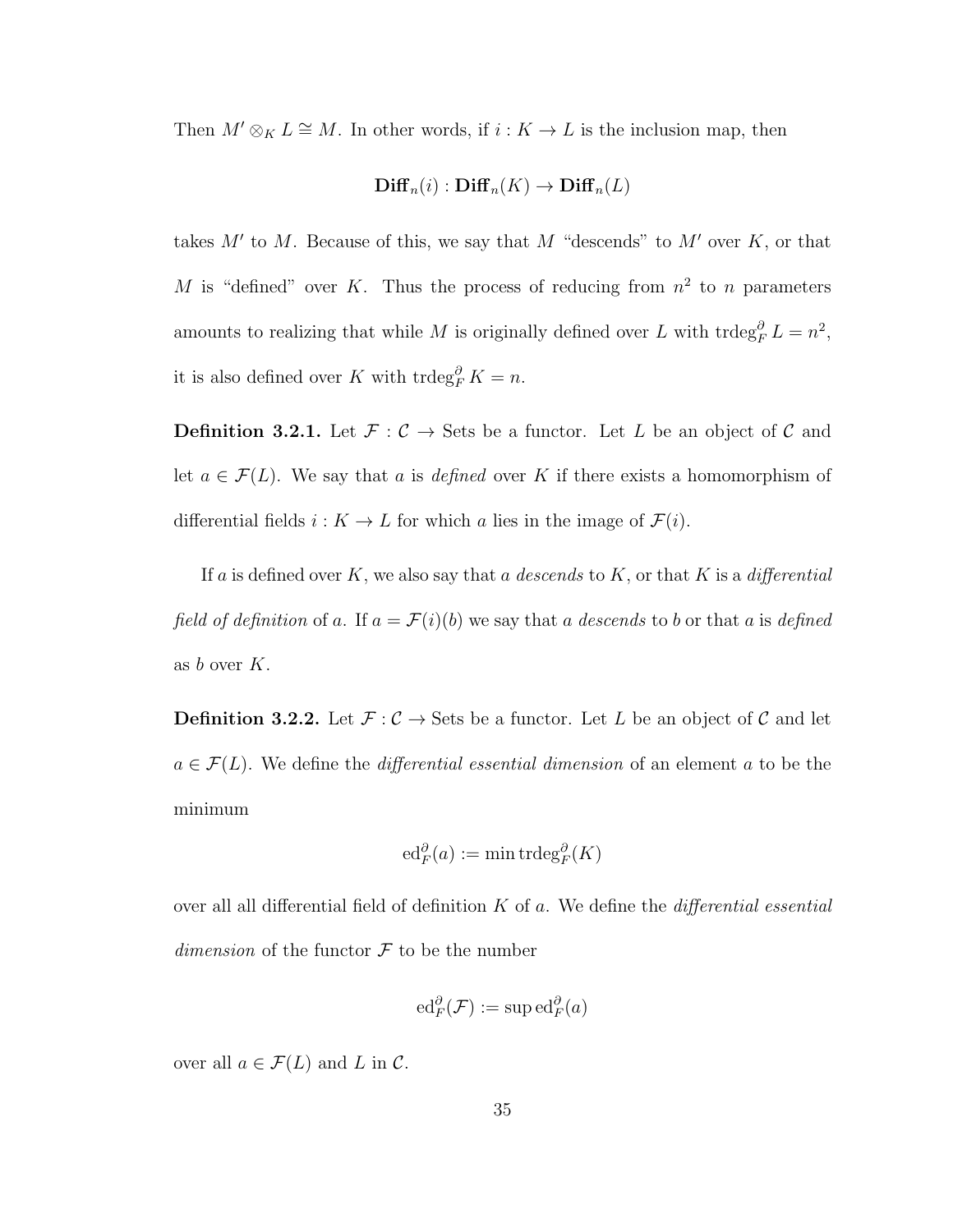Remark 3.2.3.

- 1. Let K be in Fields $^{\partial}_{F,C}$  and let  $R/K$  be a G-Picard-Vessiot ring extension. If the differential G-torsor Diffspec $(R) \to \text{Diffspec}(K)$  is defined as Diffspec $(R_0) \to$ Diffspec( $K_0$ ), then  $R_0/K_0$  is again a G-Picard-Vessiot extension by [1, Proposition 1.12(b). Similarly, if a G-Picard-Vessiot field extension  $L/K$  is defined over  $K_0$ , then the associated Picard-Vessiot ring extension is also defined over  $K_0$ . Because of this, we may sometimes write the differential essential dimension of a Picard-Vessiot ring extension or Picard-Vessiot field extension instead of the associated differential torsor.
- 2. Suppose that a G-Picard-Vessiot extension  $L/K$  descends to a G-Picard-Vessiot extension  $L_0/K_0$  over a differential subfield  $K_0$  of K. This means that there exists a G-equivariant (differential) isomorphism  $L_0 \otimes_{K_0} K \cong L$  of differential K-algebras. Let N be a closed normal subgroup of  $G$ . Taking Ninvariants of both sides of the isomorphism gives  $L_0^N \otimes_{K_0} K \cong L^N$ . Therefore the  $(G/N)$ -Picard-Vessiot extension  $L^N/K$  descends to  $L_0^N/K_0$ .

The differential essential dimension of a functor measures the size of the corresponding class of objects. If the functor is represented by a differential scheme, then the size should be the "dimension" of the differential scheme (see [2, Proposition 1.17]):

**Proposition 3.2.4.** Let  $X = \text{Diffspec}(R)$  be an affine differential scheme over a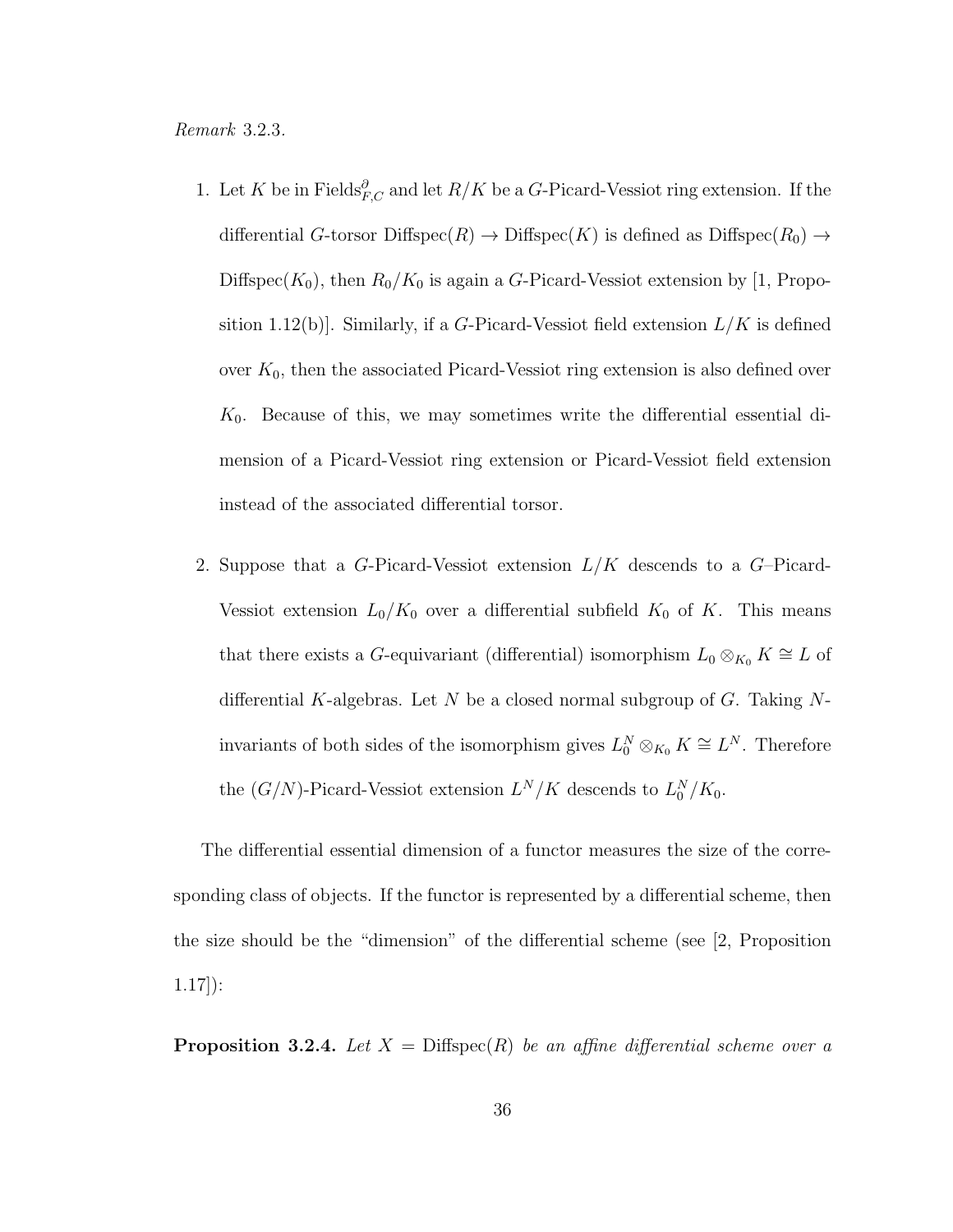differential field F. Viewing X as a functor Fields $^{\partial}_{F} \rightarrow$  Sets, we have

$$
\operatorname{ed}_F^{\partial}(X)=\sup\operatorname{trdeg}_F^{\partial}\kappa(\mathfrak{p})
$$

where the supremum is taken over all differential prime ideals  $\mathfrak{p}$  of R. In particular, if R is an integral domain, then  $\mathrm{ed}_F^{\partial}(X) = \mathrm{trdeg}_F^{\partial} F(X)$ .

*Proof.* Let K be in Fields<sup> $\partial$ </sup> and let  $x \in X(K)$ . Then x corresponds to a differential homomorphism  $x : R \to K$  which factors through  $\kappa(\mathfrak{p})$  where  $\mathfrak{p} = \text{ker}(x)$ . In other words, the smallest differential field of definition of  $x$  is its residue field. Therefore  $\operatorname{ed}_F^{\partial}(x) = \operatorname{trdeg}_F^{\partial} \kappa(\mathfrak{p})$  and so  $\operatorname{ed}_F^{\partial}(X) = \sup \operatorname{trdeg}_F^{\partial} \kappa(\mathfrak{p}).$ 

If R is an integral domain, by Proposition 2.2.3, we have  $\kappa((0)) = F(X)$  has  $\operatorname{trdeg}_F^{\partial} F(X) \geq \operatorname{trdeg}_F^{\partial} \kappa(\mathfrak{p})$  for all  $\mathfrak{p} \in X$ .  $\Box$ 

Basic properties of the usual essential dimension (see [2, Section 1]) adapt easily to the differential setting, with the exception of [2, Proposition 1.13] which requires the existence of composita in Fields $^{\partial}_{F,C}$ . One basic property is the following (see [2, Lemma 1.9]):

 $\bf{Proposition 3.2.5.}$  Let  $\eta: \mathcal{F} \Rightarrow \mathcal{G}$  be a natural transformation from  $\mathcal{F}: \text{Fields}_{F,C}^{\partial} \rightarrow$ Sets and  $\mathcal G$  : Fields $_{F,C}^{\partial} \to$  Sets. If  $\eta$  is surjective (on objects), then  $\mathrm{ed}_F^{\partial}(\mathcal F) \geq \mathrm{ed}_F^{\partial}(\mathcal G)$ .

*Proof.* Let  $ed_F^{\partial}(\mathcal{F}) = n$ , possibly infinite. Let K in C and  $b \in \mathcal{G}(K)$  be arbitrary. By surjectivity of  $\eta$ , there exists  $a \in \mathcal{F}(K)$  such that  $\eta_K(a) = b$ . Since  $\mathrm{ed}_F^{\partial}(\mathcal{F}) = n$ , there exist E in C with  $d(E) \leq n$  and a morphism  $i : E \to K$  that induces a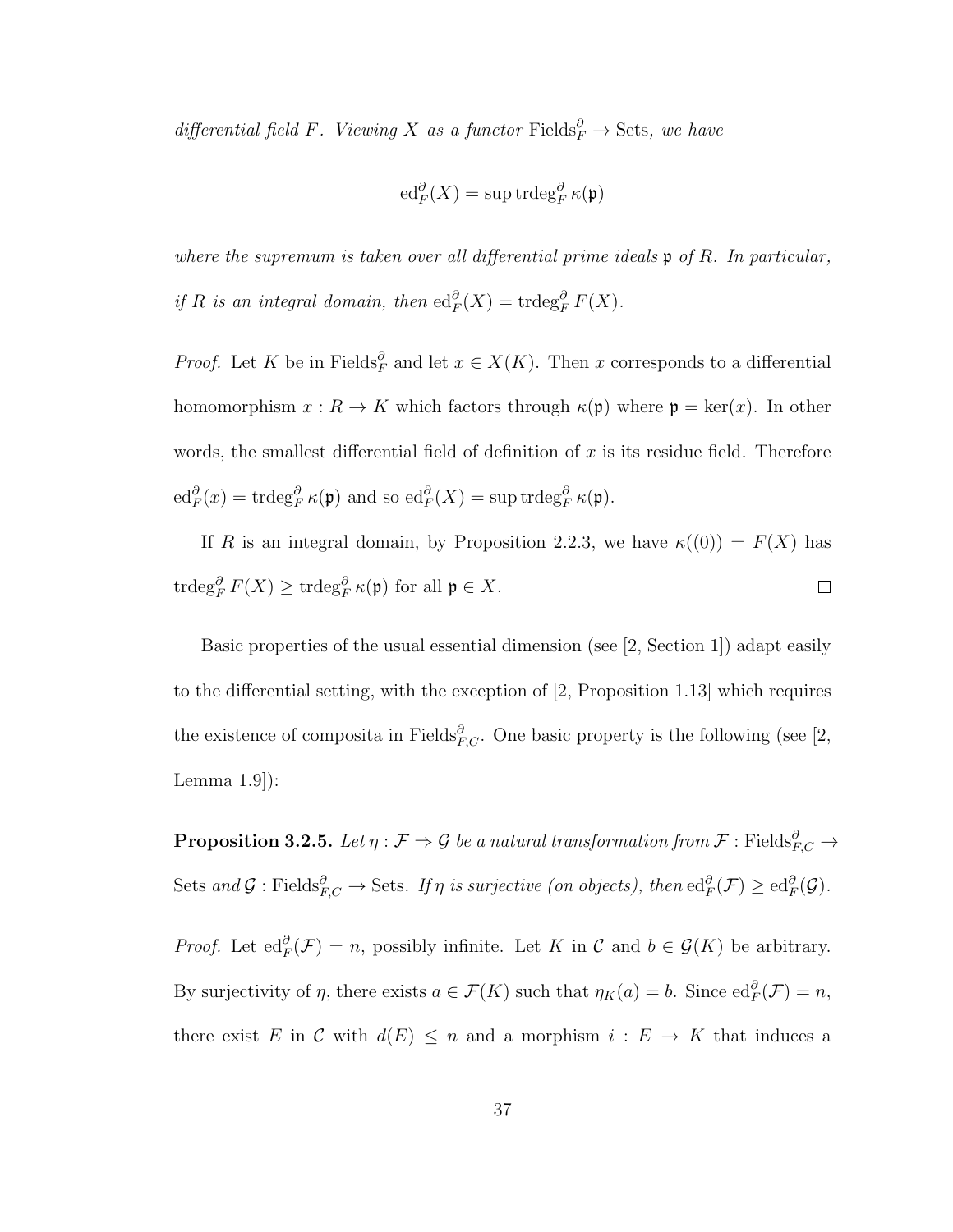morphism  $\mathcal{F}(i) : \mathcal{F}(E) \to \mathcal{F}(K)$  taking some object  $a' \in \mathcal{F}(E)$  to a. By the commutativity of the diagram

$$
\mathcal{F}(K) \xrightarrow{\eta_K} \mathcal{G}(K)
$$

$$
\mathcal{F}(i) \uparrow \qquad \qquad \uparrow \mathcal{G}(i)
$$

$$
\mathcal{F}(E) \xrightarrow{\eta_E} \mathcal{G}(E),
$$

 $\mathcal{G}(i)$  takes  $b' := \eta_E(a')$  to b and thus  $ed_F^{\partial}(b) \leq d(b') \leq n$ . Since  $b \in \mathcal{G}(K)$  and K in C are arbitrary, we have  $\mathrm{ed}_F^{\partial}(\mathcal{G}) \leq n$ , as desired.  $\Box$ 

Remark 3.2.6. Here is a more general definition of essential dimension, given in two parts.

- 1. Consider a category C together with a function  $d : Ob(\mathcal{C}) \to \mathbb{N} \cup \{\infty\}$ . The pair  $(C, d)$  is said to be a *field-like category* if for every morphism  $K \to L$ in C, we have  $d(K) \leq d(L)$ . Given a field K, the pairs (Fields<sub>K</sub>, trdeg<sub>K</sub>),  $(\text{Fields}_{F}^{\partial}, \text{trdeg}_{F}^{\partial}),$  and  $(\text{Fields}_{F,C}^{\partial}, \text{trdeg}_{F}^{\partial})$  are field-like categories.
- 2. Given a field-like category  $(C, d)$  and a functor  $\mathcal{F} : C \to \text{Sets}$ , we define the essential dimension of an element  $a \in \mathcal{F}(L)$  to be the number

$$
\mathrm{ed}^{\mathcal{C}}(a) = \min d(K)
$$

where the minimum ranges over all morphisms  $i : K \to L$  in  $\mathcal C$  such that a lies in the image of  $\mathcal{F}(i) : \mathcal{F}(K) \to \mathcal{F}(L)$ . The *essential dimension* of the functor  $\mathcal F$  is defined to be the number

$$
ed^{\mathcal{C}}(\mathcal{F}) = \sup ed^{\mathcal{C}}(a)
$$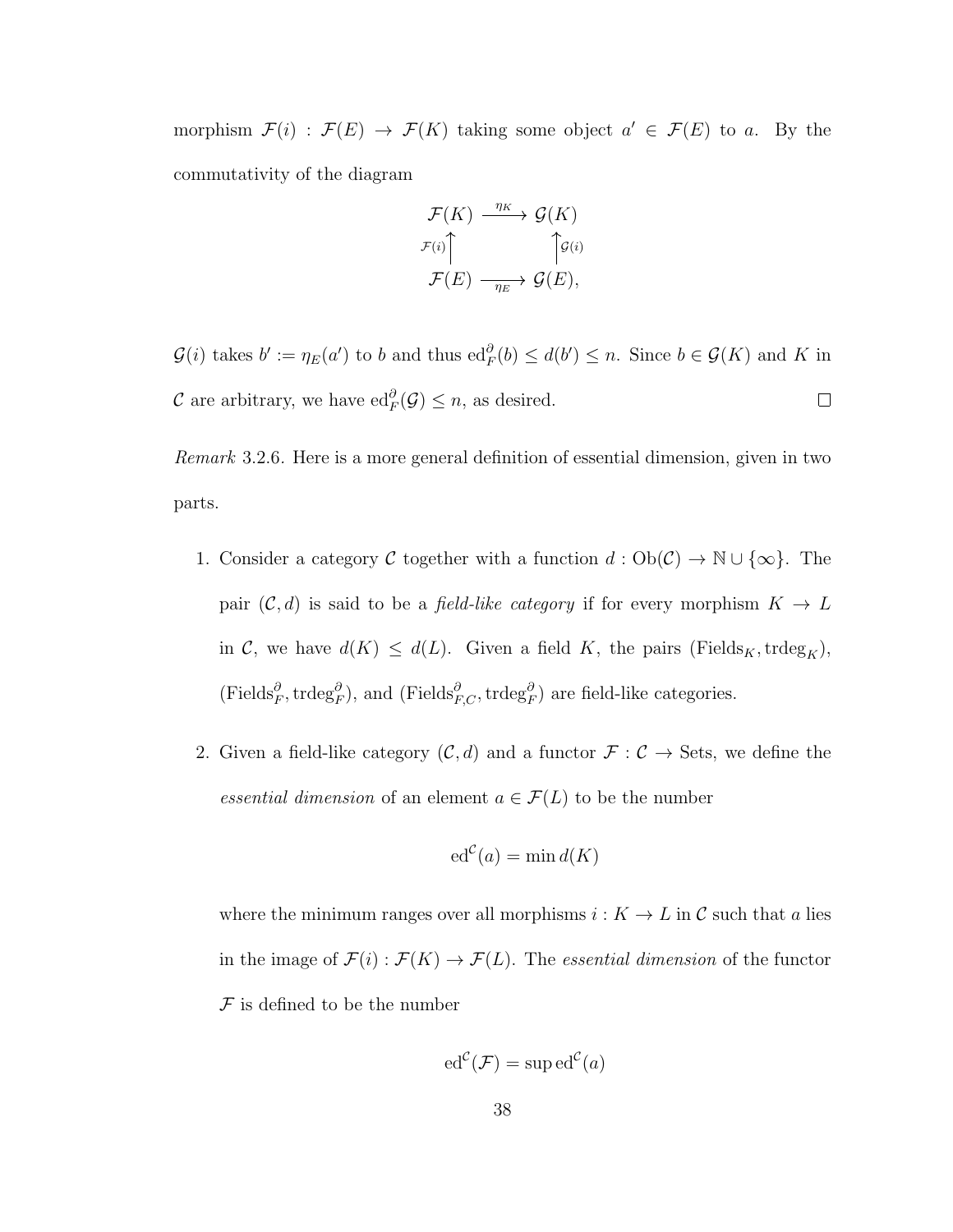where the supremum ranges over all objects L of C and  $a \in \mathcal{F}(L)$ .

When  $(C, d) = (\text{Fields}_K, \text{trdeg}_K)$  and  $(\text{Fields}_{F, C}^{\partial}, \text{trdeg}_F^{\partial})$ , this recovers the definition of essential dimension in [2] and the differential essential dimension. One may also consider a certain localization of the category (Fields $_{F,C}^{\partial}$ , trdeg $_{F}^{\partial}$ ) to obtain the definition of the essential p-dimension (see e.g. [21, Section 3b] for a definition).

Remark 3.2.7. As we briefly mentioned, essential dimension was first introduced by J. Buhler and Z. Reichstein for G-torsors when G is a finite constant group scheme in [4]. It was generalized to G-torsors for algebraic groups  $G$  by Z. Reichstein in [25]; to functors by A. Merkurjev in [2]; and to stacks by P. Brosnan, Z. Reichstein, and A. Vistoli in [3]. For results on essential dimension, one may consult for instance the survey articles [26] and [21]. There is also a related notion to essential dimension, called resolvent degree. See [8].

# 3.3 Differential essential dimension of  $\mathbb{G}_m^n$  and  $\mathbb{G}_a^n$

The differential essential dimension of  $G$ -tors<sup>∂</sup> can be determined if we understand the structure of the differential G-torsors well.

Proposition 3.3.1. For  $n \geq 0$ , we have  $\mathrm{ed}_F^{\partial}(\mathbb{G}_m^n\text{-tors}^{\partial}) = n$ .

*Proof.* By Example 2.4.8, any differential  $\mathbb{G}_m^n$ -torsor X over a differential field K has coordinate ring  $K[X]$  of the form  $K[y_1, ..., y_n, 1/(y_1 \cdots y_n)]$  where the elements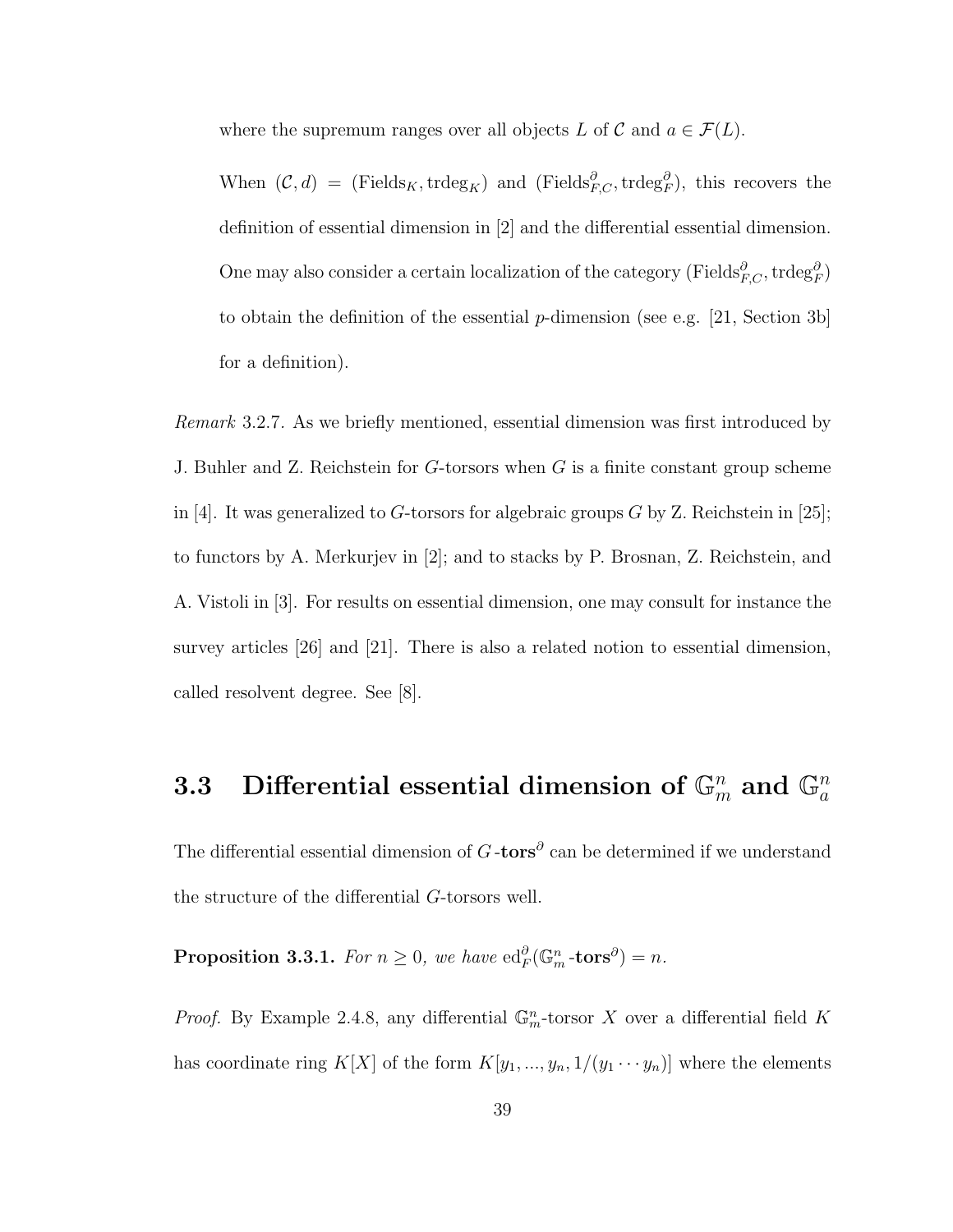$a_i = \partial y_i/y_i$  lie in K. Therefore X is defined over  $F\langle a_1, ..., a_n \rangle$ . This gives the upper bound  $\operatorname{ed}_F^{\partial}(\mathbb{G}_m^n \text{-tors}^{\partial}) \leq n$ .

For the lower bound, let  $n \geq 0$ ,  $y_1, ..., y_n$  be differential indeterminates over F,  $L = F\langle y_1, ..., y_n \rangle$ , and  $K = F\langle \partial y_1/y_1, ..., \partial y_n/y_n \rangle$ . To prove the assertion, it suffices to show that the  $\mathbb{G}_m^n$ -Picard-Vessiot extension  $L/K$  satisfies  $\mathrm{ed}_F^{\partial}(L/K) = n$ .

For the sake of contradiction, suppose this assertion is false. Let  $n$  be the smallest number for which it fails. Since the case of  $n = 0$  trivially holds, we have  $n \geq 1$ . The extension  $L/K$  is then induced by some extension  $L_0/K_0$  for some differential subfield  $K_0$  of K satisfying trdeg<sup>∂</sup><sub>F</sub>  $K_0 < n$ .

For  $i = 1, ..., n$ , the  $\mathbb{G}_m$ -subextension  $K\langle y_i \rangle/K$  of  $L/K$  is induced by some  $\mathbb{G}_m$ subextension of  $L_0/K_0$ , which is necessarily of the form  $K_0\langle z_i\rangle/K_0$  for some  $z_i \in L_0$ satisfying  $\partial z_i/z_i \in K_0$  by Example 2.4.8. Thus we can write  $L_0$  as  $F\langle z_1, ..., z_n \rangle$  and  $K_0$  as  $F\langle \partial z_1/z_1, ..., \partial z_n/z_n \rangle$ .



Let  $L' = F\langle y_1, ..., y_{n-1} \rangle$ ,  $K' = F\langle \partial y_1/y_1, ..., \partial y_{n-1}/y_{n-1} \rangle$ ,  $L'_0 = F\langle z_1, ..., z_{n-1} \rangle$ ,  $\prime$  $K'_0 = F \langle \partial z_1/z_1, ..., \partial z_{n-1}/z_{n-1} \rangle$ , and  $L'' = L'\langle z_n \rangle$ . Note that the extension  $L'_0/K'_0$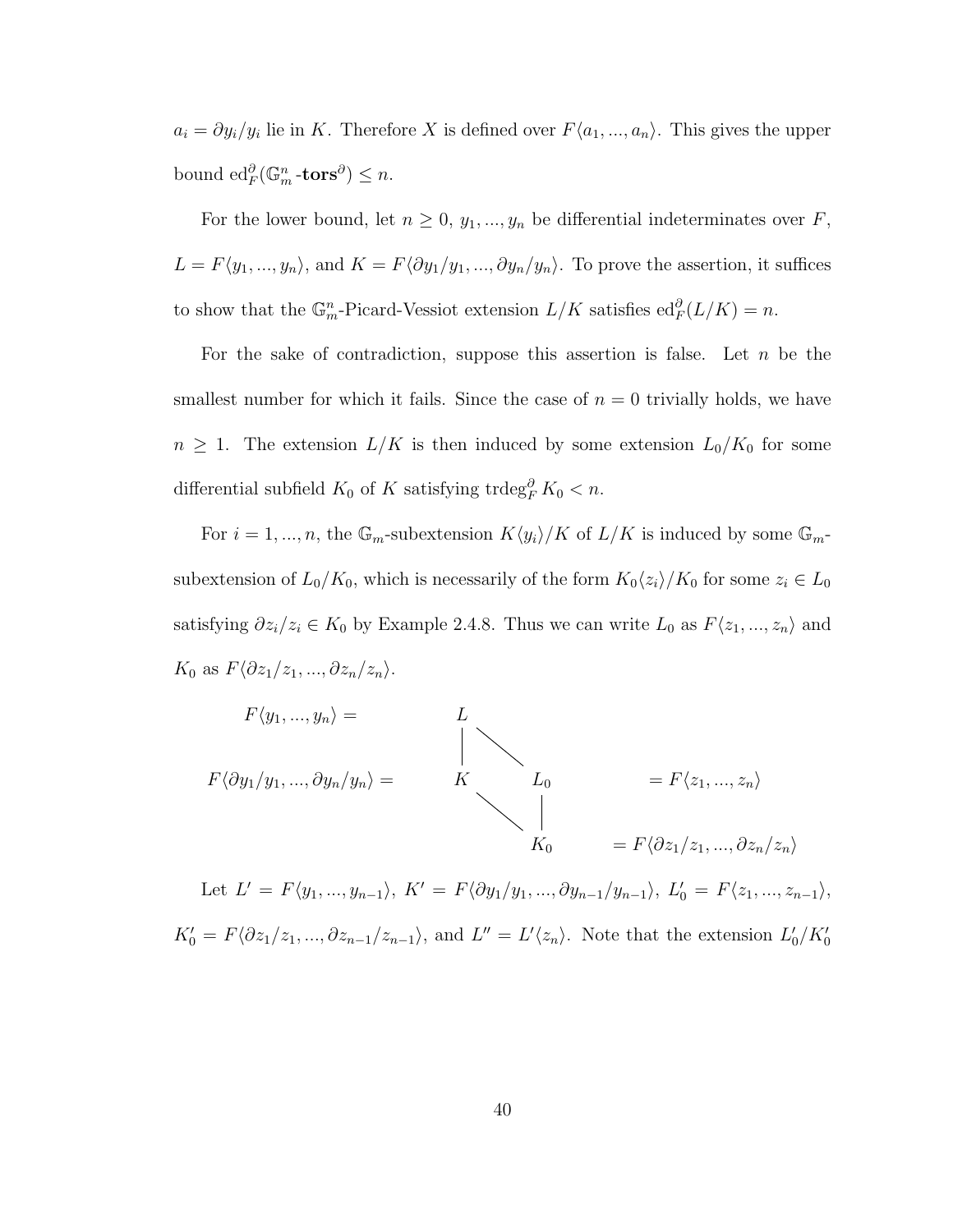induces the  $\mathbb{G}_m^{n-1}$ -extension  $L'/K'$ .

$$
L'\langle z_n \rangle = L''
$$
  
\n
$$
F\langle y_1, ..., y_{n-1} \rangle = L'
$$
  
\n
$$
F\langle \partial y_1/y_1, ..., \partial y_{n-1}/y_{n-1} \rangle = K'
$$
  
\n
$$
L'_0 = F\langle z_1, ..., z_{n-1} \rangle
$$
  
\n
$$
K'_0 = F\langle \partial z_1/z_1, ..., \partial z_{n-1}/z_{n-1} \rangle
$$

Since *n* is the minimal value for which the proposition fails, we have trdeg $_{F}^{\partial} L'_{0} =$ trdeg<sup> $\partial F K_0' = n - 1$ . Noting that  $L_0 = L_0' \langle z_n \rangle$ , the inequalities</sup>

$$
n - 1 \ge \operatorname{trdeg}_F^{\partial} K_0 = \operatorname{trdeg}_F^{\partial} L_0 \ge \operatorname{trdeg}_F^{\partial} L'_0 = n - 1
$$

now force  $z_n$  to be differentially algebraic over  $L'_0$  and hence over L'. Therefore  $\operatorname{trdeg}_F^{\partial} L'' = \operatorname{trdeg}_F^{\partial} L' = n - 1.$ 

To finish proving the proposition, it suffices to show that  $y_n$  is differentially algebraic over L'', since we would then get  $n = \text{trdeg}_F^{\partial} L = \text{trdeg}_F^{\partial} L'' = n - 1$ , resulting in the desired contradiction. Recall that the extension  $K\langle y_n \rangle/K$  is induced by the extension  $K_0\langle z_n\rangle/K_0$ . By the Kolchin-Ostrowski theorem [16, pages 1155-1156], there exist nonzero integers r, s and a nonzero element  $d \in K$  such that  $y_n^r z_n^s = d$  holds. Since  $K = F \langle \partial y_1/y_1, ..., \partial y_n/y_n \rangle = K' \langle \partial y_n/y_n \rangle$ , we may view d as  $f(\partial y_n/y_n)$  where f is a differential rational function in one variable T over K'. Therefore  $y_n^r z_n^s = f(\partial y_n/y_n)$ . Since d is nonzero,  $f(T)$  is nonzero. Furthermore, the differential rational function  $g(T) := f(\partial T/T) - T^r z_n^s$  over  $L''$  is nonzero as it is not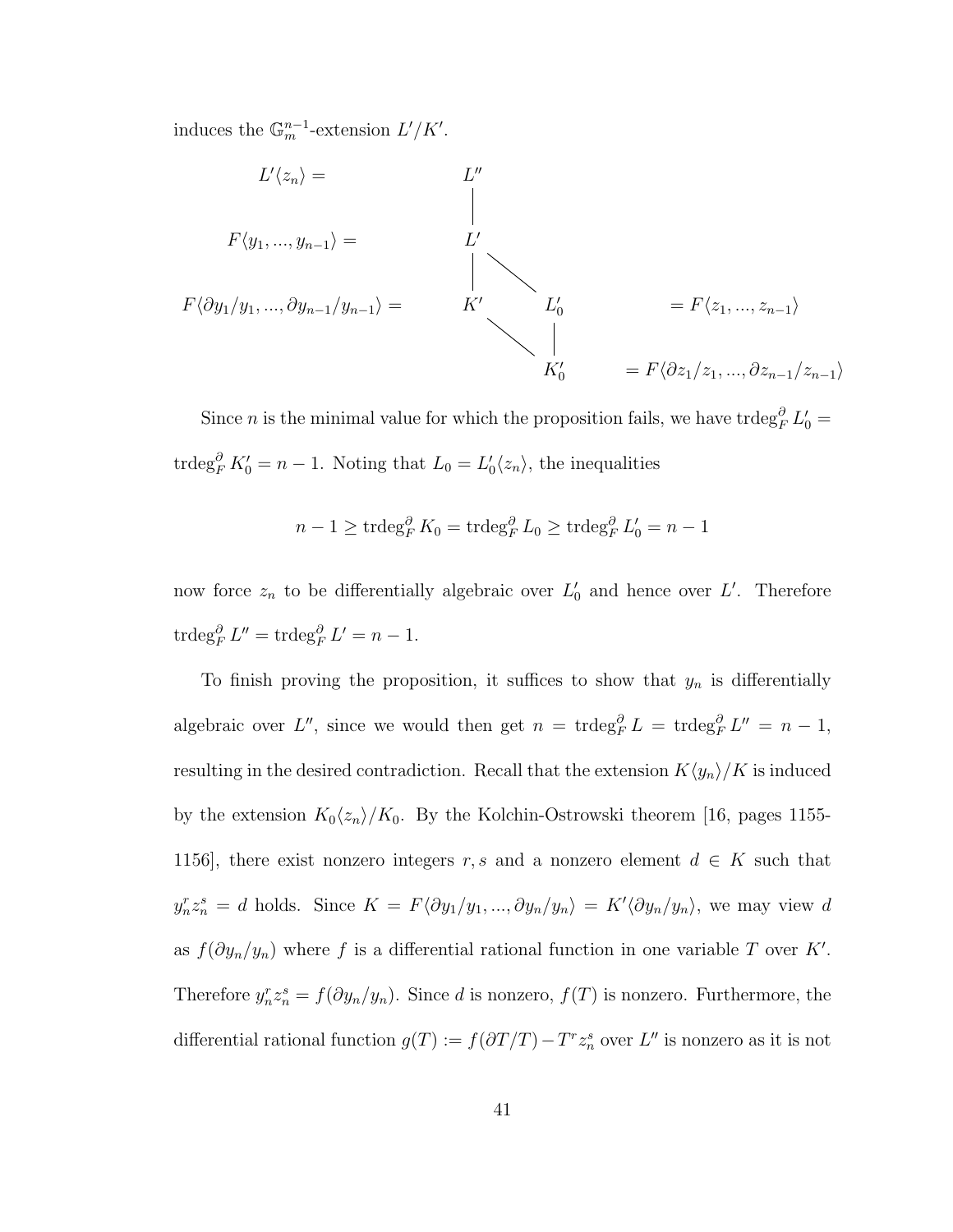fixed by  $T \mapsto 2T$ . Therefore  $y_n$  satisfies the nonzero differential rational function  $g(T)$  over L'' and so is differentially algebraic over L''.  $\Box$ 

A similar argument proves  $ed_F^{\partial}(\mathbb{G}_a^n \cdot \text{tors}^{\partial}) = n$  and  $ed_F^{\partial}(C_r^n \cdot \text{tors}^{\partial}) = n$  where  $C_r$  denotes the cyclic group of order r. The proof for  $\mathbb{G}_a^n$  uses the other part of the Kolchin-Ostrowski theorem, while the proof for  $C_r^n$  uses Kummer theory. We give the proof for  $\mathbb{G}_a^n$  below.

Proposition 3.3.2. For  $n \geq 0$ , we have  $ed_F^{\partial}(\mathbb{G}_a^n \text{-tors}^{\partial}) = n$ .

*Proof.* By Example 2.4.8, any differential  $\mathbb{G}_a^n$ -torsor X over a differential field K has coordinate ring K[X] of the form  $K[y_1, ..., y_n]$  where the elements  $a_i = \partial y_i$ lie in K. Therefore X is defined over  $F\langle a_1, ..., a_n \rangle$ . This gives the upper bound  $\operatorname{ed}_F^{\partial}(\mathbb{G}_a^n \text{-tors}^{\partial}) \leq n.$ 

For the lower bound, let  $y_1, ..., y_n$  be differential indeterminates over  $F, L =$  $F\langle y_1, ..., y_n \rangle$ , and  $K = F\langle \partial y_1, ..., \partial y_n \rangle$ . To prove the assertion, it suffices to show that the  $\mathbb{G}_a^n$ -Picard-Vessiot extension  $L/K$  satisfies  $\mathrm{ed}_F^{\partial}(L/K) = n$ .

For the sake of contradiction, suppose the assertion is false and let  $n$  be the smallest number for which it fails. Since the case of  $n = 0$  trivially holds, we have  $n \geq 1$ . The extension  $L/K$  is then induced by some extension  $L_0/K_0$  for some differential subfield  $K_0$  of K satisfying trdeg<sup>∂</sup><sub>R</sub> K<sub>0</sub> < n.

For  $i = 1, ..., n$ , the  $\mathbb{G}_a$ -subextension  $K\langle y_i \rangle/K$  of  $L/K$  is induced by some  $\mathbb{G}_a$ subextension of  $L_0/K_0$ , which is necessarily of the form  $K_0\langle z_i\rangle/K_0$  for some  $z_i \in L_0$ satisfying  $\partial z_i \in K_0$  by Example 2.4.9. Thus we can write  $L_0$  as  $F\langle z_1, ..., z_n \rangle$  and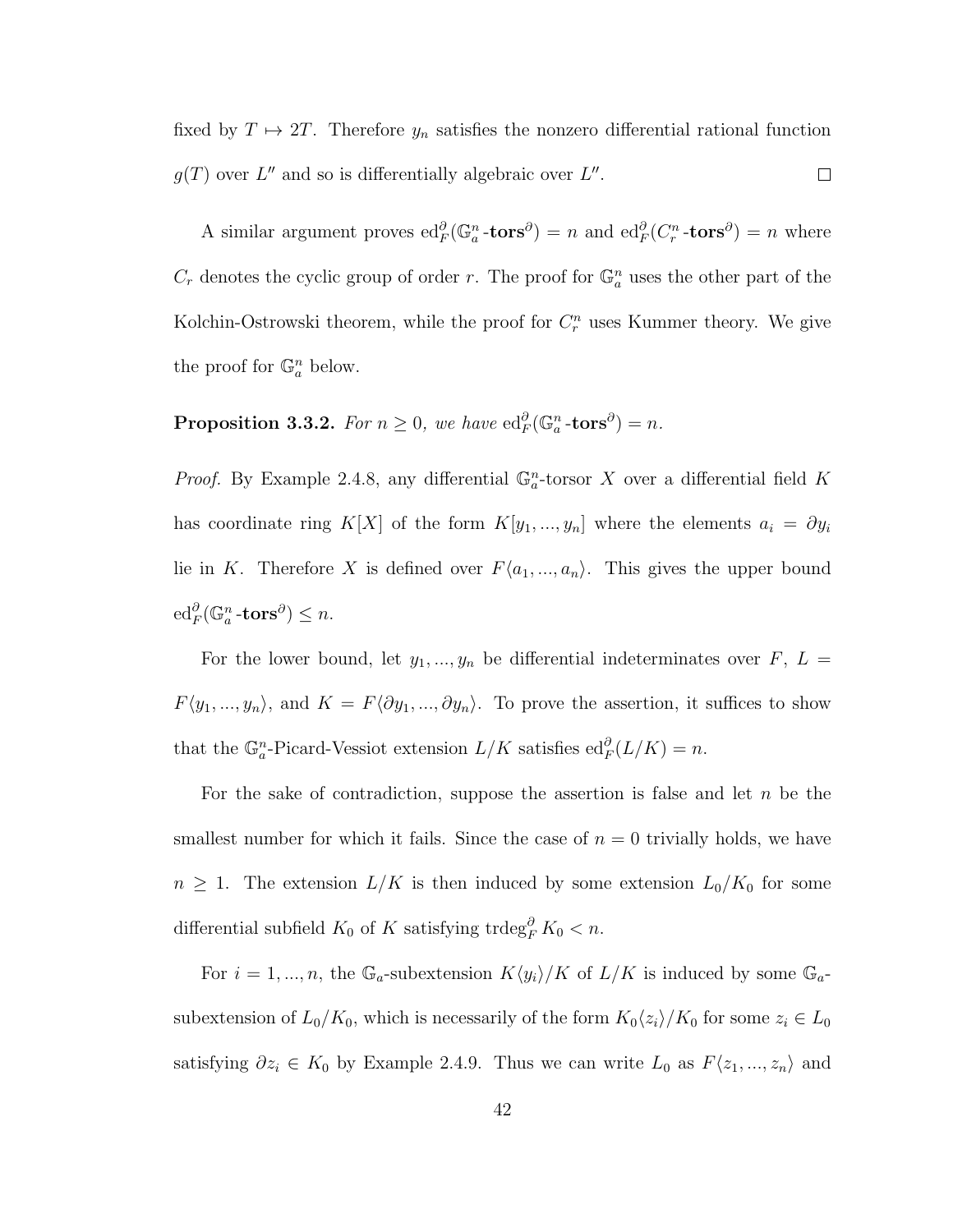$K_0$  as  $F\langle \partial z_1, ..., \partial z_n \rangle$ .



Let  $L' = F\langle y_1, ..., y_{n-1} \rangle$ ,  $K' = F\langle \partial y_1, ..., \partial y_{n-1} \rangle$ ,  $L'_0 = F\langle z_1, ..., z_{n-1} \rangle$ ,  $K'_0 =$  $F\langle \partial z_1, ..., \partial z_{n-1} \rangle$ , and  $L'' = L'\langle z_n \rangle$ . Note that the extension  $L'_0/K'_0$  induces the  $\mathbb{G}_a^{n-1}$ -extension  $L'/K'$ .



Since *n* is the minimal value for which the proposition fails, we have trdeg<sup> $\partial$ </sup><sub>*F*</sub>  $L'_0$  = trdeg<sup> $\partial F K_0' = n - 1$ . Noting that  $L_0 = L_0' \langle z_n \rangle$ , the inequalities</sup>

$$
n - 1 \geq \operatorname{trdeg}_F^{\partial} K_0 = \operatorname{trdeg}_F^{\partial} L_0 \geq \operatorname{trdeg}_F^{\partial} L'_0 = n - 1
$$

now force  $z_n$  to be differentially algebraic over  $L'_0$  hence over  $L'$ . Therefore  $\operatorname{trdeg}^{\partial}_F L'' =$  $\operatorname{trdeg}_F^{\partial} L' = n - 1.$ 

To finish proving the proposition, it suffices to show that  $y_n$  is differentially algebraic over L'', since we would then get  $n = \text{trdeg}_F^{\partial} L = \text{trdeg}_F^{\partial} L'' = n -$ 1, resulting in the desired contradiction. Recall that the extension  $K\langle y_n \rangle/K$  is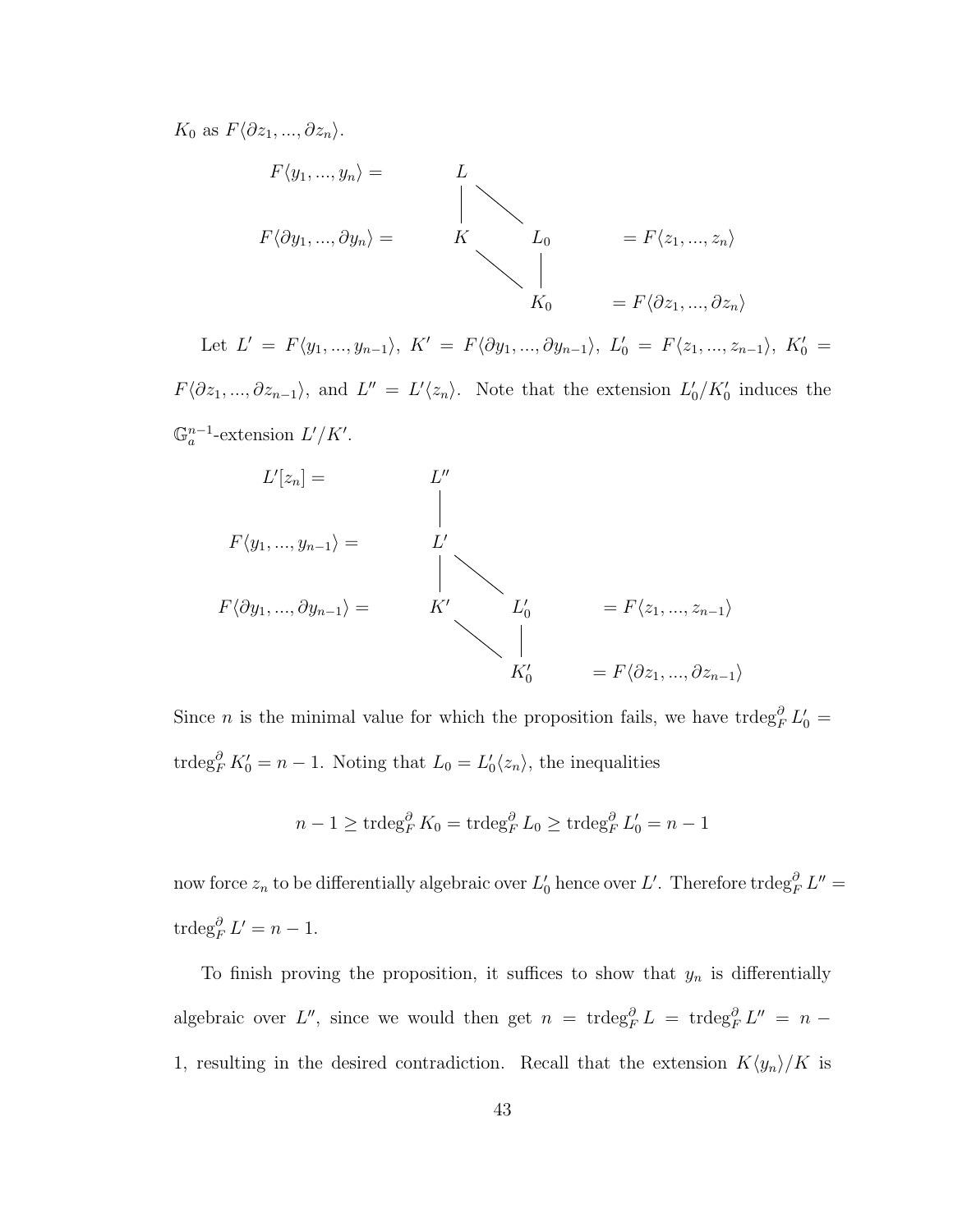induced by the extension  $K_0\langle z_n\rangle/K_0$ . By the Kolchin-Ostrowski theorem [16, p1155-1156, there exist  $r, s \in C^{\times}$  and  $d \in K^{\times}$  such that  $ry_n + sz_n = d$ . Since  $K =$  $F\langle \partial y_1,..., \partial y_n\rangle = K'\langle \partial y_n\rangle$ , we may view d as  $f(\partial y_n)$  where f is a differential rational function in one variable T over K'. Therefore  $ry_n + sz_n = f(\partial y_n)$ . Since d is nonzero,  $f(T)$  is nonzero. Furthermore, the differential rational function  $g(T) :=$  $f(\partial T) - rT - sz_n$  over L'' is nonzero as it is not fixed by  $T \mapsto T - 1$ . Therefore  $y_n$ satisfies the nonzero differential rational function  $g(T)$  over  $L''$  and so is differentially algebraic over  $L''$ .  $\Box$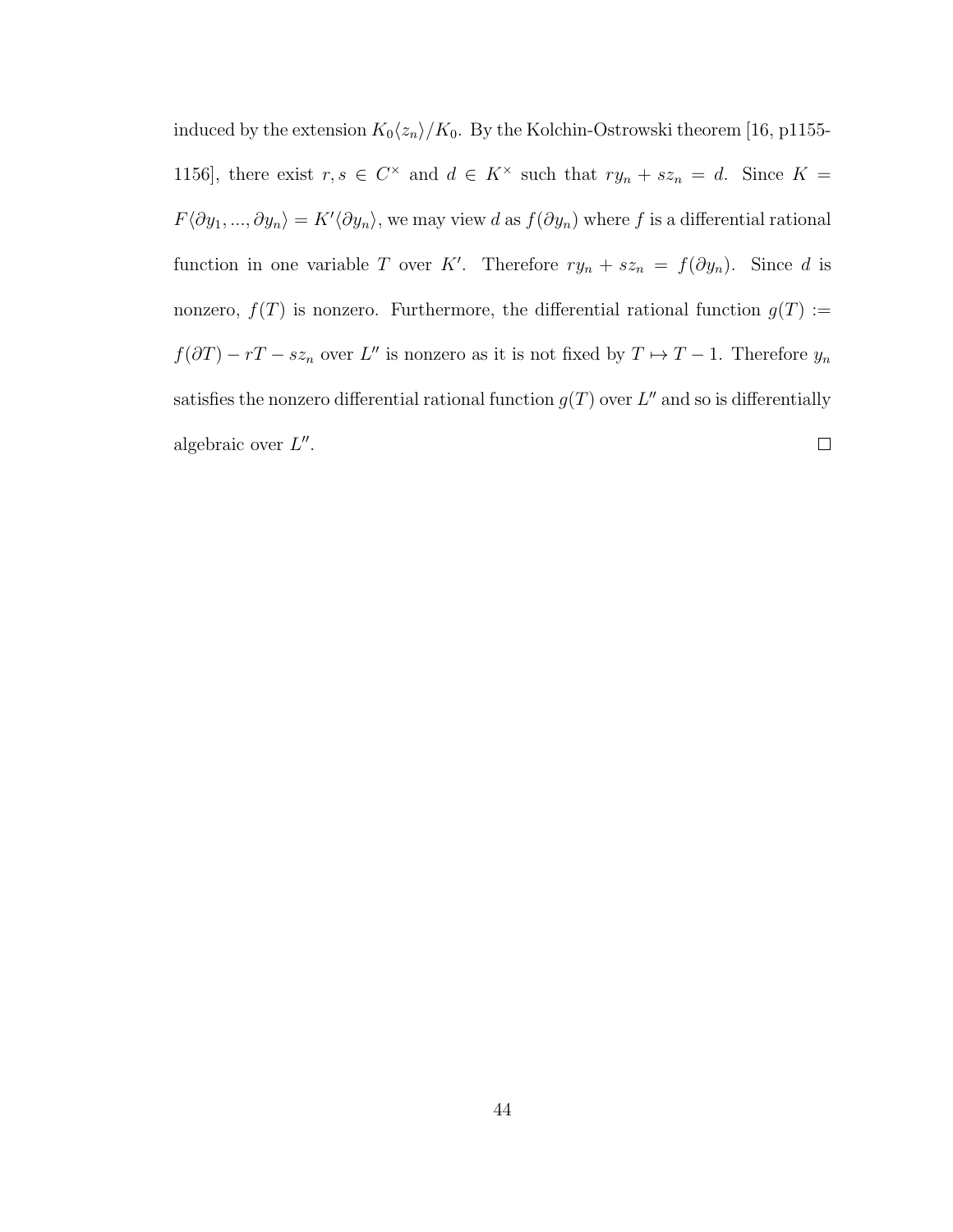### Chapter 4

# Twisted Forms and Cohomology

Certain classes of objects in differential algebra can be interpreted as twisted forms of a particular object. In this section, we will define the notions of such twisted forms as well as a cohomology set relevant to differential algebra. Finally we will show that the cohomology set is in bijection with the set of such twisted forms. This is analogous to the situation in algebra.

In this chapter, R denotes a differential F-algebra, and all unadorned tensor products are taken over  $R$ , i.e.,  $\otimes = \otimes_R$ .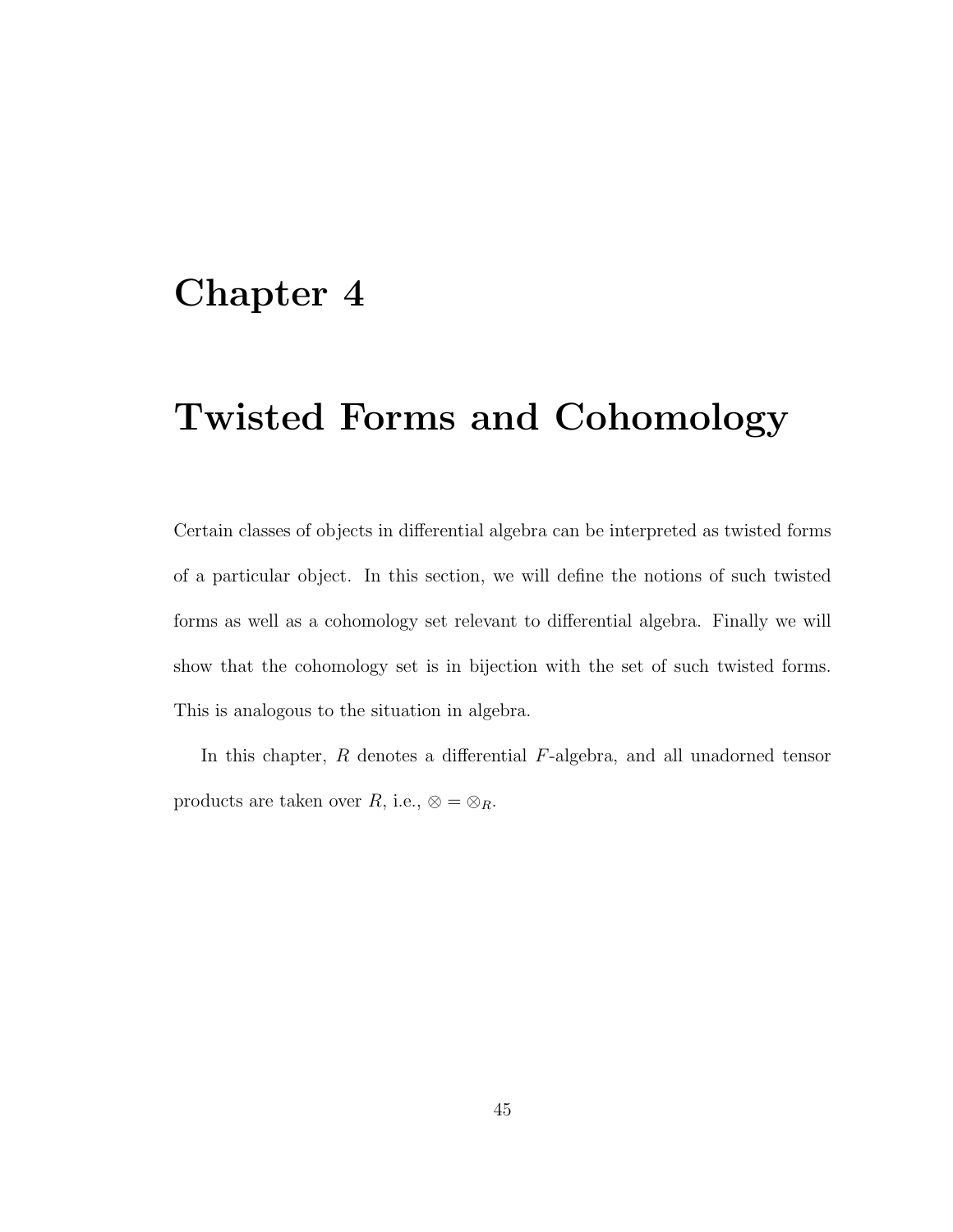# 4.1 Φ-structures and descent along differential Hopf-Galois extensions

We loosely follow the formalism in [23, Section 1.3]. Let  $I$  be a set. We define a tensor-type to be a subset of  $\mathbb{N}^4$  indexed by *I*. Let  $\mathbf{\Phi} = \{(r_{1i}, r_{2i}, r_{3i}, r_{4i})\}_{i \in I}$  be a tensor-type,  $M$  a differential module over  $R$ , and  $H$  a differential Hopf algebra over R. We say that a tuple  $(M, {\{\Phi_i\}}_{i\in I})$  is a  $\Phi$ -structure over R if the  $\Phi_i$  are differential R-module homomorphisms of the form

$$
\Phi_i: M^{\otimes r_{1i}} \otimes H^{\otimes r_{2i}} \to M^{\otimes r_{3i}} \otimes H^{\otimes r_{4i}}.
$$

Example 4.1.1.

- 1. A differential module M over R is a  $\Phi$ -structure by taking  $\Phi$  to be the empty set.
- 2. A differential algebra A over R with multiplication map  $m : A^{\otimes 2} \to A$  is a **Φ**-structure with  $\mathbf{\Phi} = \{ (2, 0, 1, 0) \}.$
- 3. A differential H-Hopf-Galois extension  $S/R$  consists of a multiplication map  $m: S^{\otimes 2} \to S$  and a coaction map  $\Delta_S : S \to S \otimes H$ . Therefore  $S/R$  defines a **Φ**-structure with  $\mathbf{\Phi} = \{(2, 0, 1, 0), (1, 0, 1, 1)\}.$

We will view the above classes of objects (differential modules, differential algebras, differential Hopf-Galois extensions) as  $\Phi$ -structures with the  $\Phi$  given in the examples.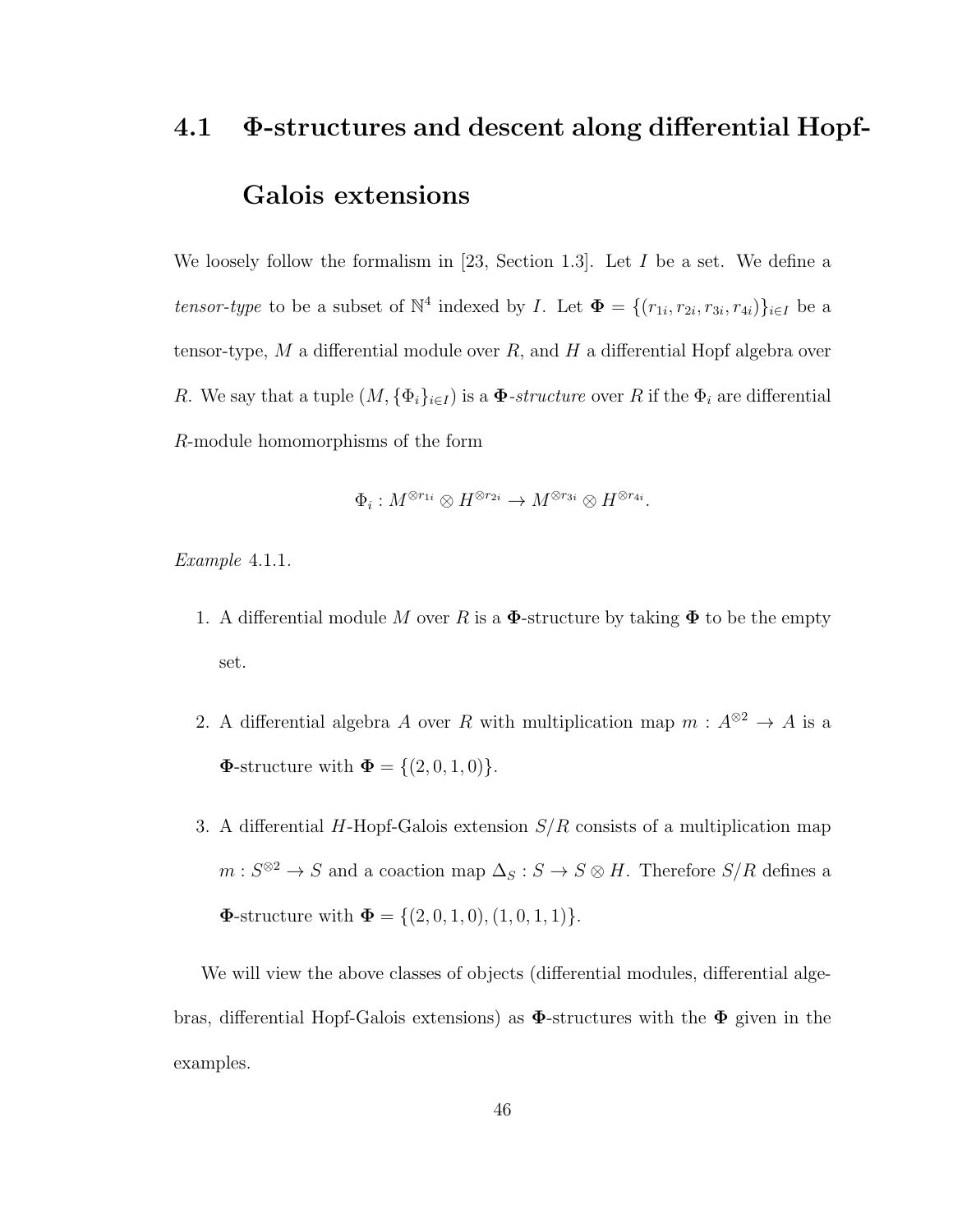*Remark* 4.1.2. Note that the definition of a  $\Phi$ -structure relies upon an implicit choice of differential Hopf algebra and indexing set, henceforth denoted by  $H$  and I, respectively.

Let  $(M, {\{\Phi_i\}}_{i\in I})$  and  $(N, {\{\Psi_i\}}_{i\in I})$  be  $\Phi$ -structures over R. A morphism of  $\Phi$ structures over R is a differential R-module homomorphism  $\varphi : M \to N$  such that  $\varphi \circ \Phi_i = \Psi_i$  holds for all  $i \in I$ . Together the  $\Phi$ -structures over R and the morphisms of  $\Phi$ -structures over R form a category which we denote by  $\Phi$ -Struc<sub>R</sub>.

Let  $\varphi: R \to S$  be a differential ring homomorphism. Then a  $\Phi$ -structure  $(M, {\{\Phi_i\}_{i\in I}})$  over R induces the  $\Phi$ -structure  $(M \otimes S, {\{\Phi_i \otimes 1_S\}_{i\in I}})$  over S by extension of scalars. This map gives a functor

$$
\Phi\text{-Struc}_R \to \Phi\text{-Struc}_S. \tag{4.1.1}
$$

We may also write down an equivariant version of such structures. Let  $H'$  be a differential Hopf algebra over R. An  $H'$ -equivariant  $\Phi$ -structure is a  $\Phi$ -structure  $(M, {\{\Phi_i\}_{i\in I}})$  over R such that M is a differential H'-comodule with coaction map  $\Delta_M : M \to M \otimes H'$ , and such that  $\Delta_M$  commutes with the  $\Phi_i$ , i.e., the following diagram commutes for all  $i \in I$ :

$$
M^{\otimes r_{1i}} \otimes H^{\otimes r_{2i}} \xrightarrow{\Phi_i} M^{\otimes r_{3i}} \otimes H^{\otimes r_{4i}}
$$
  

$$
\Delta_M^{\otimes r_{1i}} \otimes 1 \downarrow \qquad \qquad \downarrow \Delta_M^{\otimes r_{3i}} \otimes 1
$$
  

$$
M^{\otimes r_{1i}} \otimes H^{\otimes r_{2i}} \otimes H' \xrightarrow{\Phi_i \otimes 1_{H'}} M^{\otimes r_{3i}} \otimes H^{\otimes r_{4i}} \otimes H'.
$$

A morphism of H'-equivariant  $\Phi$ -structures  $(M, {\{\Phi_i\}_{i\in I}})$  and  $(N, {\{\Psi_i\}_{i\in I}})$  is a morphism  $\varphi: M \to N$  of  $\Phi$ -structures that commutes with the H'-coactions on M and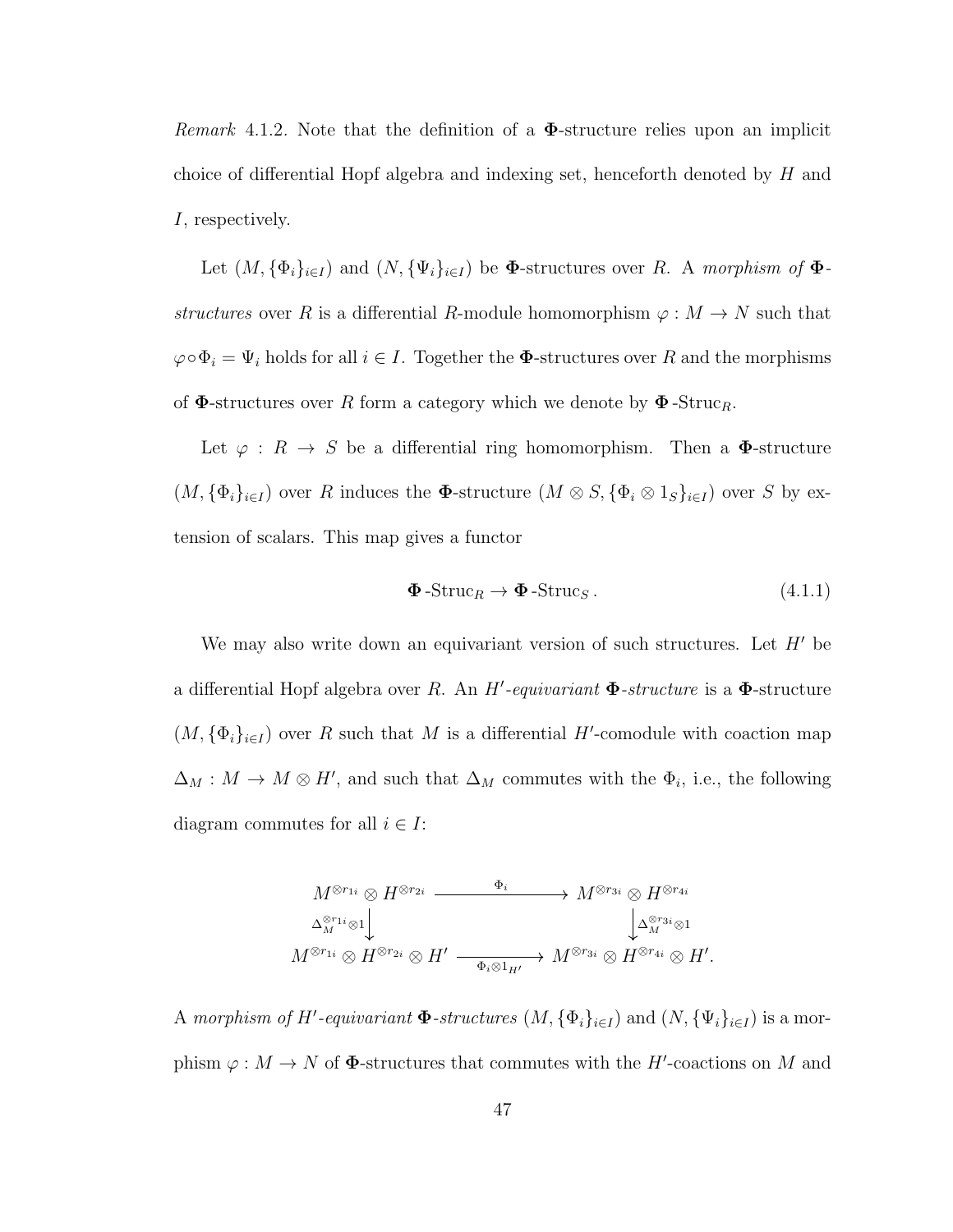N, i.e. the following diagram commutes:

$$
M \xrightarrow{\varphi} N
$$
  
\n
$$
\Delta_M \downarrow \qquad \qquad \downarrow \Delta_N
$$
  
\n
$$
M \otimes H' \xrightarrow[\varphi \otimes 1_{H'}]} N \otimes H'.
$$

Together the  $H'$ -equivariant  $\Phi$ -structures and their morphisms form a category which we denote by  $\Phi$ -Struc $_H^H'$ .

Let  $S/R$  be a differential H'-Hopf-Galois extension. By extension of scalars, a **Φ**-structure  $(M, {\{\Phi_i\}_{i\in I}})$  over R extends to  $(M \otimes S, {\{\Phi_i \otimes 1_S\}_{i\in I}})$  over S. Since all the  $\Phi_i \otimes 1_S$  commute with  $\Delta_S$ , the new structure is H'-equivariant over S. Therefore (4.1.1) restricts to a functor

$$
\Phi\text{-Struc}_R \to \Phi\text{-Struc}_S^{H'}.
$$
\n(4.1.2)

Conversely, given a H'-equivariant  $\Phi$ -structure  $(N, {\Phi_i})$  over S, we may consider its coinvariant module  $N^{\text{co }H'} = \{n \in N \mid \Delta_N(n) = n \otimes 1\}$ . Since each  $\Phi_i$ commutes with  $\Delta_N$ , the  $\Phi$ -structure on N restricts to one on  $N^{\text{co }H'}$ . This gives a functor

$$
\mathbf{\Phi}\text{-Struc}_{S}^{H'} \to \mathbf{\Phi}\text{-Struc}_{R}.
$$

We now show that the two functors just considered define an equivalence of categories. We follow the proof of [28, Theorem 7.3.1 (1)  $\Rightarrow$  (2)].

**Theorem 4.1.3** (Descent along differential Hopf-Galois extensions). Let  $H'$  be a differential Hopf algebra over R,  $S/R$  a differential H'-Hopf-Galois extension, and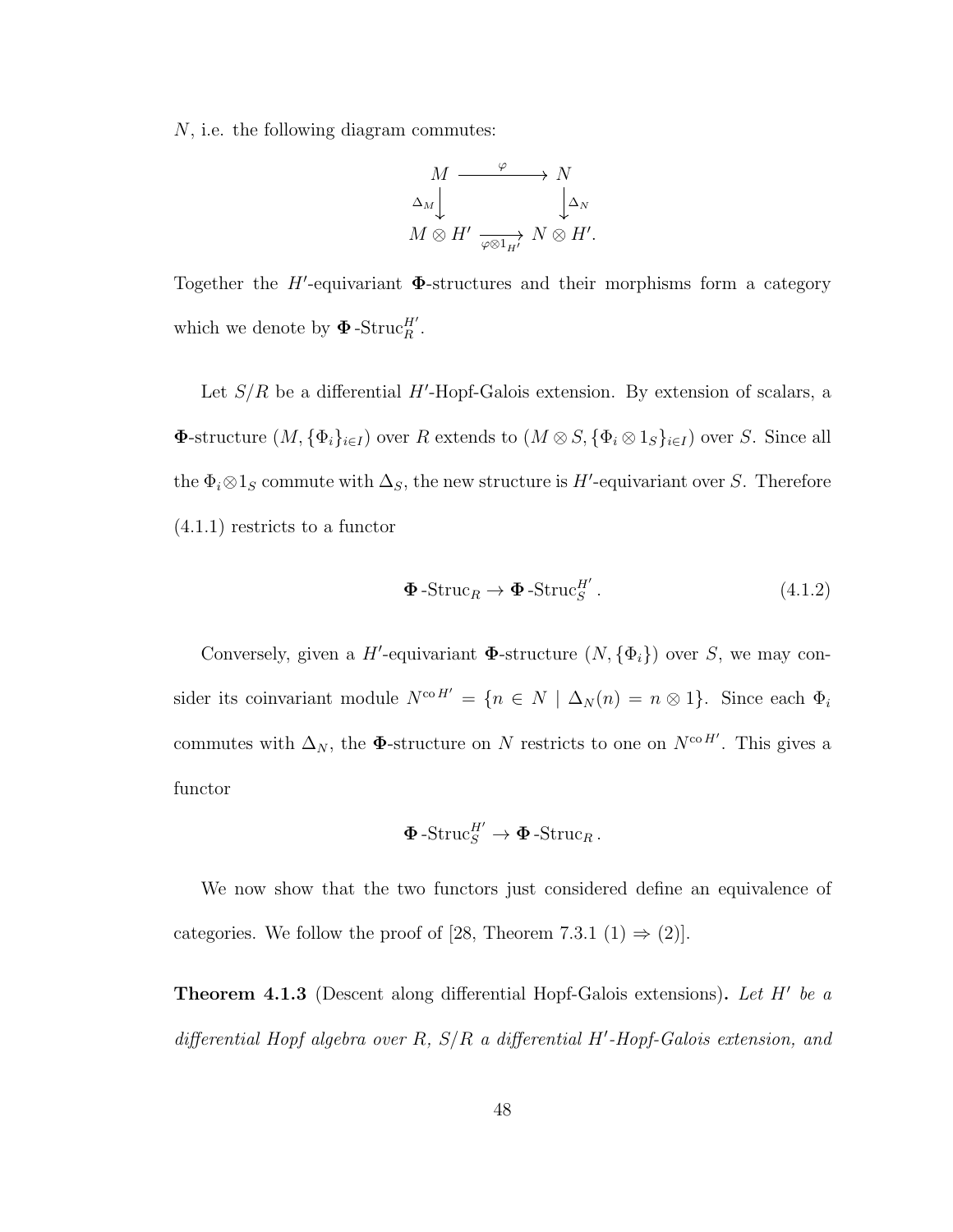$\Phi$  a tensor-type. Suppose that  $S/R$  is faithfully flat. Then extension of scalars defines an equivalence of categories

$$
\Phi\operatorname{-Struc}_R\to\Phi\operatorname{-Struc}_S^{H'}.
$$

The pseudo-inverse is given by taking an object N to the coinvariant module  $N^{\text{co }H'}$ .

*Proof.* Naturality is clear. It suffices now to check that for all M in  $\Phi$ -Struc<sub>R</sub> and  $N$  in  $\Phi$ -Struc<sup>H'</sup>, the two maps

$$
\mu_N : N^{\mathrm{co}\,H'} \otimes_R S \to N : n \otimes s \mapsto ns
$$

and

$$
\iota_M: M \to (M \otimes_R S)^{\mathrm{co}\,H'} : m \mapsto m \otimes 1
$$

are bijections.

Since  $S/R$  is a differential H'-Hopf-Galois extension, we have the (differential) isomorphism

$$
can_S: S \otimes_R S \to S \otimes_R H'
$$
  

$$
x \otimes y \mapsto (x \otimes 1) \Delta_S(y)
$$

Therefore for any P in  $\text{Mod}_{S}^{\partial}$ , the map can<sub>P</sub> given by

$$
can_P: P \otimes_R S \to P \otimes_R H'
$$
  

$$
p \otimes s \mapsto (p \otimes 1) \Delta_S(s)
$$

is also a (differential) isomorphism.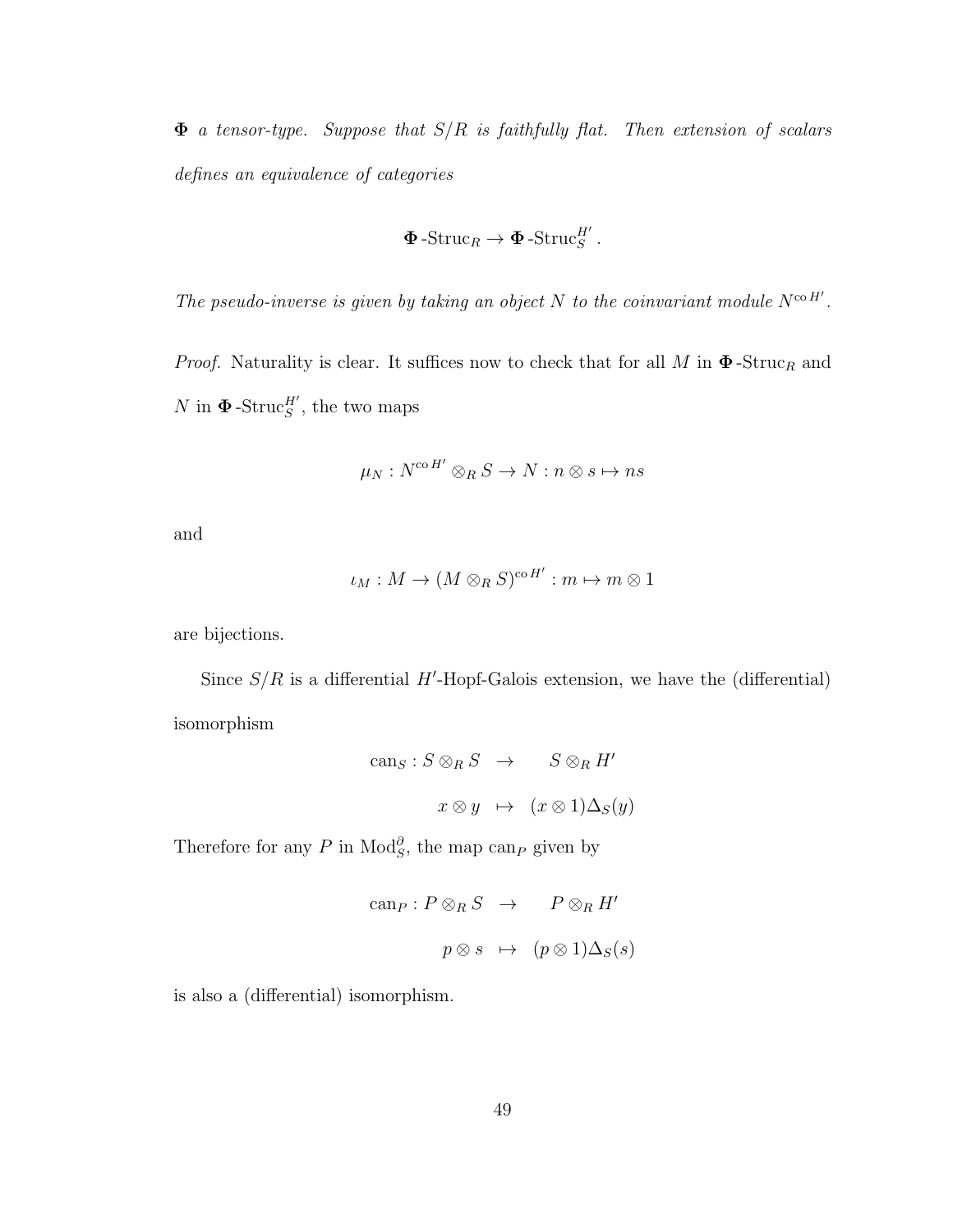Consider the following two commutative diagrams.

$$
N^{\text{co }H'} \otimes_R S \longrightarrow N \otimes_R S \longrightarrow (N \otimes_S H') \otimes_R S
$$
  
\n
$$
\downarrow^{\mu_N} \qquad \qquad \downarrow^{\text{can}_N} \qquad \qquad \downarrow^{\text{can}_{N \otimes H'}} \qquad \qquad \downarrow^{\text{can}_{N \otimes H'}} \qquad \qquad (4.1.3)
$$
  
\n
$$
N \longrightarrow N \otimes_S H' \xrightarrow{\Delta_{N \otimes H'}} N \otimes_S H' \otimes_S H'
$$

$$
(M \otimes_R S)^{\mathrm{co}\,H'} \xrightarrow{\iota} M \otimes_R S \xrightarrow{\iota} M \otimes_R S \otimes_R H'
$$
  
\n
$$
\downarrow M
$$
\n
$$
\downarrow M \xrightarrow{\iota} M \otimes_R S \xrightarrow{\iota_1} M \otimes_R S \otimes_R S
$$
\n
$$
(4.1.4)
$$

The top row of  $(4.1.4)$  is exact by the definition of co H'. The top row of  $(4.1.3)$ is exact by the definition of co H' and the flatness of  $S/R$ . The bottom row of (4.1.3) is exact by coassociativity of  $\Delta_N$ . Since  $S/R$  is faithfully flat, by [15, Chapter III, Proposition 1.1.1, the bottom row of  $(4.1.4)$  is exact. The vertical arrows can<sub>N</sub>,  $\text{can}_{N\otimes H'}$ , and  $\text{can}_{M\otimes S}$  are (differential) isomorphisms by our above discussion. Thus  $\mu_N$  and  $\iota_M$  are (differential) isomorphisms.  $\Box$ 

### 4.2 Twisted forms

Let  $\Phi$  be a tensor-type. Let M and N be  $\Phi$ -structures over R, and let  $S/R$  be a differential ring extension. We say that M is a  $(S/R)$ -twisted form of N if there exists a (differential) isomorphism  $\varphi : M \otimes_R S \cong N \otimes_R S$  of  $\Phi$ -structures over S. We let  $TF(S/R, M)$  denote the set of (differential) isomorphism classes of  $(S/R)$ -twisted forms of M.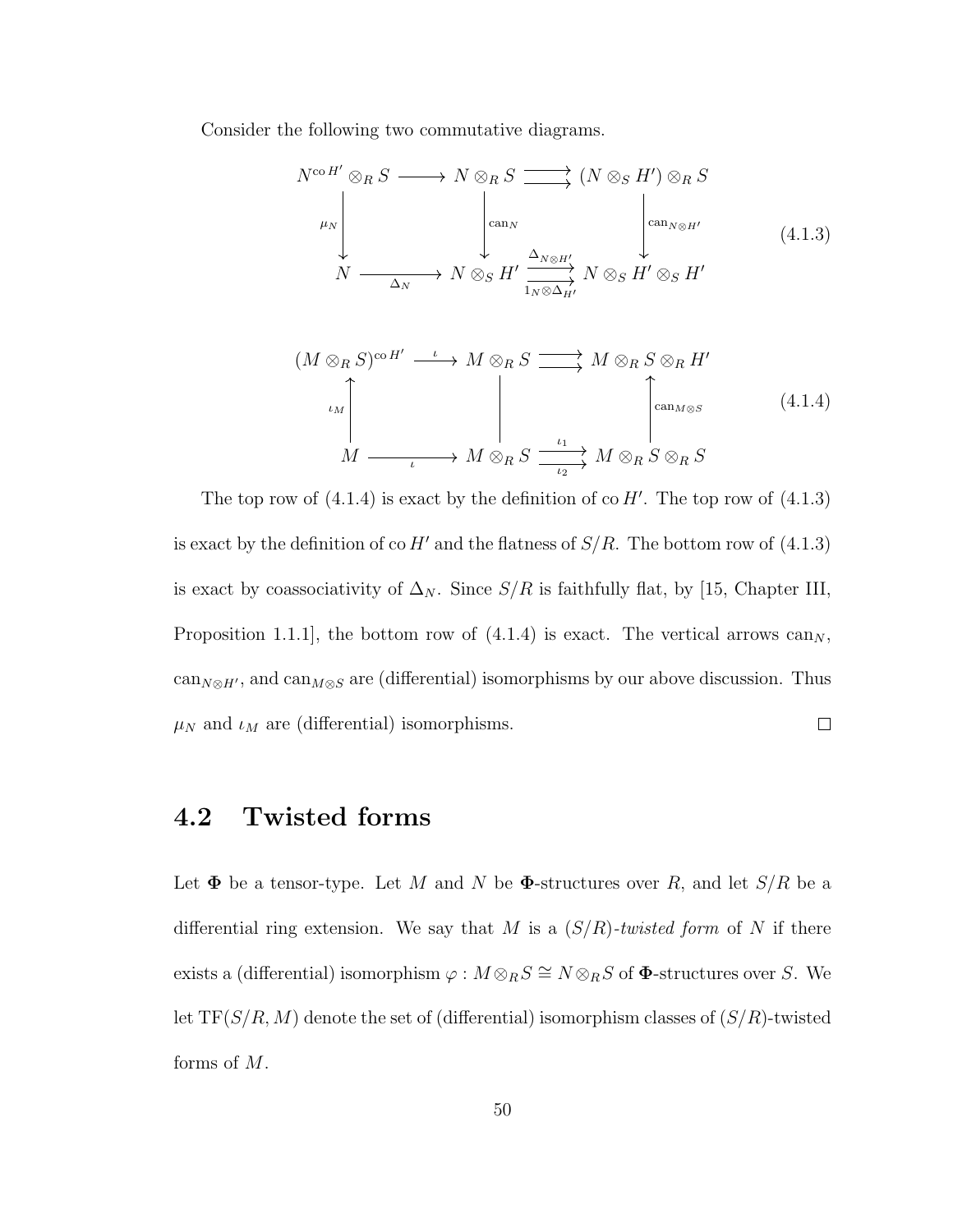- 1. Any differential module over F is a  $(F^{PV}/F)$ -twisted form of the trivial differential module M of the same rank, giving a bijection between  $\text{Diff}_n(F)$  and  $TF(F^{PV}/F, M).$
- 2. Let H be a differential Hopf algebra over R. Let  $S/R$  be a differential H-Hopf-Galois extension. Then S is a  $(S/R)$ -twisted form of H via the (differential) isomorphism can $<sub>S</sub>$ .</sub>

Differential torsors are another important example of twisted forms. Given a differential ring extension  $S/R$ , and a linear algebraic group G over C, we say that a differential  $G_R$ -torsor X is a  $(S/R)$ -twisted form of a differential  $G_R$ -torsor Y if  $X_S$  is differentially isomorphic to  $Y_S$  as differential  $G_S$ -torsors; equivalently,  $R[X]$ is a  $(S/R)$ -twisted form of  $R[Y]$  as differential  $R[G]$ -Hopf-Galois extensions. For a given differential  $G_R$ -torsor X, we let  $TF(S/R, X)$  denote the set of (differential) isomorphism classes of  $(S/R)$ -twisted forms of X.

**Proposition 4.2.2.** Let G be a linear algebraic group over  $C$ . Then any differential  $G_F$ -torsor is a ( $F^{\rm PV}/F$ )-twisted form of the trivial differential  $G_F$ -torsor  $G_F$ . In particular, we have a bijection  $G$ -tors $^{\partial}(F) \cong \text{TF}(F^{\text{PV}}/F, G_F)$ .

*Proof.* Let  $H = F[G]$  and let X be a differential  $G_F$ -torsor over F. By [1, Proposition 1.15], there exists a closed subgroup  $G'$  of G and a simple differential  $G'_F$ -torsor Y with  $C_{\text{Frac}(F[Y])} = C$  such that  $X \cong \text{Ind}_{G'_F}^{G_F}(Y)$  as differential torsors. By [1, Propo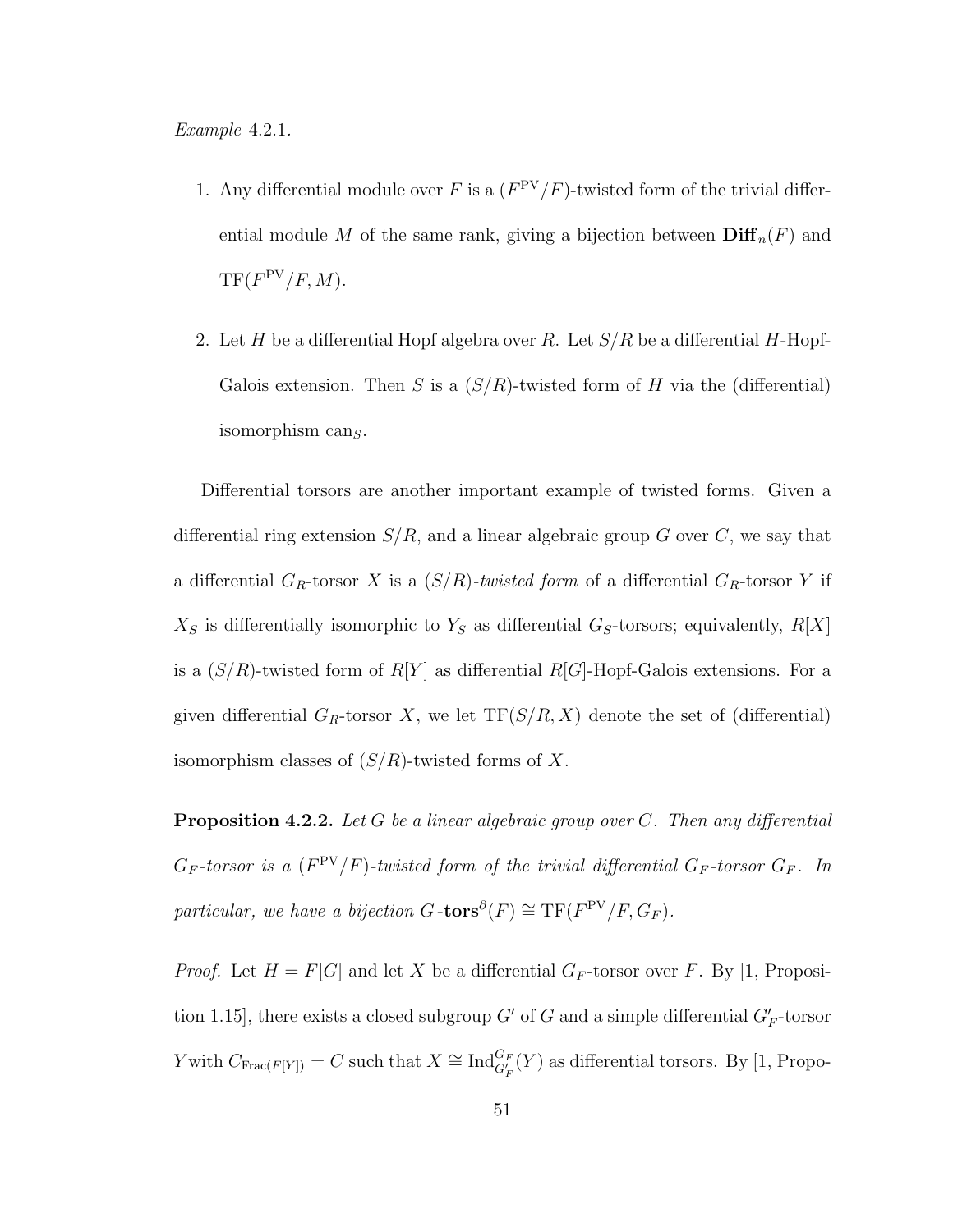sition 1.12(b)],  $F[Y]/F$  is a  $G_F'$ -Picard-Vessiot extension. Therefore  $F[Y]/F$  is a  $(F^{PV}/F)$ -twisted form of H as a differential  $F[G']$ -Hopf-Galois extension. By [1, Remark 1.11],  $F[X] \cong (F[Y] \otimes_C C[G])^{G'}$  and so

$$
F[X] \otimes_F F^{\text{PV}} \cong (F[Y] \otimes_F F^{\text{PV}} \otimes_C C[G])^{G'}
$$

$$
\cong (F[G'] \otimes_F F^{\text{PV}} \otimes_C C[G])^{G'}
$$

$$
\cong F^{\text{PV}} \otimes_C C[G]
$$

$$
\cong F[G] \otimes_F F^{\text{PV}}.
$$

Therefore  $F[X]$  is a  $(F^{PV}/F)$ -twisted forms of H.

The final assertion of the proposition is now clear.

 $\Box$ 

Remark 4.2.3. Twisted forms in our sense have already been considered for the case of differential central simple algebras in [13], for differential Lie algebras in [20].

### 4.3 Cohomology

We now define a cohomology set that we will use to classify the twisted forms of the previous section. Recall that to specify a morphism of varieties over an algebraically closed field  $C$ , it suffices to do so on the  $C$ -points of the varieties.

**Definition 4.3.1.** Let  $\Gamma$  and  $G$  be linear algebraic groups over C. Suppose that G is a group object in the category of affine varieties with  $\Gamma$ -action, i.e., there is a morphism of varieties  $\Gamma \times G \to G$  defining a  $\Gamma$ -action on G that is compatible with the group structure on G. A 1-cocycle is a morphism of varieties  $a : \Gamma(C) \to G(C)$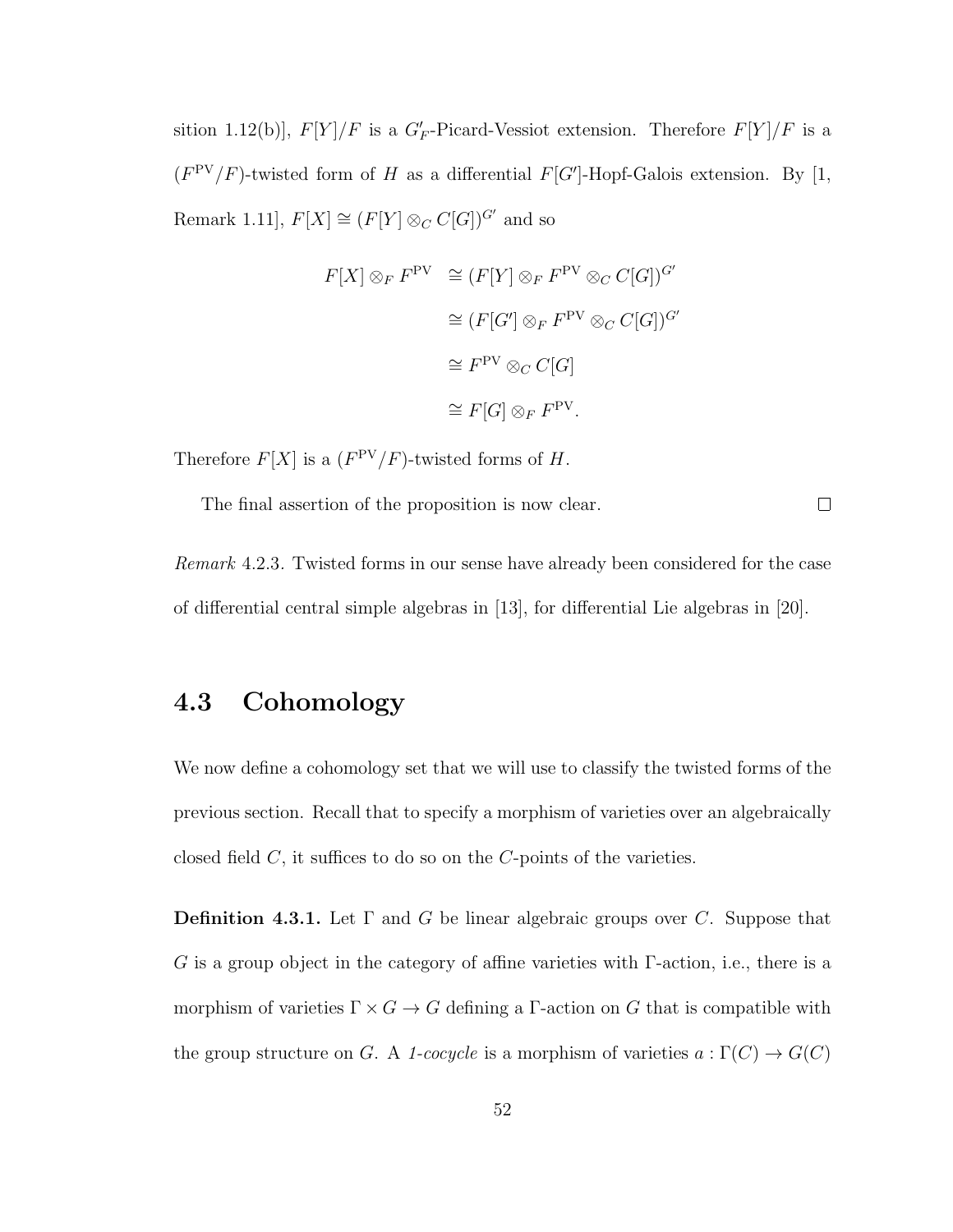such that the following condition holds: for any  $\sigma \in \Gamma(C)$  we let  $a_{\sigma} := a(\sigma)$  and require that  $a_{\sigma\tau} = a_{\sigma} \cdot \sigma(a_{\tau})$  holds for all  $\sigma, \tau \in \Gamma(C)$ . Two 1-cocycles a and b are equivalent if there exists  $c \in G(C)$  such that  $a_{\sigma} = c \cdot b_{\sigma} \cdot c^{-1}$ . We define  $H^1_{\partial}(\Gamma, G)$ to be the set of 1-cocycles  $\Gamma \to G$  modulo equivalence.

Note that the cocycles we have just defined are morphisms of varieties and not merely maps of sets, unlike the case of (finite) Galois cohomology. Note also that the cohomology set is functorial in both  $\Gamma$  and  $G$ : homomorphisms of linear algebraic groups  $\Gamma' \to \Gamma$  and  $G \to G'$  over C induce maps  $H^1_\partial(\Gamma', G) \to H^1_\partial(\Gamma, G)$ and  $H^1_\partial(\Gamma,G) \to H^1_\partial(\Gamma,G').$ 

### 4.4 Cohomology classifies twisted forms

We now discuss how to classify the twisted forms by the cohomology set we introduced in the last section. Consider the following setup.

Let  $\Gamma$  be a linear algebraic group over C with Hopf algebra  $H'_0$  and let  $S/R$  be a differential  $(H_0' \otimes_C R)$ -Hopf-Galois extension. Let  $(M, {\{\Phi_i\}}_{i \in I})$  be a  $\Phi$ -structure over R and set  $M_S := M \otimes_R S$ . Furthermore assume that the automorphism group of  $M$  is represented by a linear algebraic group  $G$  over  $C$ , i.e., there exists an isomorphism

$$
Aut(M_S \otimes_C D) \cong G(D) \tag{4.4.1}
$$

that holds for every C-algebra  $D$  and is functorial in  $D$ . We will always identify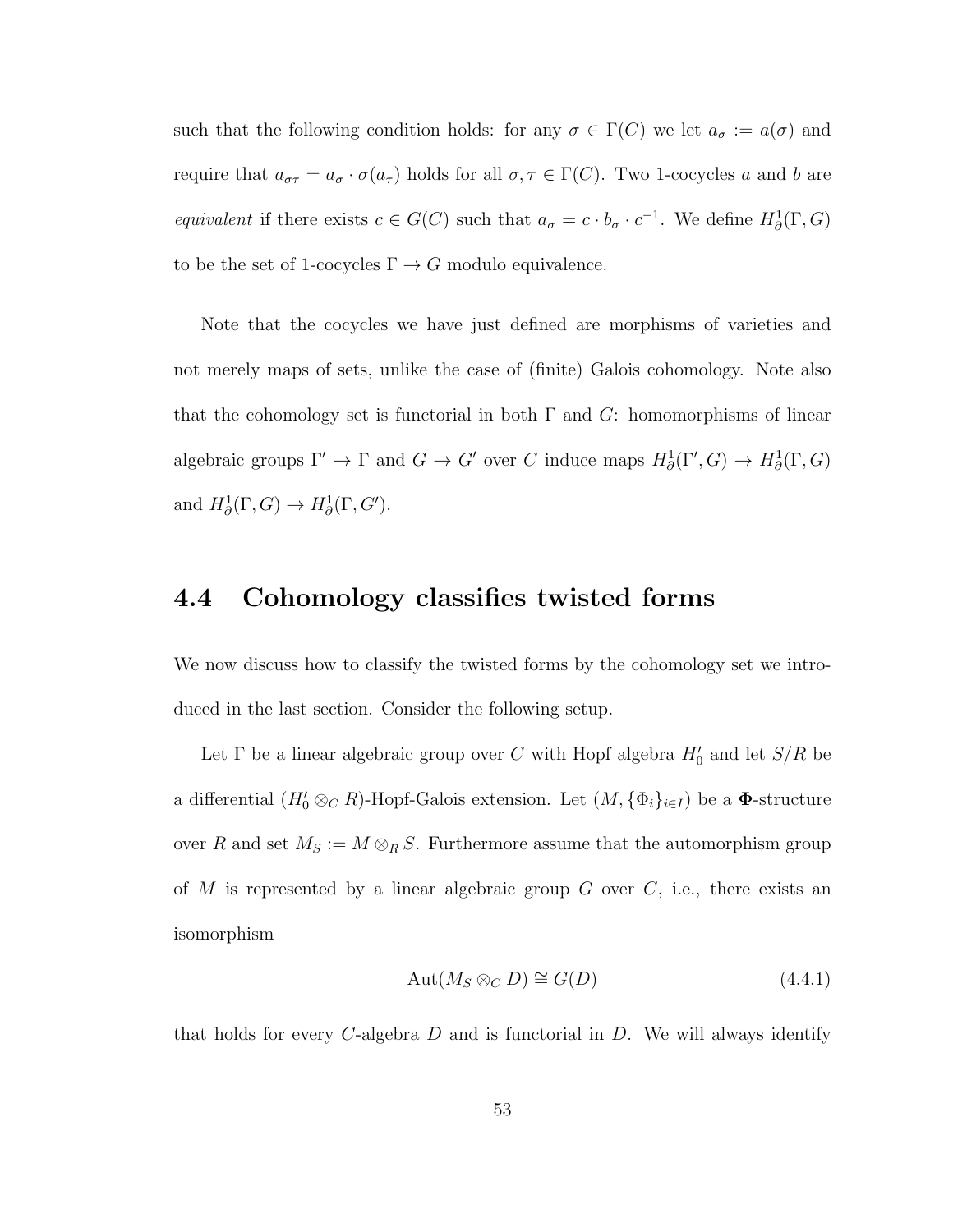the two groups in  $(4.4.1)$ .

Remark 4.4.1. Note that (4.4.1) gives a sequence of isomorphisms

$$
\begin{array}{rcl}\n\text{Aut}(M_S \otimes_C H_0^{\prime \otimes n}) & \cong & G(H_0^{\prime \otimes n}) \\
& \cong & \text{Hom}_{C-\text{Algs}}(C[G], H_0^{\prime \otimes n}) \cong \text{Mor}_{C-\text{Sch}}(\Gamma^n, G)\n\end{array} \tag{4.4.2}
$$

which takes an element  $f \in \text{Aut}(M_S \otimes_C H_0'$ <sup>⊗n</sup>) to the morphism  $\Gamma^n \to G$  given on C-points by

$$
\Gamma^n(C) \to G(C)
$$
  
\n
$$
(\sigma_1, ..., \sigma_n) \to (1_{M_S} \otimes \sigma_1 \otimes \cdots \sigma_n)_* f.
$$
\n(4.4.3)

Here  $(1_{M_S} \otimes \sigma_1 \otimes \cdots \sigma_n)_* f$  is the morphism obtained by extension of scalars (see 2.1), such that the following diagram commutes:

$$
M_S \otimes_C H_0^{\prime \otimes n} \xrightarrow{f} M_S \otimes_C H_0^{\prime \otimes n}
$$
  
\n
$$
\downarrow^{1_{M_S} \otimes \sigma_1 \otimes \cdots \otimes \sigma_n} \downarrow^{1_{M_S \otimes \sigma_1 \otimes \cdots \otimes \sigma_n}} \downarrow^{1_{M_S \otimes \sigma_1 \otimes \cdots \otimes \sigma_n}} (4.4.4)
$$
  
\n
$$
M_S \xrightarrow{\qquad \qquad (1_{M_S \otimes \sigma_1 \otimes \cdots \otimes \sigma_n)_*f}} M_S.
$$

Remark 4.4.2. We can define an action of  $\Gamma$  on G in the following way. First we define an action of  $\Gamma(C)$  on S by letting an element  $\sigma \in \Gamma(C)$  act on S via the automorphism  $\boldsymbol{\sigma} = (1_S \otimes \sigma) \circ \Delta_S$ :

$$
\sigma: S \xrightarrow{\Delta_S} S \otimes_C H'_0 \xrightarrow{1_S \otimes \sigma} S. \tag{4.4.5}
$$

This action extends to an action of  $\Gamma(C)$  on  $M_S = M \otimes_R S$ . The action of  $\Gamma(C)$ on  $M<sub>S</sub>$  further gives an action of  $\Gamma$  on G on the C-points by conjugation: for any  $\sigma \in \Gamma(C)$  and  $\varphi \in G(C)$ , we define the action to be  $\sigma(\varphi) := \sigma \circ \varphi \circ \sigma^{-1}$ . We will consider G with this Γ-action when discussing the cohomology set  $H^1_\partial(\Gamma, G)$ .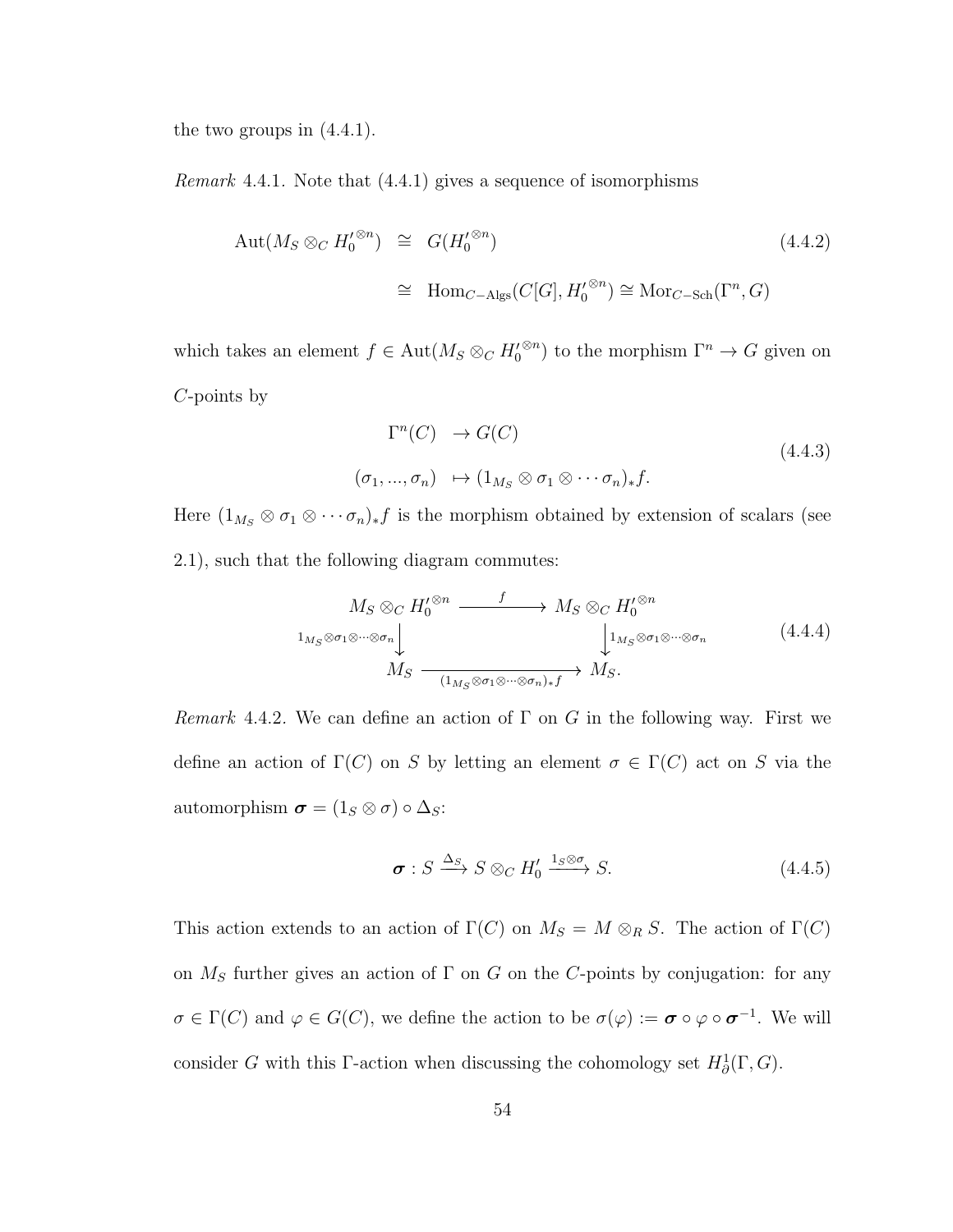Remark 4.4.3. In the case  $n = 1$  in Remark 4.4.1, an element  $a \in Aut(M_S \otimes_C H_0')$ corresponds to an element of  $Mor_{C-Sch}(\Gamma, G)$  which we again denote by a. If for each  $\sigma \in \Gamma(C)$  we let  $a_{\sigma} := a(\sigma)$ , we have the equality

$$
(1_{M_S}\otimes\sigma)_*a=a_\sigma.
$$

The commutativity of the diagram

$$
M_S \xrightarrow{\Delta_{M_S}} M_S \otimes_C H'_0 \xrightarrow{a} M_S \otimes_C H'_0
$$
  
\n
$$
\downarrow^{1 \otimes \sigma} \qquad \qquad \downarrow^{1 \otimes \sigma} \qquad \qquad \downarrow^{1 \otimes \sigma}
$$
  
\n
$$
M_S \xrightarrow{a_{\sigma}} M_S
$$

further gives the equality

$$
(1_{M_S} \otimes \sigma) \circ (a \circ \Delta_{M_S}) = a_{\sigma} \circ \sigma \tag{4.4.6}
$$

which we will later use in Lemma 4.4.7.

Construction 4.4.4. We define a map

$$
\mathcal{F}: \mathrm{TF}(S/R, M) \to H^1_\partial(\Gamma, G)
$$

as follows. Let  $(N, \varphi)$  be a twisted form of M. We define  $\mathcal{F}(N, \varphi)$  to be the cocycle  $a:\Gamma(C)\to G(C)$  which sends an element  $\sigma$  in  $\Gamma(C)$  to the element

$$
a_{\sigma} := \varphi \circ \sigma(\varphi) = \varphi \circ \sigma \circ \varphi^{-1} \circ \sigma^{-1} \text{ in } G(C).
$$

We must verify that  $\mathcal F$  is well-defined. That  $a$  is a cocycle follows from the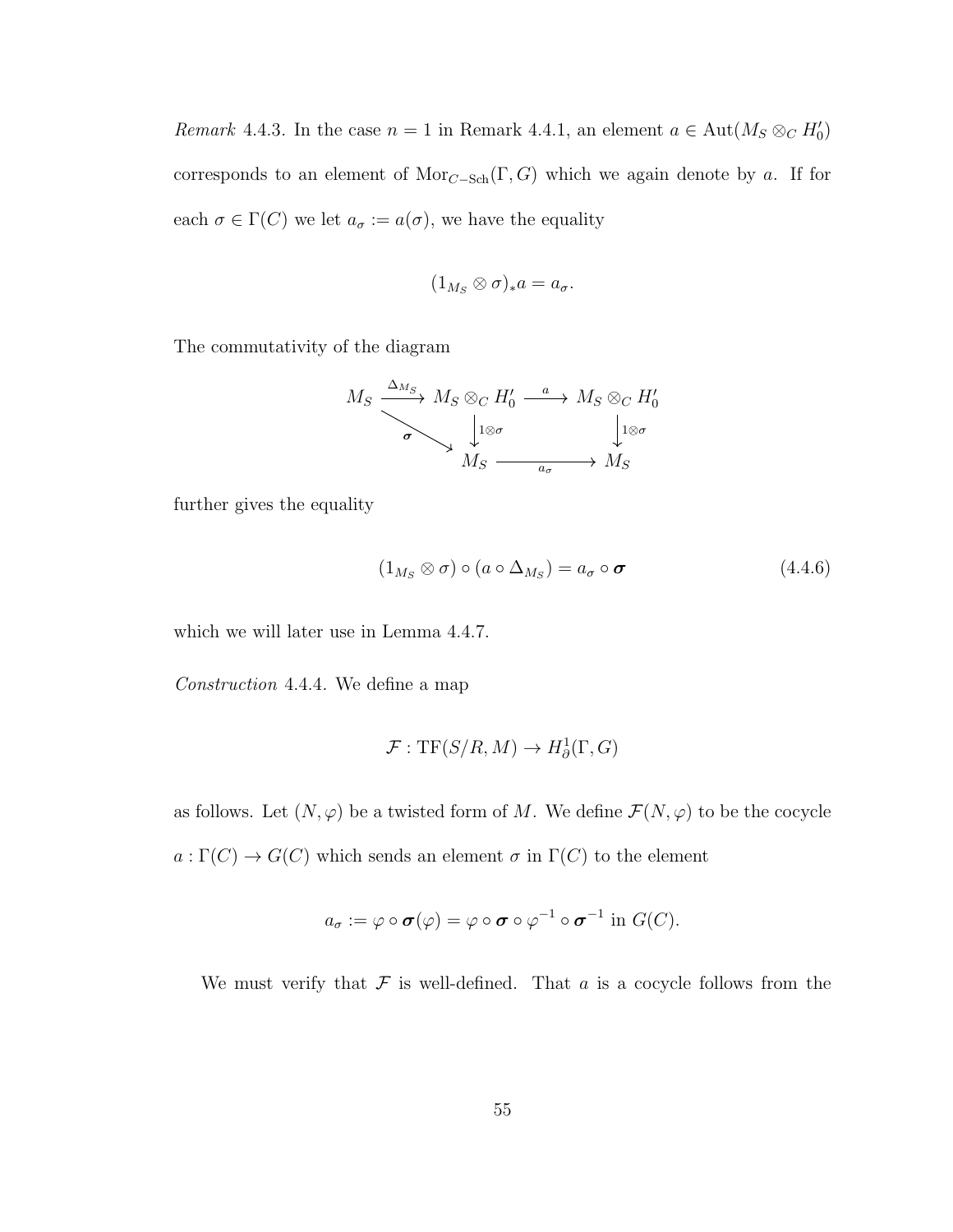standard computation in  $G(C)$ :

$$
a_{\sigma} \cdot \sigma(a_{\tau}) = a_{\sigma} \circ \sigma \circ a_{\tau} \circ \sigma^{-1}
$$
  
=  $(\varphi \circ \sigma \circ \varphi^{-1} \circ \sigma^{-1}) \circ \sigma \circ (\varphi \circ \tau \circ \varphi^{-1} \circ \tau^{-1}) \circ \sigma^{-1}$   
=  $\varphi \circ (\sigma \circ \tau) \circ \varphi^{-1} \circ (\sigma \circ \tau)^{-1}$   
=  $a_{\sigma\tau}$ 

which holds for all  $\sigma,\tau\in \Gamma(C).$ 

Next let  $(N', \psi)$  be differentially isomorphic to  $(N, \varphi)$  as twisted forms of M and let  $b = \mathcal{F}(N', \psi)$ . Setting  $c = \psi \circ \varphi^{-1}$ , we have

$$
c^{-1} \circ b_{\sigma} \circ \sigma(c) = c^{-1} \circ b_{\sigma} \circ \sigma \circ c \circ \sigma^{-1}
$$
  
=  $(\varphi \circ \psi^{-1}) \circ (\psi \circ \sigma \circ \psi^{-1} \circ \sigma^{-1}) \circ \sigma \circ (\psi \circ \varphi^{-1}) \circ \sigma^{-1}$   
=  $\varphi \circ \sigma \circ \varphi^{-1} \circ \sigma^{-1}$   
=  $a_{\sigma}$ 

for all  $\sigma \in \Gamma(C)$ . Thus  ${\mathcal F}$  takes equivalent twisted forms to equivalent cocycles. We conclude that  ${\mathcal F}$  is well-defined.

Construction 4.4.5. We define a map

$$
\mathcal{G}: H^1_{\partial}(\Gamma, G) \to \mathrm{TF}(S/R, M) \tag{4.4.7}
$$

as follows. Given a cocycle a representing an element of  $H^1_\partial(\Gamma, G)$ , we define  $\mathcal{G}(a)$ to be the differential R-module

$$
N := \{ m \in M_S \mid (a_{\sigma} \circ \sigma)(m) = m \text{ for all } \sigma \in \Gamma(C) \}. \tag{4.4.8}
$$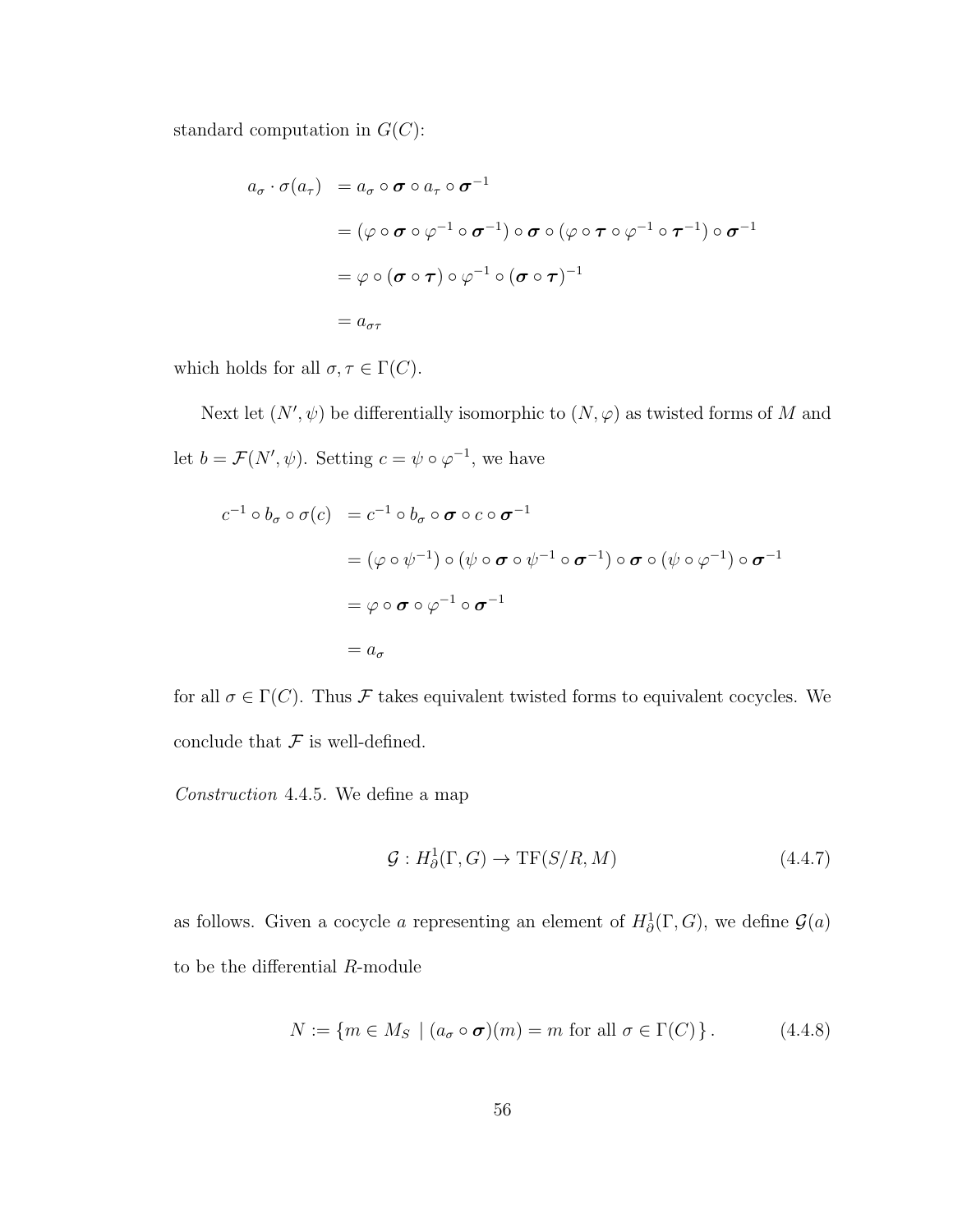We will soon check that  $\mathcal G$  is a well-defined map (in Lemma 4.4.7). Our proofs of Lemma 4.4.7 and Theorem 4.4.8 below follow that of [24, Theorem 2.6] where a cohomology set was introduced to classify Hopf-Galois extensions for noncommutative rings. The following lemma allows us to convert from their "cochains" which are maps  $M_S \to M_S \otimes_C H'_0$  to our cochains which are morphisms  $\Gamma \to G$ .

**Lemma 4.4.6.** Let  $M$  be a  $C$ -vector space,  $X$  an algebraic variety over  $C$ , and  $f, g \in M \otimes_C C[X]$ . If  $(1_M \otimes \sigma)f = (1_M \otimes \sigma)g$  for all  $\sigma \in X(C)$  then  $f = g$  in  $M \otimes_C C[X]$ .

*Proof.* Since X is an algebraic variety over an algebraically closed field  $C$ , equality of functions on  $X(C)$  implies equality of elements in  $C[X]$ . This gives the case  $M = C$ .

For a general M, let  $\{m_i\}_{i\in I}$  be a basis of M over C and write  $f = \sum m_i \otimes f_i$ and  $g = \sum m_i \otimes g_i$  for some  $f_i, g_i \in C[X]$ . For all  $\sigma \in X(C)$ , we have  $(1_M \otimes \sigma)(f) =$  $(1_M \otimes \sigma)(g)$  hence  $\sum m_i \otimes \sigma(f_i) = \sum m_i \otimes \sigma(g_i)$ . The linear independence of  $\{m_i\}_{i\in I}$ over C and the previous paragraph now give  $f_i = g_i$  for all  $i \in I$ .  $\Box$ 

**Lemma 4.4.7.** The map  $G$  in Construction 4.4.5 is well-defined.

*Proof.* Step 1. We first check that given a cocycle a,  $N = \mathcal{G}(a)$  is a twisted form of M. First note that a satisfies the following properties:

(a) 
$$
(a_{\sigma} \circ \sigma)(ms) = (a_{\sigma} \circ \sigma)(m)\sigma(s)
$$
 for all  $\sigma \in \Gamma(C)$ ,  $m \in M_S$ , and  $s \in S$ ;

(b)  $a_1 = 1_{M_S};$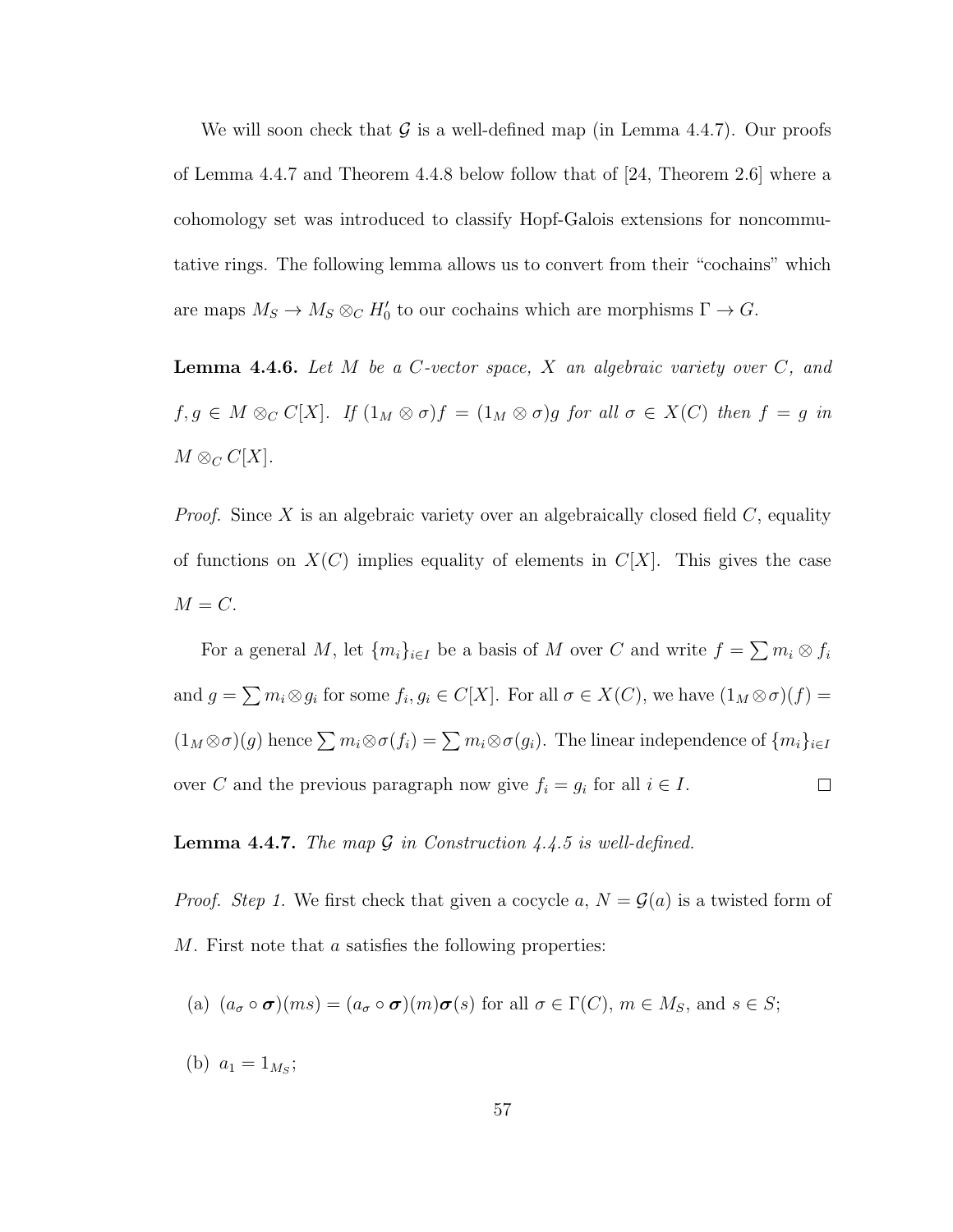(c)  $a_{\sigma\tau} = a_{\sigma} \circ \sigma \circ a_{\tau} \circ \sigma^{-1}$  for all  $\sigma, \tau \in \Gamma(C)$ .

Here (c) is the cocycle condition for a, (b) follows from (c) by letting  $\sigma = \tau = 1$  in  $\Gamma(C)$ , and (a) follows from the *S*-linearity of  $a_{\sigma}$ .

We claim that the composite map  $\Delta'$  given by  $a \circ \Delta_{M_S} : M_S \to M_S \otimes_C H'_0$ defines a coaction on  $M_S$  making  $M_S$  a differential  $(H'_0, S)$ -Hopf module. In other words, we must verify the following properties:

(A) 
$$
\Delta'(ms) = \Delta'(m)\Delta(s)
$$
 for all  $m \in M_S, s \in S$ ;

(B) 
$$
(1_{M_S} \otimes \epsilon_{H'_0}) \circ \Delta' = 1_{M_S};
$$

(C)  $(\Delta' \otimes 1_{H'_0}) \circ \Delta' = (1_{M_S} \otimes \Delta_{H'_0}) \circ \Delta'.$ 

Since  $\epsilon_{H_0'} : H_0' \to C$  corresponds to  $1 \in \Gamma(C)$ , (B) follows from (b) by (4.4.6).

To show  $(A)$  and  $(C)$ , by Lemma 4.4.6, it suffices to show that the equalities obtained by applying  $(1_{M_S} \otimes \sigma)$  to  $(A)$  and  $(1_{M_S} \otimes \sigma \otimes \tau)$  to  $(C)$  hold for all  $\sigma, \tau \in \Gamma(C)$ . Applying  $(1_{M_S} \otimes \sigma)$  to  $(A)$  and simplifying by  $(4.4.6)$  gives  $(a)$ . Thus (A) holds. Similarly, applying  $1 \otimes (\sigma \circ \tau)$  to the right side of (C) gives

$$
(1_{M_S} \otimes \sigma \otimes \tau) \circ (1_{M_S} \otimes \Delta_{H_0'}) \circ \Delta' = (1_{M_S} \otimes (\sigma \circ \tau)) \circ \Delta' = a_{\sigma \tau} \circ (\sigma \circ \tau). \tag{4.4.9}
$$

Applying  $1_{M_S} \otimes (\sigma \circ \tau)$  to the left side of (C) gives

$$
a_{\sigma} \circ \boldsymbol{\sigma} \circ a_{\tau} \circ \boldsymbol{\sigma}^{-1} \tag{4.4.10}
$$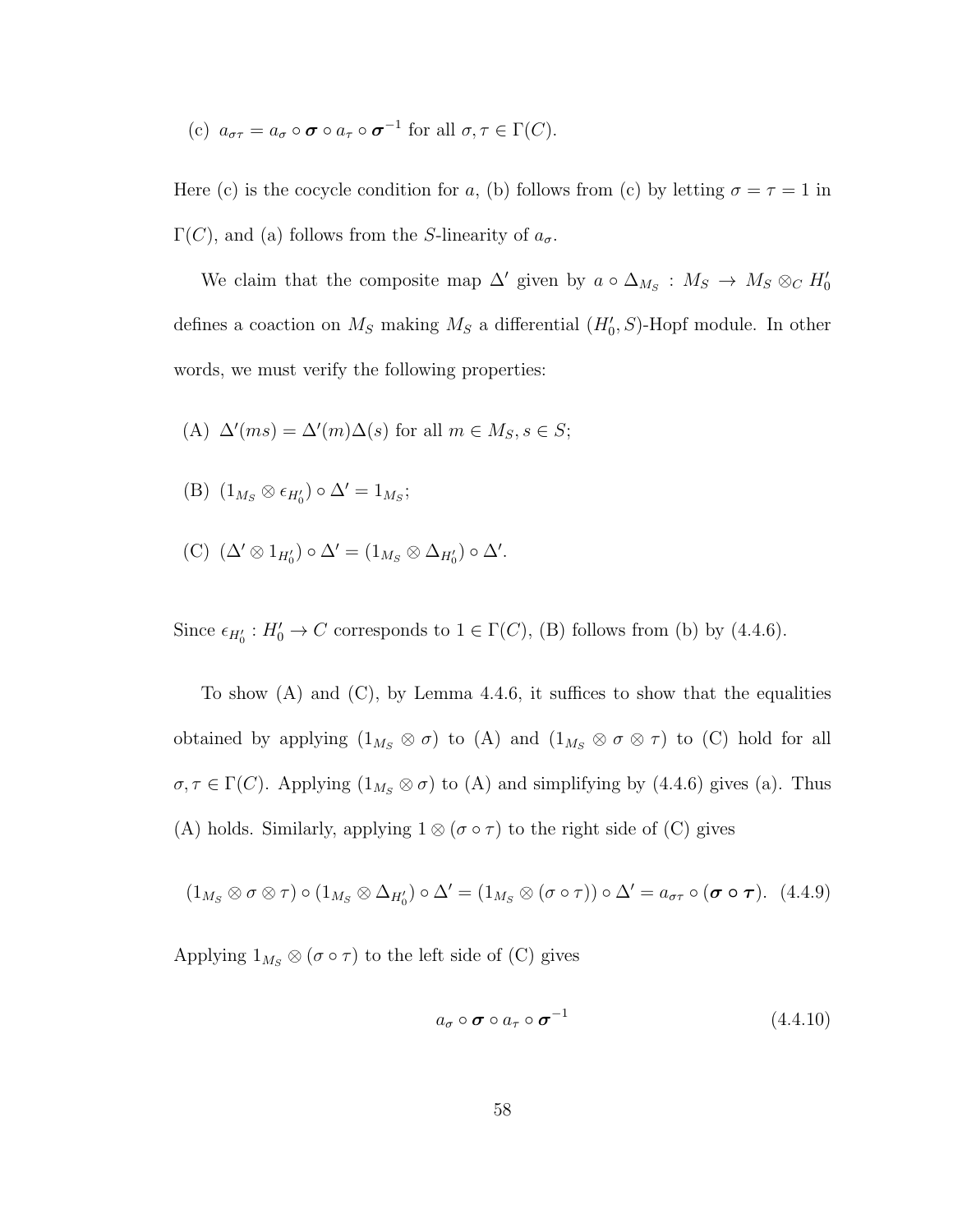since the following diagram commutes:



Here, the region  $(I)$  commutes by the computation

$$
((a_{\sigma} \circ \sigma) \circ (1 \otimes \tau))(m \otimes h) = ((a_{\sigma} \circ \sigma)(m \cdot \tau(h))
$$

$$
= ((a_{\sigma} \circ \sigma)(m)) \cdot \tau(h)
$$

$$
= ((1 \otimes \tau)\sigma(a_{\sigma} \circ \sigma))(m \otimes h).
$$

Equating  $(4.4.9)$  with  $(4.4.10)$  gives  $(c)$ . Thus  $(C)$  holds. This concludes checking that  $\Delta'$  defines a coaction on  $M_S$  making  $M_S$  a differential  $(H'_0, S)$ -Hopf module.

We are almost done with Step 1. Theorem 4.1.3 implies that the coinvariant module  $(M_S)^{co \Delta'}$  is a twisted form of M over R. Therefore it suffices to show that N equals  $(M_S)^{co\Delta'}$ . Any  $m \in (M_S)^{co\Delta'}$  satisfies  $\Delta'(m) = m \otimes 1$ . For any  $\sigma \in \Gamma(C)$ , applying  $(1 \otimes \sigma)$  to  $\Delta'(m) = m \otimes 1$  and simplifying by  $(4.4.6)$  gives  $(a_{\sigma} \circ \sigma)(m) = m$ . Thus  $(M_S)^{co \Delta'} \subseteq N$ . Invoking Lemma 4.4.6 gives the reverse inclusion and so  $(M_S)^{\text{co }\Delta'} = N$ .

Step 2. The map  $\mathcal G$  takes equivalent cocycles to isomorphic twisted forms. If b is a cocycle equivalent to a, there exists  $c \in G(C) = \text{Aut}(M_S)$  such that  $b = c \circ a \circ c^{-1}$ .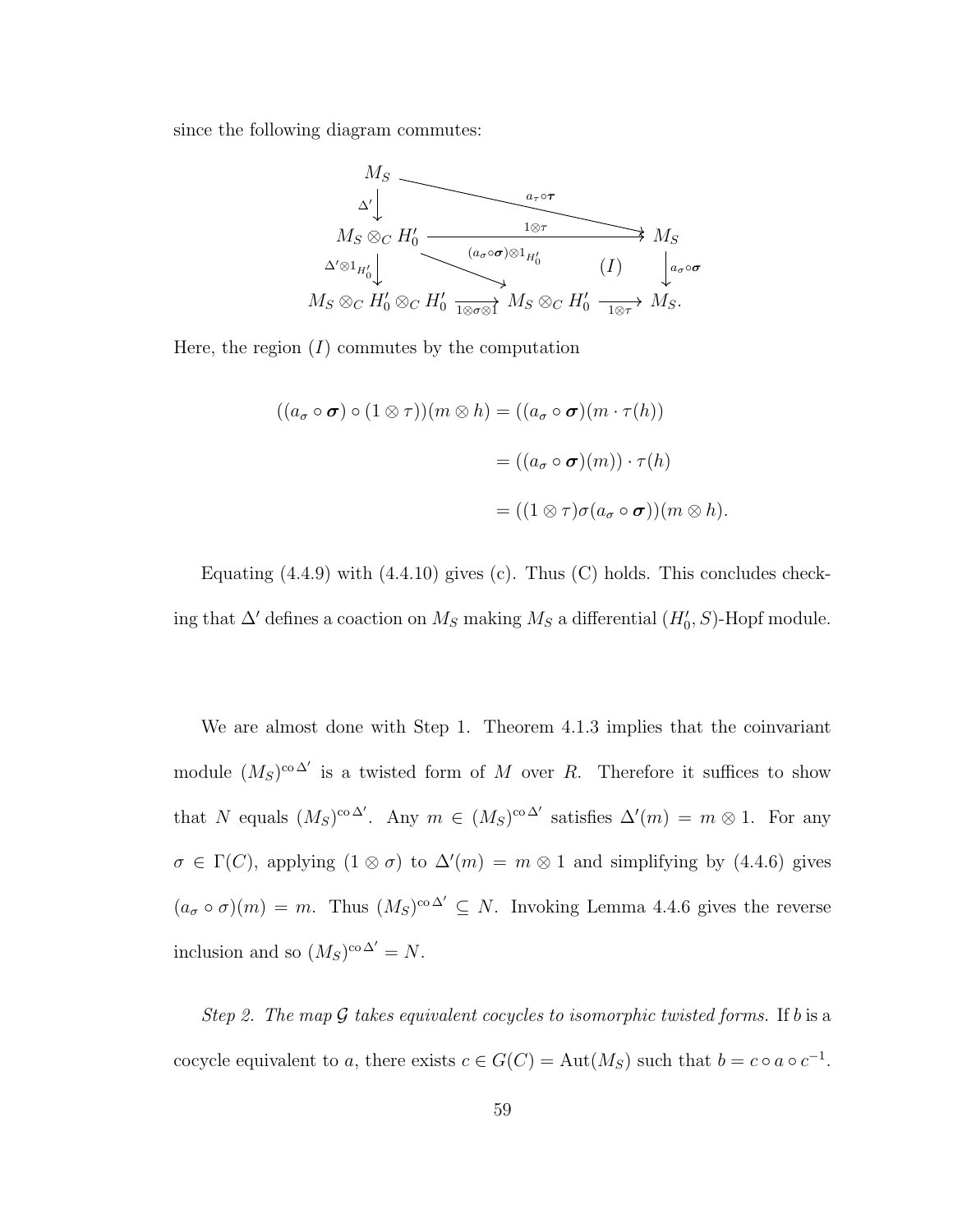Let  $N_b = \mathcal{G}(b)$ . The automorphism  $c : M_S \to M_S$  restricts to an isomorphism  $N_a \cong N_b$ , as desired.

We now prove the main theorem of this section.

**Theorem 4.4.8.** Consider the above setup. The maps  $\mathcal F$  and  $\mathcal G$  are inverses. Hence there is a bijection between the two sets  $TF(S/R, M)$  and  $H^1_\partial(\Gamma, G)$ .

*Proof.* We first check  $\mathcal{G} \circ \mathcal{F} = 1$ . Let  $(N, \varphi)$  be a twisted form of  $M_S$  with associated cocycle  $a = \mathcal{F}(N, \varphi)$ . Set  $P := \mathcal{G}(a)$ . We want to show  $P \cong N$ . Clearly the isomorphism  $\varphi : N \otimes S \to M_S$  has image in P, so  $\varphi$  restricts to  $\varphi|_N : N \to P$ . Consider the commutative diagram

$$
N \otimes S \xrightarrow{\varphi|_N \otimes 1_S} P \otimes S
$$
  

$$
\xrightarrow{\cong} \downarrow^{\text{mult.}}_{M_S}.
$$

By definition of twisted form, the vertical map is an isomorphism. Thus  $\varphi|_N \otimes 1_S$ is an isomorphism. By faithful flatness of  $S/R$ ,  $\varphi|_N$  is an isomorphism.

We next check  $\mathcal{F} \circ \mathcal{G} = 1$ . Let a be a cocycle,  $(N, \varphi) := \mathcal{G}(a)$ , and  $b := \mathcal{F}(N, \varphi)$ . Given  $\sigma \in \Gamma(C)$ , consider the diagram



 $\Box$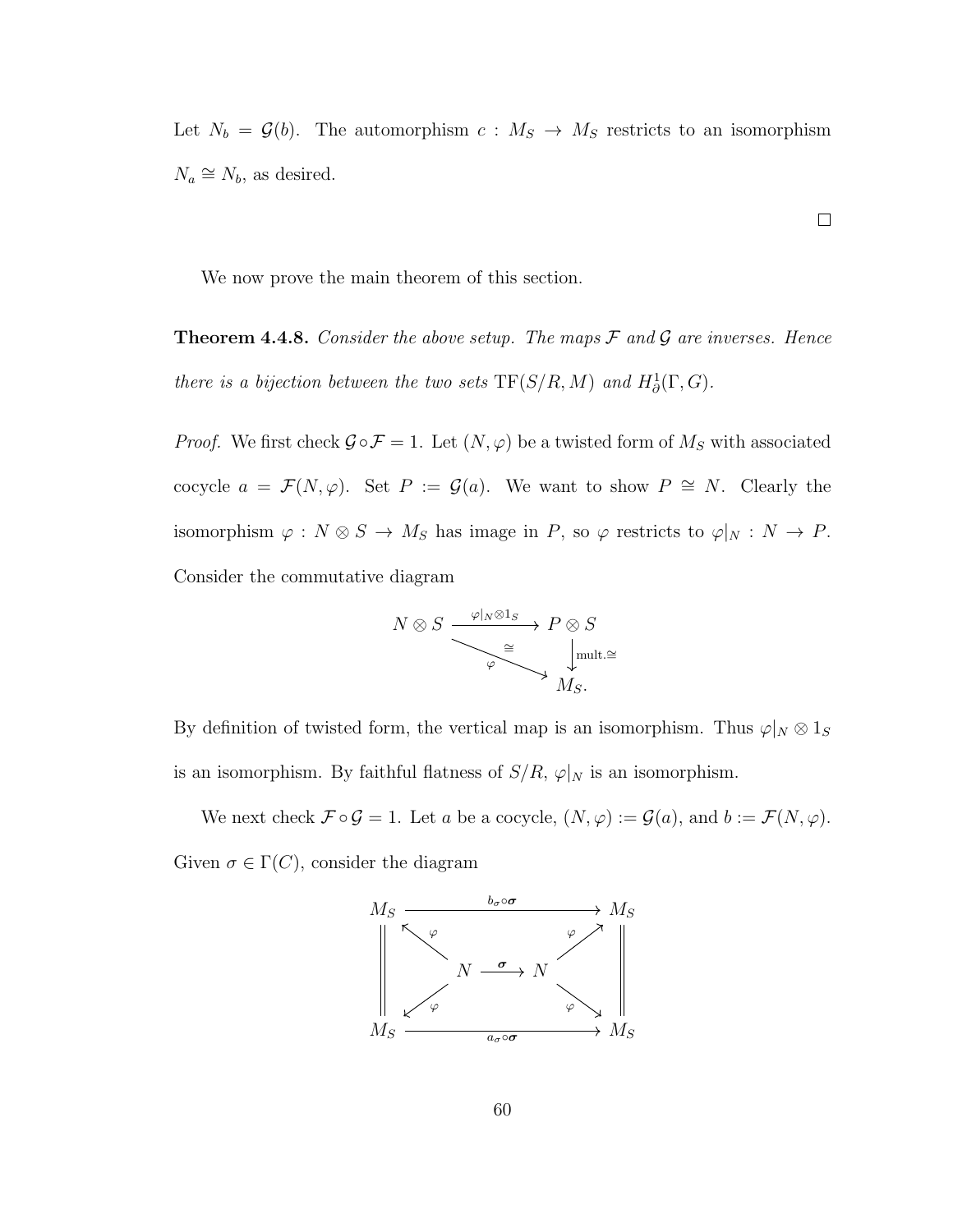where the triangles trivially commute and the upper trapezoid commutes by definition of  $b_{\sigma}$ . The bottom trapezoid commutes by the following two computations. For all  $n \in N$  and  $s \in S$ , we have

$$
\varphi(\boldsymbol{\sigma}(n \otimes s)) = \varphi((n \otimes 1)(1 \otimes \sigma(s)))
$$

$$
= n\sigma(s)
$$

where the last equality uses the isomorphism  $N \otimes S \cong M_S$  given by scalar multiplication. Also

$$
(a_{\sigma} \circ \boldsymbol{\sigma} \circ \varphi)(n \otimes s) = (a_{\sigma} \circ \boldsymbol{\sigma})(ns)
$$

$$
= (a_{\sigma} \circ \boldsymbol{\sigma})(n)\sigma(s)
$$

$$
= n\sigma(s)
$$

where the second equality uses property (a) in the proof of Lemma 4.4.7 and the third equality uses the definition of  $N$ . Therefore the diagram above is commutative so  $b_{\sigma} \circ \sigma = a_{\sigma} \circ \sigma$  for all  $\sigma \in \Gamma(C)$ . By (4.4.6) and Lemma 4.4.6, we have  $b = a$ .  $\Box$ 

### 4.5 Absolute cohomology

In this section we provide a variant to Theorem 4.4.8 which is more convenient to use in practice. While Theorem 4.4.8 is stated for twisted forms over differential Hopf-Galois extensions, which includes Picard-Vessiot ring extensions, sometimes it is easier to work with twisted forms over Picard-Vessiot field extensions.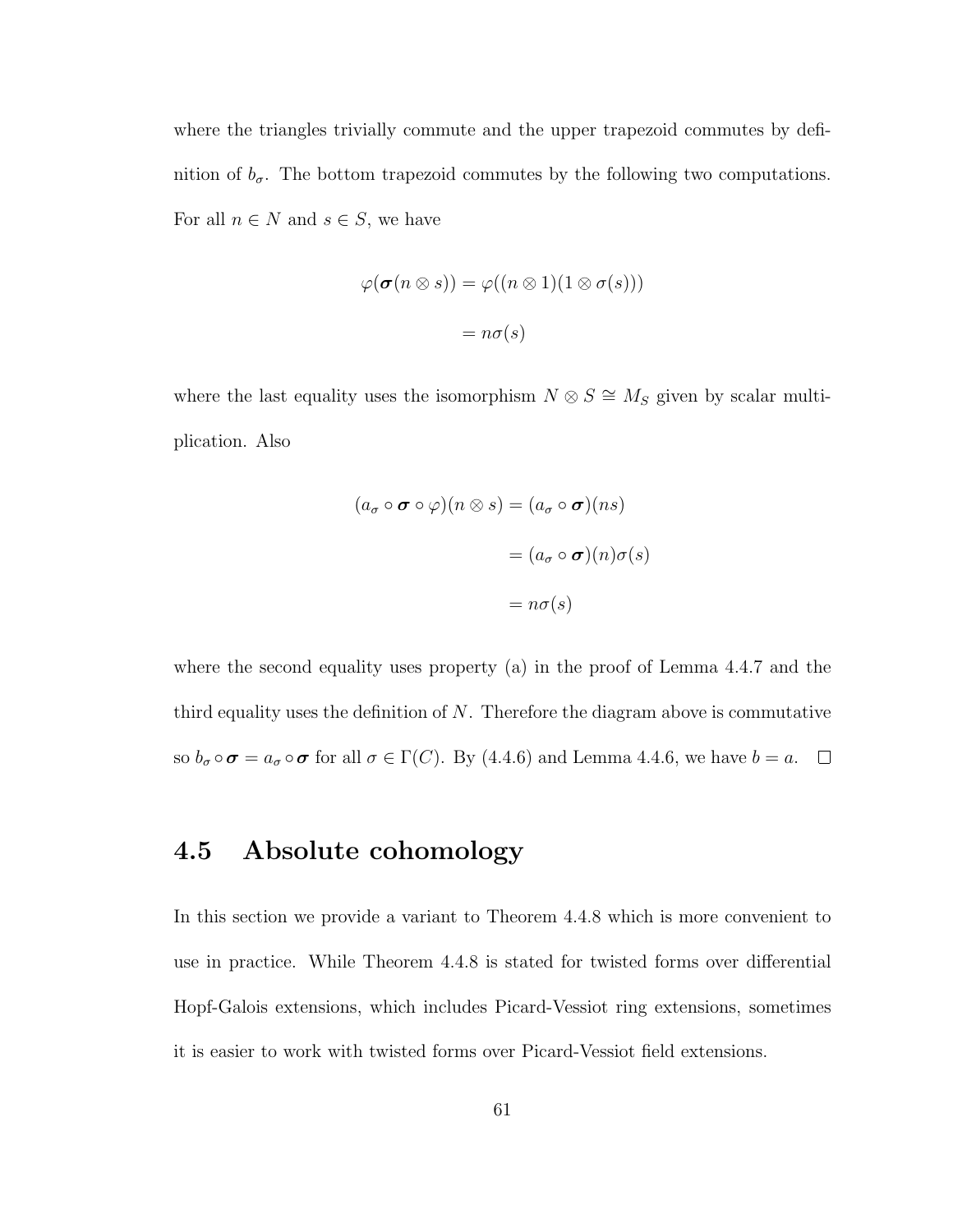**Proposition 4.5.1.** Let  $R/F$  be a Picard-Vessiot ring extension with differential Galois group  $\Gamma$ ,  $K = \text{Frac}(R)$ ,  $\Phi$  a tensor-type, and M a  $\Phi$ -structure over F. Suppose that the automorphism group of  $M \otimes_F R$  is representable by a linear algebraic group G over C. Then the inclusion map  $TF(R/F, M) \to TF(K/F, M)$  is a bijection. In particular, there is a bijection of the two sets  $TF(K/F, M)$  and  $H^1_\partial(\Gamma, G)$ .

*Proof.* Given a  $(K/F)$ -twisted form of M, we obtain a cocycle Gal<sup>∂</sup> $(K/F)$   $\rightarrow$   $G(C)$ as in Construction 4.4.4. This gives a map  $TF(K/F, M) \rightarrow H^1_\partial(\text{Gal}^\partial(K/F), M)$ which is part of a commutative diagram

$$
\mathrm{TF}(R/F, M) \longrightarrow \mathrm{TF}(K/F, M)
$$
  
\n
$$
\cong \bigcup_{H^1_0(\mathrm{Gal}^{\partial}(R/F), M) \longrightarrow H^1_0(\mathrm{Gal}^{\partial}(K/F), M).
$$

In this diagram, the top arrow is an injection, the left vertical arrow is a bijection by Theorem 4.4.8, and the bottom arrow is a bijection since  $Gal^{\partial}(K/F) = Gal^{\partial}(R/F)$ . Therefore all arrows in the diagram are bijections.  $\Box$ 

In Example 4.2.1 we considered  $(F^{PV}/F)$ -twisted forms. We can classify these by the following cohomology set. Any Picard-Vessiot field extension  $L/F$  with a Picard-Vessiot subextension  $K/F$  gives a map  $Gal^{\partial}(L/F) \to Gal^{\partial}(K/F)$  which in turn induces a map

$$
H^1_\partial(\text{Gal}^\partial(K/F), G) \to H^1_\partial(\text{Gal}^\partial(L/F), G). \tag{4.5.1}
$$

The maps of the form (4.5.1) forms a direct system. We call its direct limit

$$
H^1_\partial(F, G) = \varinjlim H^1_\partial(\text{Gal}^\partial(L/F), G)
$$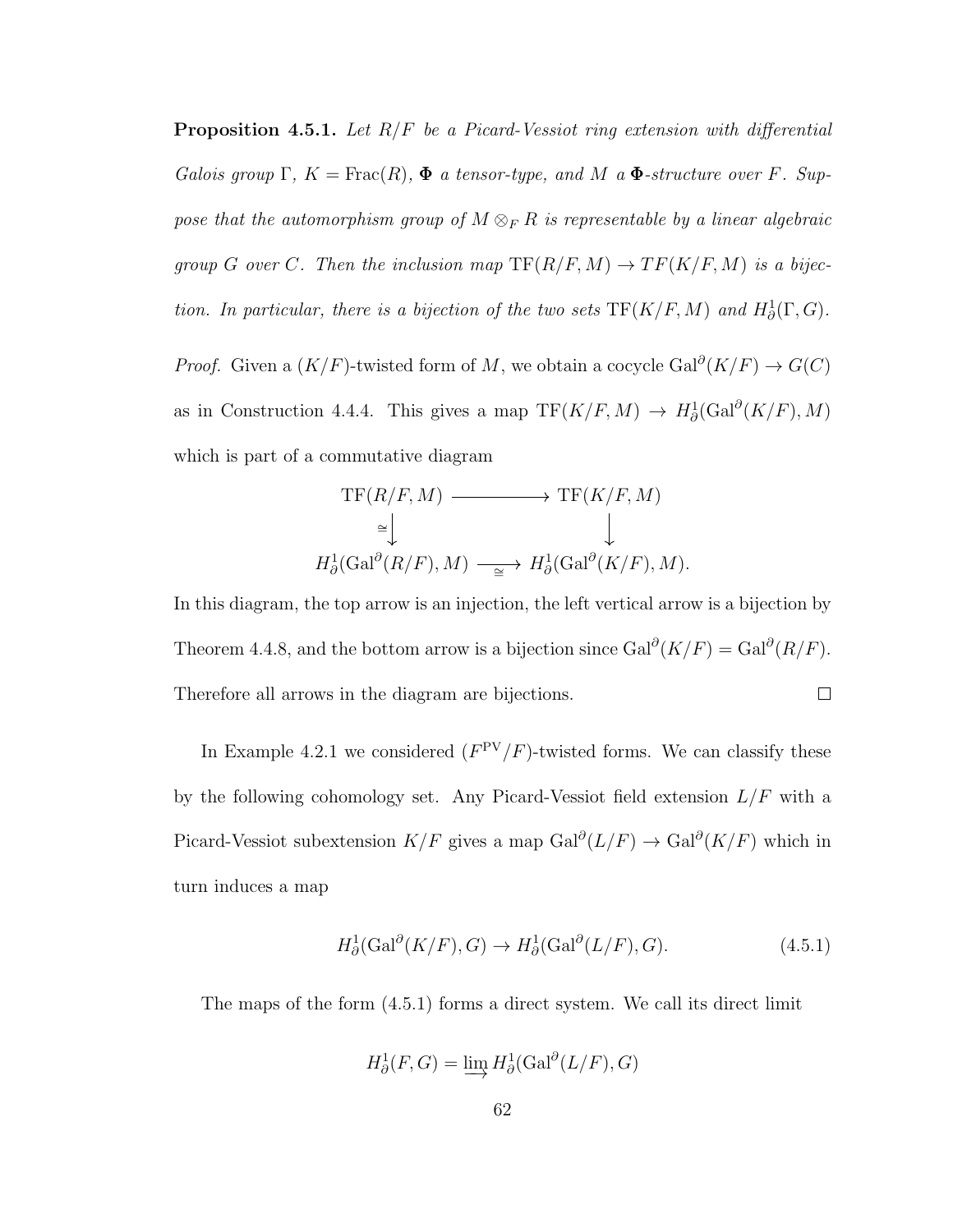the absolute cohomology set over  $F$  with values in  $G$ .

**Proposition 4.5.2.** Let  $\Phi$  be a tensor-type and M a  $\Phi$ -structure over F. Suppose that the automorphism group of  $M \otimes_F F^{\text{PV}}$  is representable by a linear algebraic group G over C. Suppose also that the map

$$
\lim_{\longrightarrow} \text{TF}(K/F, M) \to \text{TF}(F^{\text{PV}}/F, M) \tag{4.5.2}
$$

induced by inclusion maps  $TF(K/F, M) \to TF(F^{PV}/F, M)$ , where  $K/F$  are Picard-Vessiot extensions over  $F$ , is a bijection. Then there is a bijection of the two sets  $TF(F^{PV}/F, M)$  and  $H^1_\partial(F, G)$ .

*Proof.* For any Picard-Vessiot field extension  $K/F$ , Proposition 4.5.1 gives a bijection TF(K/F, M)  $\cong H^1_\partial(\text{Gal}^\partial(K/F), G)$ . Now take direct limits over the Picard-Vessiot field extensions  $K/F$ .  $\Box$ 

Proposition 4.5.2 lets us classify the classes of objects we encountered in Example 4.2.1.

**Corollary 4.5.2.1** (Differential modules). There is a bijection  $\text{Diff}_n(F) \cong H^1_\partial(F, GL_n)$ .

*Proof.* By Example 4.2.1, it suffices to show  $TF(F^{PV}/F, M) \cong H^1_\partial(F, GL_n)$ , where M is the trivial differential module over F of rank n. We first verify that the hypotheses of Proposition 4.5.2 hold. Let  $D$  be a C-algebra. The elements of Aut( $M \otimes_{\mathcal{C}} D$ ) consist of differential  $F \otimes_{\mathcal{C}} D$ -linear isomorphisms and so lie in  $GL(M \otimes_c D) \cong GL_n(F \otimes_c D)$ . Since these maps commute with the trivial derivation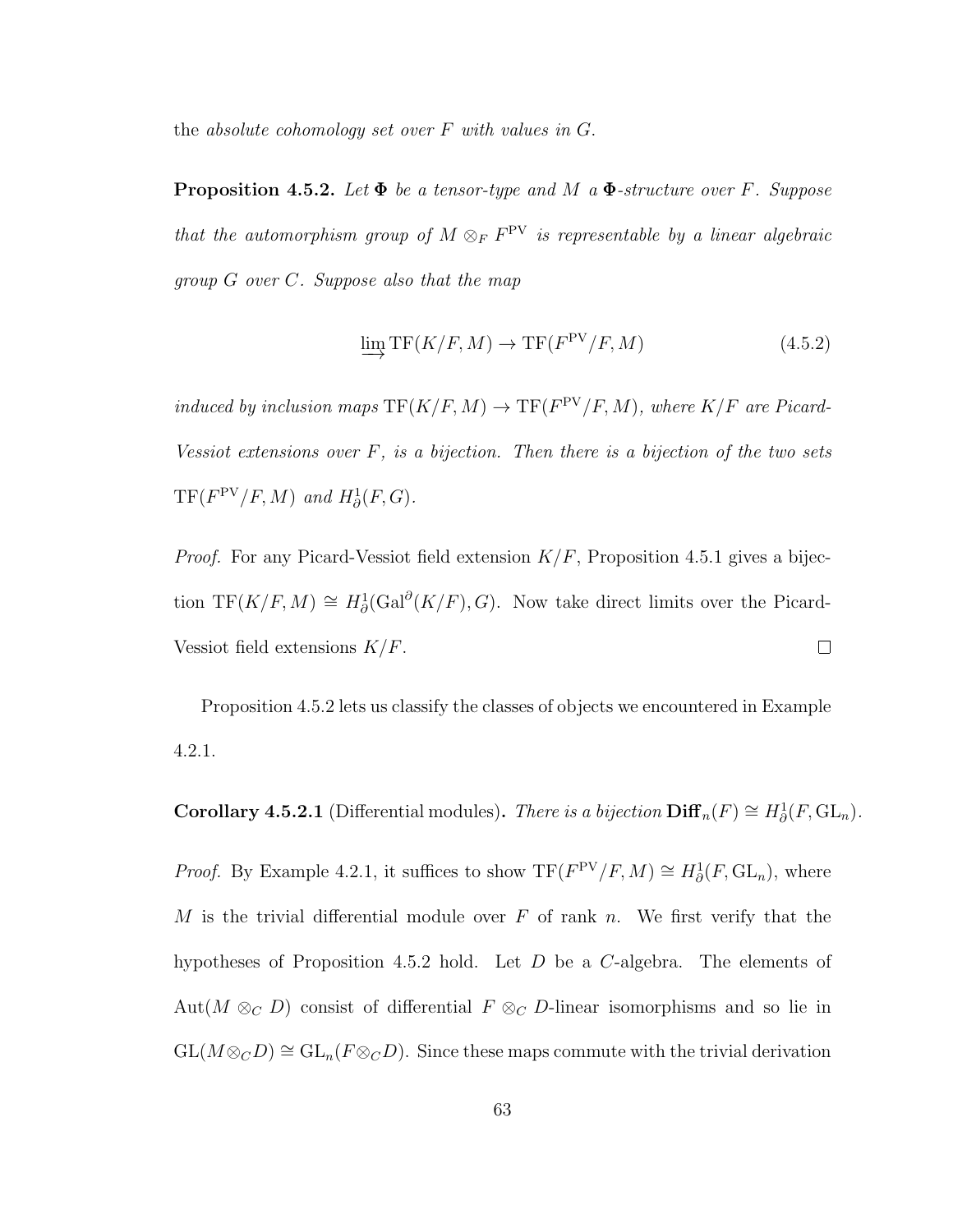on  $M \otimes_C D$ , they lie in the subgroup  $GL_n(C \otimes_C D) = GL_n(D)$ . This proves  $\mathrm{Aut}(M \otimes_C D) \cong \mathrm{GL}_n(D).$ 

Next a  $(F^{PV}/F)$ -twisted form N of M gives a (differential) isomorphism  $\varphi$ :  $N \otimes_F F^{\text{PV}} \to M \otimes_F F^{\text{PV}}$ . Pick F-bases  $\{n_i\}$  and  $\{m_j\}$  for N and M. Then  $\varphi(n_i) = \sum c_{ij} m_j$  for some  $c_{ij} \in F^{\text{PV}}$ . Therefore  $\varphi$  restricts to a (differential) isomorphism  $N \otimes_F K \cong M \otimes_F K$ , where K is the smallest Picard-Vessiot extension in  $F^{\text{PV}}$  generated by the  $n^2$  coefficients  $c_{ij}$ . Thus (4.5.2) is surjective.

Since all hypotheses are verified, we may apply Proposition 4.5.2 to get the desired bijection.  $\Box$ 

**Corollary 4.5.2.2** (Differential torsors). Let G be a linear algebraic group over C and consider  $G_F$  as a trivial differential  $G_F$ -torsor. Then there is a bijection  $G\text{-tors}^\partial(F) \cong H^1_\partial(F,G).$ 

*Proof.* By Proposition 4.2.2, it suffices to show  $TF(F^{PV}/F, G_F) \cong H^1_\partial(F, G)$ .

Let D be a C-algebra. The automorphisms of  $G_{F \otimes_C D}$  as a  $G_{F \otimes_C D}$ -torsor are elements of  $G(F \otimes_C D)$ ; the *differential* automorphism of the trivial differential  $G_{F\otimes_C D}$ -torsor  $G_{F\otimes_C D}$  lie in the subgroup  $G(C \otimes_C D) = G(D)$ . Thus  $Aut(G(F \otimes_C D))$  $D$ )) ≅  $G(D)$ .

Next if X is a  $(F^{PV}/F)$ -twisted form of  $G_F$ , we get an isomorphism of differential Hopf-Galois extensions  $F[X] \otimes_F F^{\text{PV}} \cong F[G] \otimes_F F^{\text{PV}}$ . Since  $F[X]$  and  $F[G]$  are finitely generated as  $F$ -algebras, by a similar argument to the proof of Corollary 4.5.2.1, this isomorphism restricts to one over a Picard-Vessiot field extension  $K/F$ .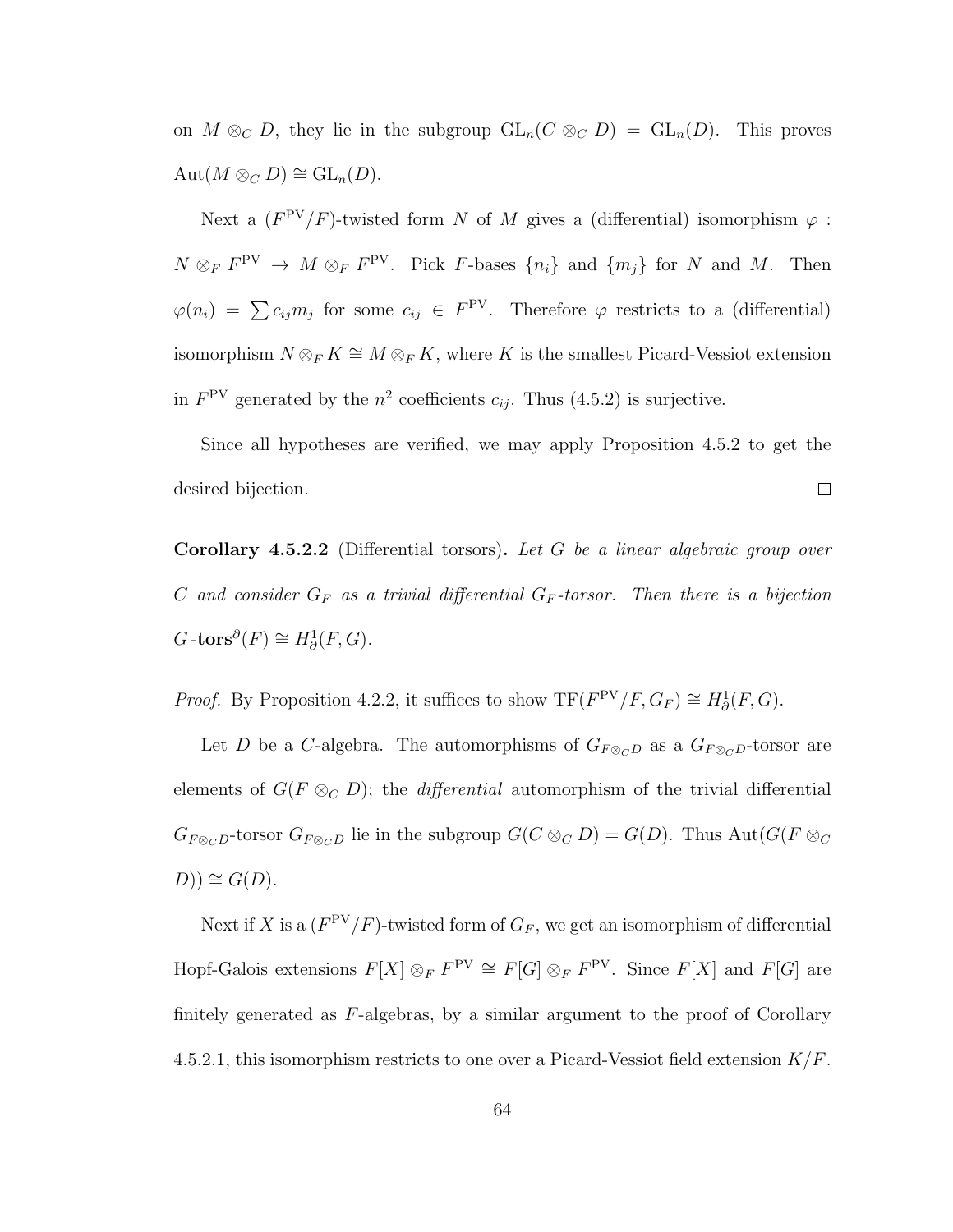Therefore X is a  $(K/F)$ -twisted form of  $G_F$ . We conclude that (4.5.2) is surjective, with  $M = F[G]$ .

Since all hypotheses are verified, we may apply Proposition 4.5.2 to get the  $\Box$ desired bijection.

Remark 4.5.3. The bijection in Corollary 4.5.2.2 can be made explicit by working with differential Hopf-Galois extensions. Here is a more straightforward description in terms of differential torsors. A differential G-torsor X in  $TF(F^{PV}/F, G_F)$  lies in TF( $K/F$ ,  $G_F$ ) for some Picard-Vessiot field extension  $K/F$ . For any such K,  $X_K \cong G_K$  and so has a differential K-rational point x. Any  $\sigma \in \text{Gal}^{\partial}(K/F)$  defines a (differential) automorphism on  $X(K)$ , and we set  $a_{\sigma} \in G(K)$  to be the unique element such that  $\sigma(x) = x \cdot a_{\sigma}$  in  $X(K)$ . We can check that  $\sigma \mapsto a_{\sigma}$  defines a cocycle  $a \in H^1_\partial(\mathrm{Gal}^\partial(K/F), G)$ , and so we have a map

$$
TF(F^{PV}/F, G_F) \to H^1_{\partial}(\text{Gal}^{\partial}(K/F), G).
$$

The cocycle constructed is compatible with the maps

$$
H^1_\partial(\text{Gal}^\partial(K/F), G) \to H^1_\partial(\text{Gal}^\partial(L/F), G)
$$

and so we get an induced map

$$
\mathrm{TF}(F^{\mathrm{PV}}/F, G_F) \to H^1_\partial(F, G).
$$

One checks that this map coincides with the other description.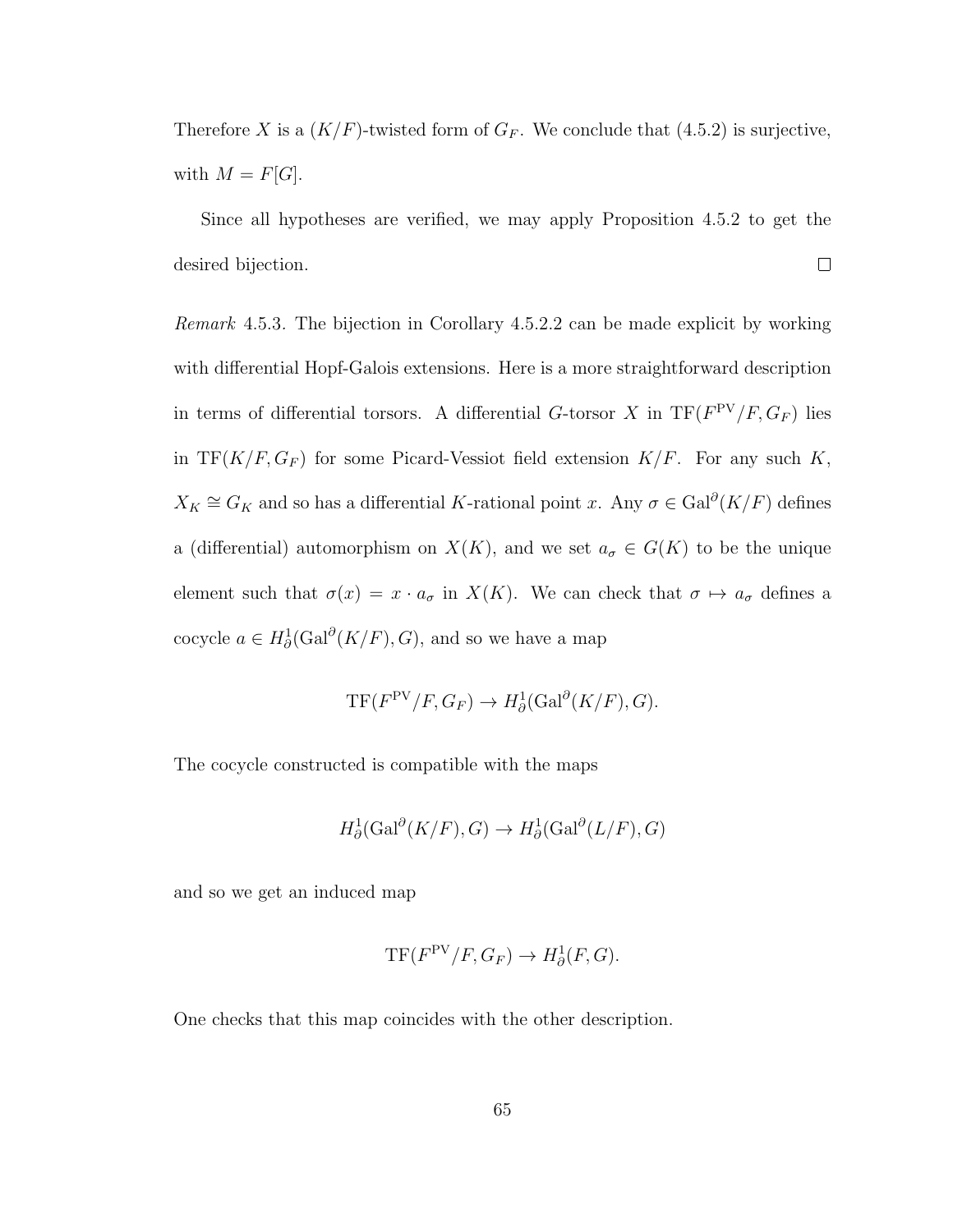## Chapter 5

# Versal Differential Torsors

Following [2, Sections 4 and 6], we define and prove properties about versal differential torsors and generic differential torsors.

Let G be a linear algebraic group over  $C$ . Roughly speaking, a "versal differential G-torsor" should be a differential G-torsor that can "specialize" to any other differential G-torsor defined over fields. Here "specializing" a differential torsor should mean pulling back the differential torsor to one defined over a point.

Formally, let  $f: X \to Y$  be a differential G-torsor and let K be in Fields ${}^{\partial}_{F,C}$ . We define a map

$$
Y(K) \to G\text{-tors}^{\partial}(K) \tag{5.0.1}
$$

which takes  $y \in Y(K)$  to the fiber  $X_y \to y$ . By Corollary 4.5.2.2, this can be rewritten as

$$
Y(K) \to H^1_{\partial}(K, G) \tag{5.0.2}
$$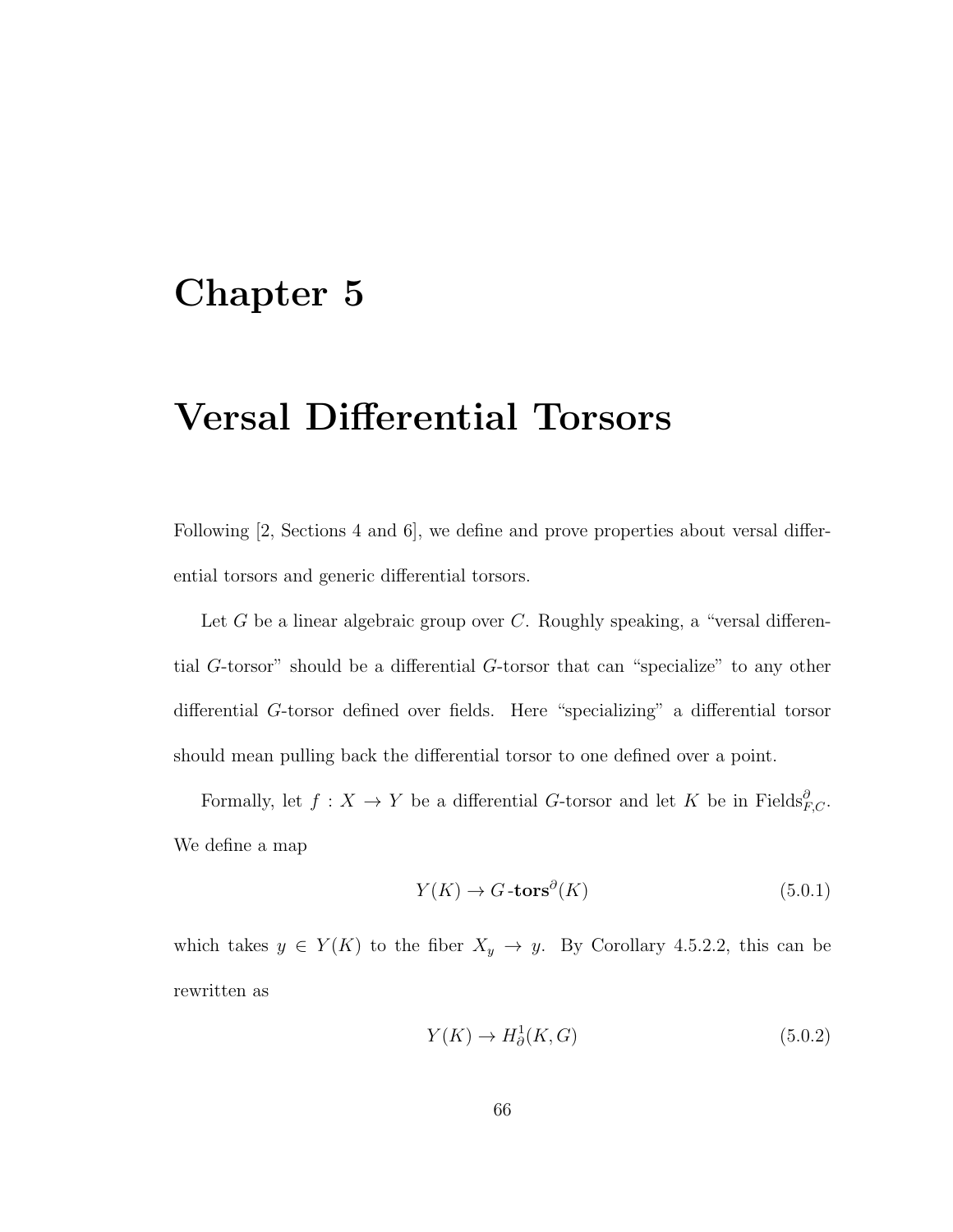which takes y to a cocycle a that corresponds to  $X_y$  according to Remark 4.5.3. We will refer to both  $(5.0.1)$  and  $(5.0.2)$  as the *specialization map*.

**Definition 5.0.1.** Let  $G$  be a linear algebraic group over  $C$ . A differential  $G$ -torsor  $f: X \to Y$  is versal for G if  $F[Y]$  is an integral domain, and for any K in Fields ${}^{\partial}_{F,C}$ and any  $Z \in G$ -tors<sup> $\partial(K)$ </sup>, under the specialization map

$$
s: Y(K) \to G \text{-tors}^{\partial}(K) \tag{5.0.3}
$$

the fiber  $s^{-1}(Z)$  is Kolchin dense in Y. The generic fiber of a versal differential G-torsor is called a generic differential G-torsor.

Equivalently, a differential  $G$ -torsor  $X \to Y$  is versal if for any nonempty open differential subscheme W of Y and any K in Fields $^{\partial}_{F,C}$ , the specialization map

$$
W(K) \to G \text{-tors}^{\partial}(K) \tag{5.0.4}
$$

is surjective.

Versal differential torsors arise in the following way.

**Proposition 5.0.2.** Let G be a linear algebraic group over C. Let  $G_F$  act linearly on  $\mathbb{A}^n_F$ . Suppose that U is a G-invariant open differential subscheme of  $\mathbb{A}^n$ . Suppose also that  $\pi : U \to Y$  is a differential G-torsor. Then  $\pi : U \to Y$  is a versal differential G-torsor.

*Proof.* Let K be in Fields ${}^{\partial}_{F,C}$  and W an open differential subscheme of Y. We must show the map

$$
W(K) \to H^1_{\partial}(K, G) \tag{5.0.5}
$$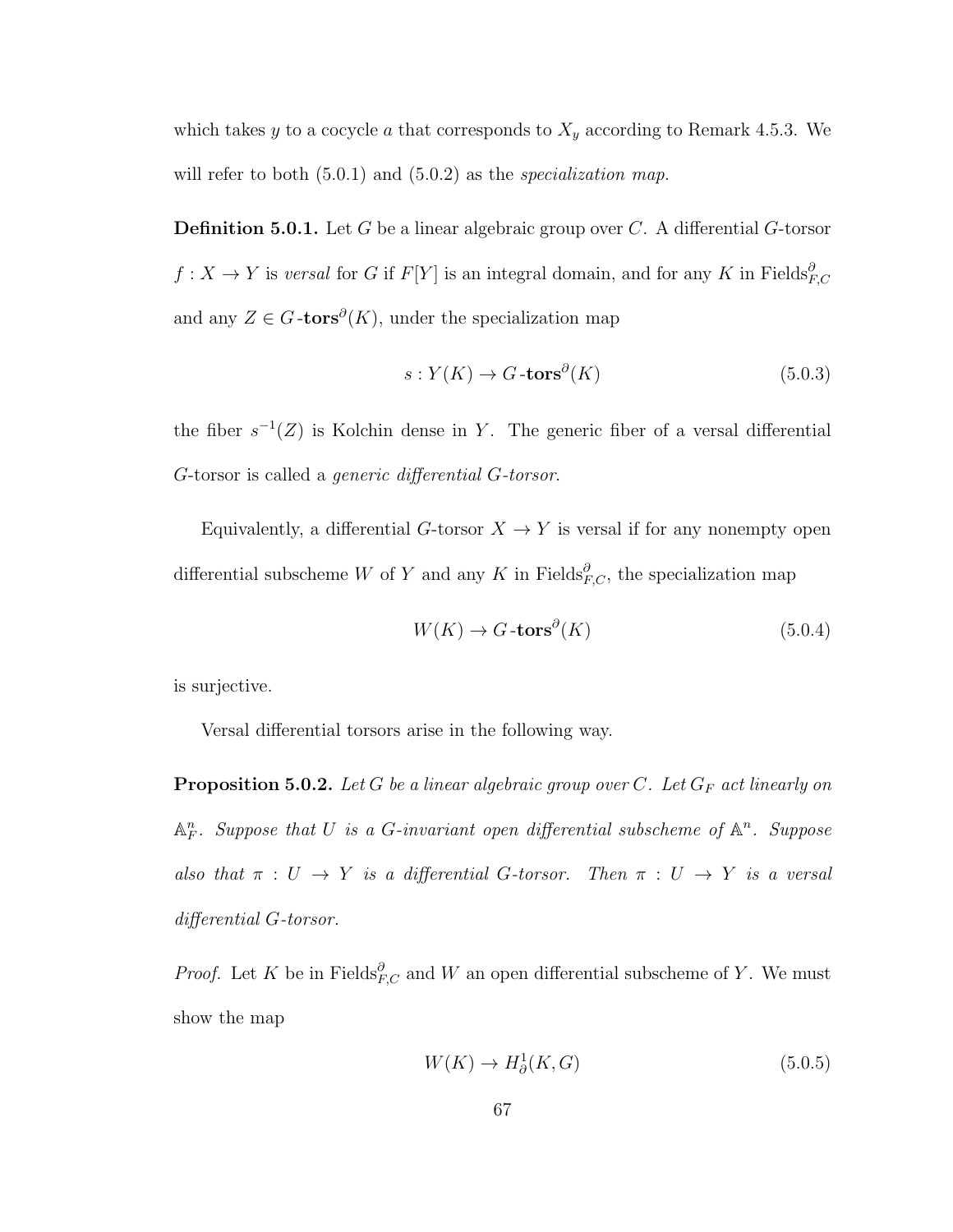is surjective. Let  $a \in H^1_\partial(K, G)$ . We may suppose that a lies in  $H^1_\partial(H, G)$  for some Picard-Vessiot extension  $L/K$  with differential Galois group H. We define the twisted action of H on  $V(L)$  given by  $\boldsymbol{\sigma}(v) := \sigma(v) \cdot a_{\sigma}^{-1}$  for all  $v \in V(L)$ and  $\sigma \in H$ . Viewing  $V(K)$  as the trivial differential K-module,  $V(L)^{H}$  is then a twisted form of  $V(K)$  and so by Corollary 4.5.2.1,  $V(L)^{H} \otimes_{K} L \cong V(L)$ . Thus  $V(L)^{H}$  is a *n*-dimensional K-linear subspace of  $V(L)$ , hence Kolchin dense in  $V(L)$ by Corollary 2.4.4.1.

Since  $\pi^{-1}(W)$  is open in V, there exists a point  $x \in V(L)^{\mathbf{H}} \cap \pi^{-1}(W)(L)$ . For any  $\sigma \in \Gamma_K$ , we then have  $x = \sigma(x) = \sigma(x) \cdot a_{\sigma}^{-1}$ , giving

$$
\sigma(\pi(x)) = \pi(\sigma(x)) = \pi(x \cdot a_{\sigma}^{-1}) = \pi(x).
$$

Therefore  $\pi(x)$  lies in  $W(L)^H = W(K)$  and  $\pi(x)$  maps to a under (5.0.5). Since  $a \in H^1_\partial(K, G)$  is arbitrary, the map (5.0.5) is surjective.  $\Box$ 

To construct versal differential torsors explicitly, we specialize our situation further:

**Lemma 5.0.3.** Let  $R = F\{x_1, ..., x_n\}$  and  $w = \text{wr}(x_1, ..., x_n)$ . Let  $GL_n$  act by right matrix multiplication on  $\mathbb{A}^n = \text{Diffspec}(R)$  and let G be a closed subgroup of  $\operatorname{GL}_n$ . If  $R\{1/w\}^G$  is differentially finitely generated over  $F$  and has field of fractions  $\operatorname{Frac}(R)^G$ , then

$$
\text{Diffspec}(R\{1/w\}) \to \text{Diffspec}(R\{1/w\}^G)
$$

is a versal differential G-torsor.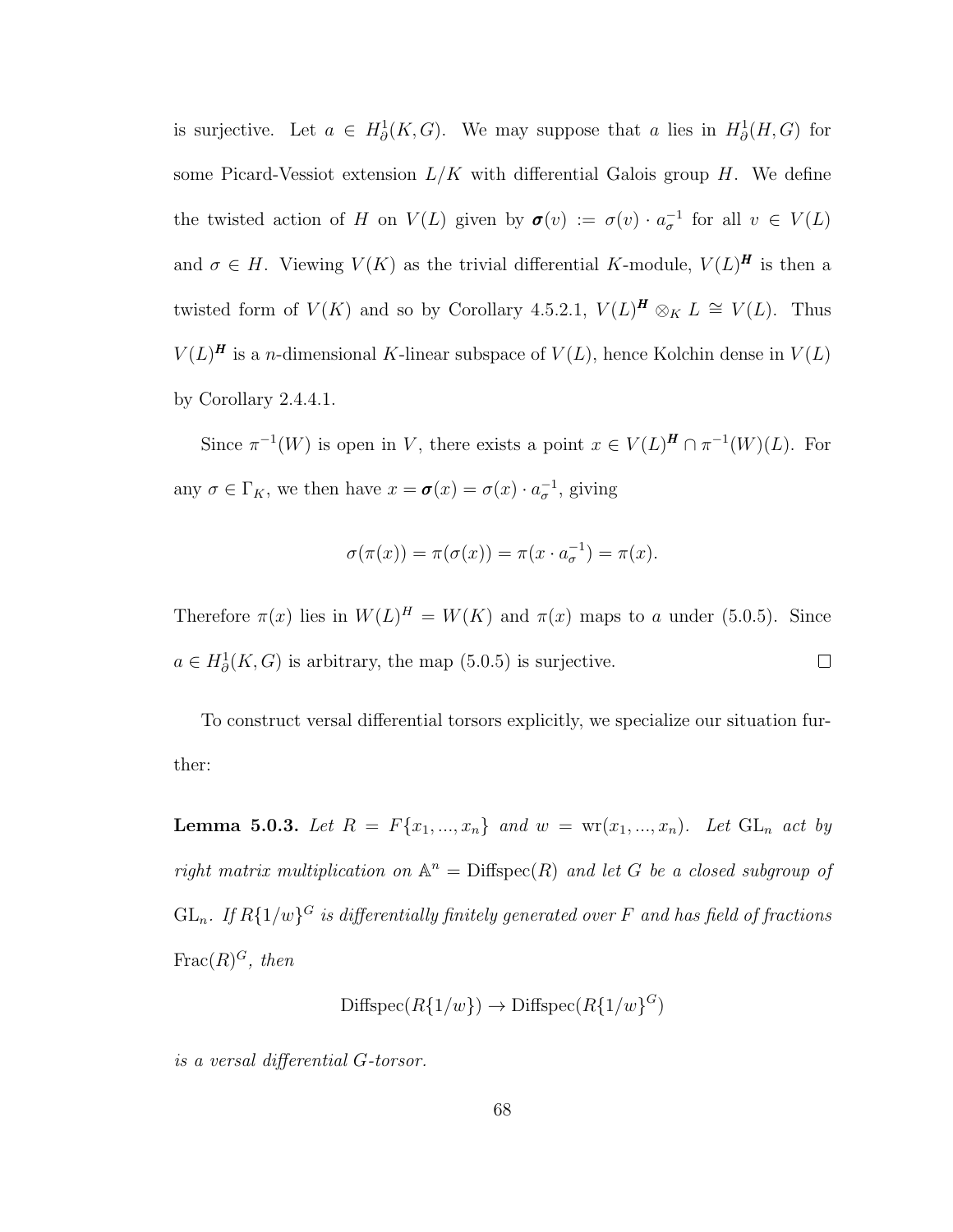*Proof.* Let  $B := R\{1/w\}$  and  $A := R\{1/w\}^G$ . Note that Diffspec $(B)$  is a  $G$ invariant open subset of  $\mathbb{A}^n$ . By Proposition 5.0.2, it suffices to show that  $\text{Diffspec}(B) \to$  $Diffspec(A)$  is a differential torsor.

Let  $K = \text{Frac}(R)$ . By [30, Exercise 1.35(4)],  $K/K^{GL_n}$  is a  $GL_n$ -Picard-Vessiot field extension for the differential equation

$$
p(y) = \text{wr}(y, x_1, \ldots, x_n)/w.
$$

By the differential Galois correspondence,  $K/K<sup>G</sup>$  is a G-Picard-Vessiot field extension for  $p(y)$  over  $K^G$ . The Picard-Vessiot ring T for the extension  $K/K^G$  is then generated by the solutions  $x_1, ..., x_n$  for  $p(y)$  and the element  $w^{-1}$  over  $K^G$ . In particular, T contains R. The fact that  $\text{Diffspec}(T) \to \text{Diffspec}(K^G)$  is a differential G-torsor gives a (differential) isomorphism

$$
T \otimes_{K^G} T \cong T \otimes_F F[G] \tag{5.0.6}
$$

given explicitly as follows. Let  $F[\mathrm{GL}_n] = F[z_{ij}, 1/\det(Z)]$  where  $Z = (z_{ij})$  is a  $n \times n$ matrix of indeterminates. The closed embedding  $G \to GL_n$  induces a surjective Falgebra homomorphism  $F[\mathrm{GL}_n] \to F[G] : z_{ij} \mapsto \overline{z_{ij}}$ . Then (5.0.6) is determined by

$$
h \otimes 1 \mapsto h \otimes 1 \qquad \text{for all } h \in T,
$$
  

$$
1 \otimes x_j \mapsto \sum_{i=1}^n x_i \otimes \overline{z_{ij}} \qquad \text{for } 1 \le i \le n,
$$
  

$$
1 \otimes w^{-1} \mapsto w^{-1} \otimes \det(\overline{z_{ij}})^{-1}.
$$

This restricts to a (differential) isomorphism

$$
B \otimes_A B \cong B \otimes_F F[G] \tag{5.0.7}
$$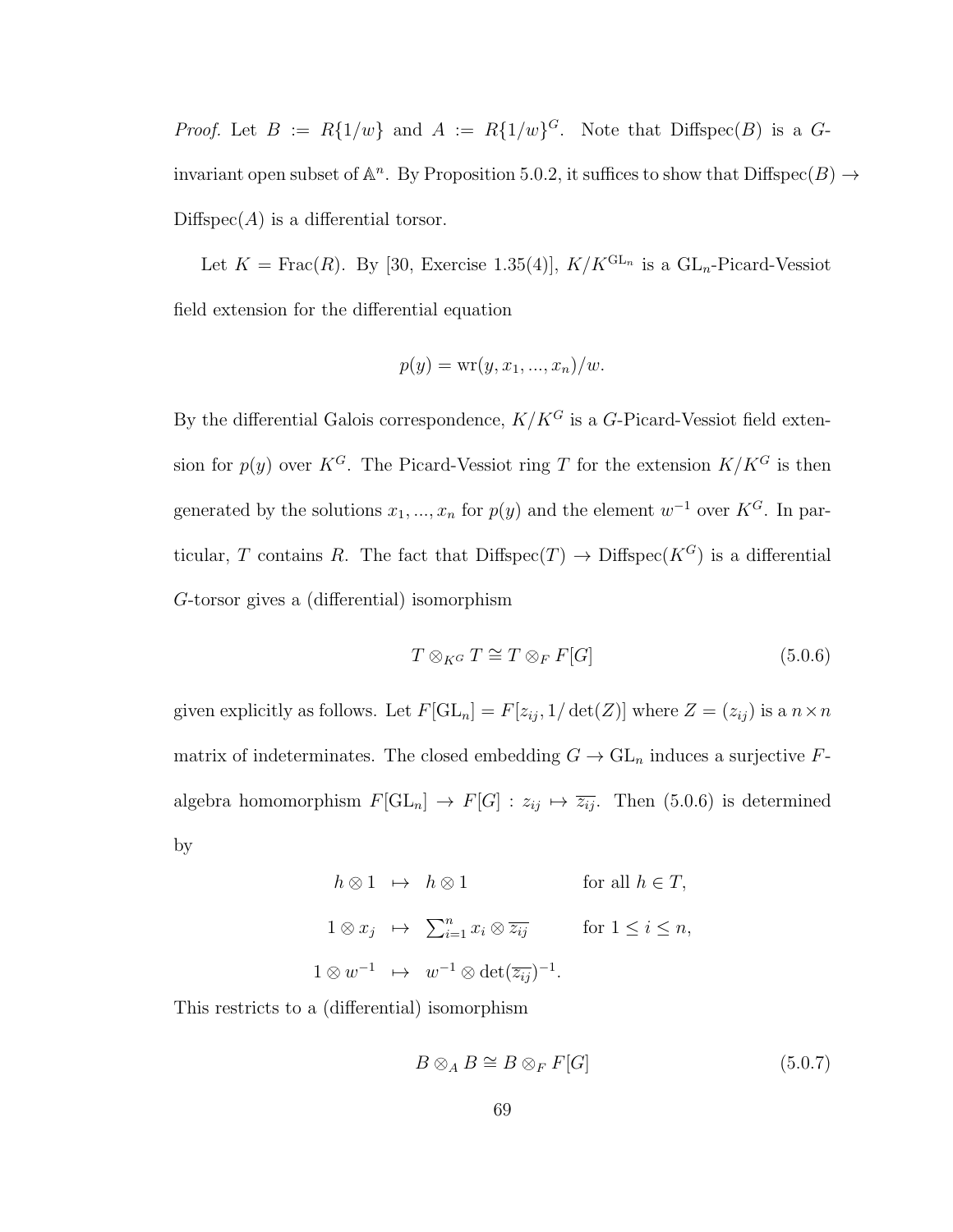which shows that  $\text{Diffspec}(B) \to \text{Diffspec}(A)$  is a differential G-torsor.

We now write down explicit examples of versal differential  $G$ -torsors.

**Proposition 5.0.4.** Let  $R = F\{x_1, ..., x_n\}$  and let  $GL_n$  act by right matrix multiplication on  $\mathbb{A}^n = \text{Diffspec}(R)$ . For some  $w \in R \setminus \{0\},$ 

 $\Box$ 

$$
\text{Diffspec}(R\{1/w\}) \to \text{Diffspec}(R\{1/w\}^G)
$$

is a versal differential G-torsor for  $G = GL_n$  and  $G = \mathbb{G}_m^n$ .

*Proof.* By Lemma 5.0.3, it suffices to show that  $R\{1/w\}^G$  is differentially finitely generated over F. Let  $K = \text{Frac}(R)$ .

Case 1:  $G = GL_n$ . This is given in [14, Proposition 1] which we now reproduce. Let  $w = \text{wr}(x_1, ..., x_n)$ . By [30, Exercise 1.35(4)],  $K/K^G$  is a G-Picard-Vessiot field extension for the differential equation

$$
p(y) = \text{wr}(y, x_1, ..., x_n)/w = y^{(n)} + w_{n-1}y^{(n-1)} + ... + w_0y.
$$

Therefore the coefficients  $w_0, ..., w_{n-1}$  are differentially algebraically independent over *F*. Since  $p(x_i) = 0$  for  $i = 1, ..., n$ ,

$$
R\{1/w\} = F\{w_0, ..., w_{n-1}, 1/w\}[x_i^{(j-1)}]_{1 \le i,j \le n}
$$
\n
$$
\cong F\{w_0, ..., w_{n-1}\} \otimes_F F[x_i^{(j-1)}, 1/w]_{1 \le i,j \le n}.
$$
\n(5.0.8)

We identify  $F[x_i^{(j-1)}]$  $\{S^{(j-1)}_{i}, 1/w\}_{1 \leq i,j \leq n}$  with  $F[\mathrm{GL}_{n}]$  and  $F\{w_0, ..., w_{n-1}\}\)$  with the coordinate ring of a scheme  $V$  over  $F$  defined as follows. For any algebra  $S$  over  $F$ , we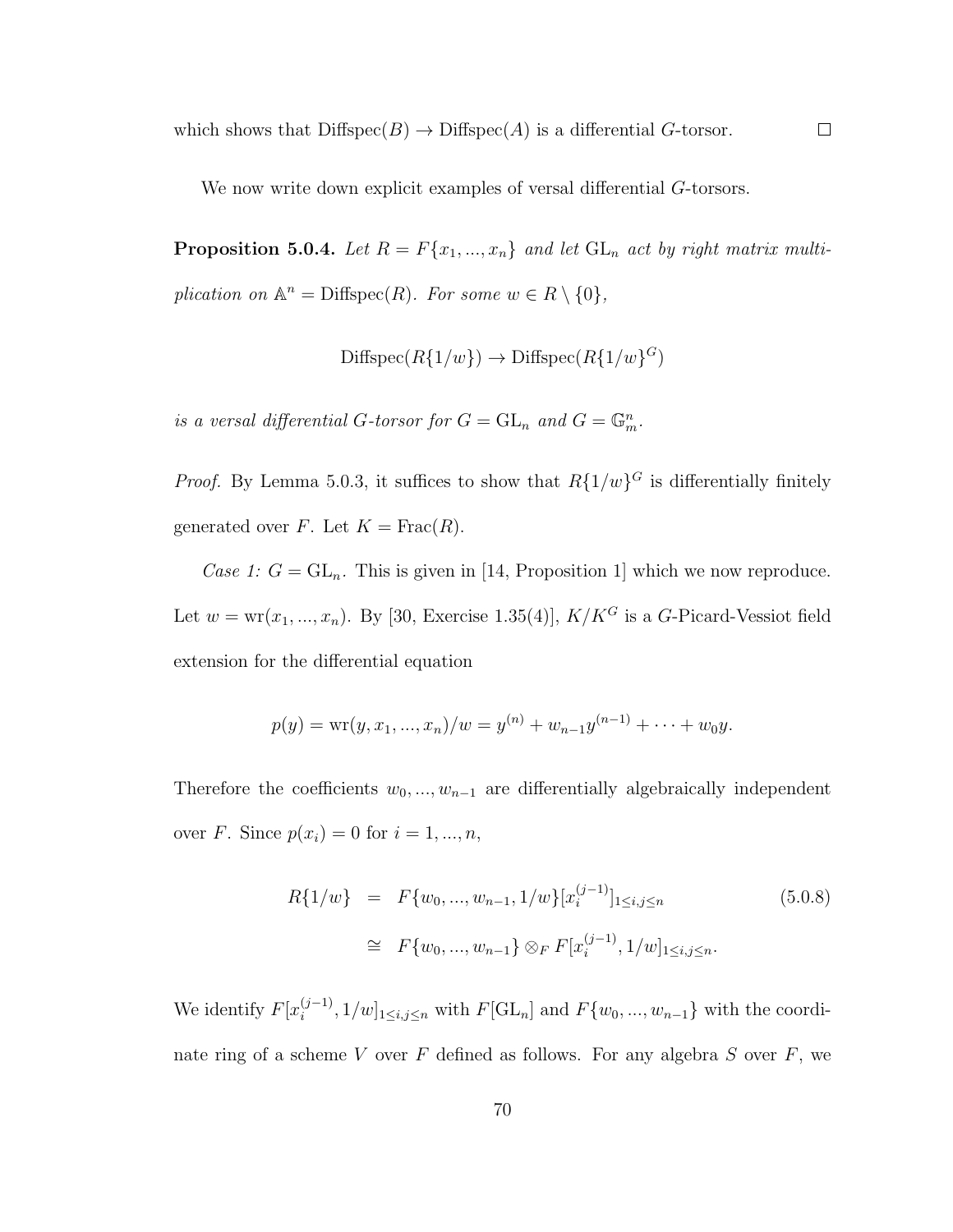$$
V(S) = \bigoplus_{j=1}^{\infty} \bigoplus_{i=1}^{n} S \cdot x_i^{(j-1)}
$$

to be the free S-module on basis elements  $x_i^{(j-1)}$  $i^{(j-1)}$ .

For each j, we define a (right)  $G(S)$ -action on the free S-module  $\bigoplus_{i=1}^{n} S \cdot x_i^{(j-1)}$  $i^{(j-1)}$  of rank *n* by right matrix multiplication in the coordinates  $x_1^{(j-1)}$  $x_1^{(j-1)},...,x_n^{(j-1)}$ . We define  $V_{\text{triv}}$  to be V with trivial G-action.

i

Considering  $V \times G$  and  $V_{\text{triv}} \times G$  with the diagonal G-action, we have a Gequivariant isomorphism

$$
V \times G \to V_{\text{triv}} \times G
$$

given by  $(v, g) \mapsto (v \cdot g^{-1}, g)$ . This induces an isomorphism on coordinate rings

$$
R\{1/w\} \cong F[V \times G] \stackrel{\sim}{\to} F[V_{\text{triv}} \times G] \cong F[V_{\text{triv}}] \otimes F[G] \tag{5.0.9}
$$

which restricts to G-invariants

$$
R\{1/w\}^G \stackrel{\sim}{\to} F[V_{\text{triv}} \times G]^G = F[V_{\text{triv}}]. \tag{5.0.10}
$$

Under (5.0.9),  $F\{w_0, ..., w_{n-1}\}\$ maps to  $F[V_{\text{triv}}]$  while  $F[x_i^{(j-1)}]$  $[i]$ <sub>i</sub> $\leq i,j \leq n$  maps to  $F[G],$ so by (5.0.8),  $F{w_0, ..., w_{n-1}}$  is precisely the preimage of  $F[V_{\text{triv}}]$ . Comparing with  $(5.0.10)$  we see that  $R\{1/w\}$ <sup> $G = F\{w_0, ..., w_{n-1}\}$  is differentially finitely generated</sup> over F.

Case 2:  $G = \mathbb{G}_m^n$ . A similar proof works here. Let  $w = 1/(x_1 \cdots x_n)$ . We note that K is a  $\mathbb{G}_m^n$ -Picard-Vessiot extension over  $F\langle w_1, ..., w_n \rangle$  where  $w_i = \partial x_i/x_i$ .

set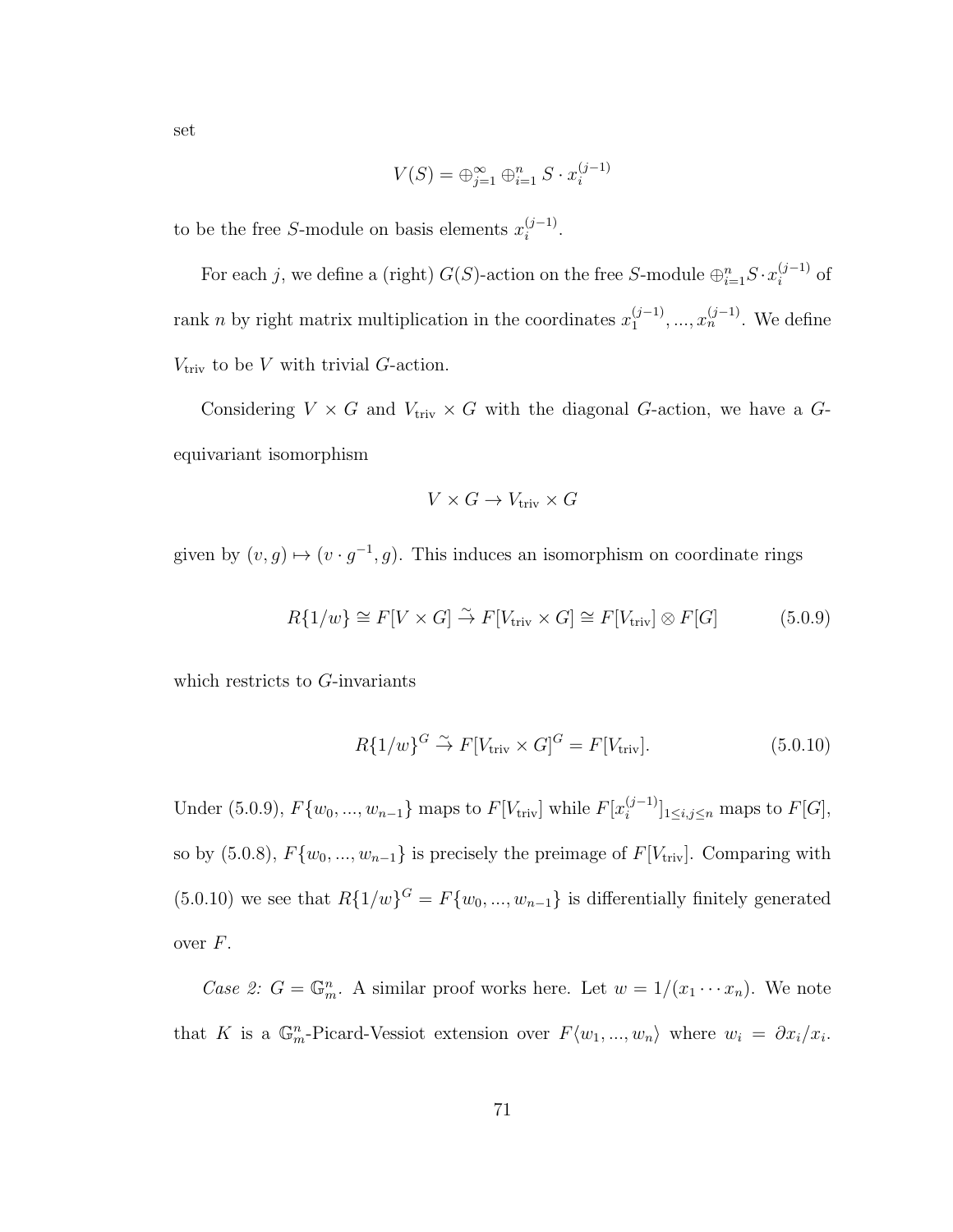Since the  $x_i$  are solutions to the differential equation  $\partial Y_i/Y_i = w_i$  for  $i = 1, ..., n$ , we have

$$
R\{1/w\} = F\{w_1, ..., w_n, 1/w\}[x_1, ..., x_n]
$$
(5.0.11)  

$$
\cong F\{w_1, ..., w_n\} \otimes_F F[x_1, ..., x_n, 1/w].
$$

Again we identify  $F[x_1, ..., x_n, 1/w]$  with  $F[G]$  and  $F\{w_1, ..., w_n\}$  with a scheme V defined similarly to that of the previous case. Arguing as before gives  $R\{1/w\}^G =$  $F\{w_1, ..., w_n\}.$ 

Now that we have exhibited versal differential torsors, our next goal is to understand the differential essential dimension of their generic fibers.

**Definition 5.0.5.** Given differential G-torsors  $f: X \to Y$  and  $f': X' \to Y'$  where  $F[Y]$  and  $F[Y']$  are integral domains, we say that f' is a compression of f if there exists a commutative diagram

$$
\begin{array}{ccc}\nX & \xrightarrow{g} & X' \\
\downarrow f & & \downarrow f' \\
Y & \xrightarrow{h} & Y'\n\end{array} \tag{5.0.12}
$$

 $\Box$ 

where g is a G-equivariant rational dominant morphism and h is a rational morphism.

#### **Proposition 5.0.6.** The compression of a versal differential torsor is again versal.

*Proof.* Let  $f' : X' \to Y'$  be a compression of  $f : X \to Y$  and let g and h be as in (5.0.12). Let K be in Fields ${}_{F,C}^{\partial}$  and let  $a \in H^1_\partial(K, G)$ . Let  $Z = \{y \in Y(K) \mid y \mapsto a\}$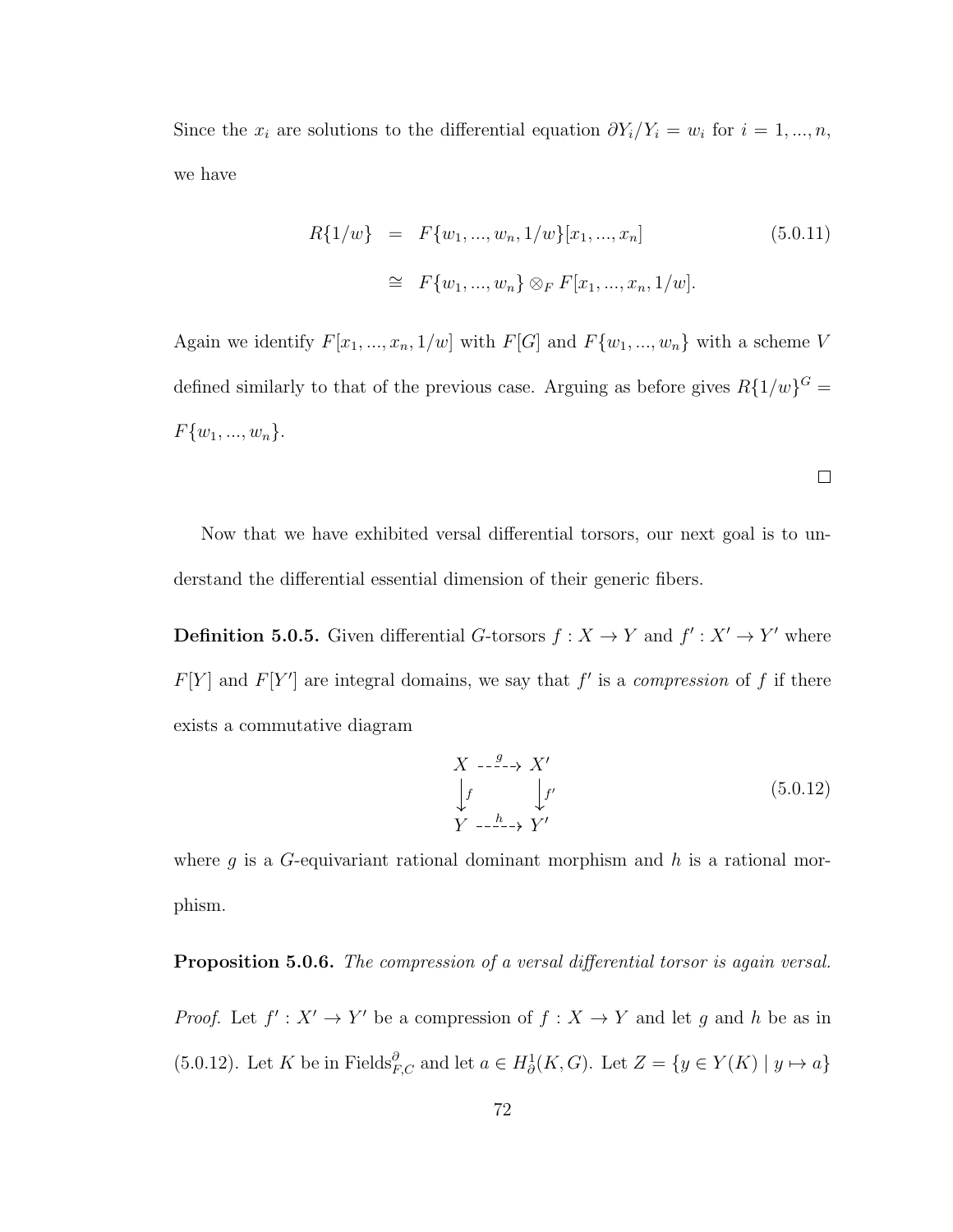and  $Z' = \{y' \in Y'(K) \mid y' \mapsto a\}.$  The domain of definition of h contains an affine open subset U of Y. For any  $y \in U$ , the fiber of f at y is isomorphic to the fiber of  $f'$  at  $h(y)$ , so  $Z \cap U \subset h^{-1}(Z')$ . To show that f' is versal differential torsor, we must show that Z is dense in  $Y'(K)$ . Let V' be an open subset of  $Y'(K)$ . We must check that  $V' \cap Z'$  is nonempty. Well  $h^{-1}(V' \cap Z') = h^{-1}(V') \cap h^{-1}(Z') \supset h^{-1}(V') \cap (Z \cap U)$ . Since f is versal, Z is dense in  $Y(K)$ , and so the intersection of Z with the open set  $h^{-1}(V') \cap U$  is nonempty.  $\Box$ 

**Proposition 5.0.7.** Let  $X \rightarrow Y$  be a versal differential G-torsor. Suppose its generic fiber  $X_0 \to Y_0$ , where  $Y_0 = \text{Diffspec}(F(Y))$ , is defined over a subfield as  $X'_0 \to Y'_0$ . Then there exists a differential G-torsor  $X' \to Y'$  together with a compression

$$
\begin{array}{ccc}\nX & \xrightarrow{\quad g \quad \quad} & X' \\
f & & \downarrow f' \\
Y & \xrightarrow{\quad \quad} & Y'\n\end{array}
$$

such that at the generic fibers we get

$$
\begin{array}{ccc}\nX_0 & \xrightarrow{g} & X'_0 \\
\downarrow f & & \downarrow f' \\
Y_0 & \xrightarrow[h]{\longrightarrow} & Y'_0.\n\end{array}
$$

*Proof.* Let  $X, Y, X_0, Y_0, X'_0, Y'_0$  be the differential spectra of  $B, A, P, K, P', K'$ , respectively. Proving the proposition reduces to finding:

- (a) a differential subring A' of K' such that Frac  $A' = K'$ ;
- (b) a differential algebra B' over A' satisfying  $P' \cong B' \otimes_{A'} K'$  and such that the map Diffspec $(B') \to \text{Diffspec}(A')$ , induced from the structure map  $A \to B$ , is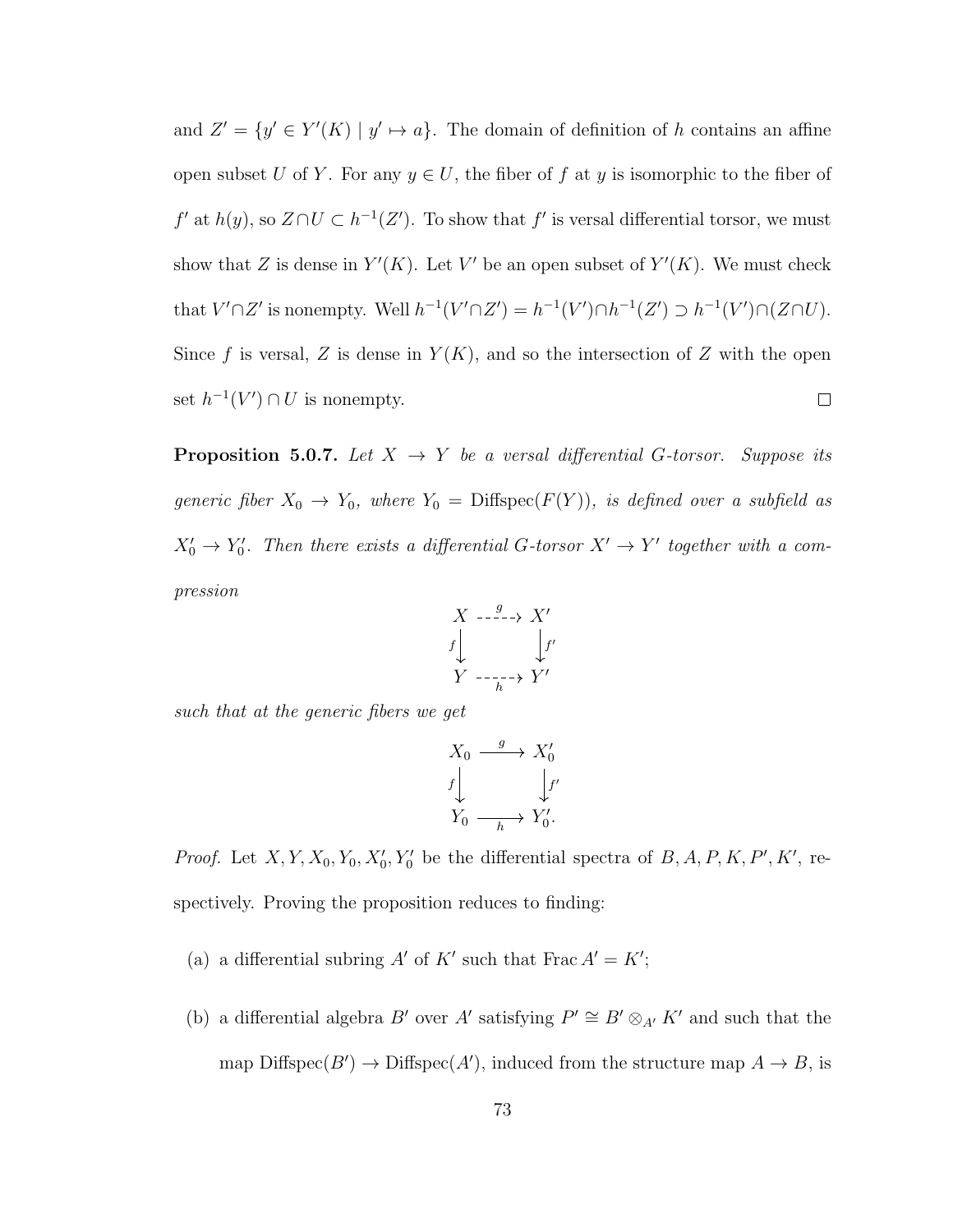a differential G-torsor; and

(c) elements  $u \in K$  and  $p \in P$  and a commutative diagram

$$
B' \xrightarrow{g^{\#}} B\{1/p\}
$$
  

$$
f \downarrow f'
$$
  

$$
A' \xrightarrow[h^{\#} A\{1/u\}].
$$
  
(5.0.13)

Since trdeg ${}^{\partial}_{F}K$  and trdeg ${}^{\partial}_{F}K'$  are finite and since  $P/K$  and  $P'/K'$  are algebras of finite type, we have  $K = F\langle x \rangle$ ,  $K' = F\langle x' \rangle$ ,  $P = K[y]$ , and  $P' = K'[y']$  for some finite subsets  $\boldsymbol{x} \subset K$ ,  $\boldsymbol{x}' \subset K'$ ,  $\boldsymbol{y} \subset P$ , and  $\boldsymbol{y}' \subset P'$ .

The isomorphism

$$
P' \otimes_{K'} P' \cong P' \otimes_F F[G] \tag{5.0.14}
$$

is determined by  $f \otimes 1 \mapsto f \otimes 1$  for  $f \in P'$  and  $1 \otimes y_j \mapsto \sum f_{ij}y_i \otimes c_{ij}$  for some  $c_{ij} \in F[G], f_{ij} \in K'$ . Since any element of K' can be written as a ratio of elements of  $F\{\mathbf{x}'\}$ , we let f be the product the denominators of the terms  $f_{ij}$  which are nonzero. Set  $A' = F\{\mathbf{x}', 1/f\}$ , and  $B' = A'[\mathbf{y}']$ . Then (5.0.14) restricts to an isomorphism

$$
B' \otimes_{A'} B' \cong B' \otimes_F F[G].
$$

This gives (a) and (b).

For (c), since  $A'$  is differentially of finite type over  $F$ , by the same reasoning as above, the composite map

$$
A' \hookrightarrow K' \stackrel{h^{\#}}{\rightarrow} K
$$

has image inside  $F\{\mathbf{x}, 1/u\}$  for some  $u \in K$ . Likewise  $A = F\{\mathbf{x}, 1/v\}$  for some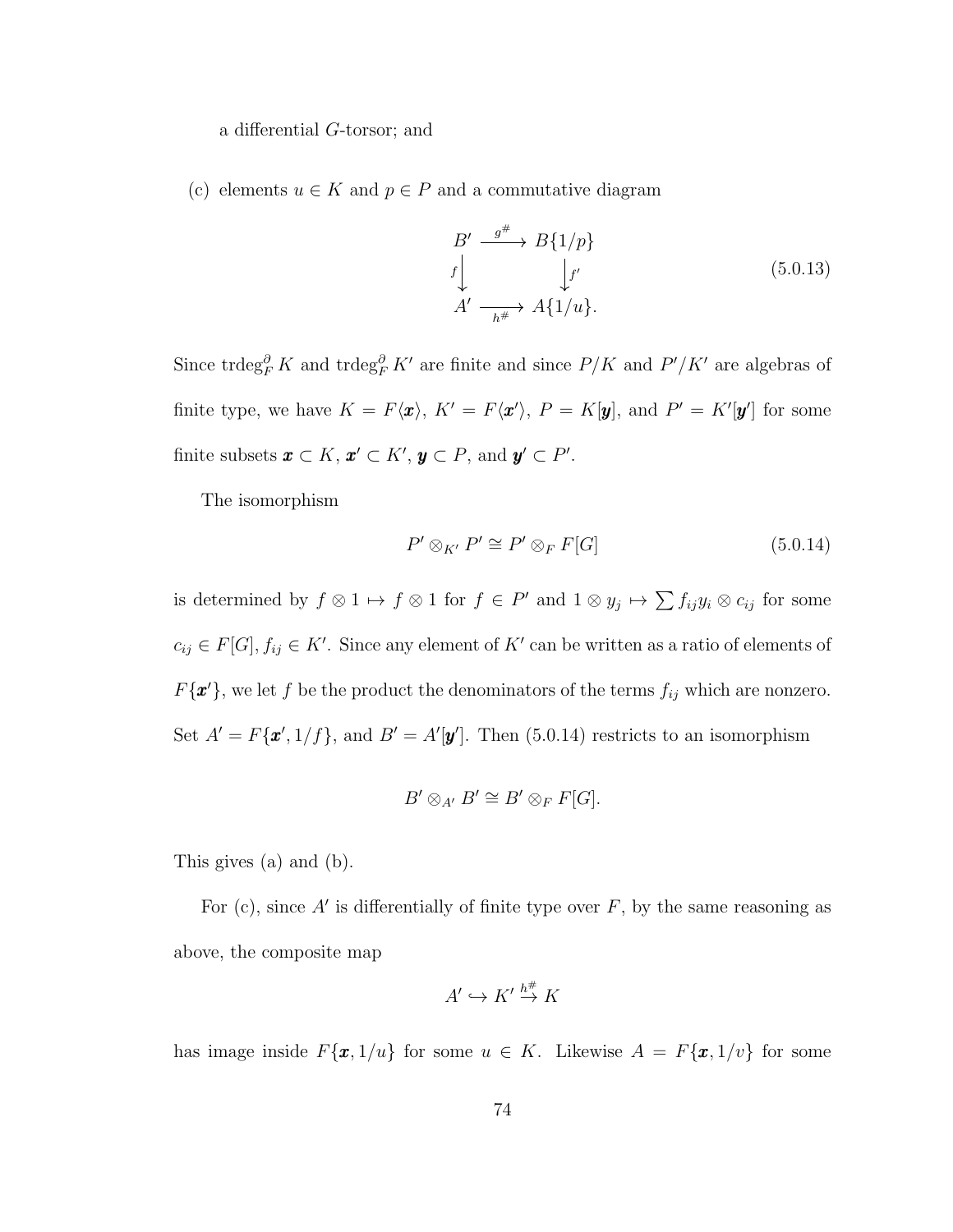$v \in K$ . Thus we have a sequence of maps

$$
A' \stackrel{h^{\#}}{\rightarrow} F\{\pmb{x},1/u\} \hookrightarrow F\{\pmb{x},1/u,1/v\} = A\{1/u\}.
$$

Similarly we get a map  $B' \to B\{1/p\}$  compatible with this map, for some  $p \in P$ . This gives the commutative diagram (5.0.13).  $\Box$ 

Combining Propositions 5.0.6 and 5.0.7 we get the following:

**Corollary 5.0.7.1.** If a generic differential  $G$ -torsor  $X$  descends to a differential G-torsor  $X'$ , then  $X'$  is again a generic differential G-torsor.

**Corollary 5.0.7.2.** Let X be a generic differential G-torsor. Then  $\text{ed}_F^{\partial}(X) =$  ${\rm ed}_F^{\partial}(G\operatorname{-tors}^\partial).$ 

*Proof.* Clearly  $\text{ed}_F^{\partial}(X) \leq \text{ed}_F^{\partial}(G\text{-tors}^{\partial})$ . The differential torsor X descends to a differential torsor  $X_0 \to \text{Diffspec}(K)$  for which trdeg ${}^{\partial}_F K = \text{ed}_F^{\partial}(X)$ . Propositions 5.0.6 and 5.0.7 guarantee that  $X_0$  is the generic fiber of some versal differential torsor  $X' \to Y'$ . By the definition of versal differential torsor, the specialization map

$$
Y' \to G\text{-tors}^\partial
$$

is a surjective natural transformation. Therefore by 3.2.5, we have

$$
\mathrm{ed}_F^{\partial}(X) = \mathrm{trdeg}_F^{\partial} K = \dim Y' \ge \mathrm{ed}_F^{\partial} (G \text{-tors}^{\partial}).
$$

 $\Box$ 

With this, we have finished the most technical part of this thesis. Our next task is to use this corollary to give bounds on the number  $\mathrm{ed}_F^{\partial}(G\text{-tors}^{\partial}).$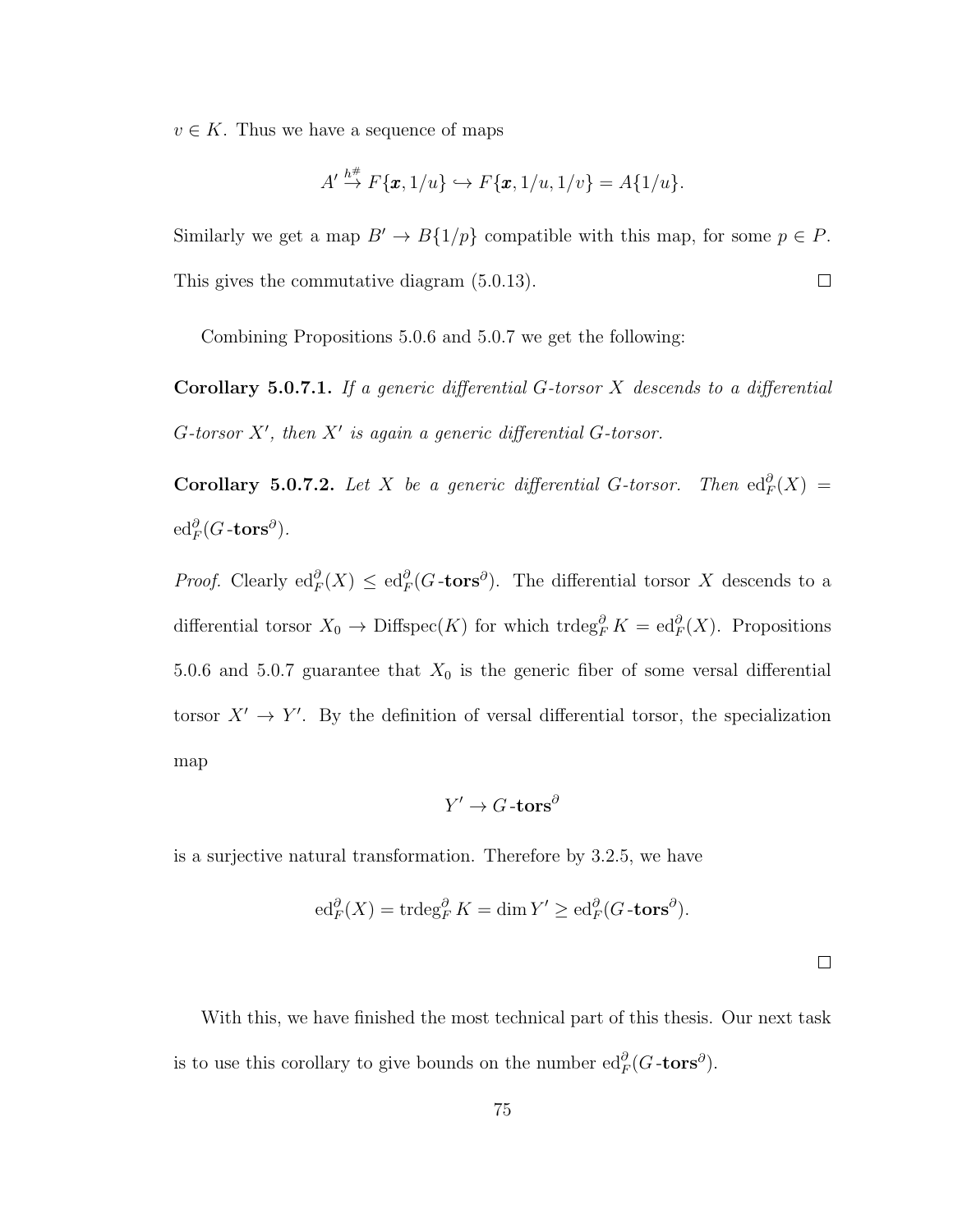# Chapter 6

# Applications

### 6.1 Bounds on differential essential dimension

**Proposition 6.1.1.** We have  $ed_F^{\partial}(\mathrm{GL}_n) = ed_F^{\partial}(\mathbb{G}_m^n) = n$ .

*Proof.* Let  $G_1 = GL_n, G_2 = \mathbb{G}_m^n$ ,  $R = F\{x_1, ..., x_n\}$ ,  $K = \text{Frac}(R)$ ,  $w_1 = \text{wr}(x_1, ..., x_n)$ , and  $w_2 = 1/(x_1 \cdots x_n)$ . By Proposition 5.0.4,

$$
\text{Diffspec } R\{1/w_i\} \to \text{Diffspec } R\{1/w_i\}^{G_i}
$$

is a versal differential  $G_i$ -torsor for  $i \in \{1,2\}$ . Their generic fibers correspond to differential  $F[G_i]$ -Hopf-Galois extensions  $S_i/K^{G_i}$  for some differential subrings  $S_i$  of R with  $Frac(S_i) = K$  for  $i \in \{1, 2\}$ . Examining the proof of Proposition 5.0.4 shows that  $S_i/K^{G_i}$  are  $G_i$ -Picard-Vessiot extensions. For convenience, we work with the associated  $G_i$ -Picard-Vessiot field extensions  $K/K^{G_i}$  instead. By Corollary 5.0.7.2,

$$
\mathrm{ed}^{\partial}(K/K^{G_i}) = \mathrm{ed}^{\partial}(G_i\text{-tors}^{\partial})
$$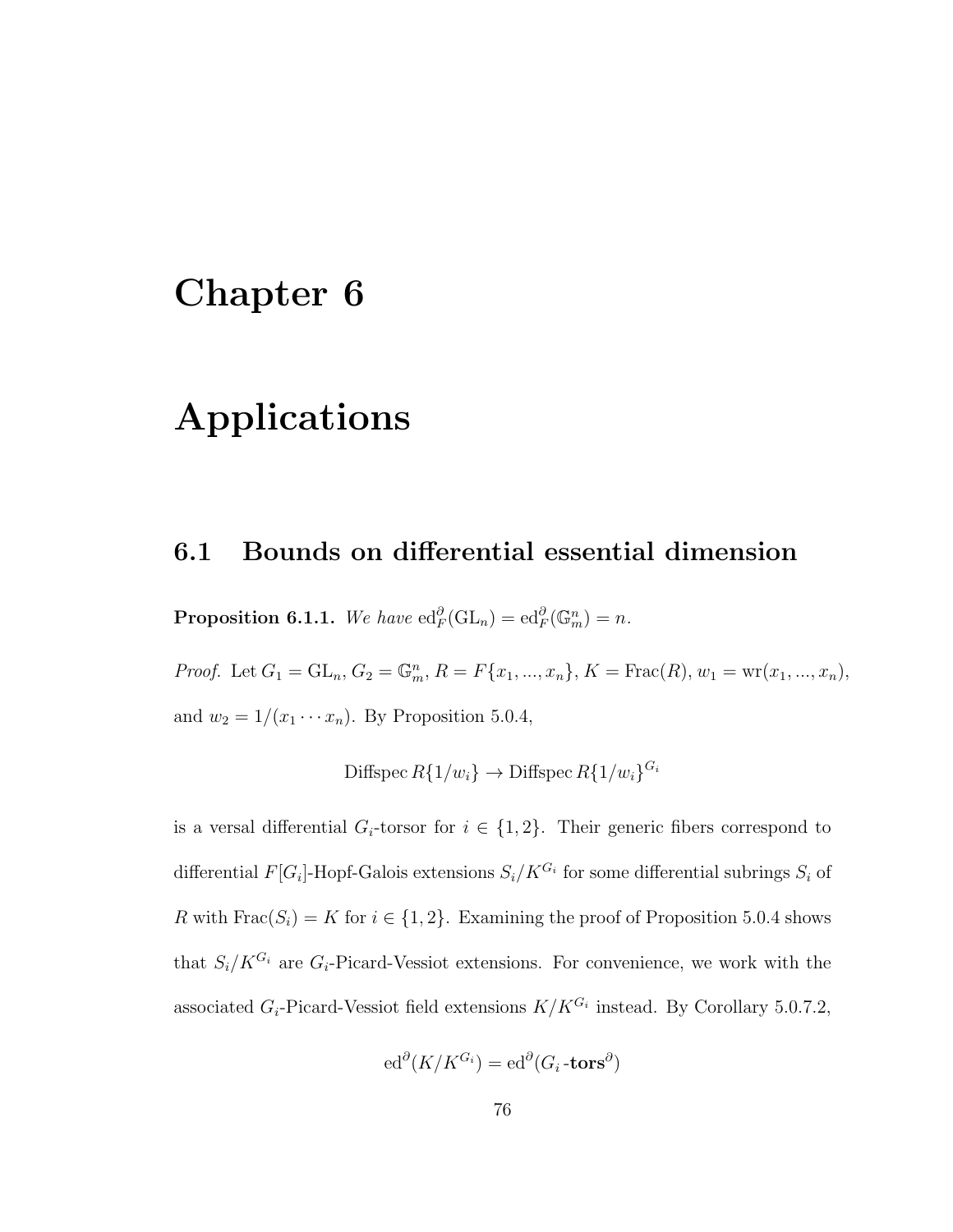for  $i = 1, 2$ . Thus  $K/K^{G_1}$  descends to a  $G_1$ -Picard-Vessiot extension  $K_0/K_0^{G_1}$ satisfying trdeg ${}^{\partial}_{F}K_0 = ed^{\partial}(G\textrm{-tors}^{\partial})$ . Since  $G_2$  is a subgroup of  $G_1$ ,  $K/K^{G_2}$  also descends to  $K_0/K_0^{G_2}$ . This gives

$$
\mathrm{ed}_F^{\partial}(G_2\text{-tors}^{\partial}) = \mathrm{ed}_F^{\partial}(K/K^{G_2}) \le \mathrm{trdeg}_F^{\partial}(K_0) = \mathrm{ed}_F^{\partial}(G_2\text{-tors}^{\partial}).\tag{6.1.1}
$$

By Proposition 3.3.1,  $ed_F^{\partial}(G_2 \text{-tors}^{\partial}) \geq n$ . We also know that  $trdeg_F^{\partial}(K_0) \leq$ trdeg<sup> $\partial K = n$ </sup> so the terms in (6.1.1) all equal *n*.  $\Box$ 

### 6.2 General differential equations

**Proposition 6.2.1.** Let  $a_0, ..., a_{n-1}$  be differential indeterminates over F. Consider the general differential equation  $p(y) = y^{(n)} + a_{n-1}y^{(n-1)} + \cdots + a_0$  over  $L = F\langle x_0, ..., x_{n-1} \rangle$  as an element of  $\text{DiffEq}_n(L)$ . Then  $\text{ed}_F^{\partial}(p(y)) = n$ .

*Proof.* Let  $K = F(x_1, ..., x_n)$  and  $w = \text{wr}(x_1, ..., x_n)$ . By [30, Exercise 1.35(4)], the coefficients of the differential equation

$$
\mathrm{wr}(y,x_1,...,x_n)/w=y^{(n)}+w_{n-1}y^{(n-1)}+\cdots+w_0
$$

are differential algebraically independent over F and so we may regard  $p(y)$  as this differential equation in the coefficients  $w_i$ . Let  $K_0 = K^{GL_n}$ . By Proposition 2.3.3,  $p(y)$  corresponds to the differential module  $N = K_0[\partial]/K_0[\partial] \circ p$  under the isomorphism  $\text{DiffEq}_n \cong \text{Diff}_n$ . By 4.5.2.1, and 4.5.2.2, there is a sequence of bijections

$$
\mathbf{Diff}_n(K) \cong H^1(K^{PV}/K, \mathrm{GL}_n) \cong \mathrm{GL}_n \text{-tors}^{\partial}(K). \tag{6.2.1}
$$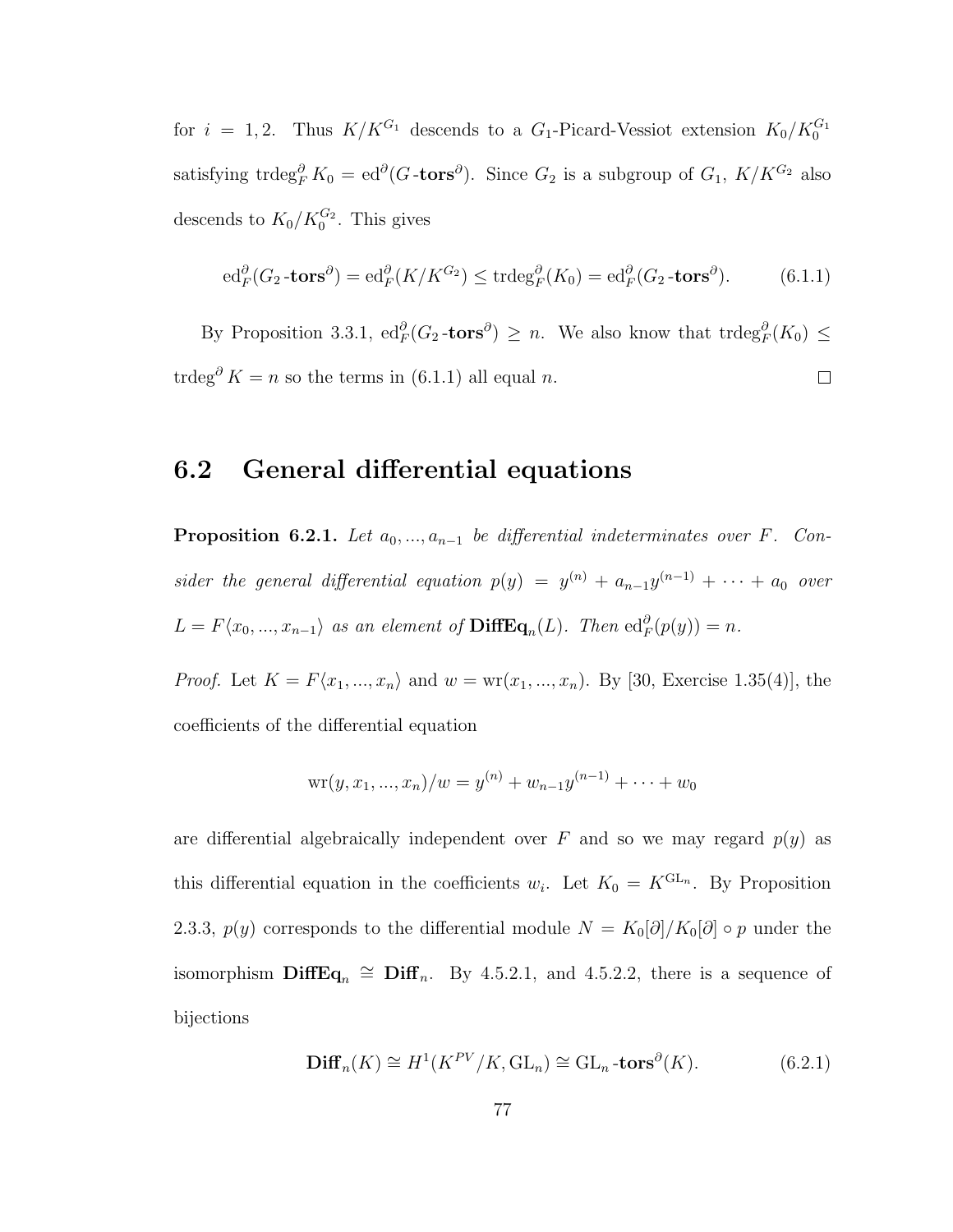Since (6.2.1) defines an isomorphism of functors  $\text{Diff}_n \cong GL_n$ -tors<sup>∂</sup>, it suffices to show that the differential module N corresponds to the generic differential  $GL_n$ torsor  $S/K_0$  (as constructed above; S is the Picard-Vessiot ring of the extension  $K/K_0$ ) under this correspondence, for then

$$
\mathrm{ed}_F^{\partial}(p(y)) = \mathrm{ed}_F^{\partial}(N) = \mathrm{ed}_F^{\partial}(S/K_0) = n.
$$

First view N as the differential submodule  $\bigoplus_{i=0}^{n-1} K_0 x_1^{(i)}$  $_1^{(i)}$  of S. Consider any (differential) isomorphism  $\varphi$  :  $S \otimes_{K_0} K \to K[\mathrm{GL}_n]$ . Since  $N \otimes_{K_0} K$  is a trivial differential module, its image is also a trivial differential module  $M_1$  over  $K$ . For any  $\sigma \in \text{Gal}^{\partial}(K/K_0)$ , consider the following diagram:



All the faces of this rectangular prism are commutative except the front and the back. Therefore the cocycle corresponding to the back face restricts to the the cocycle which is front face. In turn, they define equivalent cocycles in  $H^1(K, GL_n)$ once we fix identifications  $\text{Aut}(M_1) \cong \text{GL}_n(C)$  and  $\text{Aut}(K[\text{GL}_n]) \cong \text{GL}_n(C)$ .

 $\Box$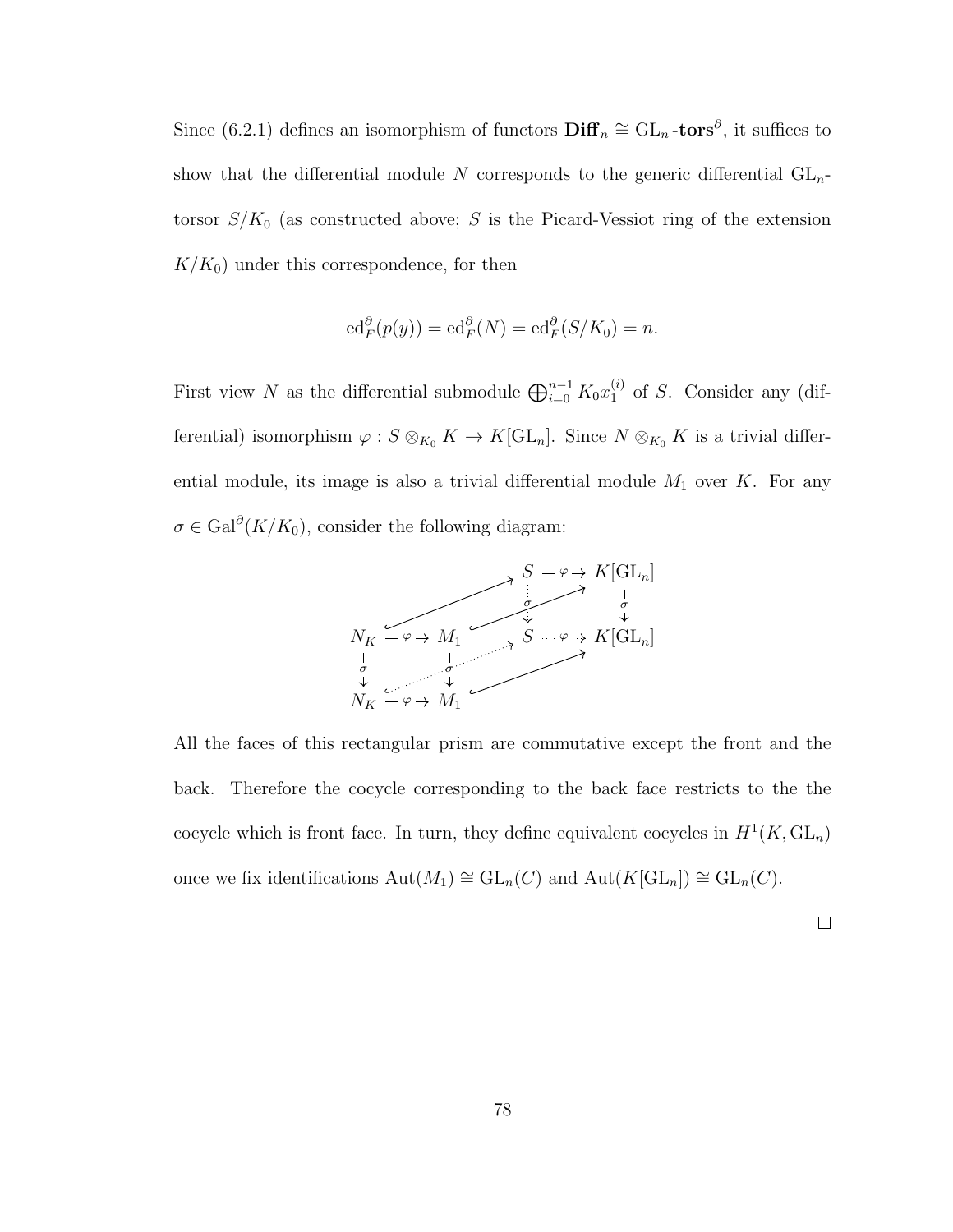### 6.3 Generic Picard-Vessiot extensions

In this section, we define and prove lower bounds on generic Picard-Vessiot extensions. We follow the method of [4, Section 7].

**Definition 6.3.1.** Let  $K = F\langle y_1, ..., y_n \rangle$  with indeterminates  $y_1, ..., y_n$  over F. Let  $p_{y_1,...,y_n}(y)$  be a homogeneous linear differential equation over K. Suppose that  $p_{y_1,...,y_n}(y)$  determines a Picard-Vessiot extension  $R/K$  with differential Galois group G. Then  $R/K$  is said to be a *generic G-Picard-Vessiot extension* if for every G-Picard-Vessiot extension  $R'/K'$ , there exist elements  $a_1, ..., a_n \in K'$  such that  $R'/K'$ is the Picard-Vessiot extension for the differential equation  $p_{a_1,...,a_n}(y)$ .

**Proposition 6.3.2.** Let G be a linear algebraic group over C, and let  $R/K$  be a generic G-Picard-Vessiot extension. Suppose that at least one generic differential Gtorsor exists that corresponds to a G-Picard-Vessiot extension. Then  $trdeg_F^{\partial}(K) \geq$  ${\rm ed}_F^{\partial}(G\operatorname{-tors}^\partial).$ 

*Proof.* Let  $R'/K'$  be a G-Picard-Vessiot extension corresponding to a generic differential G-torsor. By the definition of a generic G-Picard-Vessiot extension,  $R/K$  is the Picard-Vessiot extension for some matrix differential equation  $\partial(Y) = A_{y_1,...,y_n} Y$ over K, and there exist  $a_1, ..., a_n \in K'$  such that  $R'/K'$  is the Picard-Vessiot extension for  $\partial(Y) = A_{a_1,...,a_n} Y$  over K'.

We claim that  $R'/K'$  is defined over the differential subfield  $K'' := F\langle a_1, ..., a_n \rangle$ . Indeed,  $\partial(Y) = A_{a_1,...,a_n} Y$  is defined over K'' and has a full set of solutions within R',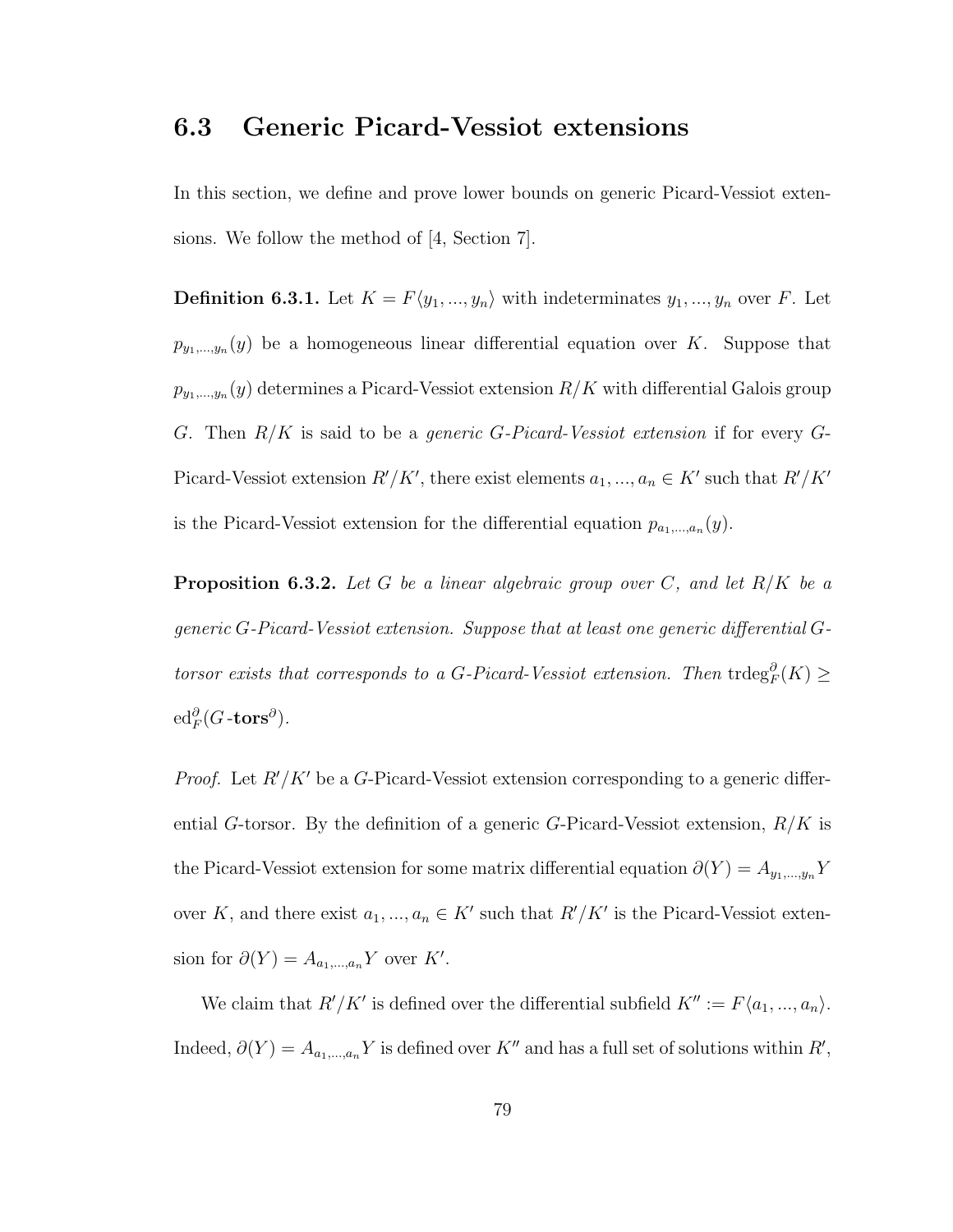thus determining a G-Picard-Vessiot ring  $R''$  (over  $K''$ ) inside  $R'$ . Since  $R'' \otimes_{K''} K'$ determines a G-Picard-Vessiot subextension of R' over K', we must have  $R'' \otimes_{K''} R''$  $K' = R'$ . Therefore  $R'/K'$  descends to  $R''/K''$ .

Now  $K'' = F\langle a_1, ..., a_n \rangle$  implies that  $trdeg_F^{\partial} K = n \geq trdeg_F^{\partial} K''$ . Moreover  $R'/K'$  corresponds to a generic differential G-torsor so by Corollary 5.0.7.1,  $R''/K''$ also corresponds to a generic differential G-torsor. Thus trdeg<sup> $\partial_K K'' \geq \text{ed}_F^{\partial}(R'') =$ </sup>  $\mathrm{ed}_F^{\partial}(G\text{-tors}^{\partial})$ . Combining the inequalities gives trdeg $_F^{\partial} K \geq \mathrm{ed}_F^{\partial}(G\text{-tors}^{\partial})$ .

**Corollary 6.3.2.1.** Let G be either  $GL_n$  or  $\mathbb{G}_m^n$ . Let  $R/K$  be a generic G-Picard Vessiot extension. Then  $trdeg_F^{\partial} K \geq n$ .

 $\Box$ 

*Proof.* We have directly constructed versal differential torsors for these groups  $G$ , the proof of which already showed their generic fibers corresponded to G-Picard-Vessiot extensions. Thus Proposition 6.3.2 applies.  $\Box$ 

One can similarly construct versal differential torsors for the groups  $\mathbb{G}_a^n$  and  $SL_n$ , and perhaps other groups, on a case-by-case basis, and therefore compute their differential essential dimensions using similar arguments. Since we expect to have more general arguments to take care of these in the near future, we do not write down individual proofs of each of these cases here.

In the case of  $G = \mathbb{G}_m^n$ , the extension  $F\langle x_1, ..., x_n \rangle / F\langle x_1, ..., x_n \rangle^G$  is a generic Picard-Vessiot extension, and so the lower bound given in Proposition 6.3.2 is sharp. For an arbitrary group  $G$ , however, we do not know if there exists a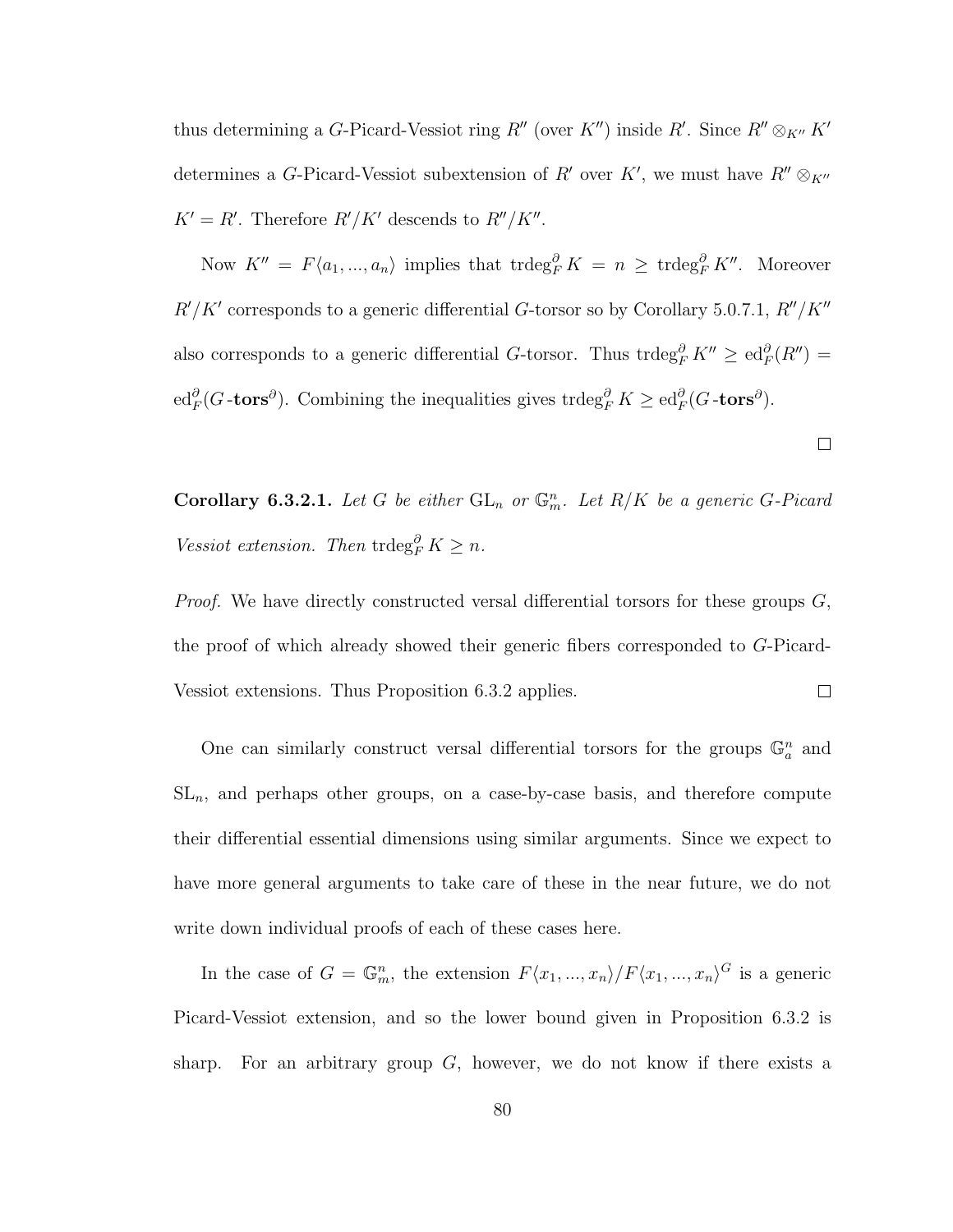generic G-Picard-Vessiot extension  $R/K$  for which equality holds in trdeg $_R^{\partial} K \geq$  $\operatorname{ed}_F^{\partial}(G\operatorname{-tors}^{\partial}).$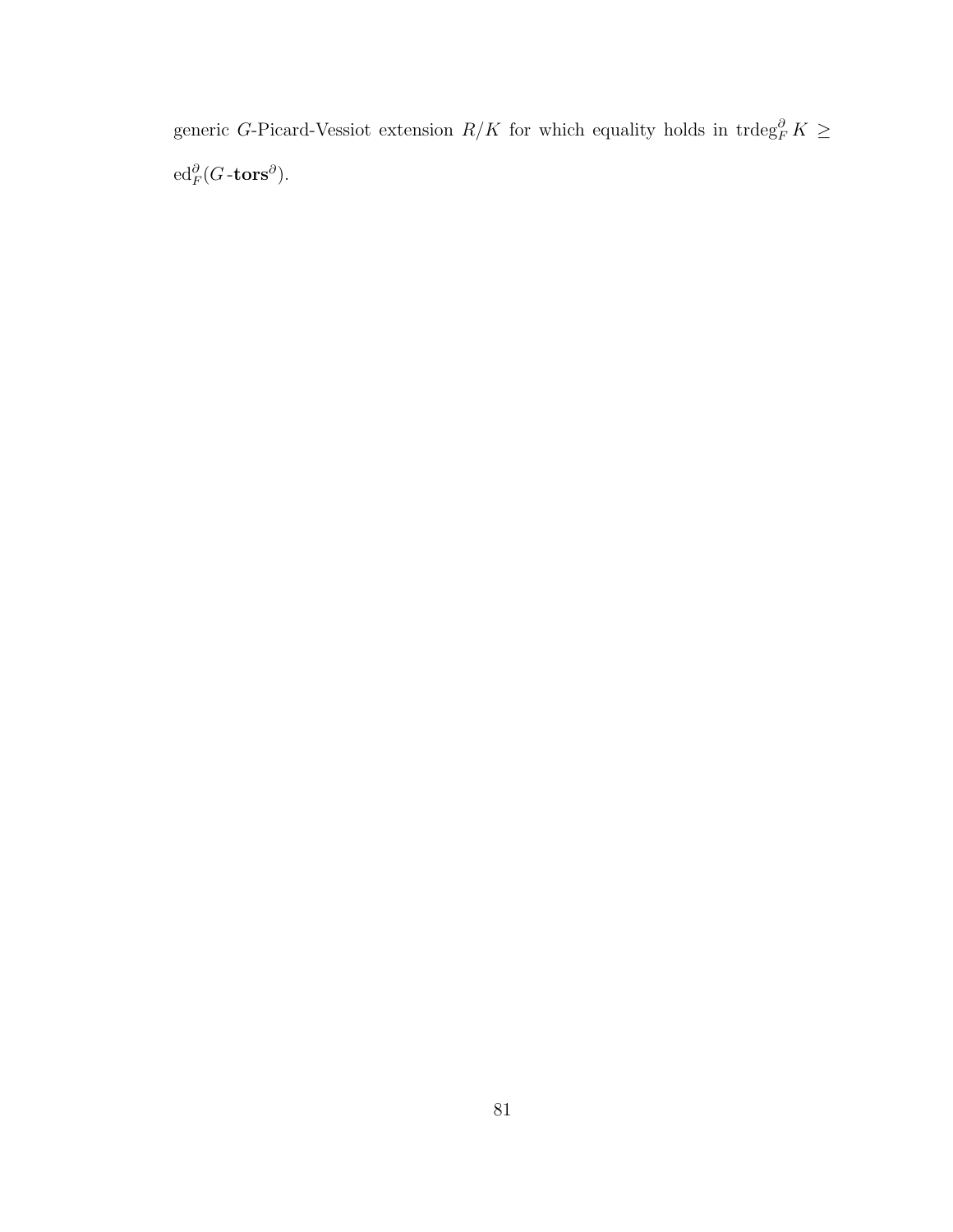# Bibliography

- [1] Annette Bachmayr, David Harbater, Julia Hartmann, and Michael Wibmer. Differential embedding problems over complex function fields. Documenta Mathematica, 23:241–291, 2018.
- [2] Grégory Berhuy and Giordano Favi. Essential dimension: a functorial point of view (after A. Merkurjev). Doc. Math, 8(106):279–330, 2003.
- [3] Patrick Brosnan, Zinovy Reichstein, and Angelo Vistoli. Essential dimension and algebraic stacks. arXiv preprint math/0701903, 2007.
- [4] Joe Buhler and Zinovy Reichstein. On the essential dimension of a finite group. Compositio Mathematica, 106(2):159–179, 1997.
- [5] Joe Buhler and Zinovy Reichstein. On Tschirnhaus transformations. In Topics in Number theory, pages 127–142. Springer, 1999.
- [6] Alexander Duncan. Essential dimensions of  $A_7$  and  $S_7$ . *Mathematical Research* Letters, 17(2):263–266, 2010.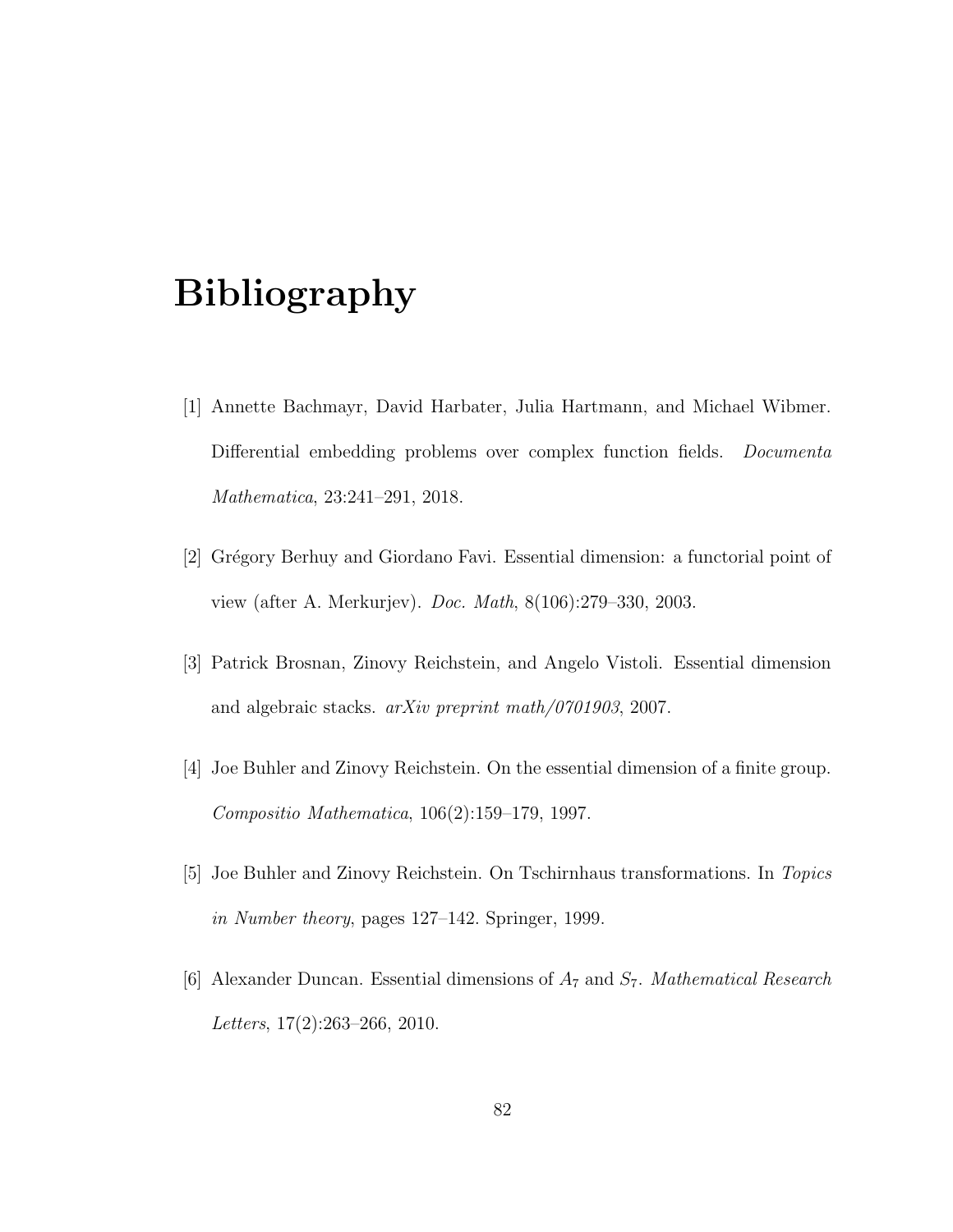- [7] Tobias Dyckerhoff. The inverse problem of differential Galois theory over the field  $\mathbb{R}(z)$ . arXiv preprint arXiv:0802.2897, 2008.
- [8] Benson Farb and Jesse Wolfson. Resolvent degree, hilbert's 13th problem and geometry. L'Enseignement Mathématique,  $65(3):303-376$ , 2020.
- [9] Lawrence Goldman. Specialization and Picard-Vessiot theory. Transactions of the American Mathematical Society, 85(2):327–356, 1957.
- [10] Christian U Jensen, Arne Ledet, Noriko Yui, et al. Generic polynomials: constructive aspects of the inverse Galois problem, volume 45. Cambridge University Press, 2002.
- [11] Lourdes Juan and Arne Ledet. On generic differential  $SO_n$ -extensions. *Pro*ceedings of the American Mathematical Society, 136(4):1145–1153, 2008.
- [12] Lourdes Juan and Arne Ledet. Generic Picard–Vessiot Extensions for Nonconnected Groups. Communications in Algebra, 44(7):2989–3004, 2016.
- [13] Lourdes Juan and Andy Magid. Differential central simple algebras and Picard– Vessiot representations. Proceedings of the American Mathematical Society, 136(6):1911–1918, 2008.
- [14] Lourdes Juan and Andy R Magid. Generic rings for Picard–Vessiot extensions and generic differential equations. Journal of Pure and Applied Algebra, 209(3):793–800, 2007.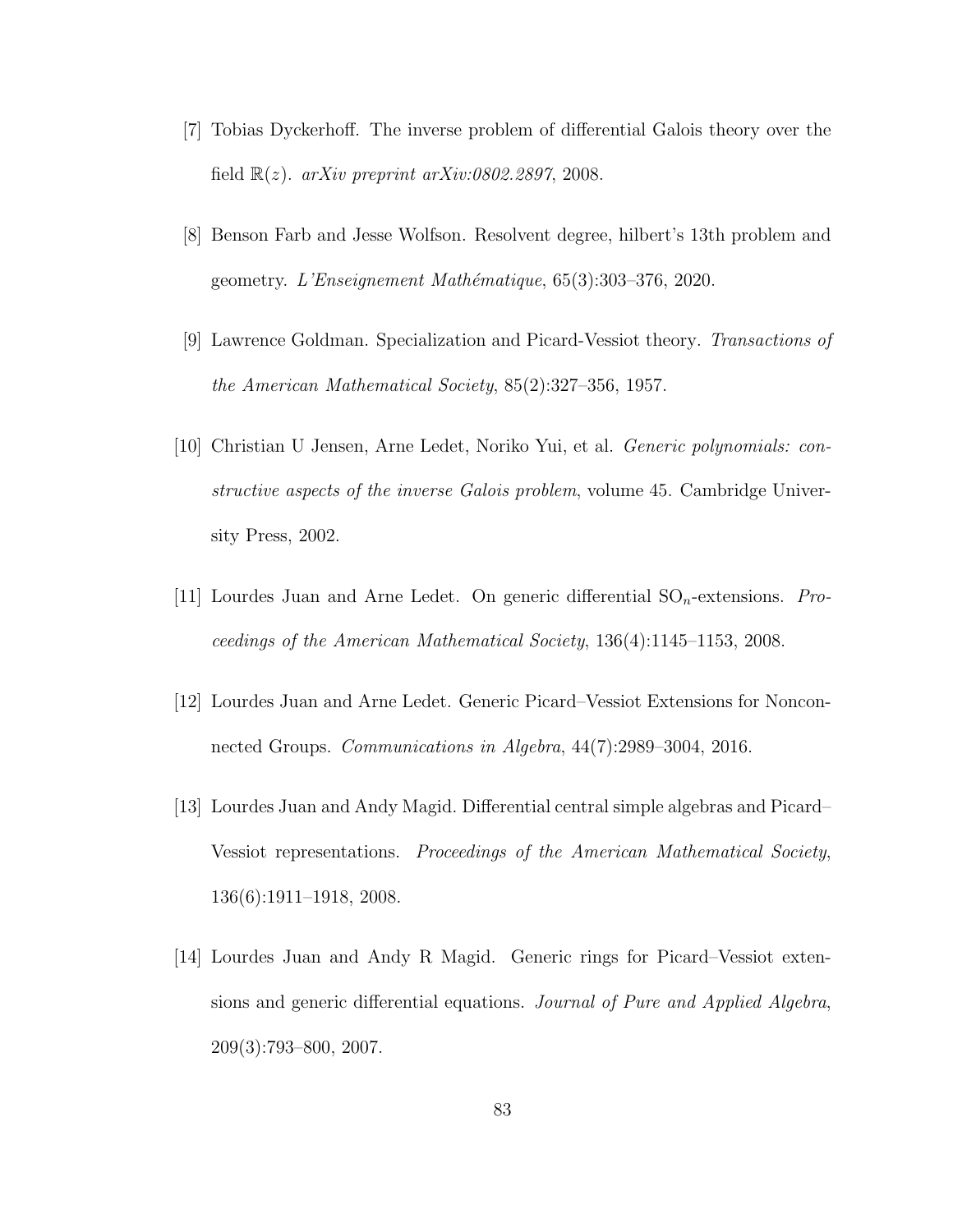- [15] Max-Albert Knus. Quadratic and Hermitian forms over rings, volume 294. Springer Science & Business Media, 2012.
- [16] Ellis R Kolchin. Algebraic groups and algebraic dependence. American Journal of Mathematics, 90(4):1151–1164, 1968.
- [17] Ellis Robert Kolchin. *Differential algebra*  $\mathcal{C}$  *algebraic groups*, volume 54. Academic press, 1973.
- [18] Jerald J Kovacic. Differential schemes. In Differential algebra and related topics, pages 71–94. World Scientific, 2002.
- [19] Andy R Magid. The Picard–Vessiot closure in differential Galois theory. Banach Center Publications, 58:151–164, 2002.
- [20] Akira Masuoka and Yuta Shimada. Twisted Forms of Differential Lie Algebras over  $\mathbb{C}(t)$  Associated with Complex Simple Lie Algebras. Arnold Mathematical Journal, pages 1–28, 2020.
- [21] Alexander Merkurjev. Essential dimension. Bulletin of the American Mathematical Society, 54(4):635–661, 2017.
- [22] James S Milne. Algebraic groups: the theory of group schemes of finite type over a field, volume 170. Cambridge University Press, 2017.
- [23] Denis Nardin. The essential dimension of finite group schemes. 2012.